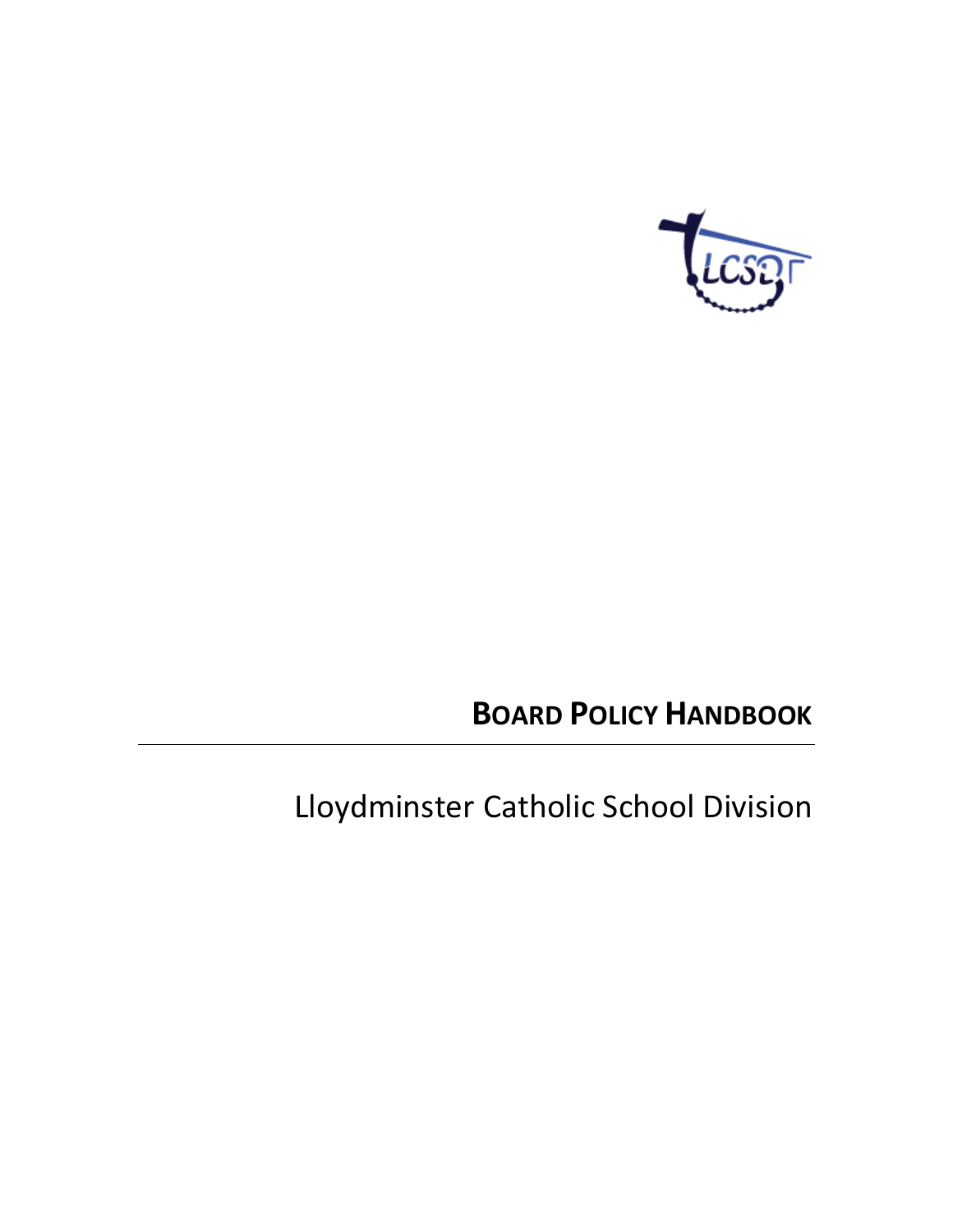This Board Policy Handbook has been developed to highlight and support the very important governance functions of the Board. In addition to clearly defining the role of the Board, the role of the Director and the delegation of authority from the Board to the Director, it includes the following in its policies:

- 1. Foundational statements which provide guidance and direction for all activities within the Division;
- 2. Directions for how the Board itself is to function and how individual trustees are to conduct themselves; how Board committees and representatives are to function;
- 3. Statements as to how appeals and hearings will be conducted;
- 4. Non-delegable matters such as policy-making; and
- 5. Specific matters which the Board has chosen not to delegate to the Director.

This Board Policy Handbook is supplemented by an Administrative Procedures Manual; the primary written document by which the Director directs staff. The Manual must be entirely consistent with this Handbook.

The development of two separate and distinct documents is meant to reinforce the distinction in this Division between the Board's responsibility to govern and the Director's executive or administrative duties.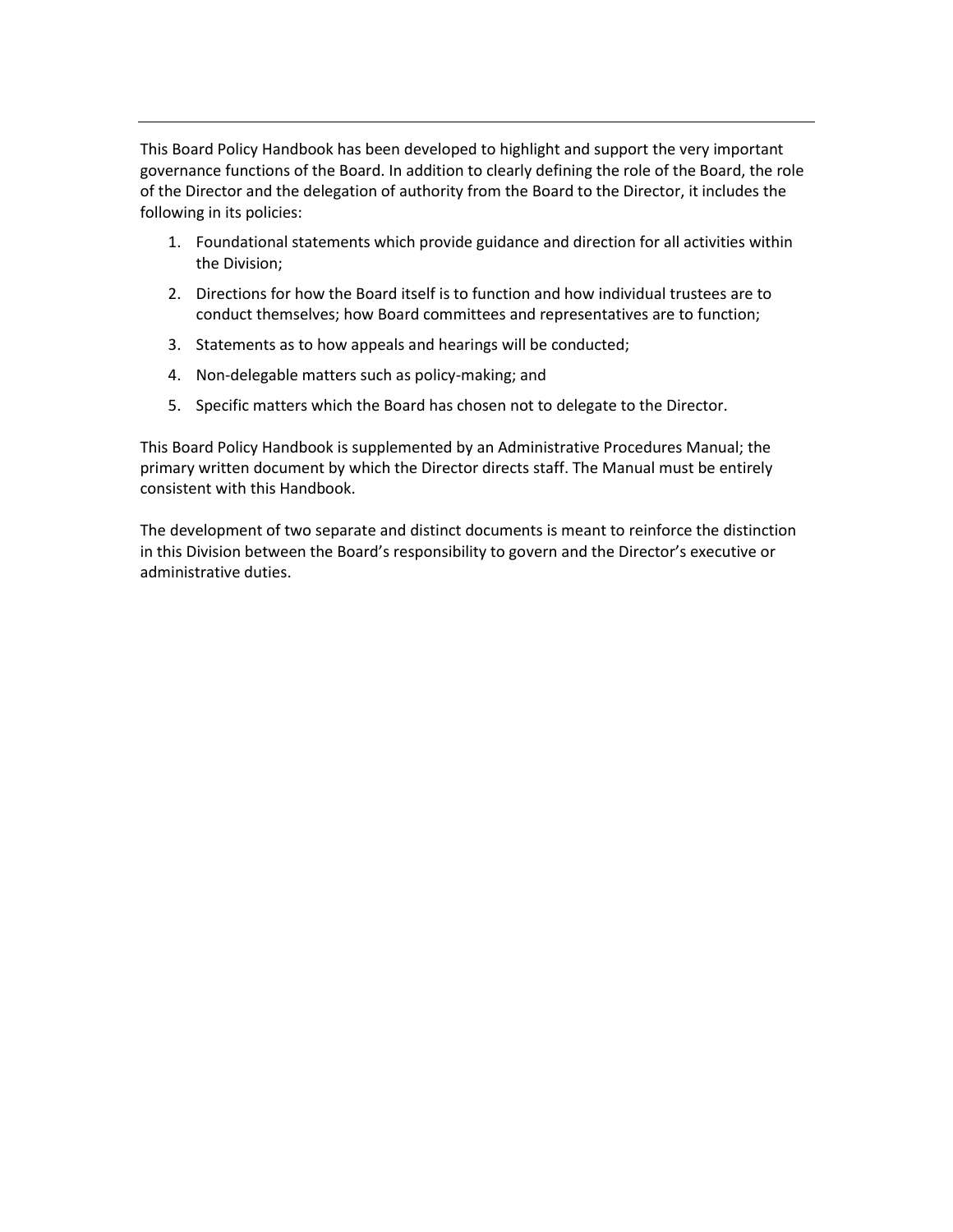# **TABLE OF CONTENTS**

|               |                                                                                                                                                                                                     | Page                 |
|---------------|-----------------------------------------------------------------------------------------------------------------------------------------------------------------------------------------------------|----------------------|
| Policy $1 -$  | <b>Division Foundational Statements</b>                                                                                                                                                             | 2                    |
| Policy $2 -$  | Role of the Board<br>Policy 2 Appendix A - Roles and Responsibilities                                                                                                                               | 5<br>9               |
| Policy $3 -$  | Role of the Trustee<br>Policy 3 Appendix - Services and Materials Provided to Trustees                                                                                                              | 25<br>28             |
| Policy $4-$   | Trusteeship Code of Conduct<br>Policy 4 Appendix A - Code of Ethics<br>Policy 4 Appendix B - Code of Ethics for Catholic School Trustees<br>Policy 4 Appendix C - Trustee Code of Conduct Sanctions | 29<br>35<br>37<br>38 |
| Policy $5 -$  | Role of the Board Chair                                                                                                                                                                             | 39                   |
| Policy $6-$   | Role of the Vice-Chair                                                                                                                                                                              | 42                   |
| Policy $7-$   | <b>Board Operations</b>                                                                                                                                                                             | 43                   |
| Policy $8-$   | Committees of the Board                                                                                                                                                                             | 56                   |
| Policy $9-$   | <b>Board Representatives</b>                                                                                                                                                                        | 58                   |
| Policy 10-    | <b>Policy Making</b>                                                                                                                                                                                | 62                   |
| Policy $11 -$ | <b>Board Delegation of Authority</b>                                                                                                                                                                | 65                   |
|               | Policy 12 - Role of the Director<br>Policy 12 Appendix A - Director Evaluation Process, Criteria and Timelines<br>Policy 12 Appendix B - Role Expectations "Quality Indicators"                     | 66<br>69<br>71       |
| Policy $13 -$ | Appeals and Hearings Regarding Student Matters                                                                                                                                                      | 75                   |
| Policy $14 -$ | Recruitment and Selection of Personnel                                                                                                                                                              | 82                   |
| Policy 15-    | <b>School Community Councils</b>                                                                                                                                                                    | 84                   |
| Policy $16 -$ | Safe and Caring Schools                                                                                                                                                                             | 92                   |
| Policy $17 -$ | Delegations                                                                                                                                                                                         | 94                   |
| Policy 18-    | Acknowledging Territories for Indigenous Communities within<br><b>Division Events</b>                                                                                                               | 96                   |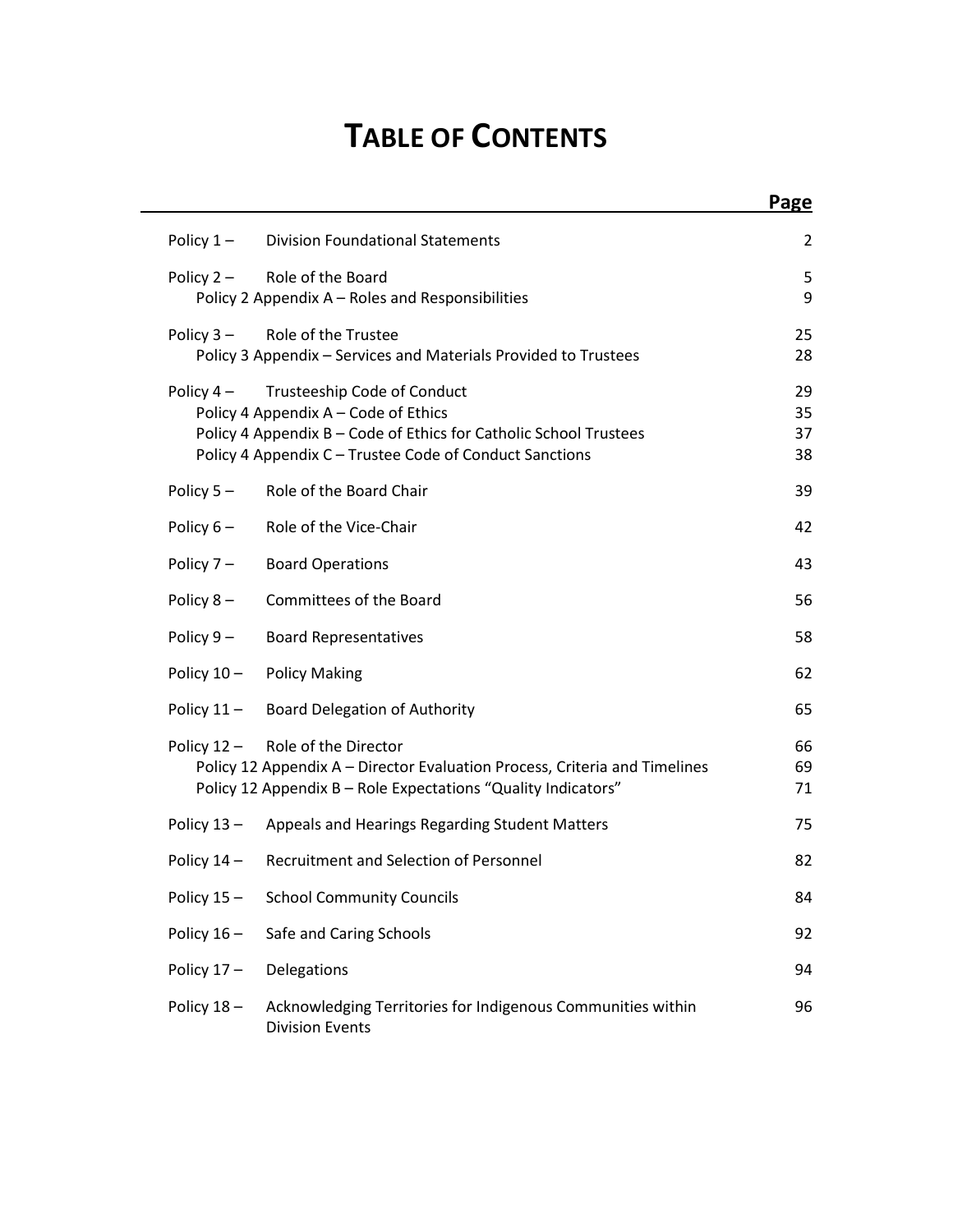| Lloydminster Catholic School Division<br><b>Board of Education Policy Handbook</b> |                                                        |                           |
|------------------------------------------------------------------------------------|--------------------------------------------------------|---------------------------|
| <b>Policy 1: Division Foundational Statements</b>                                  |                                                        |                           |
| Appendices:                                                                        | References:<br>The Education Act, 1995 sections 85, 87 | Approved:<br>May 26, 2021 |



#### *Our Mission*

 *Lloydminster Catholic School Division will nurture the spiritual, intellectual, social and physical development of each student in a faith-centered community.*

#### *An Introduction:*

Through our model of governance, our Board of Education trustees annually reviews their mission and value statements. This process is very helpful to the Board in a planned effort to reaffirm its' core values and provides an opportunity to reflect on its operations to remain focused on what is important at the local level.

The Board's Values represent their core priorities in Lloydminster Catholic School Division (LCSD) culture, including what drives trustee priorities and how they truly act in the pursuit of excellence for our organization. The Board's Values are increasingly important in the development of the strategic planning process documented in their "Board of Education's Strategic Plan ". The Board is committed to permeate these Values throughout our operations in the service of our students and the mandate of Catholic Education.

#### *Our Story:*

Lloydminster Catholic School Division continues to grow and expand educational services since its inception in 1959. During this span of time, the school division has grown to provide a range of academic programming within our Catholic Education mandate. Our growth has enabled us to add new schools to meet our community's desire for Catholic Education. We celebrated the opening of our first school in 1961. Father Gorman opened in 1977 to provide a Catholic elementary programming for Saskatchewan students. In 1982, St. Joseph opened to serve the city's southwest on the Alberta side. École St. Thomas opened as our Kindergarten to grade 7 single-track French Immersion program in 1987 and rejoiced in the growth of the program by opening their doors to a new school built in September 2013. In 2001, Holy Rosary High School moved to their new school at the current site and St. Mary's began their first year in their current site. Our Division Office is attached to the south end of Holy Rosary High School, with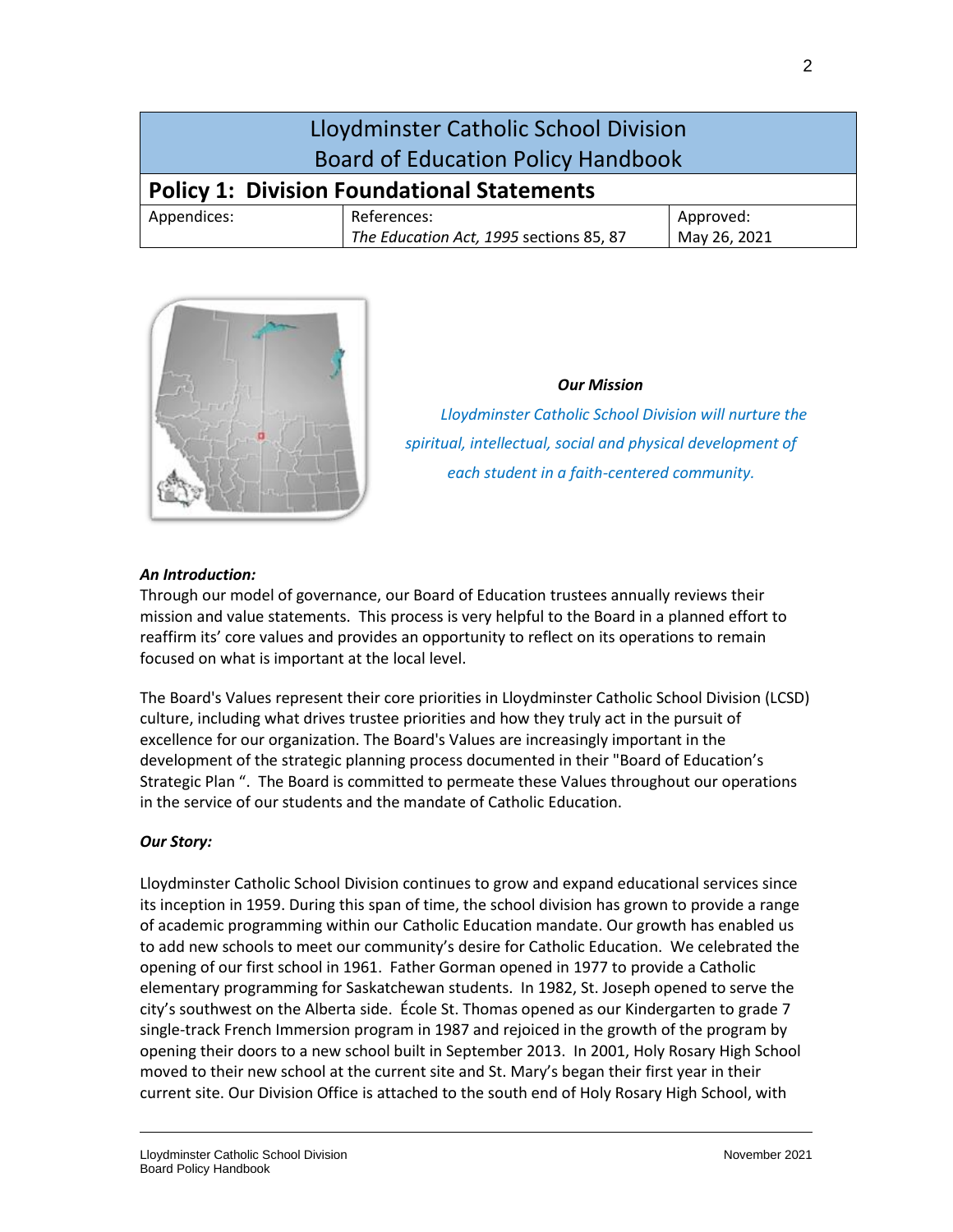our Technology Warehouse and Services located on the east side of École St. Thomas. Our Transportation Center was added in 2012 on the east side of Lloydminster. Mother Teresa Early Childhood Education Center opened their doors in September 2013 in the preexisting site of École St. Thomas. The Synergy Vault opened in Lloydminster on October 27, 2017 as a partnership between the School Division, Synergy Credit Union and the City of Lloydminster.

Our Lloydminster Catholic School Division has an exciting vibrancy. As we evolve, our Board of Education continues to assess and reaffirm its purpose and mandate. We are proud for the academic achievement of our students from Prekindergarten to grade 12. We are grateful for the active involvement of St. Anthony's Parish, our Faith Integration Team; our division wide Faith Integration Framework supporting students, parents and staff in faith development. We actively cheer for our students as they participate in the wonderful extra-curricular opportunities. We encourage the seeds of their faith to develop and grow throughout their lives.

| Value              | <b>Value Statements</b>                                             |
|--------------------|---------------------------------------------------------------------|
| Academics          | We strive for academic excellence for all students.                 |
| Catholic Faith     | Catholic faith permeates all aspects of our students' education.    |
| Communication      | Open communication with our students, staff, and our faith          |
|                    | community characterizes our interactions.                           |
| Family / Community | Students, parents, and staff work together as a team.               |
| Honesty            | Integrity and honesty guide our conduct.                            |
| Leadership         | Strong leadership is characterized by innovation and excellence and |
|                    | promoted through continuous learning.                               |
| Love / Respect     | We foster love and promote respect for human dignity and life.      |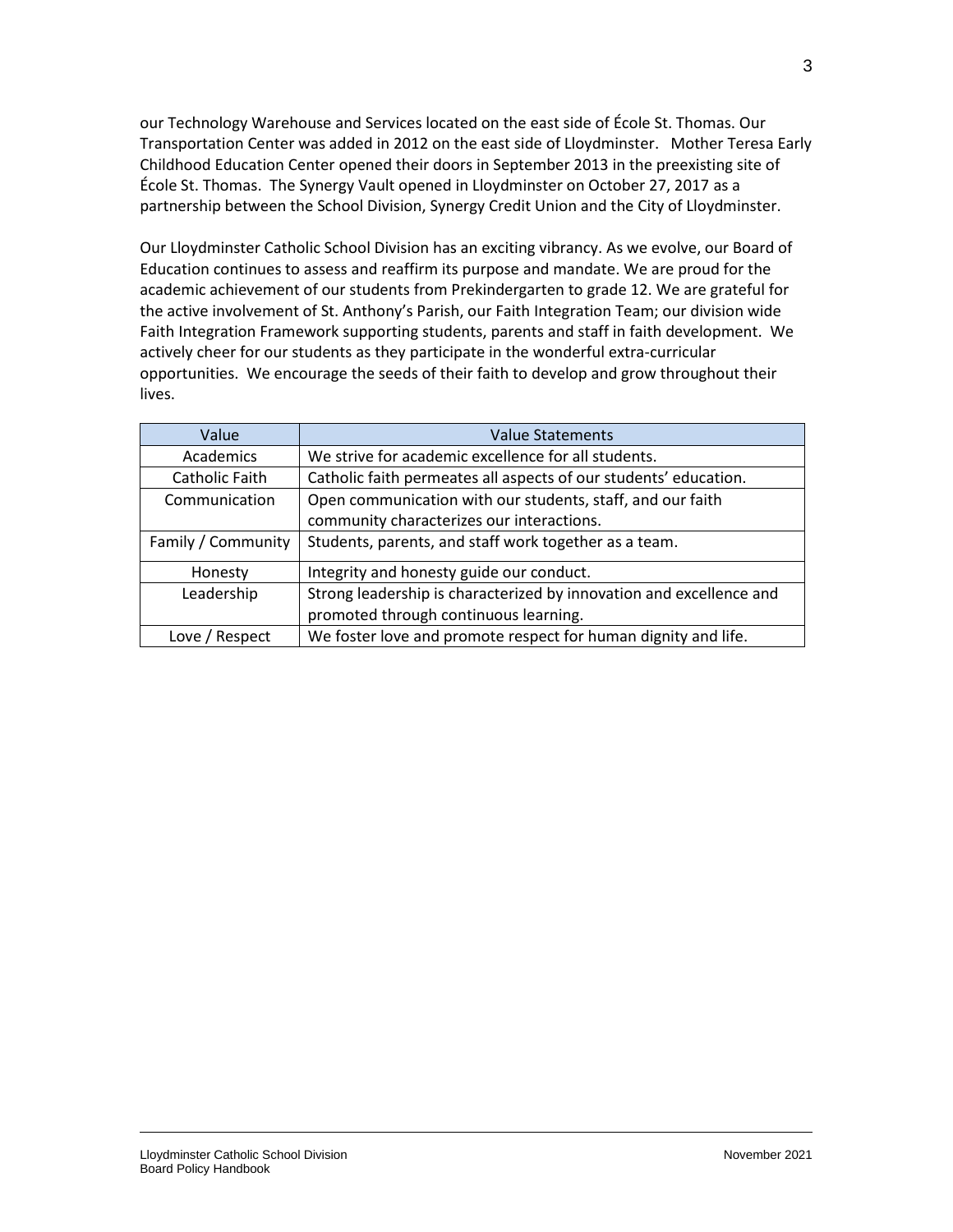# **LLOYDMINSTER CATHOLIC SCHOOL DIVISION**

**LOGO** 



*"Where academics, faith, family and community meet"* is derived from our mission statement. Faith is represented in both the cross and a decade of the Rosary; family is represented by the building, symbolizing both school and home; LCSD is inside a larger community and we strive to be a center of learning where our faith permeates all that we do.

This philosophy is summarized in a commitment statement for our website:

*"A commitment to faith and a tradition of academic excellence"*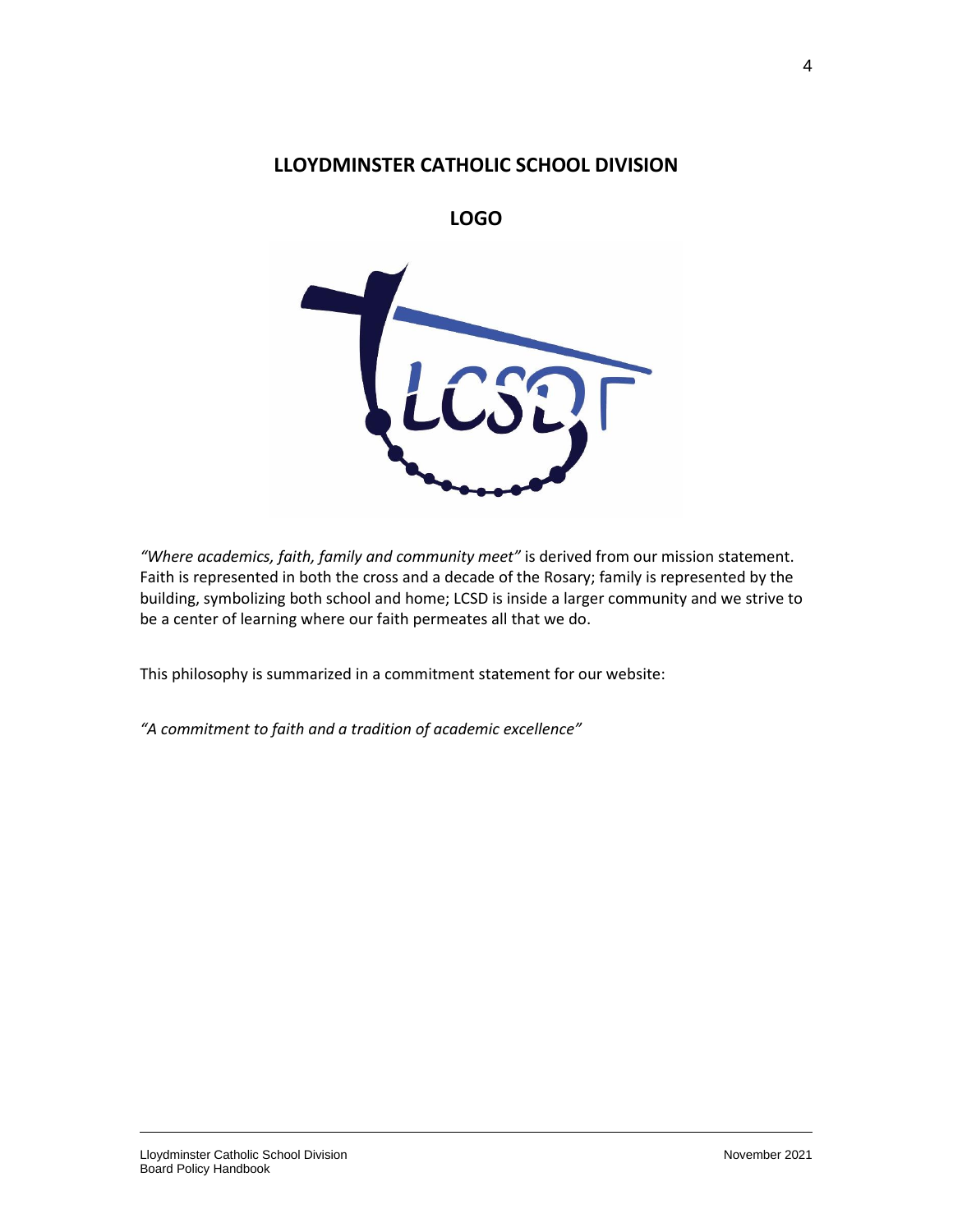| Lloydminster Catholic School Division<br><b>Board of Education Policy Handbook</b> |                                                                                            |                               |  |
|------------------------------------------------------------------------------------|--------------------------------------------------------------------------------------------|-------------------------------|--|
| <b>Policy 2: Role of the Board</b>                                                 |                                                                                            |                               |  |
| Appendices:<br>POLICY 2 - Appendix A<br>Roles and Responsibilities                 | References:<br>The Education Act, 1995 Sections 53, 85, 87, 277,<br>280(1)(2)(3), 283, 286 | Approved:<br>October 28, 2020 |  |
|                                                                                    | The School Division Administration Regulations,<br>2018 Sections 38, 39, 43, 44, 45        |                               |  |

#### **Background**

As the corporate body empowered by the electors that support the Lloydminster Roman Catholic Separate School Division No. 89 of Saskatchewan, herein after called Lloydminster Catholic School Division, or the Division, the Board is responsible for the development of strategic directions, goals and policies to guide the provision of educational services rendered within the Division, in keeping with the requirements of provincial legislation.

Further, the Board must fulfill its key role of ensuring education in the Division is Christ centered and upholds Catholic values.

#### **Specific Areas of Responsibility**

- 1. Faith Leadership
	- 1.1 Serve the Catholic mandate as per: the SCSBA Mission and Vision Statements and, the Role of the Trustee.
	- 1.2 Within constraints of provincial legislation, make decisions which reflect Catholic values and beliefs.
	- 1.3 Be visible and active within the Catholic faith community.
	- 1.4 Be involved in and supportive of varying Catholic parishes in our community.
	- 1.5 Recognize the pastor at St. Anthony's, the appointed representative of the Archbishop of the Archdiocese of Edmonton, as their spiritual leader and collaborative with him on matters and events of religious teaching.
	- 1.6 Be visible and active in promoting the faith within the Division.
- 2. Accountability to Provincial Government
	- 2.1 Act in accordance with all statutory requirements to implement provincial educational standards and policies.
	- 2.2 Perform Board functions required by governing legislation and existing Board policy.
	- 2.3 Employ, where appropriate, provincial funding guidelines.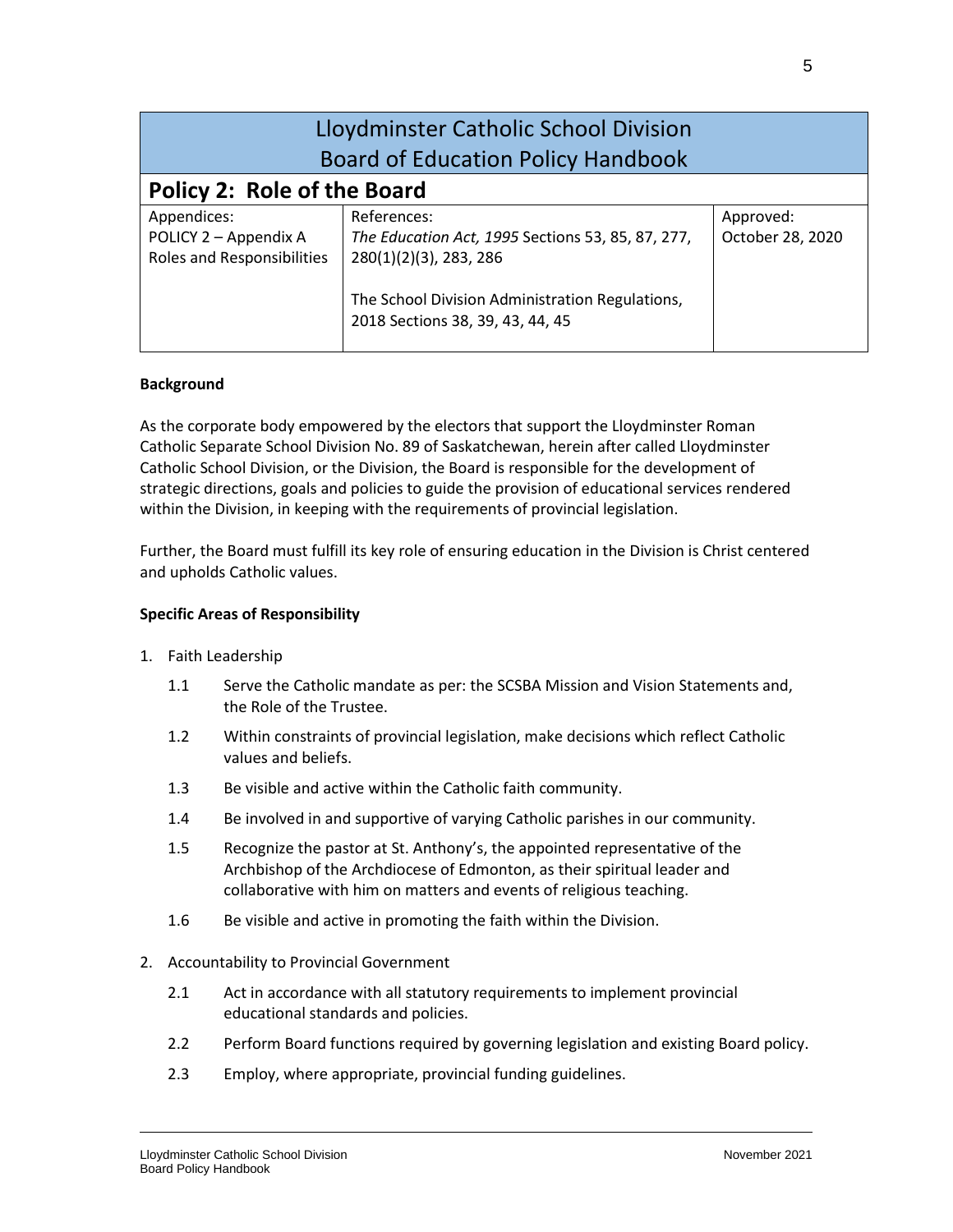- 2.4 Response to and or abide by Ministerial directives under *The Education Act, 1995* and *The Education Act Amendment, 2017*.
- 3. Accountability to Community
	- 3.1 Make evidence-based decisions which reflect the Gospel values, the Division Foundational Statements and represent the interests of the entire Division.
	- 3.2 Develop ongoing communication strategy to provide opportunities for input and reporting.
	- 3.3 Ensures the integrity of the Board's local and provincial reputation through active management of the School Division's identity.
	- 3.4 Communicate student learning results.
	- 3.5 Develop procedures for and hear appeals as required by statute and/or Board policy.
	- 3.6 Model a culture that reflects the Board's Code of Conduct and teachings of the Catholic Church.
	- 3.7 A liaison to report on School Community Councils.
	- 3.8 A liaison to support First Nations.
- 4. Strategic Plan
	- 4.1 Identify and annually update the Board of Education Strategic Plan.
	- 4.2 Annually approve budget incorporating directions contained in the Board Strategic Plan.
	- 4.3 Annually approve the Board of Education Strategic Plan, and timelines.
	- 4.4 Provide overall direction for the Division by establishing foundational statements, strategic priorities and key results.
	- 4.5 Annually review progress toward the achievement of student outcomes and other desired results.
	- 4.6 Annually evaluate the effectiveness of the Division in achieving established goals and desired results.
	- 4.7 Approve Annual Report for distribution to the public.
	- 4.8 Develop and approve Board Annual Work Plan.
- 5. Policy
	- 5.1 Determine the directions the Division wishes to pursue following the "Roles Clarification and Accountability" (RCA) governance model.
	- 5.2 Identify how the Board is to function.
	- 5.3 Review policy impact to determine if policy is producing the desired results.
	- 5.4 Delegate authority to the Director and define commensurate responsibilities.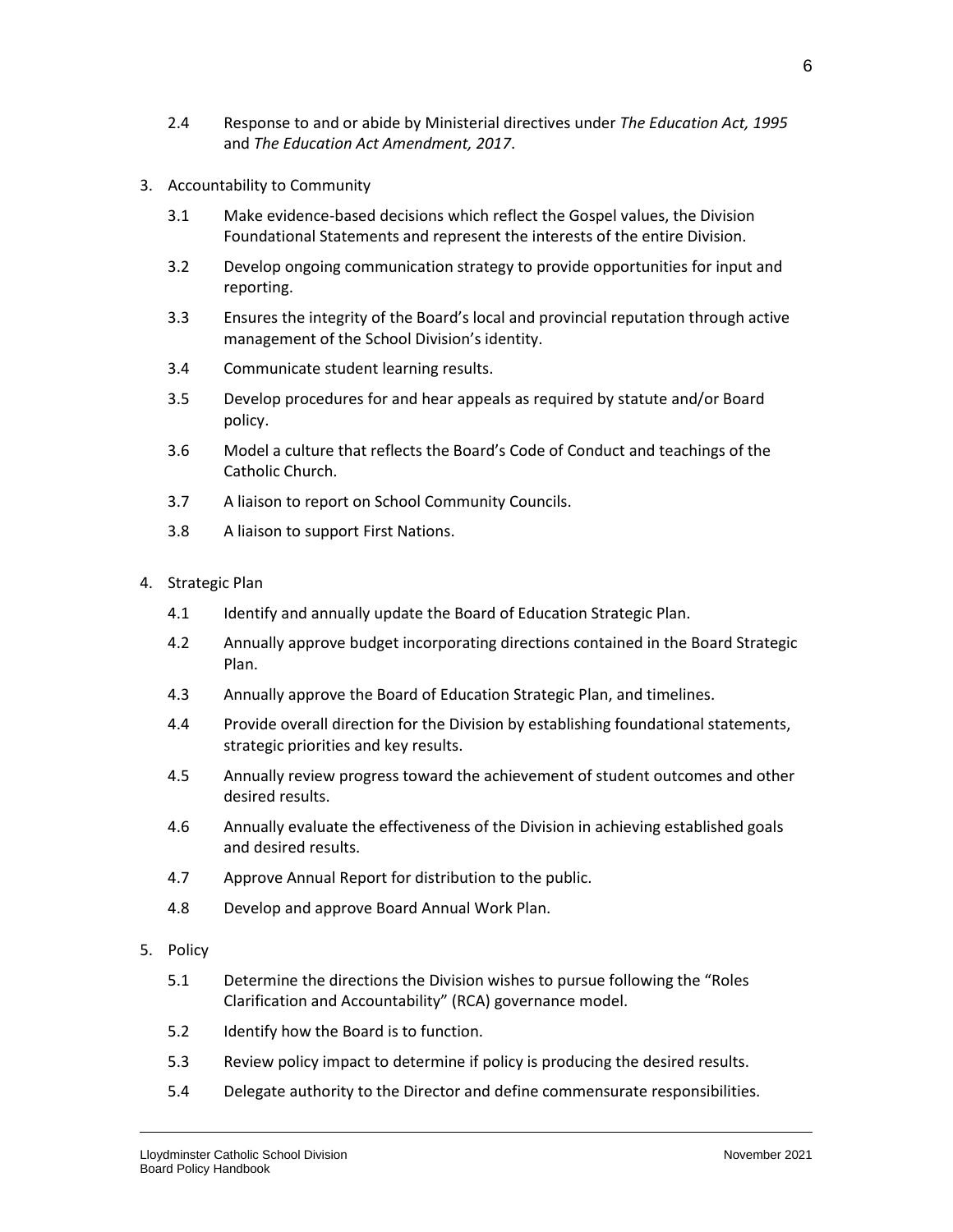- 6. Director/Board Relations
	- 6.1 Identify and deploy a defined process to select Director.
	- 6.2 Provide the Director with clear corporate direction.
	- 6.3 Respect the authority of the Director to carry out executive action and support the Director's actions which are exercised within the delegated discretionary powers of the position.
	- 6.4 Interact with the Director in an open, honest, proactive and professional manner.
	- 6.5 Annually evaluate the Director in regard to the Director job description and additional Board direction (e.g., hold Director accountable for achievements of the Board of Education's Strategic Plan).
	- 6.6 Review Director's compensation as per contract.
	- 6.7 Annually review and approve senior management succession plan.
- 7. Political Advocacy
	- 7.1 Build bi-provincial support for the unique status of the Division.
	- 7.2 Develop a yearly plan for advocacy including focus, key messages and mechanisms.
	- 7.3 Work with SSBA, SCSBA, ASBA and ACSTA to advocate to government on provincial priorities.
- 8. Board Development and Capacity Building
	- 8.1 Develop a yearly plan for trustee development, including increased knowledge of role, processes and faith and educational issues to further effective implementation of the Board of Education's Strategic Plan, utilizing SSBA, SCSBA, ASBA and ACSTA resources as applicable.
	- 8.2 Annually evaluate Board effectiveness.
- 9. Fiscal Accountability
	- 9.1 Review budget assumptions.
	- 9.2 Approve annually the Division's budget for submission to the Ministry of Education by the due date.
	- 9.3 Submit Preventative Maintenance and Renewal and Infrastructure Maintenance and Renewal through capital plans to the Ministries as required.
	- 9.4 Review and approve quarterly and on an emergent issue basis Fiscal Accountability Reports including significant budget adjustments and variance analysis.
	- 9.5 Approve the submission of emergency block capital projects to the Ministry of Education.
	- 9.6 Meet Saskatchewan legislative requirements regarding establishing local mill rate as a Catholic School Division.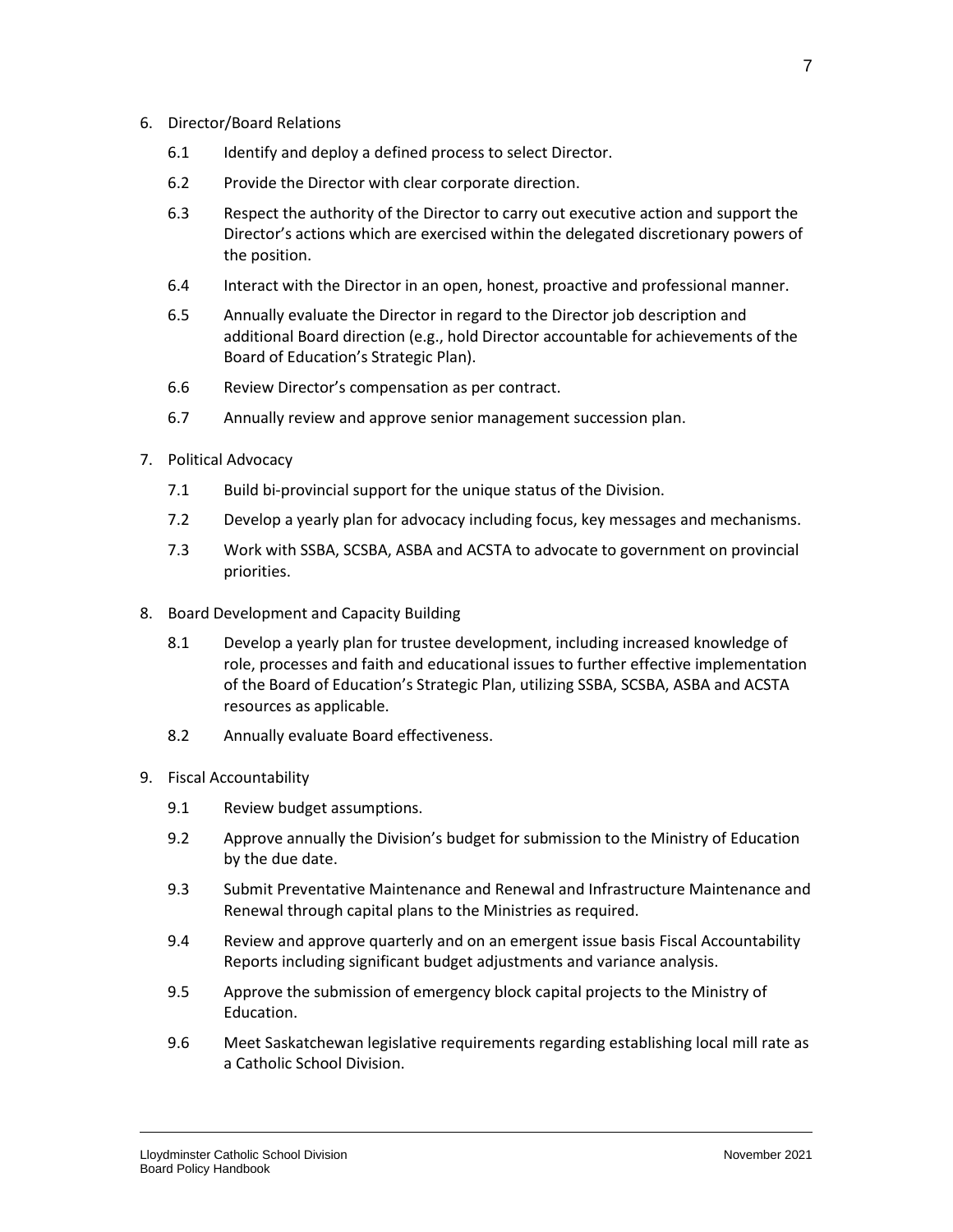- 9.7 Approve all contract and capital expenditures in excess of \$100,000 not previously approved in budget.
- 9.8 Approve the transfer of funds to reserves.
- 9.9 Appoint an auditor and approve the terms of engagement.
- 9.10 Receive the Audit Report and Management Letter and ensure quality indicators in Director Evaluation are met.
- 9.11 Annually review prior year Auditor's Management letter to ensure recommendations have been implemented.
- 9.12 Ensure the terms of the Engagement letter includes implementations of prior year's recommendations from the Auditors Report and Management letter.
- 9.13 Meet with the auditor with or without administration present both prior to and at the conclusion of the audit.
- 9.14 Review any request for documentation or investigation initiated by the Office of the Provincial Auditor of Saskatchewan.

## **Selected Responsibilities**

- 1. Approval of transportation boundaries and service levels.
- 2. Approval of Division school-year calendars and variations in school hours.
- 3. Approval of international field trips for students.
- 4. Appointing of an individual to be in charge of a harassment complaint when the Director is unable to act.
- 5. Acquisition and disposal of land and buildings, including expropriation proceedings.
- 6. Naming of schools and other Board-owned facilities.
- 7. Approval of facility Joint Use Agreements.
- 8. Approval of new leases, such leases to include any provision for the placement or modification of facilities by outside agencies.
- 9. Encouragement of qualified and interested candidates to run for the office of public school trustee.
- 10. Recognition of staff through the annual Long Service Awards.
- 11. Address inappropriate behaviour of any trustee.
- 12. Review continuation of membership in the Saskatchewan School Boards Association (SSBA), Alberta School Boards Association (ASBA), Saskatchewan Catholic School Boards Association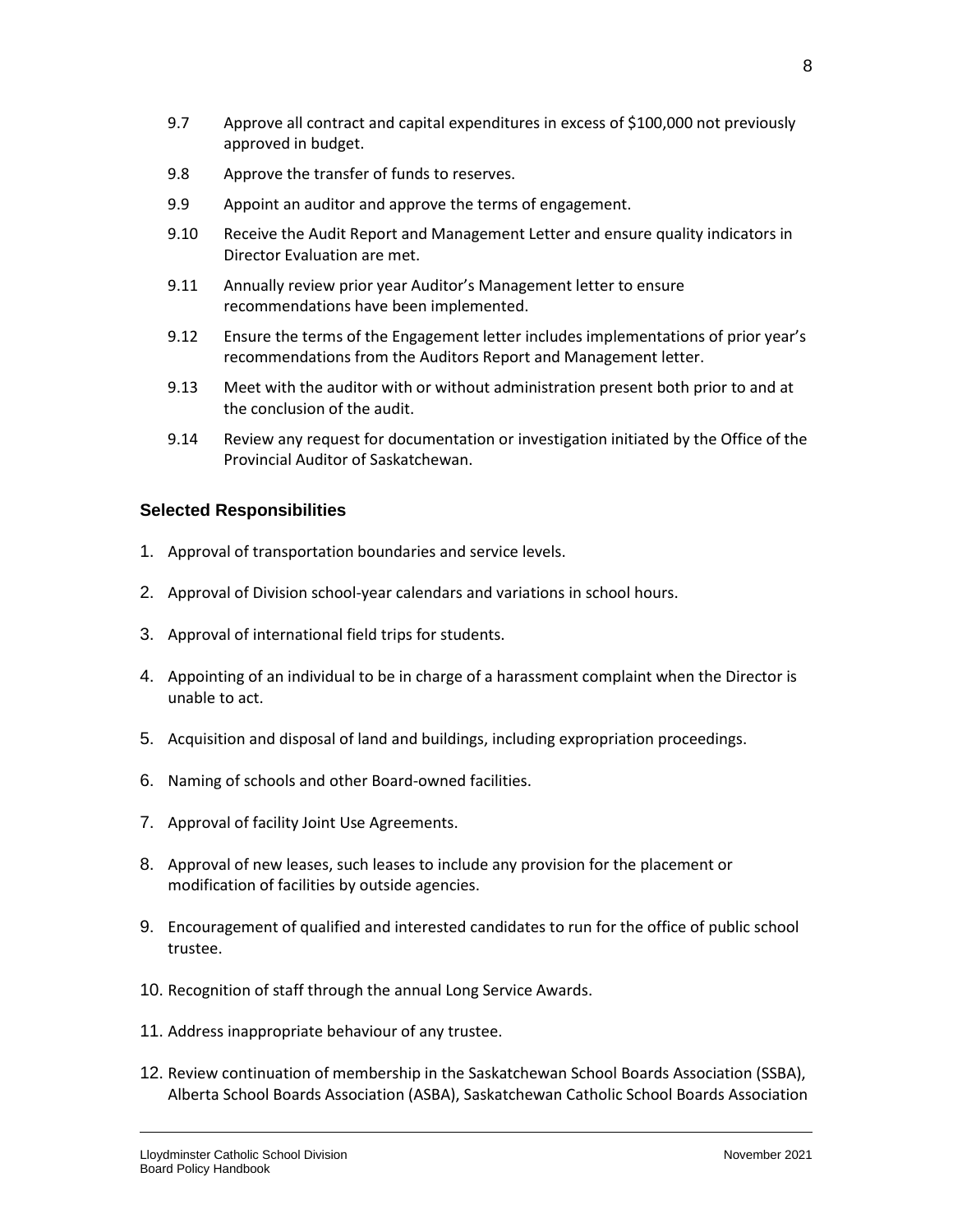(SCSBA), Alberta Catholic School Trustees Association (ACSTA) and Canadian Catholic School Trustees Association (CCSTA).

- 13. Annually review the Division's foundational statements.
- 14. Approval of location and grade levels for French Immersion Programs.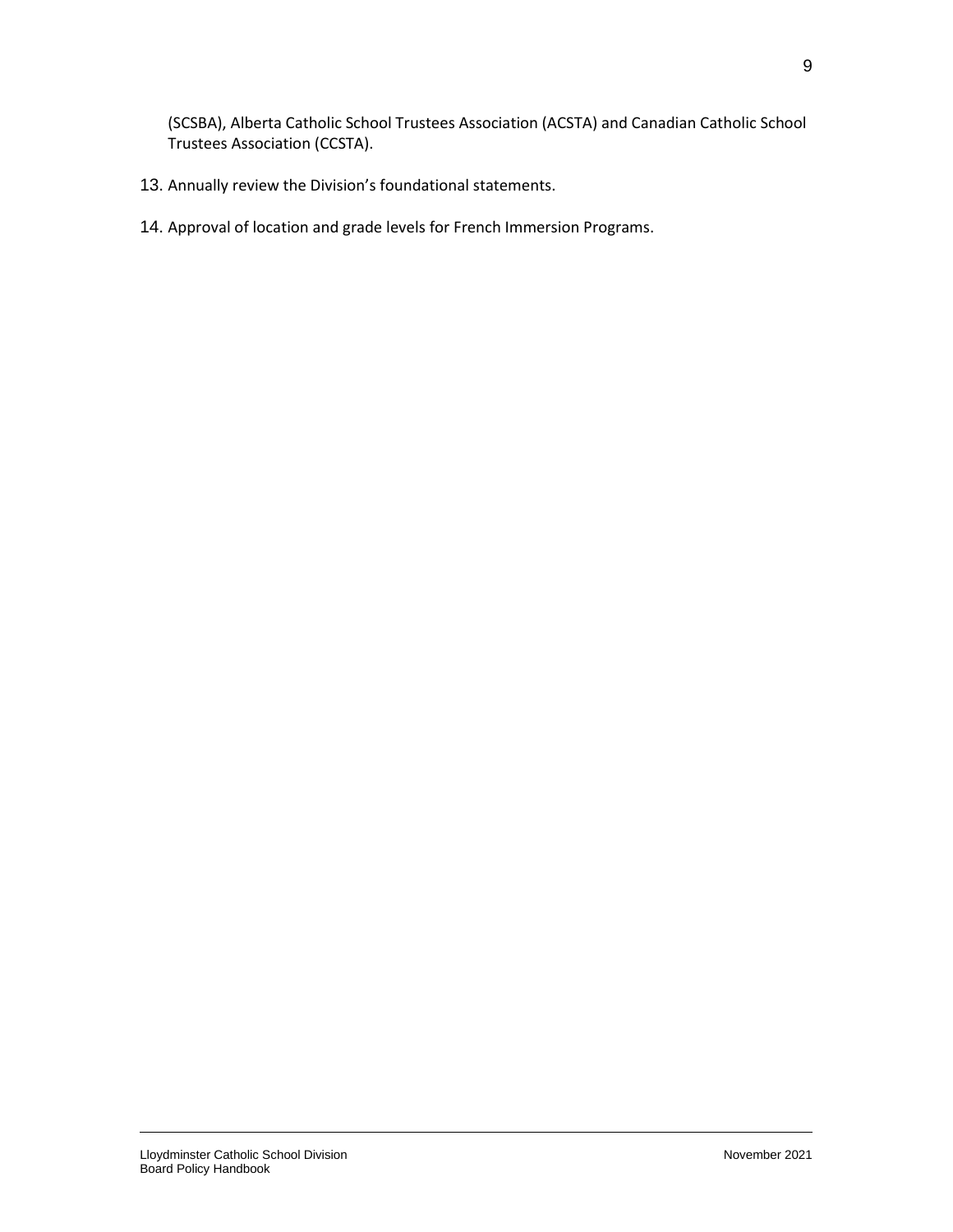# <span id="page-11-0"></span>**Specific Areas of Responsibility**

# **1. Faith Leadership**

1.1 Serve the Catholic mandate.

| <b>Collective Responsibility</b>      | <b>Individual Responsibility</b>                            |
|---------------------------------------|-------------------------------------------------------------|
| ❖ Defend our constitutional right for | ❖ Promote Catholic Education to                             |
| Catholic Education                    | community members                                           |
| Catholic Education, to inform faith   | Attend Catholic Trustee conferences                         |
| ❖                                     | ❖                                                           |
| community and public regarding        | to become well informed of issues                           |
| Catholic and Public education         | and trends in Catholic education                            |
|                                       | Be informed of the importance of<br>❖<br>Catholic education |

1.2 Within constraints of provincial legislation, make decisions that reflect Catholic values and beliefs.

| <b>Collective Responsibility</b>                                              | <b>Individual Responsibility</b>                                                    |
|-------------------------------------------------------------------------------|-------------------------------------------------------------------------------------|
| $\cdot$ Support and encourage programs for<br>faith development               | ❖ Be an advocate for Catholic schools                                               |
| ❖ Remain informed of issues and trends<br>affecting Catholic education        | Bring forth all individual opinions<br>❖<br>and questions                           |
| Make decisions in alignment with our<br>❖<br>faith leadership (Bishops/School | ❖ Make decisions that are in alignment<br>with Catholic teachings                   |
| <b>Boards Association</b> )                                                   | ❖ Be informed of what Catholic<br>education is all about and why it is<br>important |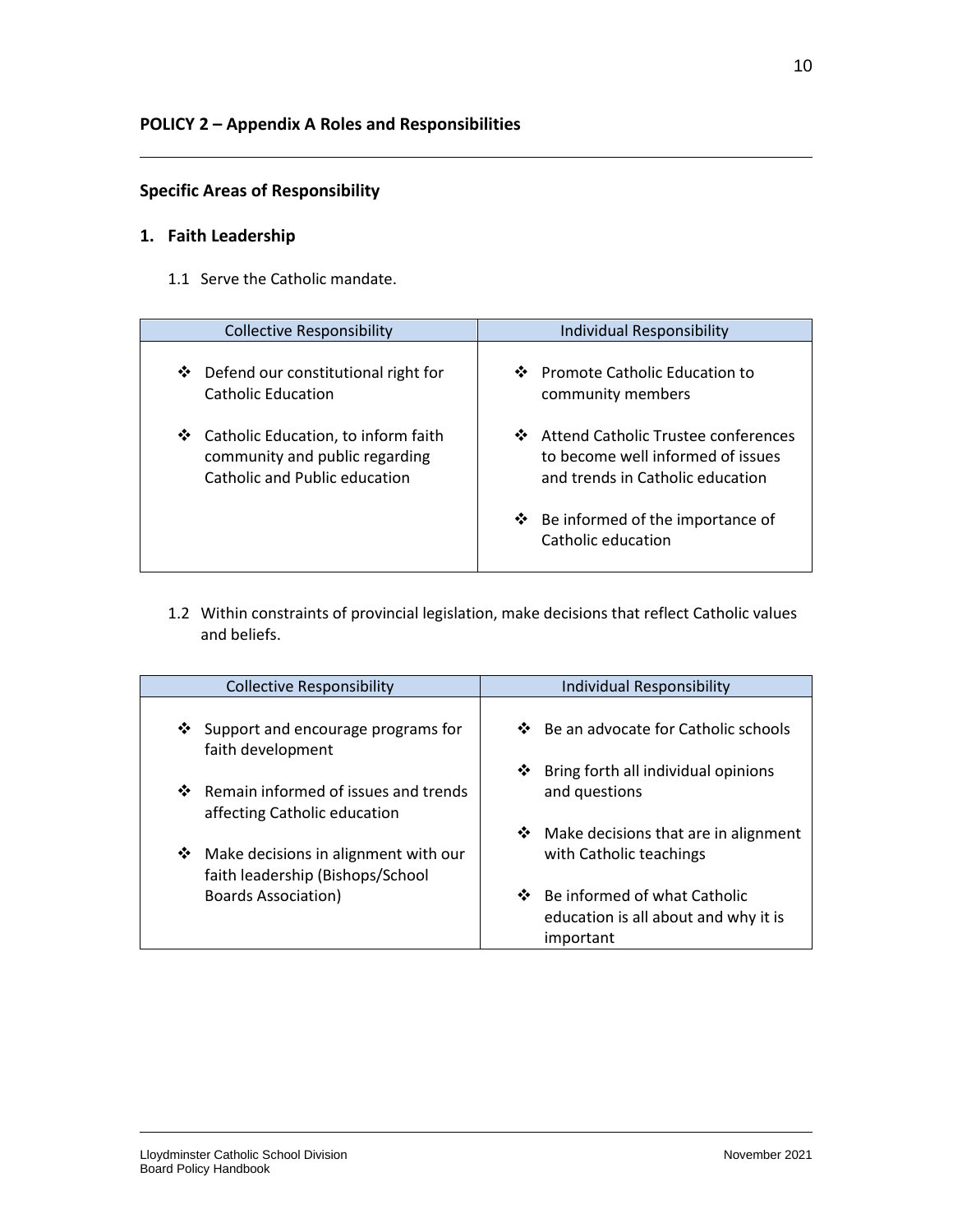1.3 Be visible and active within the Catholic faith community.

| <b>Collective Responsibility</b>                                     | Individual Responsibility                                  |
|----------------------------------------------------------------------|------------------------------------------------------------|
| Support commissioning mass<br>豪心                                     | Attend Sunday Eucharist regularly<br>❖                     |
| ❖ Support yearend mass                                               | ❖ Be involved and participate in the life<br>of the parish |
| ❖ Support sponsored Division masses                                  |                                                            |
| ❖ Organize division Advent celebration                               | ❖<br>Participate in the sacraments of the<br>church        |
| ❖ Meet with Parish Priest on items that<br>involve school and parish | Support parish and school<br>❖<br>collaboration            |

1.4 Be involved in and supportive of Catholic parishes in our community.

| <b>Collective Responsibility</b>                                                       | <b>Individual Responsibility</b>                                                                                                  |
|----------------------------------------------------------------------------------------|-----------------------------------------------------------------------------------------------------------------------------------|
| Meet with Archbishop on specific<br>❖<br>faith decisions within the school<br>division | Develop relationship with local<br>$\cdot$<br>pastors<br>$\div$ Be informed regarding the<br>Archbishop's responsibilities in the |
|                                                                                        | diocese for faith development in                                                                                                  |
|                                                                                        | <b>Catholic Schools</b>                                                                                                           |

1.5 Be visible and active in promoting the faith within the Division.

| <b>Collective Responsibility</b>                                       | Individual Responsibility                                                               |
|------------------------------------------------------------------------|-----------------------------------------------------------------------------------------|
| Develop policy which reflects the<br>❖<br>Catholic faith               | Attend school masses<br>❖                                                               |
| ❖ Support, initiate goals that reflect our<br>faith                    | Practice faith by showing Catholic<br>❖<br>values in church, workplace and<br>community |
| ❖ Ensure Catholic faith is permeated<br>within the division            |                                                                                         |
| Invite pastor to attend seminars,<br>❖<br>workshops, etc with trustees |                                                                                         |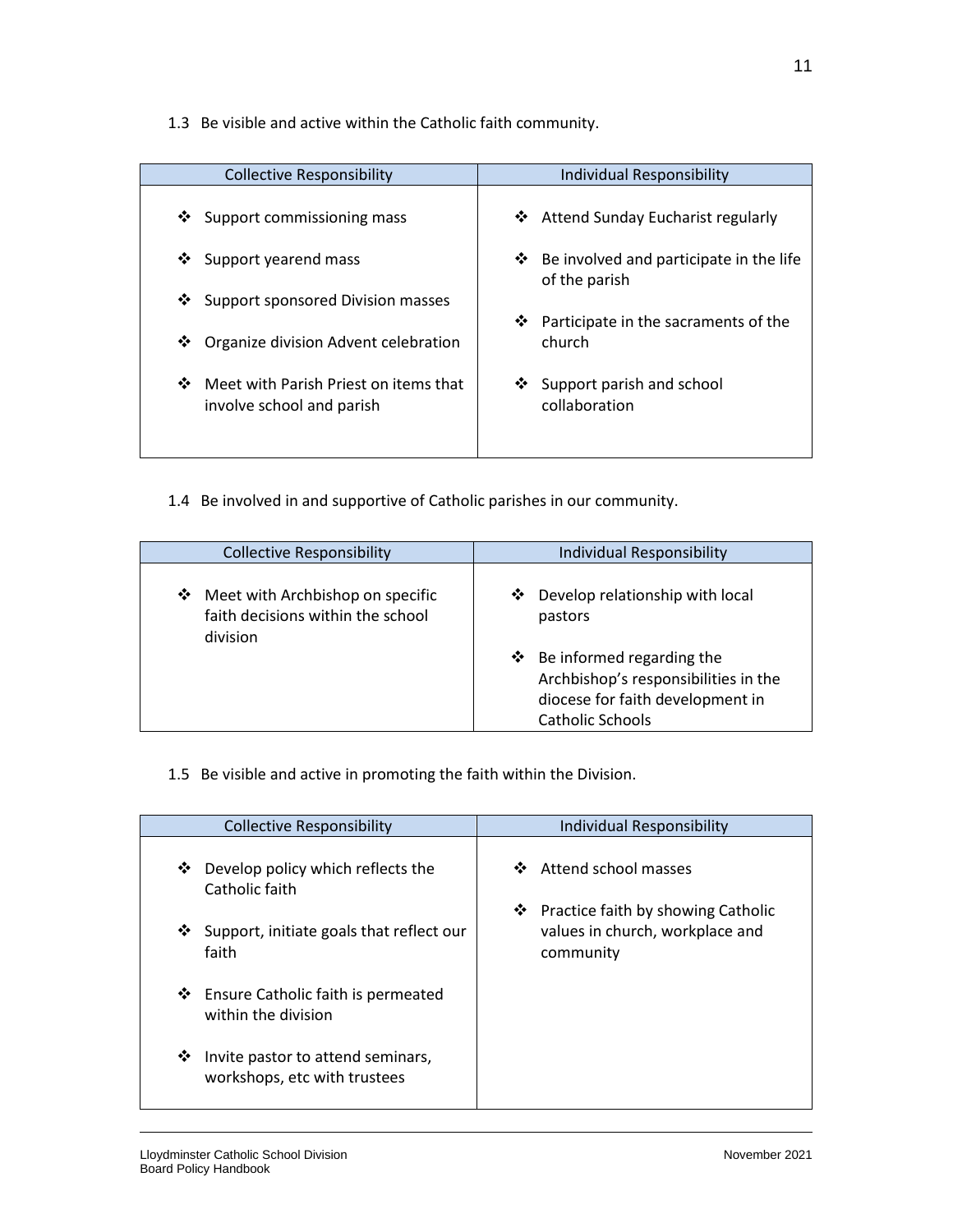## **2. Accountability to Provincial Government**

2.1 Act in accordance with all statutory requirements to implement provincial educational standards and policies.

| <b>Collective Responsibility</b> | <b>Individual Responsibility</b> |
|----------------------------------|----------------------------------|
| ❖ Receive ministerial compliance | <b>Review Reports</b>            |
| reports                          | ❖                                |

## 2.2 Perform Board functions required by governing legislation and existing Board policy.

| <b>Collective Responsibility</b>                               | <b>Individual Responsibility</b>                                     |
|----------------------------------------------------------------|----------------------------------------------------------------------|
| Hold regular board meetings<br>❖<br>❖ Present an annual report | $\div$ Prepare for and be an active<br>participant in Board meetings |

2.3 Employ, where appropriate, Provincial funding guidelines.

| <b>Collective Responsibility</b>                                                            | Individual Responsibility                |
|---------------------------------------------------------------------------------------------|------------------------------------------|
| ❖ Be involved in budgeting process<br>Advocate for funding where<br>❖<br>necessary via SSBA | <b>↓</b> Be aware of budget implications |
|                                                                                             |                                          |

# **3. Accountability to Community**

3.1. Make evidence-based decisions, which reflect the Gospel values, the Division foundational statements (Mission, Vision Statements, Core Values) and represent the interests of the entire Division.

| <b>Collective Responsibility</b>              | <b>Individual Responsibility</b>             |
|-----------------------------------------------|----------------------------------------------|
| Develop board political advocacy<br>❖<br>plan | ❖ Review previous calendars for<br>reference |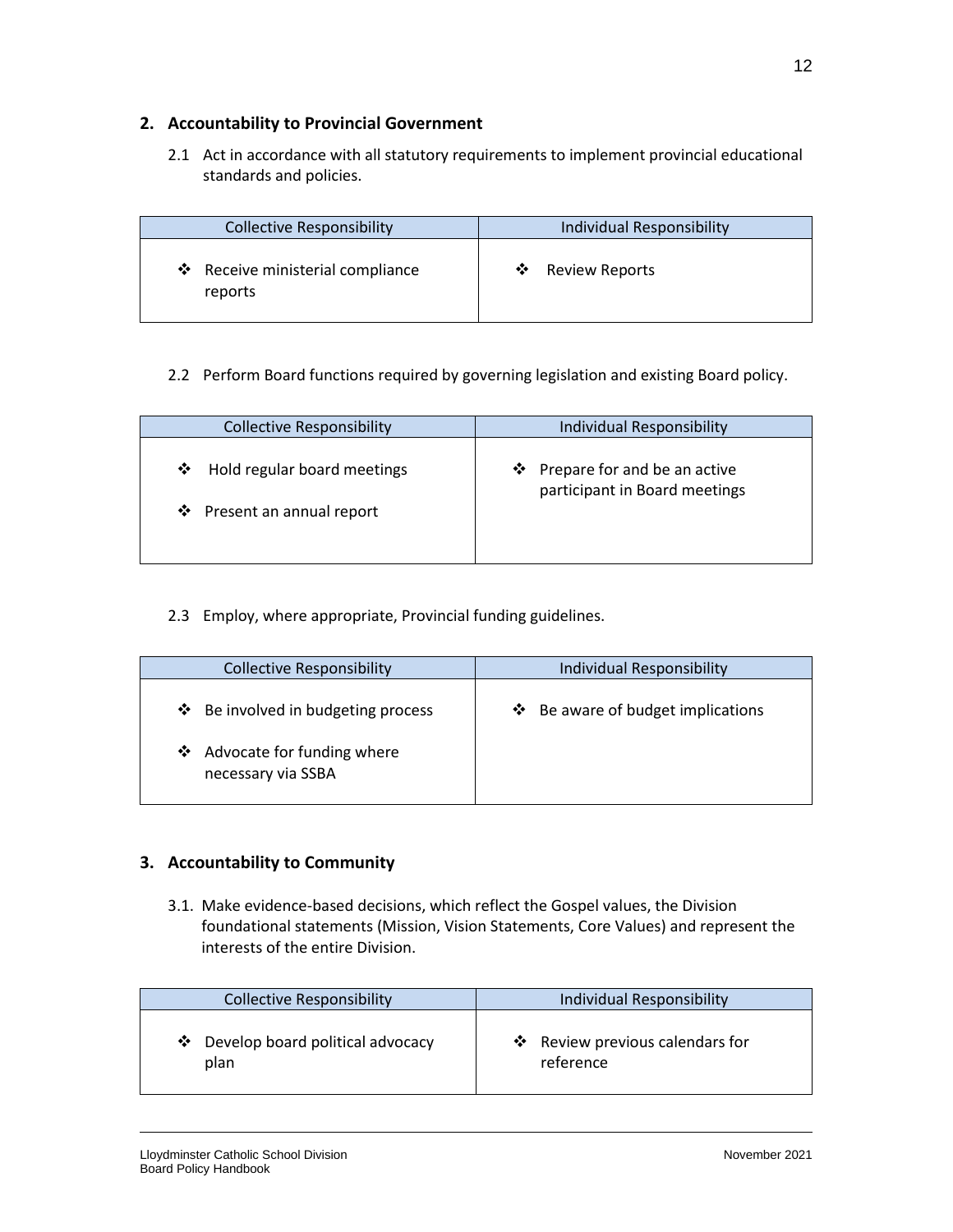| ❖ Review division foundational<br>statements                     | ❖ Have knowledge of division<br>foundational statements |
|------------------------------------------------------------------|---------------------------------------------------------|
| ❖ Approve school year calendar and<br>variations to school hours |                                                         |

3.2. Develop ongoing communication strategy to provide opportunities for input and reporting.

| <b>Collective Responsibility</b>                    | <b>Individual Responsibility</b>     |
|-----------------------------------------------------|--------------------------------------|
| ❖ Develop effective Board<br>communication strategy | ❖ Attend annual city / board meeting |

3.3. Ensures the integrity of the Board's local and provincial reputation through active management of the School Division's identity.

| <b>Collective Responsibility</b>                                                           | <b>Individual Responsibility</b>                                                                                                            |
|--------------------------------------------------------------------------------------------|---------------------------------------------------------------------------------------------------------------------------------------------|
| ❖ Ensure all Board members support<br>and advocate for Board discussions<br>and priorities | ❖ Foster a positive divisional reputation<br>❖ Be informed on matters impacting<br>reputation and identity of the School<br><b>Division</b> |

#### 3.4. Communicate student learning results.

| <b>Collective Responsibility</b> | <b>Individual Responsibility</b>                         |
|----------------------------------|----------------------------------------------------------|
| ❖ Ensure results are posted      | ❖ Be knowledgeable about our student<br>learning results |

## 3.5. Develop procedures for and hear appeals as required by statute and/or Board policy.

| <b>Collective Responsibility</b>                                      | <b>Individual Responsibility</b>                                               |
|-----------------------------------------------------------------------|--------------------------------------------------------------------------------|
| $\div$ Have policy / procedures in place to<br>deal with these issues | $\div$ Be informed and understand your<br>role and responsibility as a trustee |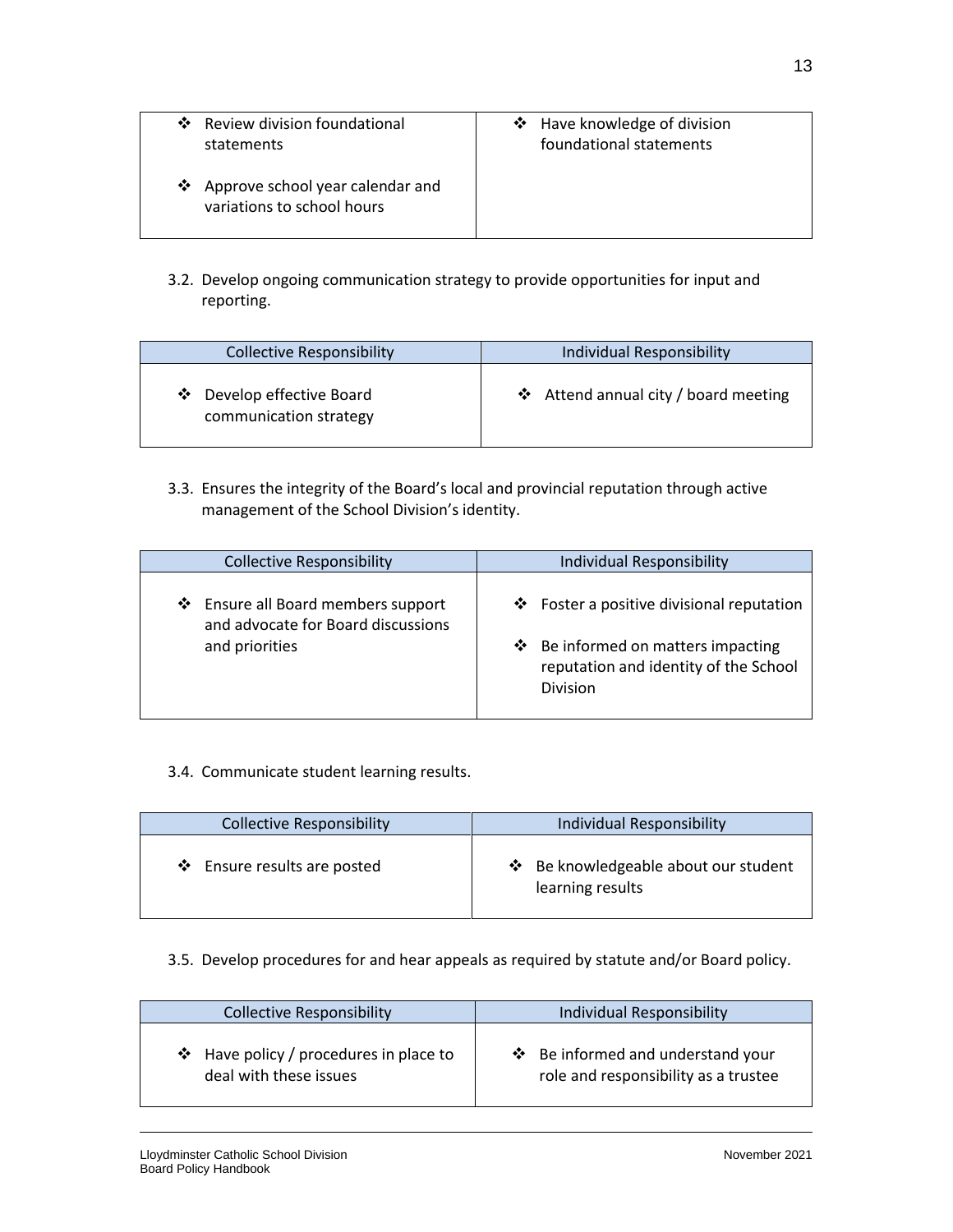| ❖ Be aware of related statutes for |  |
|------------------------------------|--|
| reference                          |  |
|                                    |  |

3.6. Model a culture that reflects the Board's Code of Conduct and teachings of the Catholic Church.

| <b>Collective Responsibility</b>                                                    | Individual Responsibility                                                              |
|-------------------------------------------------------------------------------------|----------------------------------------------------------------------------------------|
| ❖ Ensure Catholic value policies of the<br>board guide conduct for board<br>members | ❖ Be informed of the expectations of<br>conduct as a board member, adhere<br>to policy |
| ❖ Support and encourage all board<br>members to be practicing Catholics             | ❖ Foster personal faith growth<br>Attend the induction process as a<br>❖               |
| $\cdot$ Ensure there is an induction process<br>for new trustees                    | new trustee                                                                            |
|                                                                                     | Lead Board prayer at meetings<br>❖                                                     |

#### 3.7. A liaison to report on School Community Councils

| <b>Collective Responsibility</b>    | <b>Individual Responsibility</b> |
|-------------------------------------|----------------------------------|
| ❖ Ensure SCC have a forum for their | Review SCC Report                |
| annual report                       | ∙ু∗                              |

#### 3.8. A liaison to report on First Nations

| <b>Collective Responsibility</b>                                                  | <b>Individual Responsibility</b> |
|-----------------------------------------------------------------------------------|----------------------------------|
| $\cdot$ Ensure a Representative attends First<br>Nations events and consultations | ❖ Report to the Board            |

# **4. Board of Education's Strategic Plan**

4.1. Identify and annually update the Board of Education Strategic Plan.

| <b>Collective Responsibility</b> | Individual Responsibility        |
|----------------------------------|----------------------------------|
|                                  | ❖ Annually review strategic plan |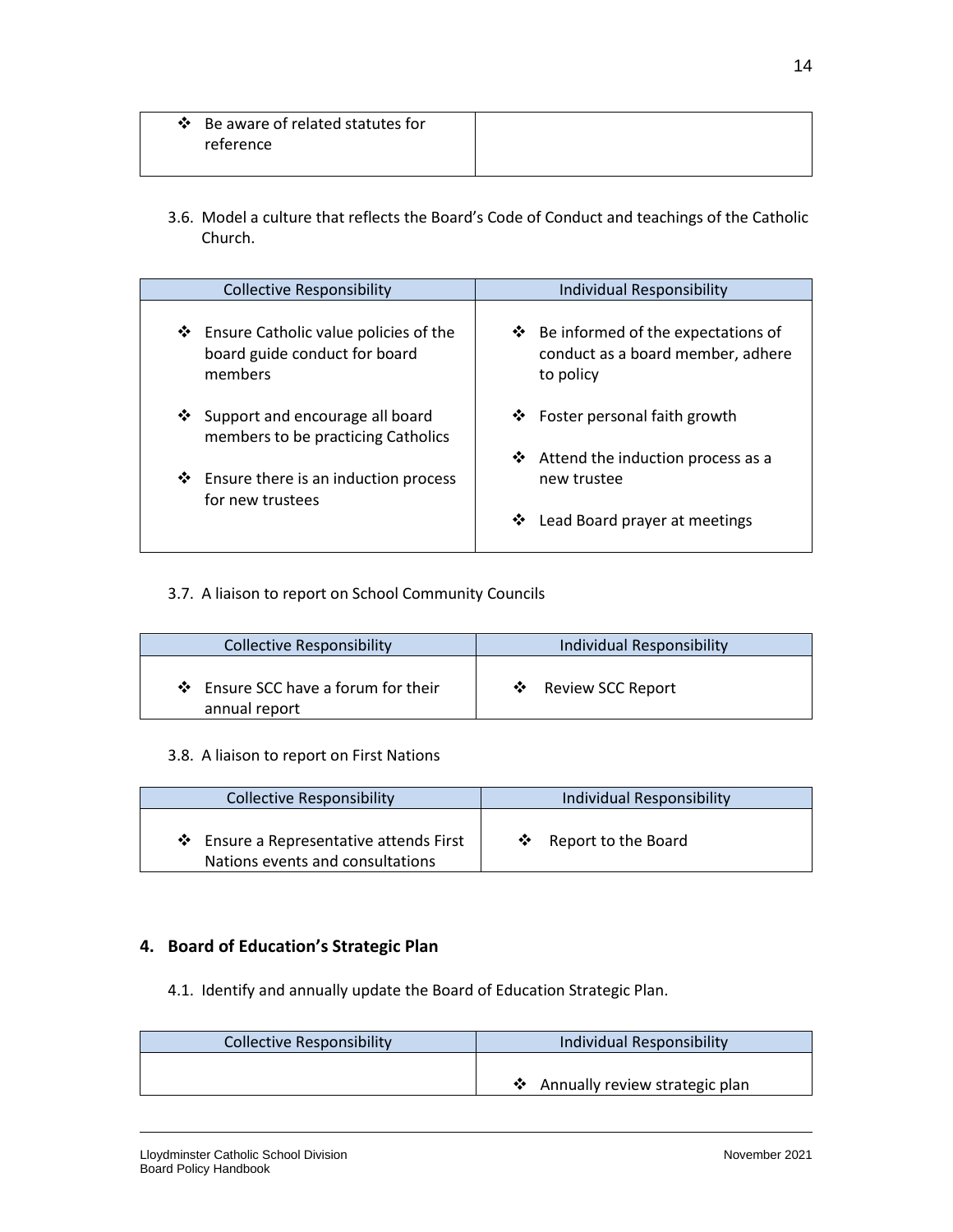| Motion to submit ESSP to the<br>❖<br>Ministry of Education                              | <b><math>\div</math></b> Be an active part of the process   |
|-----------------------------------------------------------------------------------------|-------------------------------------------------------------|
| ❖ Consult with public to set direction in<br>consultation with senior<br>administration | ❖ Remain knowledgeable and updated<br>on the strategic plan |

4.2. Annually approve budget-incorporating directions contained in the Board's Education Strategic Plan.

| <b>Collective Responsibility</b> | <b>Individual Responsibility</b>                       |
|----------------------------------|--------------------------------------------------------|
| ❖ Approve Strategic Plan         | ❖ Be aware of the application of the<br>strategic plan |

4.3. Annually approve the Board of Education Strategic Plan and timelines.

| <b>Collective Responsibility</b>                                                            | <b>Individual Responsibility</b> |
|---------------------------------------------------------------------------------------------|----------------------------------|
| ❖ Annually review division foundational<br>statements, as a guide for our<br>strategic plan | ❖ Be involved in the process     |

4.4. Provide overall direction for the Division by establishing foundational statements, strategic priorities and key results.

| <b>Collective Responsibility</b>                                        | Individual Responsibility                                                                                        |
|-------------------------------------------------------------------------|------------------------------------------------------------------------------------------------------------------|
| ❖ Review the annual strategic plan with<br><b>Senior Administration</b> | ❖ Engage in and understand the<br>budgetary process<br>Know how the budget relates to our<br>❖<br>strategic plan |

4.5. Annually review progress toward the achievement of student outcomes and other desired results.

| <b>Collective Responsibility</b> | Individual Responsibility |
|----------------------------------|---------------------------|
|                                  |                           |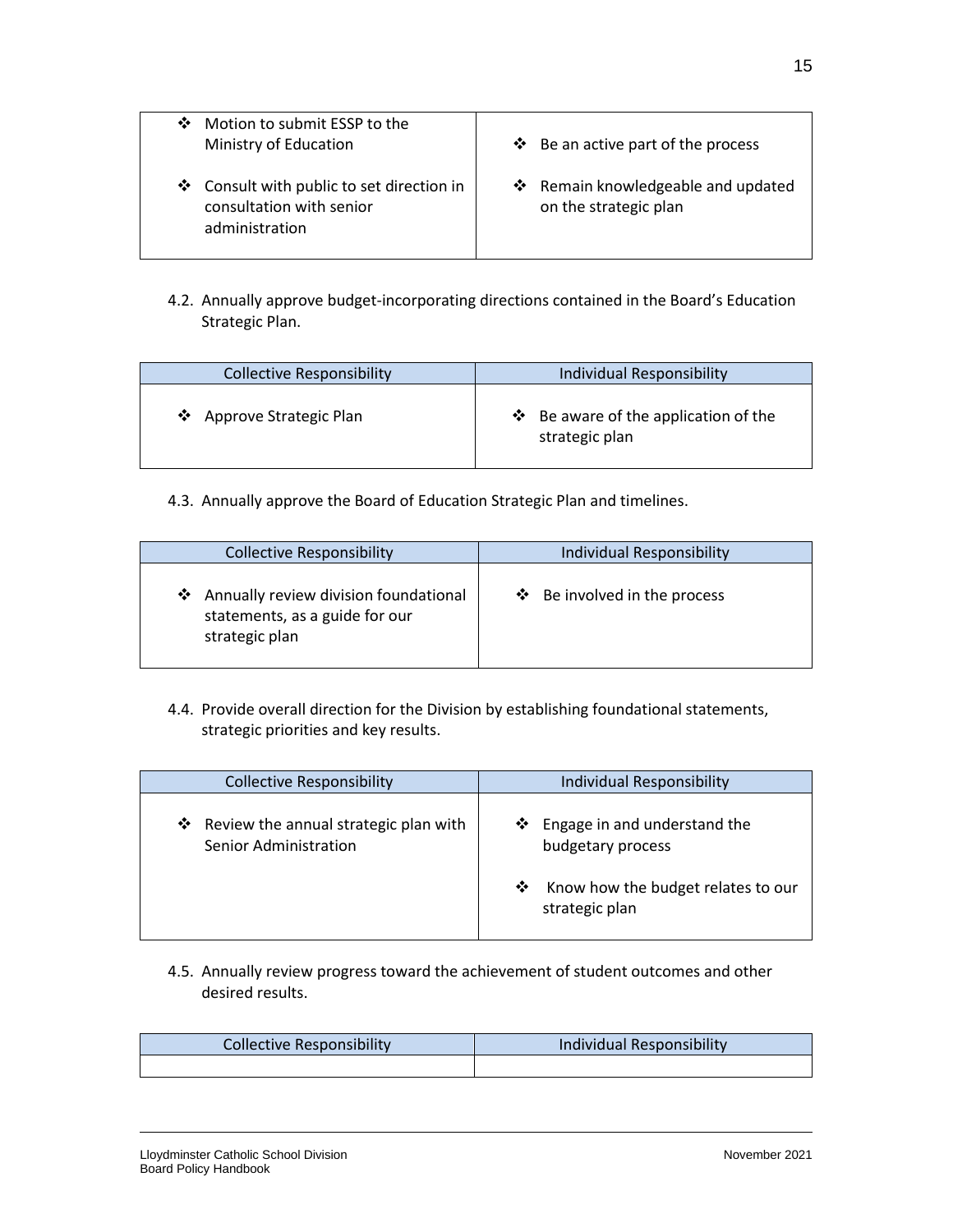| ❖ Receive reports listed on annual<br>work plan | ❖ Review results in comparison with<br>goals |
|-------------------------------------------------|----------------------------------------------|
|                                                 | ❖ Be engaged during review                   |

4.6. Annually evaluate the effectiveness of the Division in achieving established goals and desired results.

| <b>Collective Responsibility</b>      | <b>Individual Responsibility</b>     |
|---------------------------------------|--------------------------------------|
| ❖ Receive and evaluate strategic plan | ❖ Know goals and review reports with |
| updates and reports                   | Senior Administration                |

#### 4.7. Approve Annual Report for distribution to the public.

| <b>Collective Responsibility</b>                                                              | <b>Individual Responsibility</b>                    |
|-----------------------------------------------------------------------------------------------|-----------------------------------------------------|
| Ensure public<br>❖<br>distribution/communication plan is<br>implemented for our Annual Report | ❖ Be involved and informed<br>regarding the process |

## **5. Policy**

5.1. Determine the directions the Division wishes to pursue following the "Roles Clarification and Accountability" governance model

| <b>Collective Responsibility</b>                                     | <b>Individual Responsibility</b>                                    |
|----------------------------------------------------------------------|---------------------------------------------------------------------|
| Work with Senior Administration<br>❖<br>team and other board members | ❖ Be an active participant<br>❖ Know what your role is as a trustee |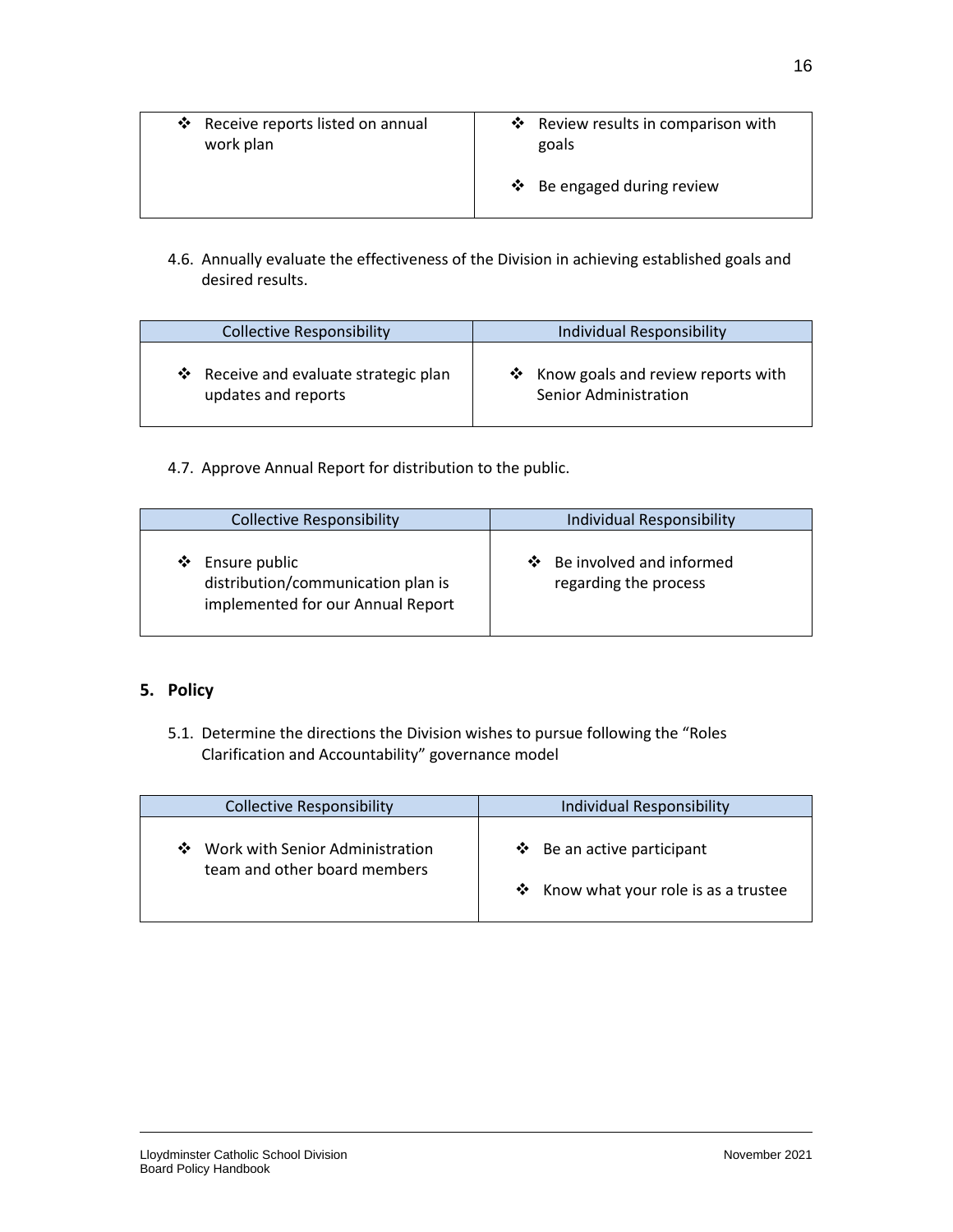5.2. Identify how the Board is to function.

| <b>Collective Responsibility</b>                                                      | <b>Individual Responsibility</b>                                                    |
|---------------------------------------------------------------------------------------|-------------------------------------------------------------------------------------|
| Work as a board team to determine<br>❖<br>how we best function – policy<br>governance | ❖ Participate in any training seminars<br>❖ Make suggestions and<br>recommendations |

# 5.3. Review policy impact to determine if policy is producing the desired results.

| <b>Collective Responsibility</b>           | <b>Individual Responsibility</b> |
|--------------------------------------------|----------------------------------|
| Review policy annually<br>$\ddot{\bullet}$ | ❖ Be involved in process         |

#### 5.4. Delegate authority to the CEO and define commensurate responsibilities.

| <b>Collective Responsibility</b>            | Individual Responsibility      |
|---------------------------------------------|--------------------------------|
| ❖ Allow CEO to operate within this<br>model | ❖ Understand policy governance |

## **6. Director/Board Relations**

6.1. Identify and deploy a defined process to select Director.

| <b>Collective Responsibility</b> | <b>Individual Responsibility</b>                               |
|----------------------------------|----------------------------------------------------------------|
| ❖ Interview candidate            | Voice opinion<br>❖                                             |
| ❖ Hire facilitator if required   | Give input on desirables to be<br>❖<br>possessed by candidates |

## 6.2. Provide the Director with clear corporate direction.

| <b>Collective Responsibility</b> | Individual Responsibility             |
|----------------------------------|---------------------------------------|
|                                  |                                       |
|                                  | $\mathbf{\hat{P}}$ Be part of process |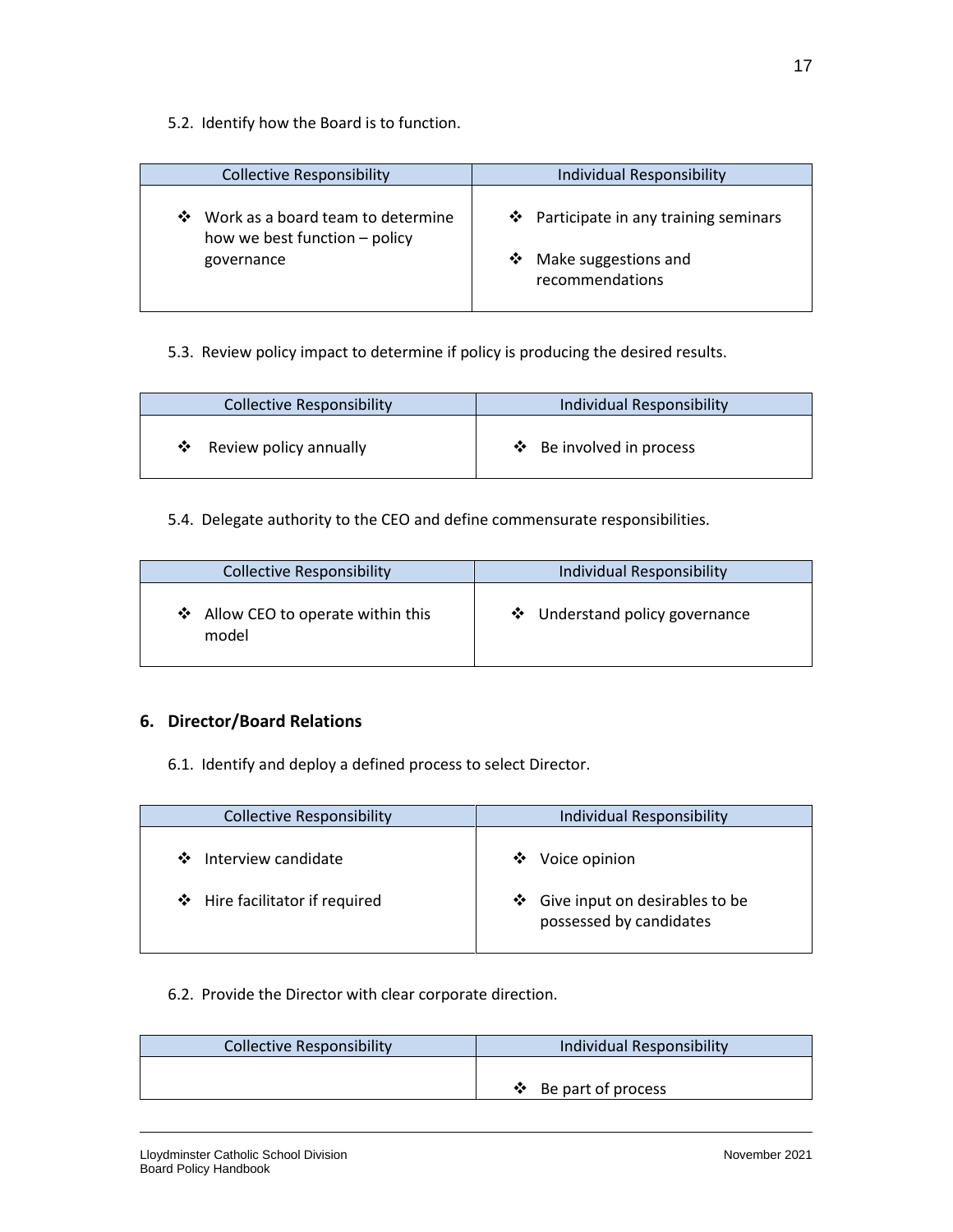| ❖ | Work with Director to determine role<br>and clarify role                      | <b>AND 1999</b> | Evaluate current role for relevance to<br>determine if updates are required |
|---|-------------------------------------------------------------------------------|-----------------|-----------------------------------------------------------------------------|
|   | ❖ Know what we want in a director /<br>where are we going, what do we<br>need |                 |                                                                             |
|   | ❖ Hire facilitator if required                                                |                 |                                                                             |

6.3. Respect the authority of the Director to carry out executive action and support the Director's actions that are exercised within the delegated discretionary powers of the position.

| <b>Collective Responsibility</b>        | Individual Responsibility                |
|-----------------------------------------|------------------------------------------|
| Stay out of Director's responsibilities | ❖ Be aware of Board responsibilities vs. |
| ❖ Support Director as a team            | those of the Director                    |

6.4. Interact with the Director in an open, honest, proactive and professional manner.

| <b>Collective Responsibility</b>      | <b>Individual Responsibility</b>                                                             |
|---------------------------------------|----------------------------------------------------------------------------------------------|
| Maintain excellent communication<br>❖ | Be a voice<br>❖                                                                              |
|                                       | Give meaningful input to the Director<br>❖<br>to allow validation of his<br>actions/policies |
|                                       | ❖ Communicate open and honestly<br>with the Director                                         |

6.5. Annually evaluate the Director in regard to the Director's job description and additional Board direction (e.g., hold Director accountable for achievements of the Board of Education's Strategic Plan.

| <b>Collective Responsibility</b>      | Individual Responsibility |
|---------------------------------------|---------------------------|
| ❖ Annually conduct Director appraisal | ❖ Be informed             |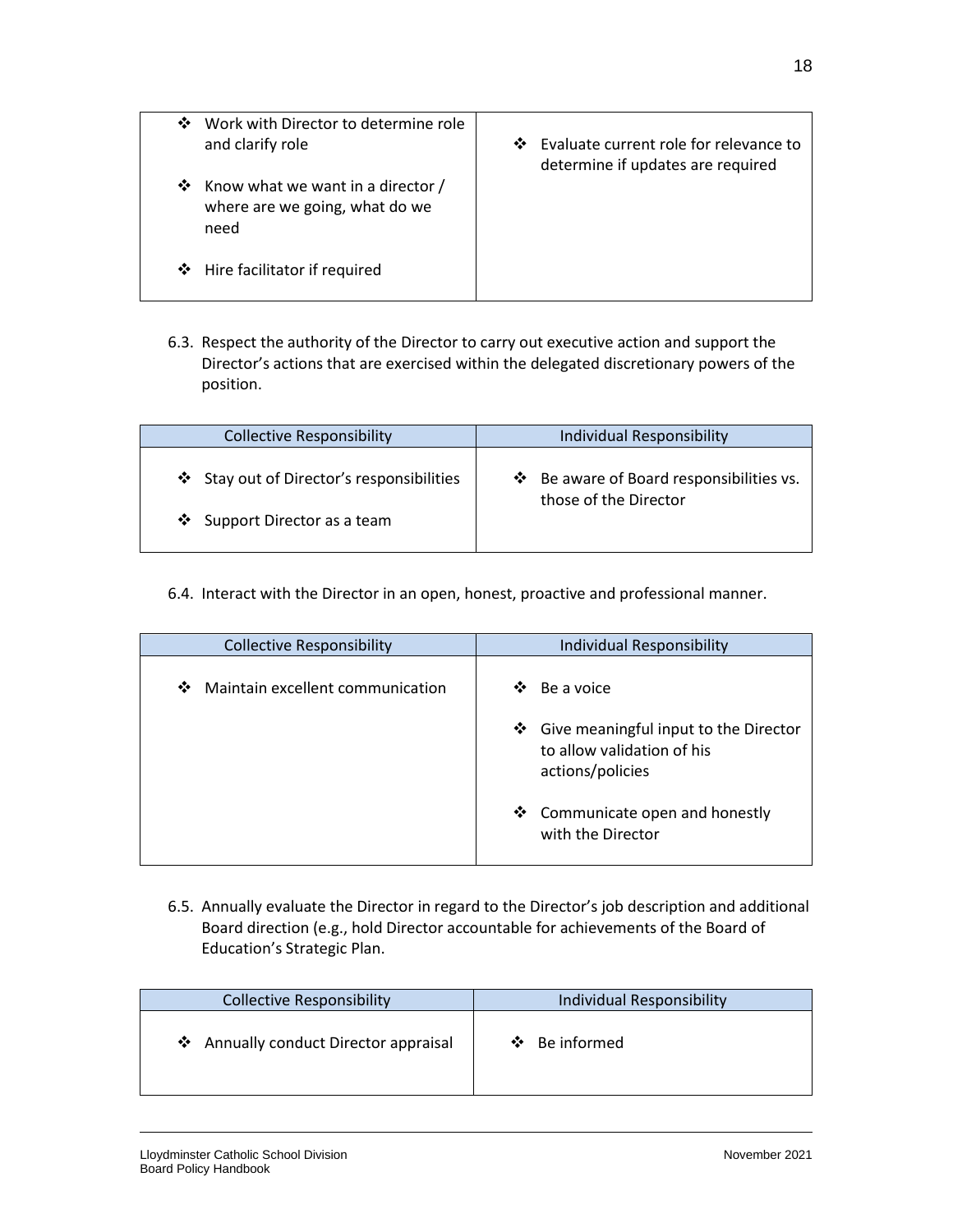| Be involved in evaluation and in<br>A.<br>defining job description |
|--------------------------------------------------------------------|
| ❖ Be involved in reviewing<br>achievements of our strategic plan   |

#### 6.6. Review Director's compensation as per contract.

| <b>Collective Responsibility</b> | <b>Individual Responsibility</b> |
|----------------------------------|----------------------------------|
| ❖ Annual review                  | ❖ Be involved in process         |

6.7. Annually review and approve senior management succession plan.

| <b>Collective Responsibility</b>                   | Individual Responsibility         |
|----------------------------------------------------|-----------------------------------|
| ❖ Receive the succession plan from the<br>Director | $\div$ Be involved in the process |

# **7. Political Advocacy**

7.1. Build bi-provincial support for the unique status of the Division.

| <b>Collective Responsibility</b>                                               | Individual Responsibility                                               |
|--------------------------------------------------------------------------------|-------------------------------------------------------------------------|
| Host MLA and Mayor meetings<br>❖                                               | Attend SSBA, SCSBA, ACSTA, ASBA<br>❖<br>AGM's                           |
| ❖<br>Ensure actions are consistent with<br>Archdiocese of Edmonton's direction | Attend conferences<br>∙÷                                                |
|                                                                                | Attend MLA and Mayor meetings<br>❖                                      |
|                                                                                | Board representative to attend<br>❖<br>Archdiocesan meetings (Edmonton) |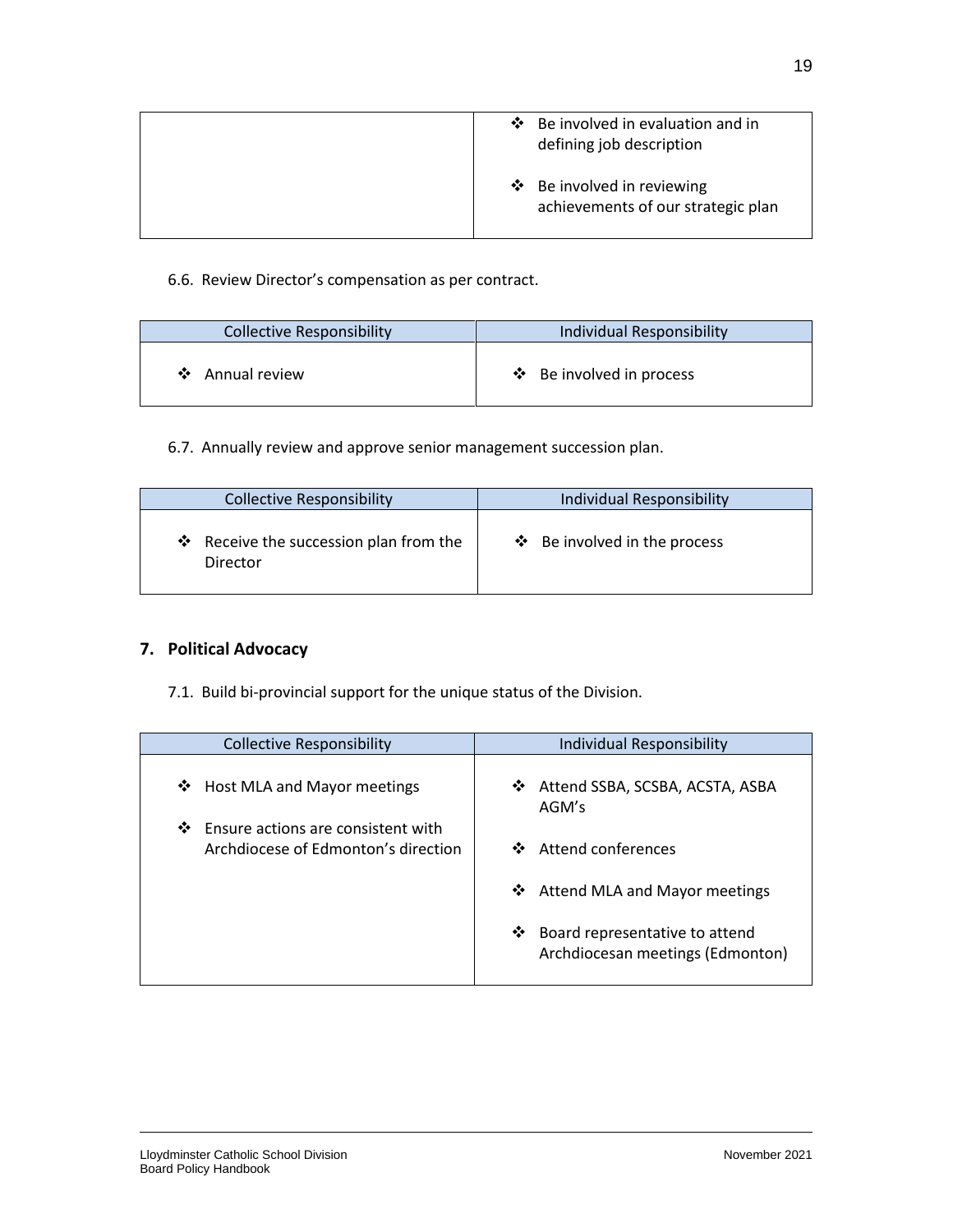7.2. Develop a yearly plan for advocacy including focus, key messages and mechanisms.

| <b>Collective Responsibility</b>                                                  | <b>Individual Responsibility</b>                                                                                                       |
|-----------------------------------------------------------------------------------|----------------------------------------------------------------------------------------------------------------------------------------|
| ❖ Develop board political advocacy plan<br>Disseminate information/materials<br>❖ | ❖ Be aware of local needs to<br>contribute to advocacy plan<br>Actively participate as a support for<br>❖<br><b>Catholic Education</b> |

7.3. Work with SSBA, SCSBA, ASBA and ACSTA to advocate to government on provincial priorities.

| <b>Collective Responsibility</b>                                             | <b>Individual Responsibility</b> |
|------------------------------------------------------------------------------|----------------------------------|
| ❖ Work as a team to provide input as<br>requested                            | ❖ Attend conferences             |
|                                                                              | ❖ Bring local concerns forward   |
| Respond to SSBA, SCSBA, ASBA and<br>❖<br><b>ACSTA concerning resolutions</b> | ❖ Be aware of current issues     |

# **8. Board Development and Capacity Building**

8.1. Develop a yearly plan for trustee development, including increased knowledge of role, processes and faith and educational issues to further effective implementation of the Board of Education's Strategic Plan, utilizing SSBA, SCSBA, ASBA and ACSTA resources as applicable.

| <b>Collective Responsibility</b>                         | Individual Responsibility                              |
|----------------------------------------------------------|--------------------------------------------------------|
| Develop board development plan -<br>❖<br>define needs    | Review resources                                       |
| ❖ Provide funding to attend<br>developmental conferences | Be open and participate in Trustee<br>❖<br>development |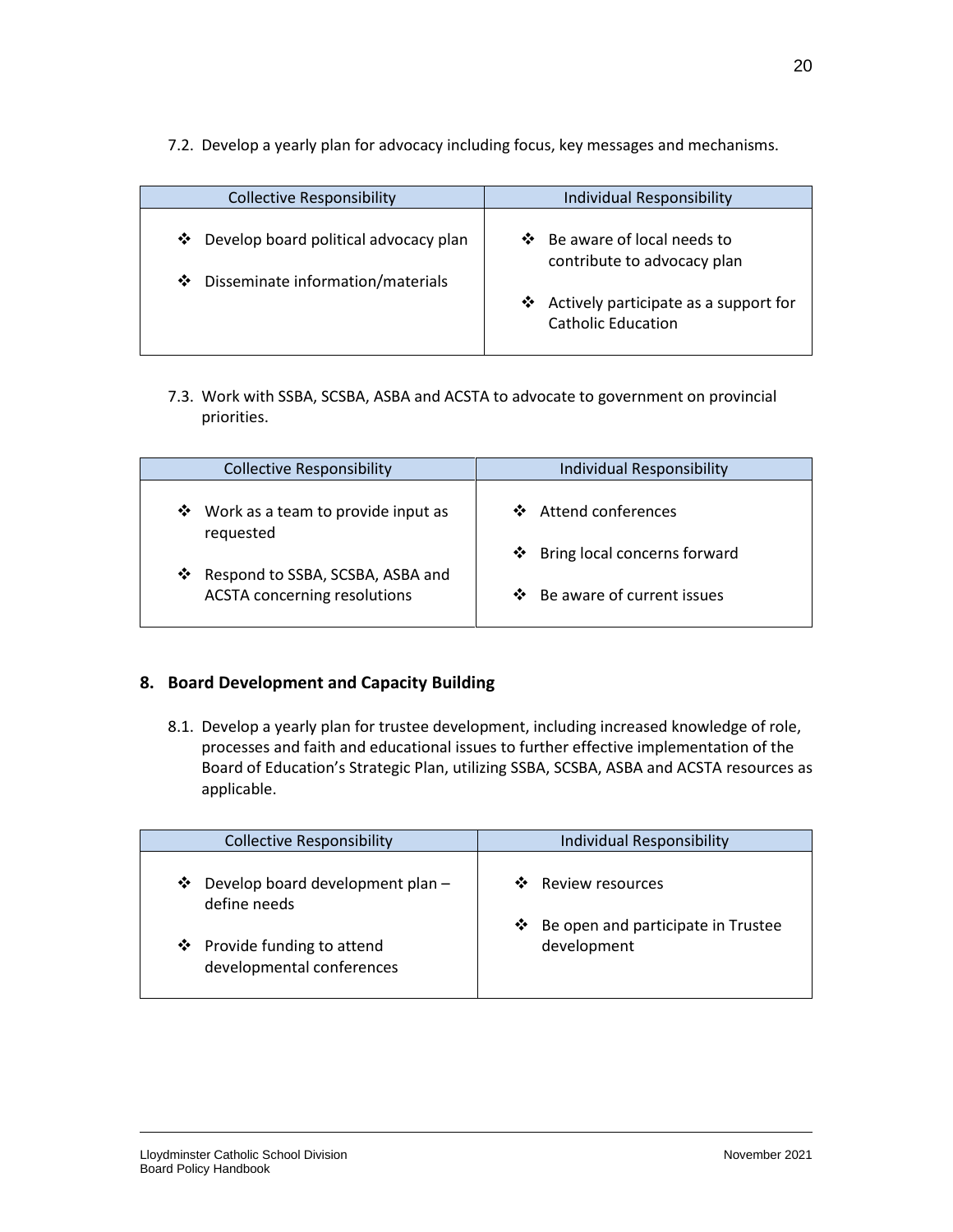8.2. Annually evaluate Board effectiveness.

| <b>Collective Responsibility</b>                | <b>Individual Responsibility</b>    |
|-------------------------------------------------|-------------------------------------|
| ❖ Annually review roles and<br>responsibilities | ❖ Be involved in process            |
|                                                 | ❖ Read and understand policy manual |
| ❖ Annual board evaluation                       | ∙÷<br>Be a voice                    |

## **9. Fiscal Accountability**

9.1. Review budget assumptions

| <b>Collective Responsibility</b>                                                                                                | <b>Individual Responsibility</b>      |
|---------------------------------------------------------------------------------------------------------------------------------|---------------------------------------|
| Review draft budget and provide<br>❖<br>direction                                                                               | ❖ Engage Director on budget variances |
| Identify in consultation with Senior<br>❖<br>Administration, budget assumptions<br>and priorities for the preliminary<br>budget |                                       |

9.2. Approve annually the Division's budget for submission to the Ministry of Education by the due date.

| <b>Collective Responsibility</b>                                                                  | Individual Responsibility                                   |
|---------------------------------------------------------------------------------------------------|-------------------------------------------------------------|
| Ensure strategic plan priorities are<br>❖<br>supported in the assumptions and<br>finalized budget | Understand how budget relates to<br>❖<br>our strategic plan |
| Include strategic plans with interim<br>❖<br>financial reports                                    | Ask questions and be informed<br>❖<br>regarding the budget  |
| Approve final budget for the school<br>❖<br>year                                                  |                                                             |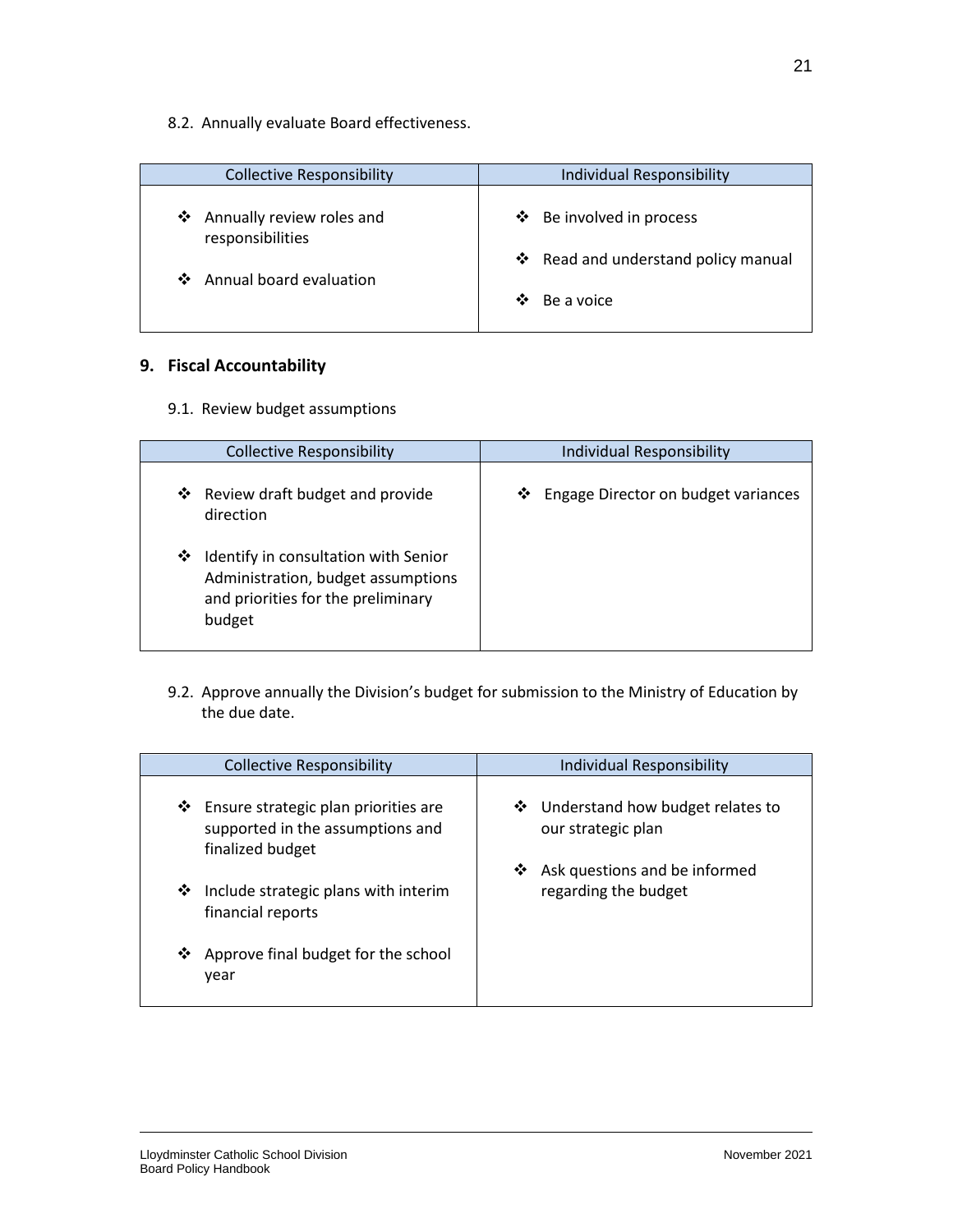9.3. Submit Preventative maintenance and Repairs capital plan to the Ministry as required.

| <b>Collective Responsibility</b>                             | <b>Individual Responsibility</b>     |
|--------------------------------------------------------------|--------------------------------------|
| ❖ Approve the capital plan for<br>submission to the Ministry | $\div$ Be informed and ask questions |

9.4. Review and approve quarterly and on an emergent issue basis Fiscal Accountability Reports including significant budget adjustments and variance analysis.

| <b>Collective Responsibility</b>     | <b>Individual Responsibility</b>         |
|--------------------------------------|------------------------------------------|
| ❖ Receive and review report from the | $\div$ Be involved in and understand the |
| CFO                                  | expenditure; ask questions               |

9.5. Approve the submission of emergency block capital projects to the Ministry of Education.

| <b>Collective Responsibility</b>                    | Individual Responsibility                                                |
|-----------------------------------------------------|--------------------------------------------------------------------------|
| Review approve capital plans for<br>❖<br>submission | ❖ Understand direction / needs of<br>division impacting capital planning |
| ❖ Engage Director on Division needs                 |                                                                          |

9.6. Meet Saskatchewan legislative requirements regarding establishing local mill rate as a Catholic School Division.

| <b>Collective Responsibility</b>                                                                             | <b>Individual Responsibility</b> |
|--------------------------------------------------------------------------------------------------------------|----------------------------------|
| Determine whether or not to exercise<br>❖<br>the right to approve a Mill Rate<br>independent of the Province | Be informed<br>❖                 |

9.7. Approve all contract and capital expenditures in excess of \$100,000 not previously approved in budget.

| <b>Collective Responsibility</b> | <b>Individual Responsibility</b> |
|----------------------------------|----------------------------------|
|                                  |                                  |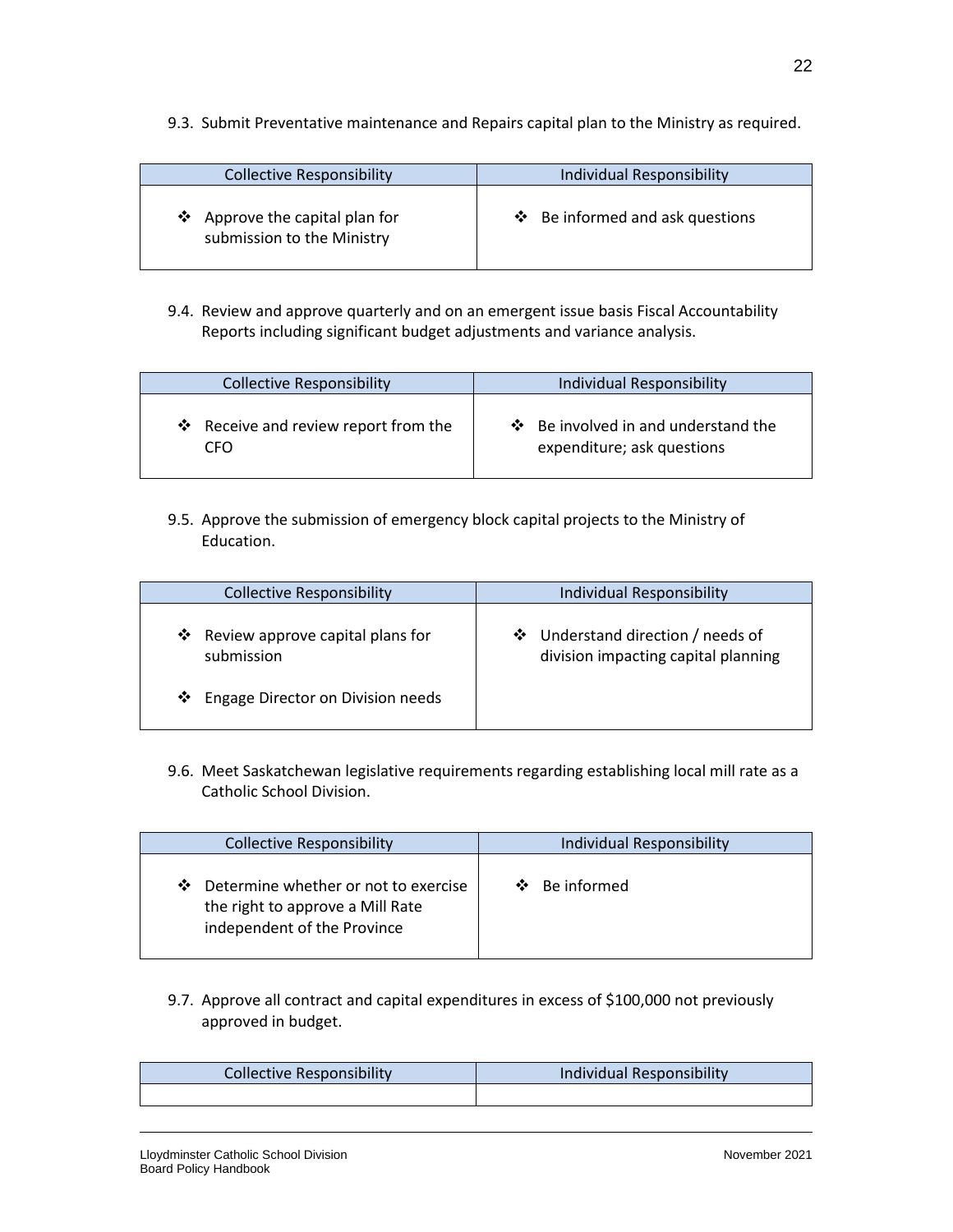| Authorize expenditure | Be involved and understand the<br>expenditure |
|-----------------------|-----------------------------------------------|
|                       |                                               |

# 9.8. Approval of the transfer of funds to reserves.

| <b>Collective Responsibility</b> | Individual Responsibility                          |
|----------------------------------|----------------------------------------------------|
| ❖ Approve transfer of funds      | $\cdot$ Be involved and understand the<br>transfer |

## 9.9. Appoint an auditor and approve the terms of engagement.

| <b>Collective Responsibility</b>                                           | <b>Individual Responsibility</b>                      |
|----------------------------------------------------------------------------|-------------------------------------------------------|
| Approve appointment of auditor and<br>❖<br>approve the terms of engagement | ❖ Understand necessity of auditor<br>Be involved<br>❖ |
| Consider varying Auditing services for<br>❖<br>objectivity                 |                                                       |

9.10. Receive the Audit Report and Management Letter and ensure quality indicators in Director Evaluation are met.

| <b>Collective Responsibility</b>       | <b>Individual Responsibility</b>      |
|----------------------------------------|---------------------------------------|
| ❖ Approve the audit process            | ❖ Take an active role in the meeting. |
| ❖ Respond to the findings of the audit | Be informed and ask questions         |

9.11. Meet with the auditor with or without administration present both prior to and at the conclusion of the audit.

| <b>Collective Responsibility</b>                                          | <b>Individual Responsibility</b>         |  |
|---------------------------------------------------------------------------|------------------------------------------|--|
| Receive and review financial audited<br>❖<br>report and management letter | Read the letter<br>❖<br>Be informed<br>❖ |  |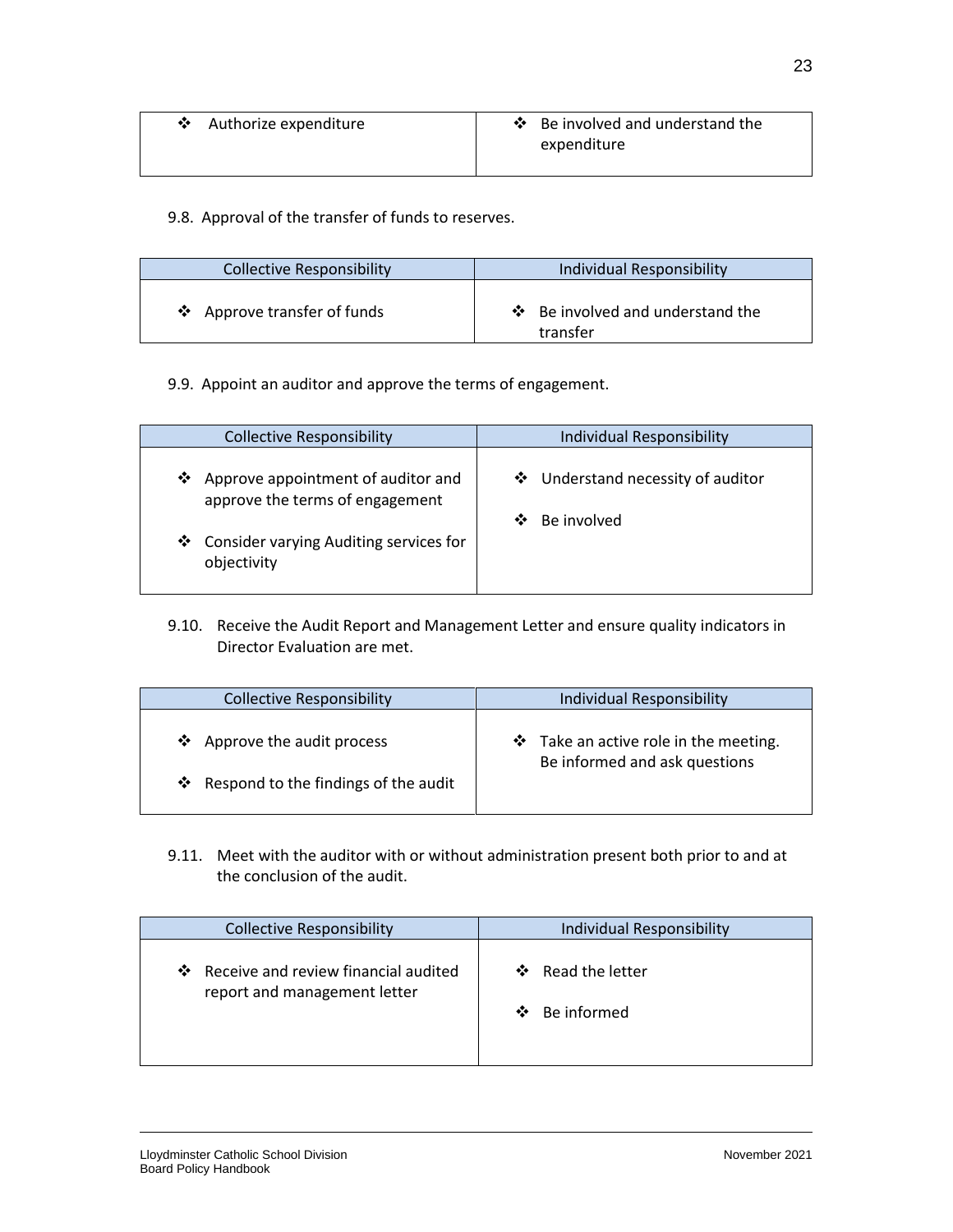9.12. Annually review prior year Auditor's Management letter to ensure recommendations have been implemented.

| <b>Collective Responsibility</b>                               | <b>Individual Responsibility</b>                    |  |
|----------------------------------------------------------------|-----------------------------------------------------|--|
| ❖ Receive and review prior year<br>Auditor's Management letter | Read the letter<br>$\mathbf{A}$<br>Be informed<br>❖ |  |

9.13. Ensure the terms of the Engagement letter includes implementation of prior year's recommendations from the Auditor's Report and Management letter.

| <b>Collective Responsibility</b>                                                                 | <b>Individual Responsibility</b> |  |
|--------------------------------------------------------------------------------------------------|----------------------------------|--|
| ❖ Ensure the terms of Engagement<br>letter include implantation of prior<br>year recommendations | ❖ Approve the letter             |  |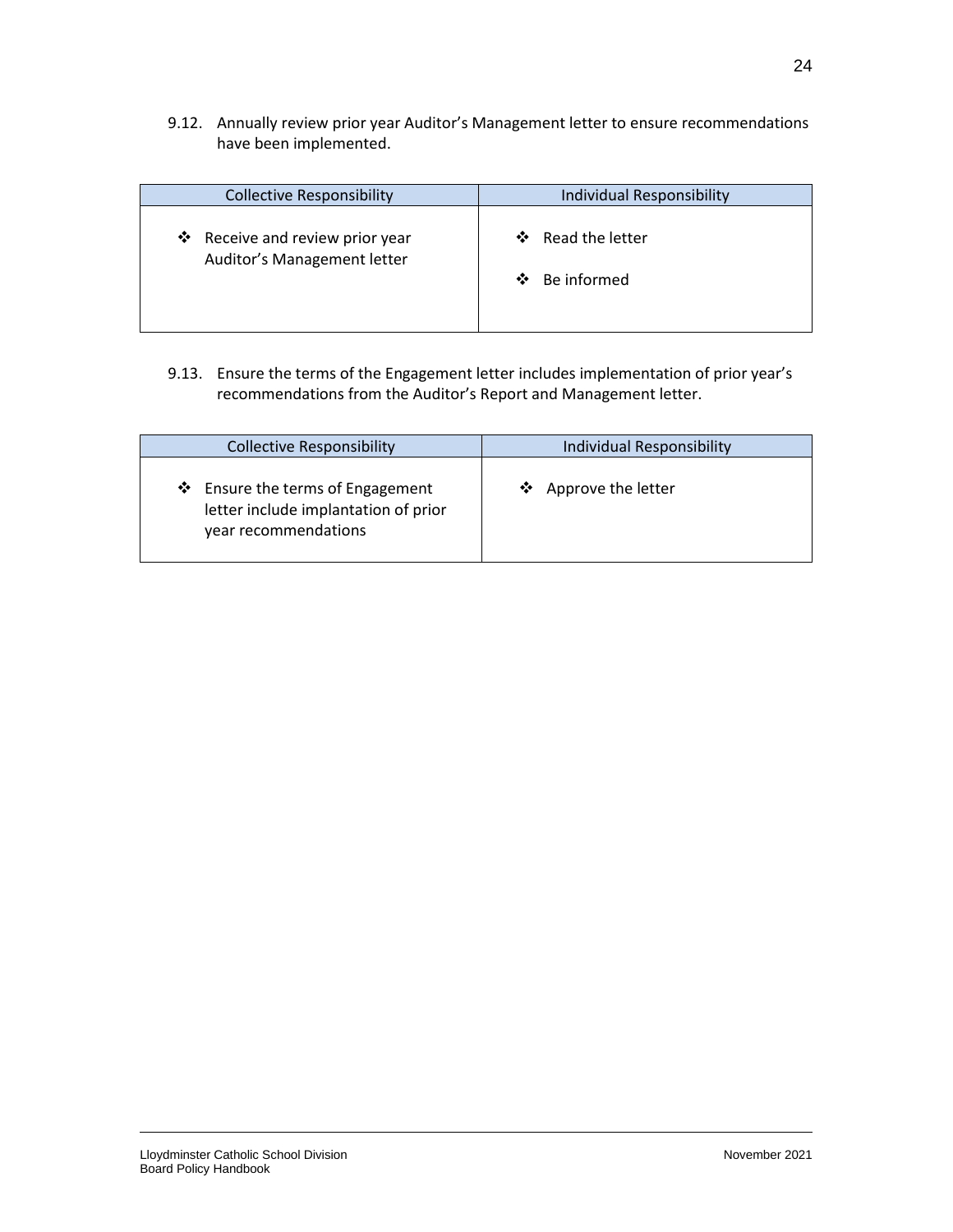| Lloydminster Catholic School Division<br><b>Board of Education Policy Handbook</b> |                                             |                  |  |  |
|------------------------------------------------------------------------------------|---------------------------------------------|------------------|--|--|
| <b>Policy 3: Role of the Trustee</b>                                               |                                             |                  |  |  |
| Appendices:                                                                        | References:                                 | Approved:        |  |  |
| Appendix Services and                                                              | The Education Act, 1995 Sections 71, 85, 87 | October 28, 2020 |  |  |
| Materials Provided to                                                              |                                             |                  |  |  |
| <b>Trustees</b>                                                                    | <b>Local Government Elections Act</b>       |                  |  |  |

#### **Background**

Trustees are elected in accordance with the Local Government Elections Act.

The role of the trustee is to contribute to the Board as it carries out its mandate in order to achieve its mission and goals. The Board believes that its ability to fulfill its obligations is enhanced when leadership and guidance are forthcoming from within its membership.

Saskatchewan's Catholic schools exist to offer families a distinct education that is based on the teachings and example of Jesus Christ. The trustees of this Division are empowered by the community to fulfill both the educational requirements set forth by Ministry of Education and the vision of the faith community.

This presents Catholic trustees with a unique, dual challenge. They must ensure that students are provided an education which meets or exceeds the goals of the Ministry of Education and at the same time, ensure that Catholic values and principles are reflected at all times in its policies and practices.

As leaders in the faith community, Catholic trustees require an understanding, a willingness to grow and a commitment to bearing daily witness to the faith. To meet this challenge, Catholic trustees are entrusted with certain denominational school rights, powers and privileges enshrined in the Canadian Constitution. They exercise these rights with the religious guidance of parish and diocesan authorities.

The Board is a corporation*.* The decisions of the Board in a properly constituted meeting are those of the corporation. A trustee who is given corporate authority to act on behalf of the Board may carry out duties individually but only as an agent of the Board. In such cases, the actions of the trustee are those of the Board, which is then responsible for them. A trustee acting individually has only the authority and status of any other citizen of the Division.

As a result of elections, the Board may experience changes in membership. To ensure continuity and facilitate smooth transition from one Board to the next following an election, trustees must be adequately briefed concerning existing Board policy and practice, statutory requirements, initiatives and long-range plans.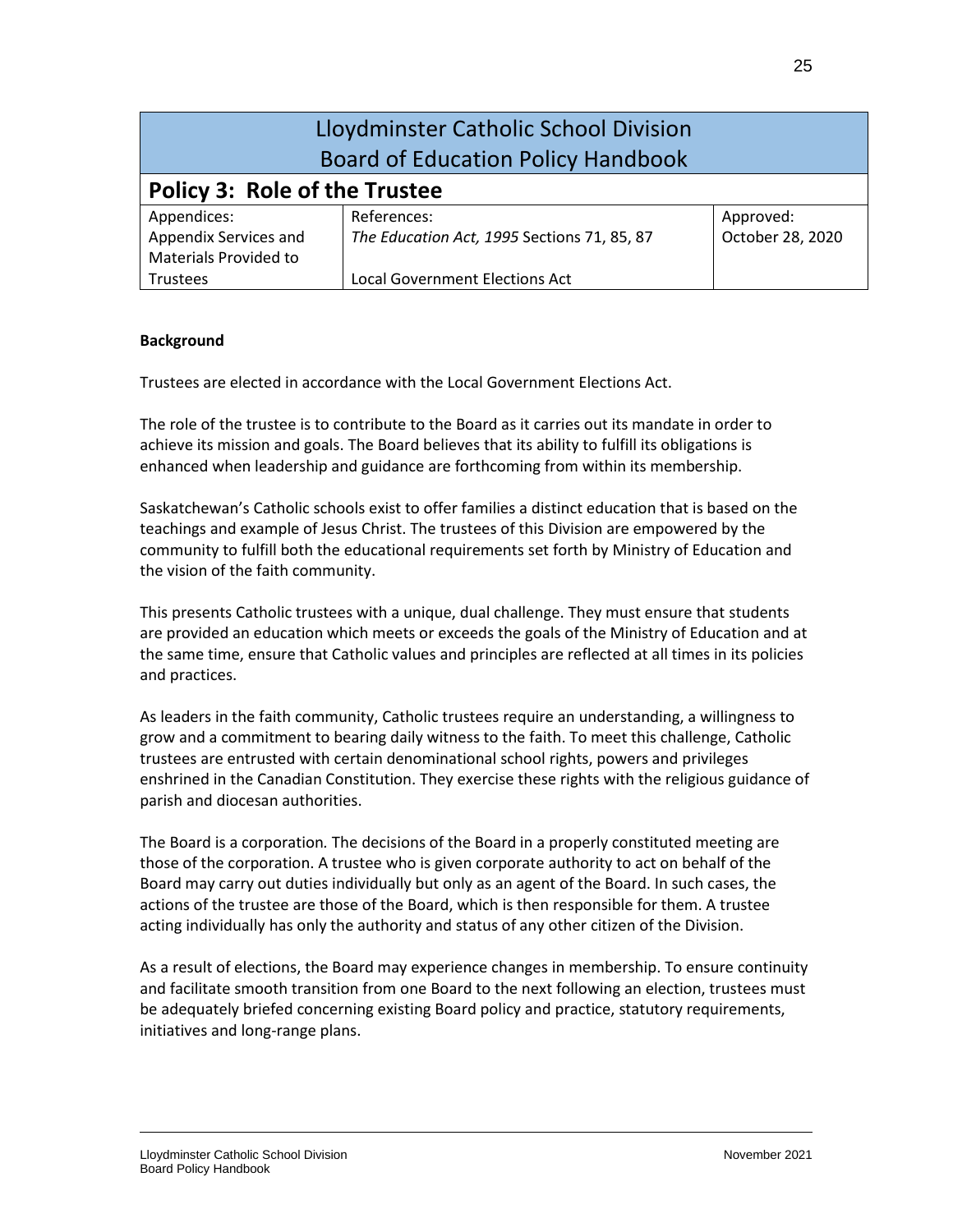The Board believes an orientation program is necessary for effective trusteeship.

- 1. The Division will offer an orientation program for all newly elected trustees that provides information on:
	- 1.1 Role of the trustee and the Board;
	- 1.2 Organizational structures and procedures of the Division;
	- 1.3 Board policy, agendas and minutes;
	- 1.4 Existing Division initiatives, annual reports, budgets, financial statements and longrange plans;
	- 1.5 Division programs and services;
	- 1.6 Board's function as an appeal body; and
	- 1.7 Statutory and regulatory requirements, including responsibilities with regard to conflict of interest.
- 2. The Division will provide financial support for trustees to attend Saskatchewan School Boards Association (SSBA), Saskatchewan Catholic School Boards Association (SCSBA), Alberta School Boards Association (ASBA) and Alberta Catholic School Trustees Association (ACSTA) sponsored orientation seminars.
- 3. The Board Chair and Director are responsible for developing and implementing the Division's orientation program for newly elected trustees. The Director shall provide each trustee with access to the Board Policy Handbook and the Administrative Procedures Manual at the organizational meeting following a general election or at the first regular meeting of the Board following a by-election.
- 4. Incumbent trustees are encouraged to help newly elected trustees become informed about the history, functions, policies, procedures and issues.

# **Specific Responsibilities of Individual Trustees**

The trustee shall:

- 1. Provide an example to the Catholic community by active participation in the communal life of the parish and through a personal lifestyle that reflects the teachings of the church.
- 2. Ensure that Catholic values and principles are reflected at all times in the Board's policies and practices.
- 3. Know and understand Board policies and become familiar with administrative procedures, meeting agendas and reports in order to participate in Board business.
- 4. Refer governance queries, issues and problems not covered by Board policy to the Board for corporate discussion and decision.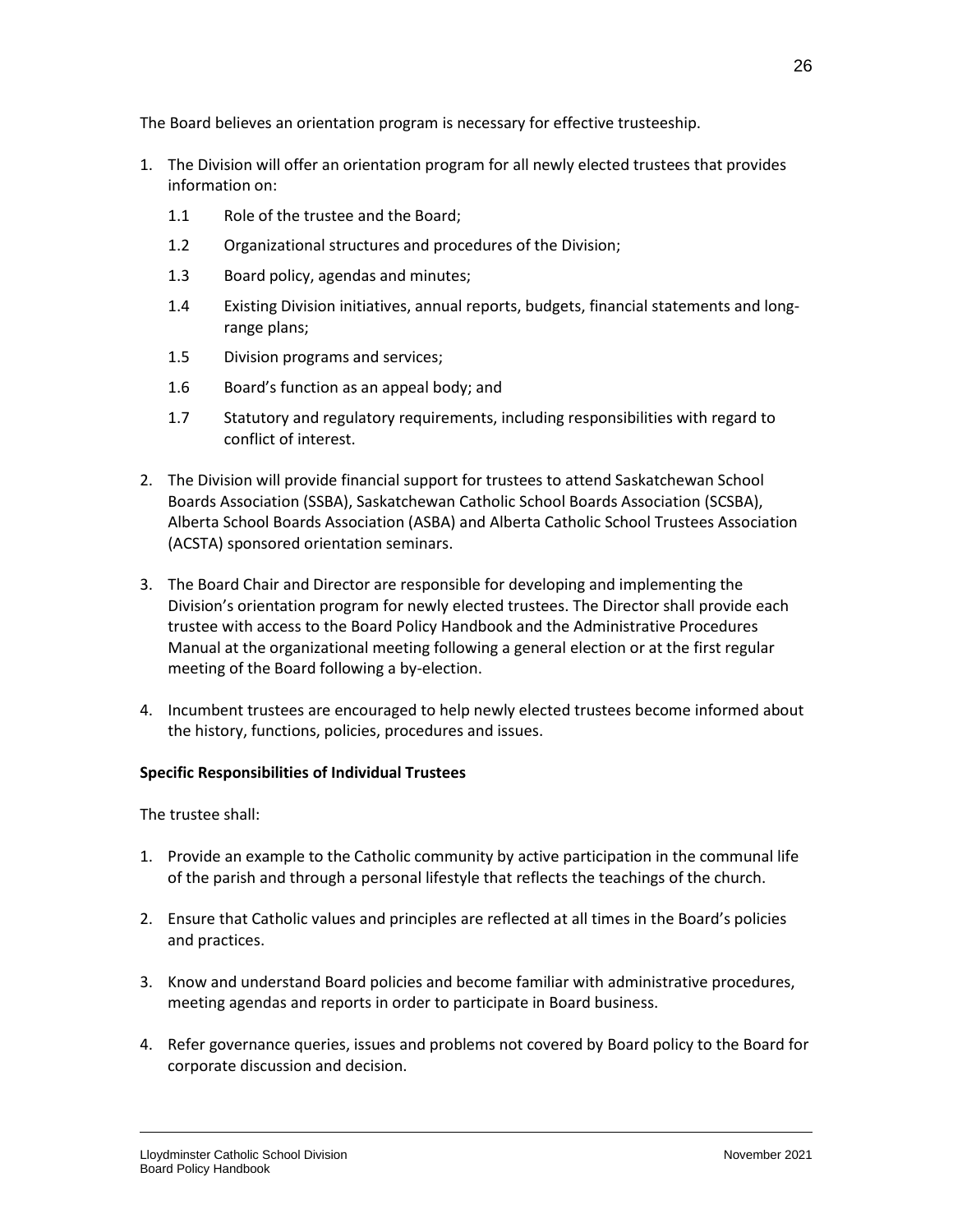- 5. Refer significant individual requests for information to the Board for corporate discussion and decision.
- 6. Refer administrative matters to the Director. The trustee, upon receiving a complaint from a parent, community member or School Community Council about school operations, will refer the parent, community member or School Community Council back to the school and will inform the Director of this action.
- 7. Request Board approval for inquiries which obligate the Board's human resources and financial resources.
- 8. Keep the Board and the Director informed in a timely manner of all matters coming to his/her attention that might affect the Division.
- 9. Provide the Director with counsel and advice, giving the benefit of the trustee's judgment, experience and familiarity with the community.
- 10. Attend meetings of the Board; participate in, and contribute to, the decisions of the Board in order to provide the best solutions possible for the education of children within the Division.
- 11. Support the majority decisions of the Board and refrain from making any statements that may give the impression that such a statement reflects the majority decision of the Board when it does not.
- 12. When delegated responsibility, exercise such authority within the defined limits in a responsible and effective way.
- 13. Participate in Board/trustee development sessions so that the quality of leadership and service in the Division can be enhanced.
- 14. Share the materials and ideas gained from a trustee development activity with fellow trustees at the next available opportunity.
- 15. Stay current with respect to provincial, national, and international educational issues and trends.
- 16. Strive to develop a positive learning and working culture both within the Board and the Division.
- 17. Attend significant Division and school functions when possible.
- 18. Become familiar with, and adhere to, the Trustee Code of Conduct.
- 19. Report any violation of the Trustee Code of Conduct to the Board during a closed session.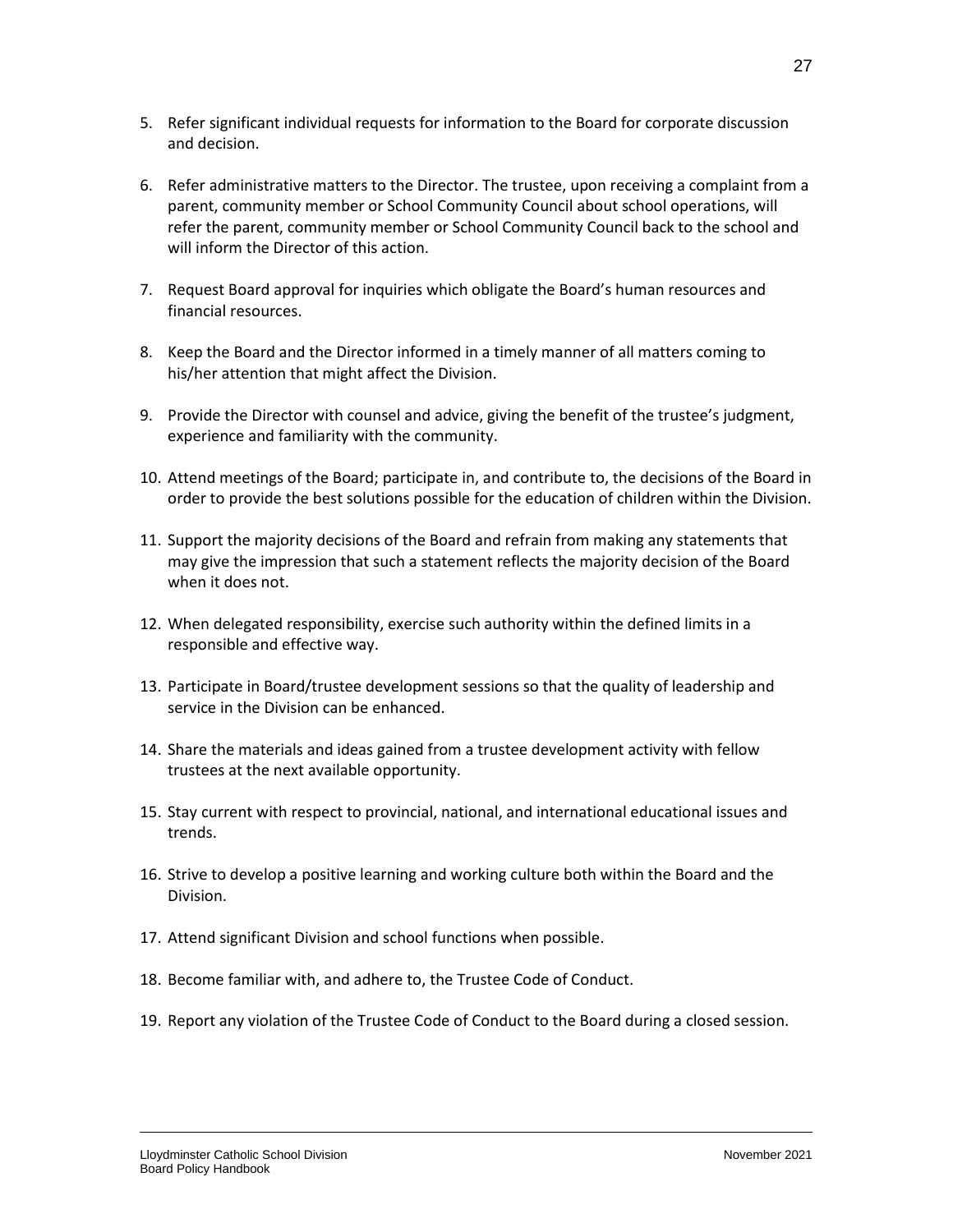## **POLICY 3 – Appendix Services and Materials Provided to Trustees**

<span id="page-29-0"></span>Trustees shall be provided with the following services and materials while in office:

- 1. Reference
	- Access to a copy of the Education Act, the Education Regulations, and related documents
	- Board Policy Handbook and Administrative Procedures Manual
	- Copy of current Division reports and resource binders (e.g. Annual Report, Strategic Plan)
	- School year and meeting calendars
	- Staff directories and current telephone listings of schools, principals, vice principals and school secretarial staff
	- List of School Community Council officials
	- Saskatchewan School Boards Association (SSBA), Saskatchewan Catholic School Boards Association (SCSBA), Alberta School Boards Association (ASBA), Alberta Catholic School Trustees Association (ACSTA) and Canadian Catholic School Trustees Association (CCSTA) membership services
- 2. Communications/Public Relations
	- Government and Association press releases
	- Notification of significant media events, reminders of monthly meetings and events
	- Business card and lapel pins
	- $\bullet$  Key messages
	- Individual and Board photographs
	- SSBA Trustee's date book
- 3. Administrative/Secretarial Services
	- Access to interoffice mail
	- Conference registration, travel and accommodation arrangements
	- E-mail address and Information Technology service to support Board communications
	- Photocopying and related secretarial services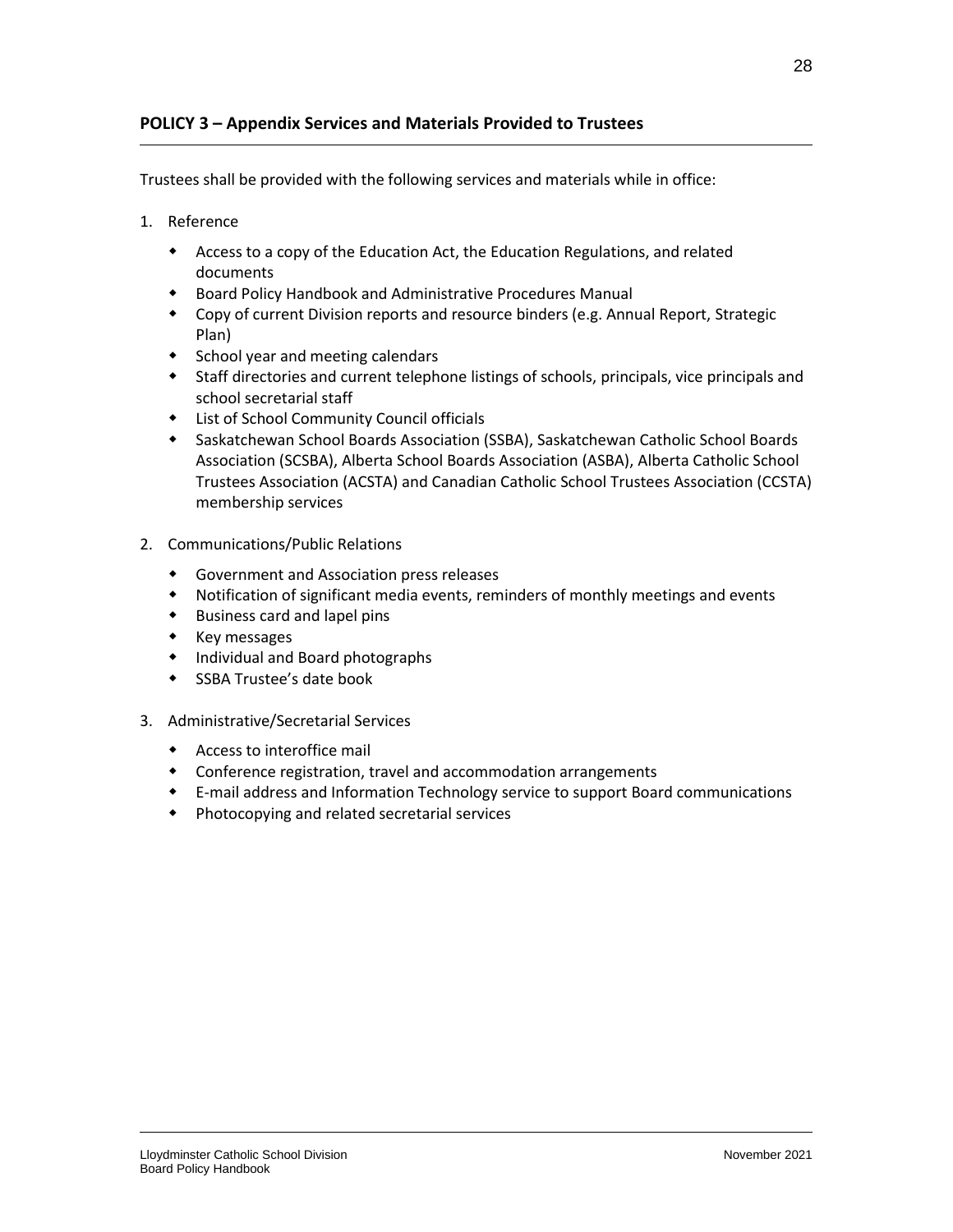| Lloydminster Catholic School Division<br><b>Board of Education Policy Handbook</b>                                                                    |                                                                                                                                                                             |                               |  |  |
|-------------------------------------------------------------------------------------------------------------------------------------------------------|-----------------------------------------------------------------------------------------------------------------------------------------------------------------------------|-------------------------------|--|--|
| <b>Policy 4: Trusteeship Conduct and Ethics</b>                                                                                                       |                                                                                                                                                                             |                               |  |  |
| Appendices:<br>A) Code of Ethics<br>B) Code of Ethics for<br><b>Catholic School</b><br><b>Trustees</b><br>Trustee Code of<br><b>Conduct Sanctions</b> | References:<br>The School Division Administration Regulations,<br>Sections 10, 11, 12, 13<br>Saskatchewan School Boards Association<br>Governance Handbook, Ethical Conduct | Approved:<br>October 28, 2020 |  |  |
|                                                                                                                                                       | Code of Ethics for Catholic School Trustees,<br>Saskatchewan Catholic School Boards Association<br>Code of Canon Law                                                        |                               |  |  |

## **Background**

Each trustee represents all Catholic school supporters in our community and is responsible to this electorate through the democratic process. The following policy clearly defines:

- A. Trustee Code of Conduct
- B. Catholic Trustee Code of Ethics
- C. Trustee Code of Conduct Sanctions

Specifically, trustees are elected as educational leaders that:

- Are accountable to the Magisterium of the Church. According to the Code of Canon Law, a Catholic school is an instrument of the Church and is one in which Catholic education is established, directed, recognized or converted to, by the local bishop.
- The authority of the Board is equally derived from the province, which ultimately controls the organization and operation of the Division and which determines the degree of discretionary power left with the Board and the people of this community for the exercise of local autonomy.
- Fellow citizens have entrusted, through the electoral process, with the educational development of the children and youth of the community.
- Are the children's advocates holding as their first and greatest concern the best interest of each and every single child without distinction as to who they are or what their background may be.
- Realize the future welfare of the community, of the province, and of Canada depends in the largest measure upon the quality of education provided in schools to fit the needs of every learner.
- Must never neglect their personal obligation to the community and their legal obligation to the province, nor surrender these responsibilities to any other person, group, or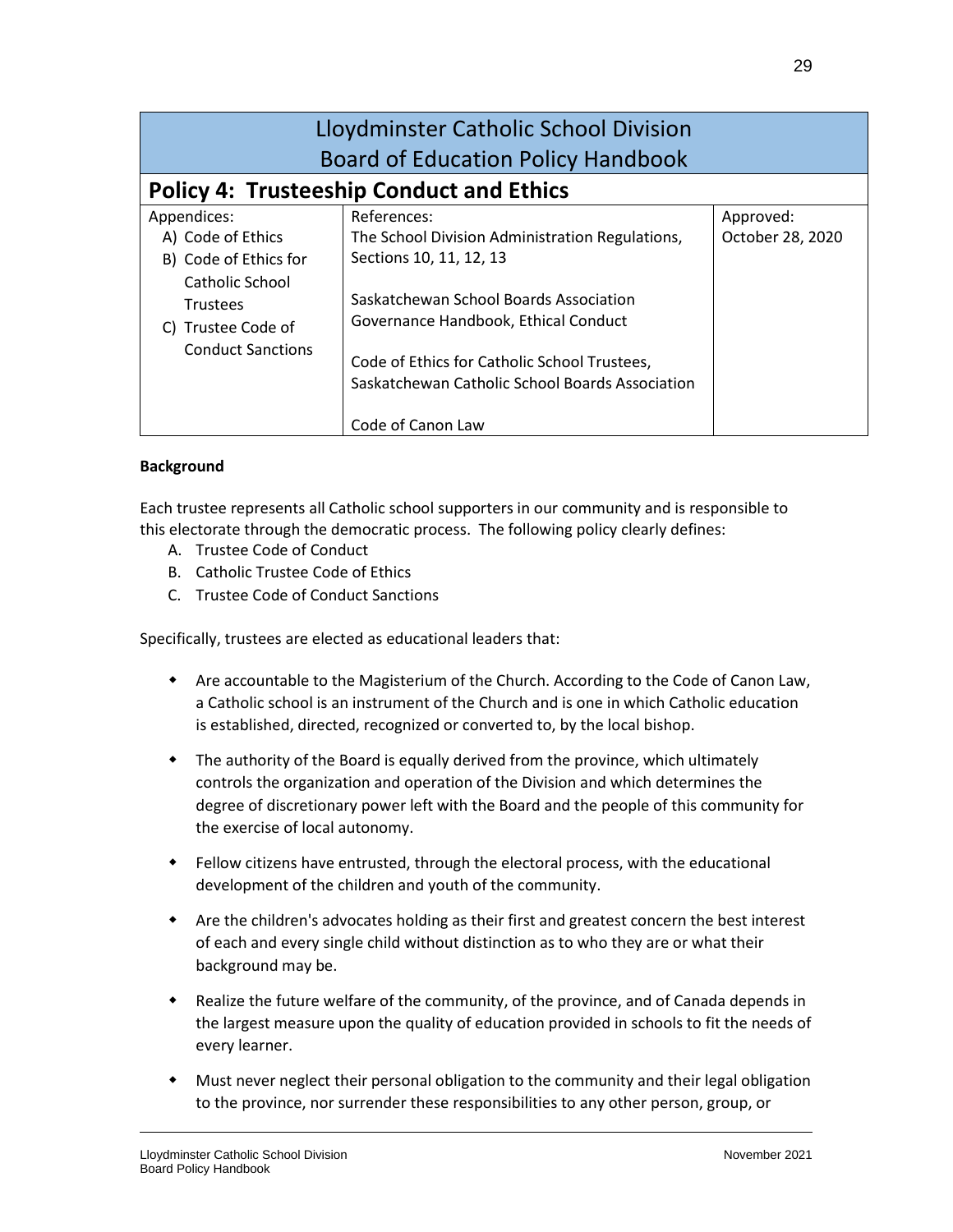organization end, beyond these, trustees have a moral and civic obligation to the nation which can remain strong and free only so long as schools in Canada are kept free and strong.

#### **A. Trustee Code of Conduct**

**Purpose**: The following code of conduct is a set of rules outlining the social norms and rules and responsibilities of, or proper practices for, a trustee and Board of Education. In carrying out the role of trust, the Board expects members to adhere to the following Code of Conduct:

#### Trustees shall:

- 1. Represent fidelity to the interests of the Division. This accountability supersedes any conflicting loyalty such as to advocacy or interest groups and membership on other Boards or staffs or acting as an individual consumer of the Division's services.
- 2. Devote time, thought and study to the duties of a trustee so that they may render effective and creditable service.
- 3. Exercise the powers and duties of their office honestly and in good faith. Trustees shall exercise a degree of care, diligence and skill that a reasonably prudent person would exercise in comparable circumstances.
- 4. Work with their fellow trustees in a spirit of harmony and cooperation in spite of differences of opinion that arise during vigorous debate of points of issue.
	- 4.1 Trustees who have a concern regarding a fellow trustee will bring that concern in confidence to the Board Chair for consideration or resolution.
- 5. Consider information received from all sources and base personal decisions upon all available facts in every case; unswayed by partisan bias of any kind, and thereafter, abide by and uphold the final majority decision of the Board.
- 6. Work together with fellow trustees to communicate to the electorate all the facts about our schools.
- 7. Support the provincial and national school board associations for the future of trusteeship in this province and the nation.
- 8. Provide effective trustee service to the community in a spirit of teamwork and devotion to public education as the greatest instrument for the preservation and perpetuation of our representative democracy.
- 9. Represent the Board responsibly in all Board-related matters with proper decorum and respect for others.
- 10. Abide by the Saskatchewan School Boards Association Ethical Conduct and the Saskatchewan Catholic School Boards Association Code of Ethics (see Policy 4 – Appendices A and B).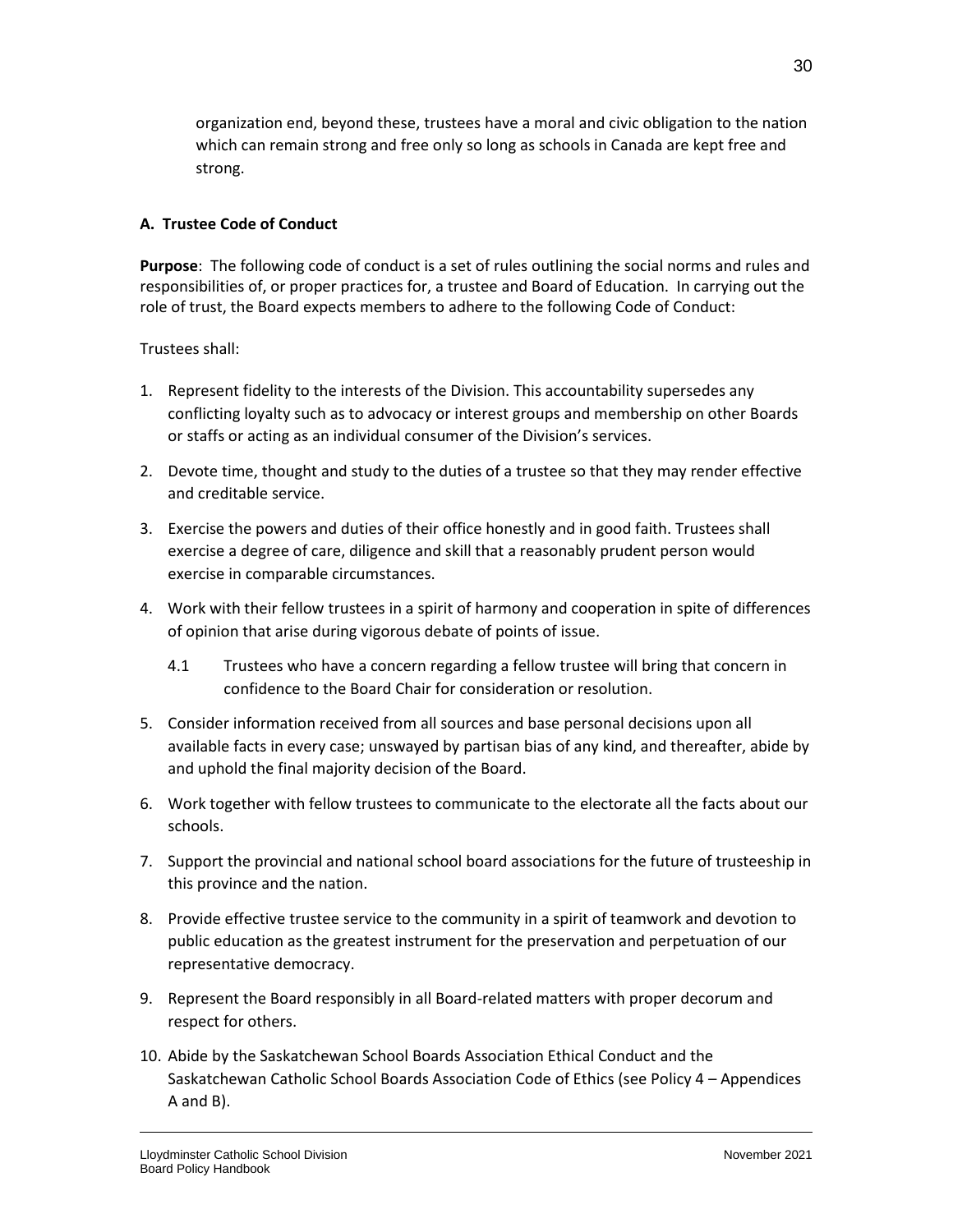- 11. Provide a Criminal Record check and shall report to the Board if they are charged with an indictable offense under the Criminal Code of Canada.
- 12. Respect confidentiality appropriate to issues of a sensitive nature, including statements made during closed sessions of the Board.
- 13. Avoid conflict of interest with respect to their trusteeship responsibility.
	- 13.1 There shall be no conduct of private business or personal services between any member of the Board and the organization except as procedurally controlled to assure openness, competitive opportunity and equal access to "insider" information;
	- 13.2 When the Board is to decide upon an issue about which a member has an avoidable conflict of interest, that member shall absent him/herself without comment from not only the vote, but also from the deliberation;
	- 13.3 Trustees shall not use their positions to obtain employment in the organization for themselves, family members or close associates. Should a trustee desire employment in the organization, she/he shall first resign;
	- 13.4 Trustees shall disclose their involvement with other organizations, with vendors, or any other associations which might produce a conflict; and
	- 13.5 Trustees who receive a pecuniary benefit or gift exceeding fifty dollars (\$50) in value from any person or group having an association with the Board shall disclose the matter at a closed meeting of the Board.
- 14. Shall not attempt to exercise individual authority over the organization except as explicitly set forth in policies of the Board:
	- 14.1 Trustees' interaction with the Director or with staff shall recognize the lack of authority vested in individuals except when explicitly authorized by the Board;
	- 14.2 Trustees' interaction with public, media, or other entities shall recognize the same limitation and the inability of any member of the Board, except for the Chair, to speak for the Board. Trustees may speak about what the Board has decided, and individuals may state the reason for their vote; and
	- 14.3 Trustees shall not give undue weight to an individual's judgment of the performance of the Director or of staff.
- 15. When a Trustee is absent from the Division for an extended period. Ensure that the office of the Director is made aware of their whereabouts, for emergency contact purposes.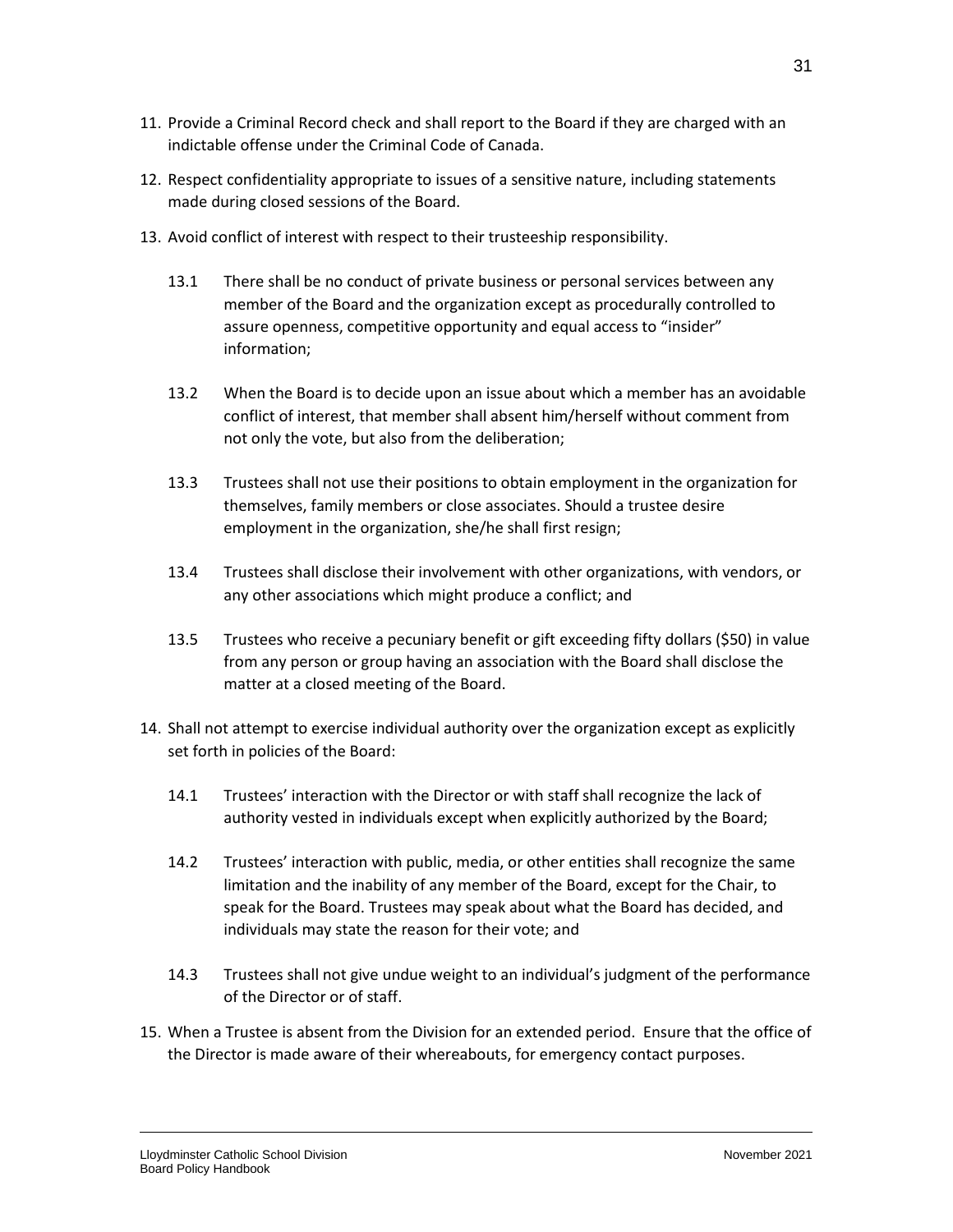16. Trustee shall be responsible for consequences for the failure of individual Trustees to adhere to the Trustee Code of Conduct are specified in section C. Trustee Code of Conduct Sanctions.

#### **B. Catholic Trustee Code of Ethics**

**Purpose:** The commitment of each Board member to high ethical standards is required to ensure that the school board can responsibly fulfill its obligations and discharge its duties. Whereas the aim of Catholic Education is the development of each student towards personal fulfillment and responsible citizenship motivated by the Spirit of the Gospel and modeled on the example of Jesus Christ, the Catholic School Board Member shall, within the duties prescribed in Acts and Regulations and reflecting a ministry within the Church:

- 1. Acknowledge that Catholic Schools are an expression of the teaching mission of the Church.
- 2. Provide an example to the Catholic Community by active participation in the communal life of a parish, and by a personal lifestyle that reflects the teachings of the Church.
- 3. Provide the best possible Catholic education according to the program approved by the Canadian Conference of Catholic Bishops and the provincial Minister of Education.
- 4. Affirm a strong sense of Christian Community.
- 5. Strictly support all Board policies.
- 6. Ensure the affairs of the Board are conducted with openness, justice and compassion.
- 7. Work to improve personal knowledge of current Catholic education research and practices.
- 8. Provide support, encouragement and prayer for the efforts of all persons engaged in the ministry of Catholic Education in Canada.
- 9. Be motivated by an earnest desire to serve the Division to the best of their ability to meet the educational needs of all students.
- 10. Recognize the expenditure of school funds is a public trust, and endeavor to see funds expended efficiently, in the best interests of the students.
- 11. Will not use their position for personal advantage or to the advantage of any other individual apart from the total interest of the Division, and I will resist outside pressure to so use the position.
- 12. Act with integrity and do everything possible to maintain the dignity of the office of a school board member.
- 13. Carry out their duties objectively, and consider all information and opinions presented to the board in making decisions, without bias.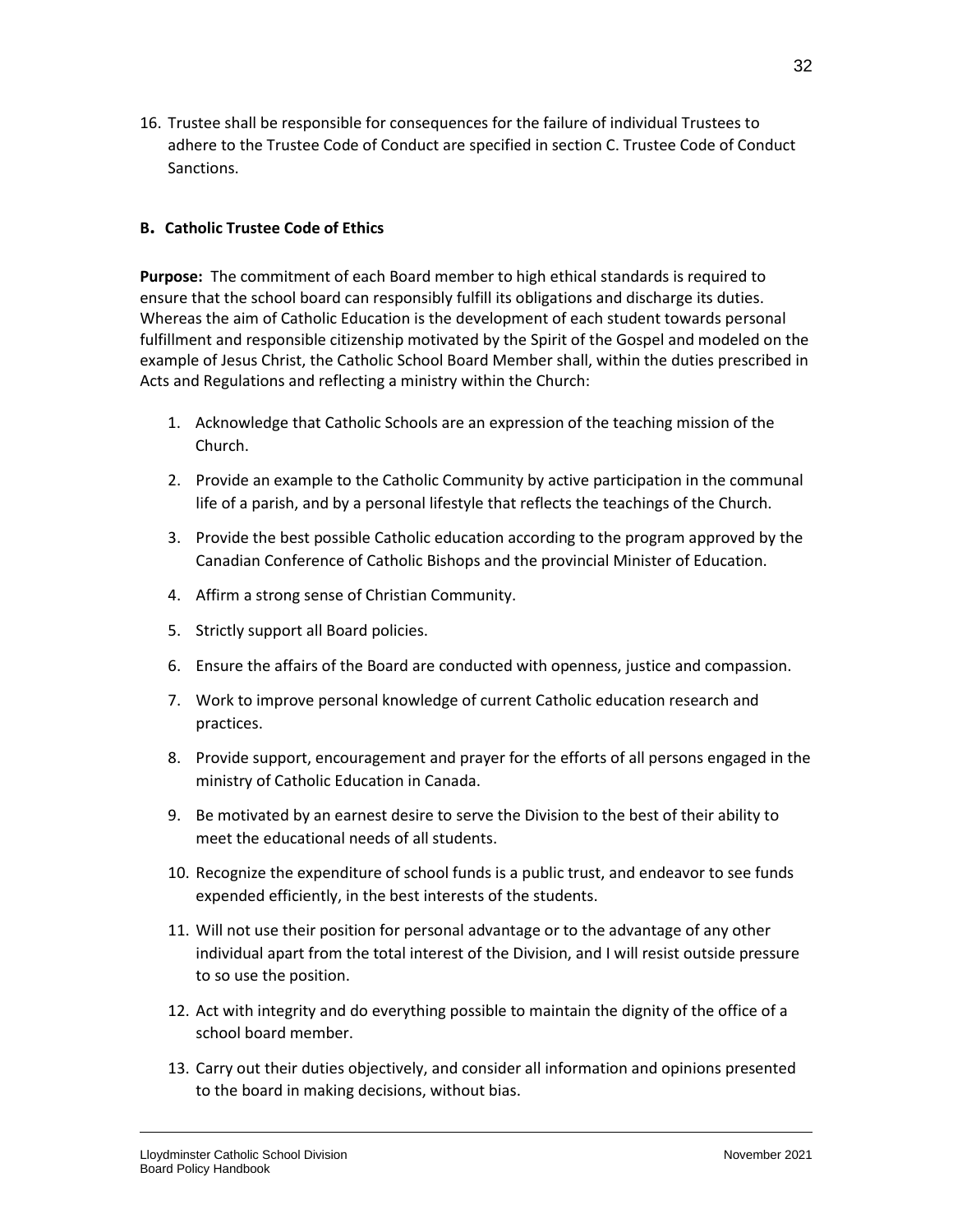- 14. Work with other Board members in a spirit of respect, openness, co-operation and proper decorum, in spite of differences of opinion that arise during debate.
- 15. Accept that authority rests with the Board and that there is no individual authority outside the Board and will abide by the majority decisions of the Board once they are made. Will honor the Board's decision to have the Director and/or Chairperson communicate with the media or "public at large" regarding Board decisions, positions, etc.
- 16. Will express any contrary opinion respectfully and honestly, and without making disparaging remarks, in or outside Board meetings, about other Board members or their opinions.
- 17. Will communicate, and conduct relationship with staff, the community, other school boards and the media in a manner that focuses on facts.
- 18. Will not divulge confidential information, obtained in capacity as a Board member, and will not discuss those matters outside the meetings of the Board or the Board's committees.
- 19. Will endeavor to participate in trustee development opportunities to enhance ability to fulfill obligations as a school board member.
- 20. Will not conduct him/herself in a manner, which is intended to be to the detriment of another school board.
- 21. Will support the value of public education, and will endeavor to participate, and encourage my Board to participate, in activities that support or promote public education in Saskatchewan.

## **C. Trustee Code Of Conduct Sanctions**

- 1. The Trustee Code of Conduct requires the Board to commit itself and its members to ethical and appropriate conduct. This includes proper use of authority, appropriate decorum and mutual respect when acting as members of the Board.
- 2. Trustees shall conduct themselves in an ethical and prudent manner in compliance with the Trustee Code of Conduct. The failure by trustees to conduct themselves in compliance with this policy may result in the Board instituting sanctions.
- 3. In particular, the Trustee Code of Conduct requires trustees to respect the confidentiality appropriate to issues of a sensitive nature.
- 4. Failure to comply with this requirement constitutes a failure of security. An individual trustee may bring a suspected breach of security to the attention of the Board at a closed meeting of the Board. If by majority vote the Board agrees that a failure has occurred, the failure shall be recorded by the Board and the following procedure shall be invoked: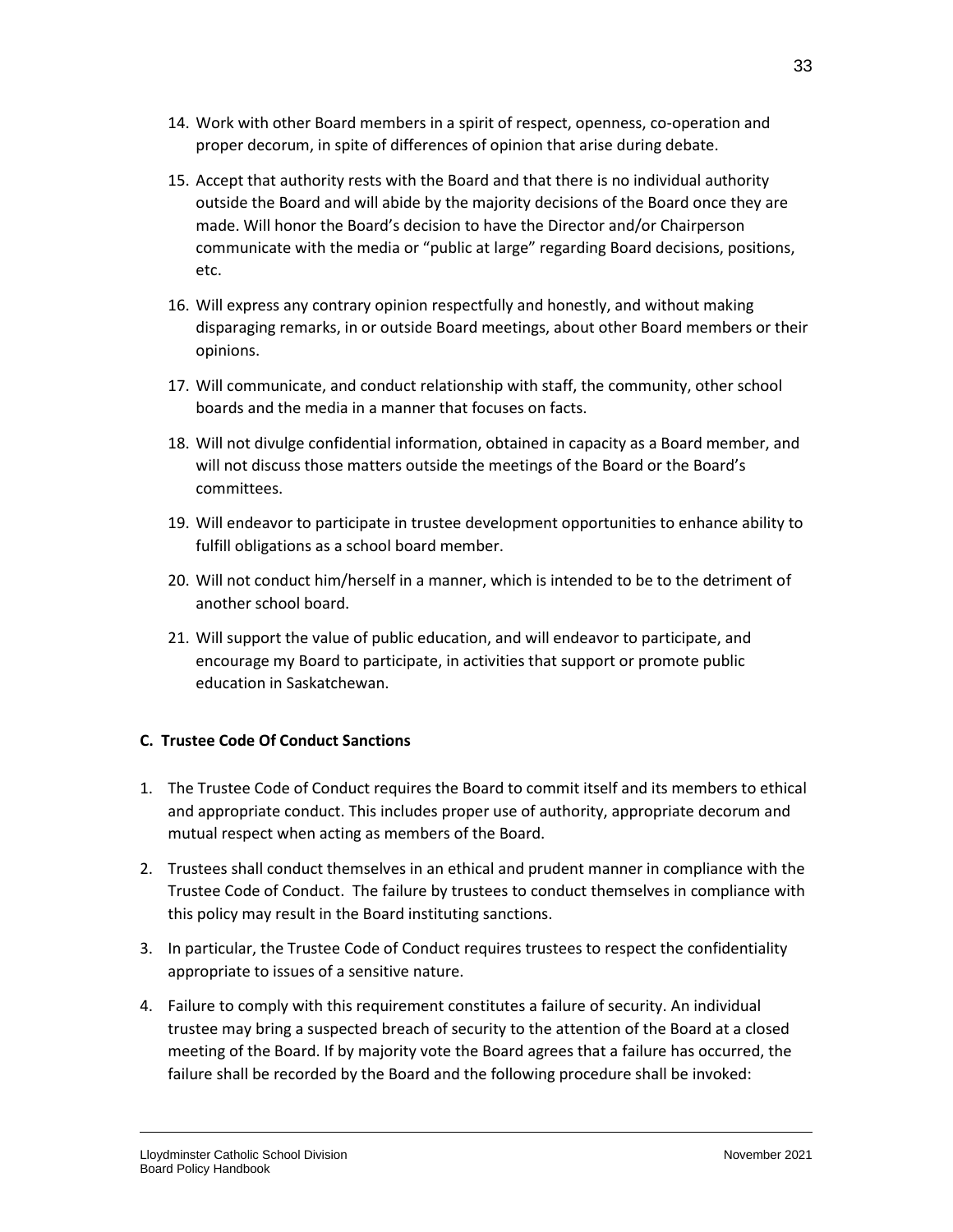- 4.1 The Board Chair shall request the Director or designate (as head of the Division under the Local Authority Freedom of Information and Protection of Privacy Act), to appoint an independent investigator to review the matter. This request may occur only after such a motion has been discussed and agreed to by a majority of trustees present at a closed meeting of the Board. This decision shall immediately be approved in a public meeting of the Board.
- 4.2 The independent investigator shall conduct an investigation and submit a report of findings and recommendations to the Board Chair and to the Director.
- 4.3 The Board Chair shall present at a closed meeting of the Board, the report of the independent investigator. At this time, the trustee in question shall have an opportunity to present any additional, relevant information.
- 4.4 If it is determined by a majority vote of the Board that a willful violation of security has occurred, for a first occurrence, a motion to write a letter of censure marked "Personal and Confidential" is required to be discussed and agreed upon by a majority of trustees present at a closed meeting of the Board. This decision requires immediate approval by a majority vote of trustees at a public meeting of the Board.
- 4.5 For subsequent occurrences, a motion of censure against the trustee in question may be brought directly to a public meeting of the Board. This motion shall be approved by a majority vote of trustees present at such a meeting.
- 5. A violation of all other sections of the Code of Conduct shall result in:
	- 5.1 The Board Chair writing a letter of censure marked "Personal and Confidential" to the trustee in question. This occurs only after having such action discussed and agreed upon by a majority vote of trustees present at a closed meeting of the Board. A majority of trustees at a public meeting of the Board shall immediately approve this decision.
	- 5.2 For a subsequent occurrence, at a public meeting of the Board, a motion of censure shall be presented against the trustee in question; and/or,
- 6. For a third and subsequent occurrences, at a public meeting of the Board, a motion to remove the trustee in question from one, or more, of all Board appointments may be presented.
- 7. Depending on the significance of the breach, the Board may choose to omit steps outlined in the afore-listed process or take alternate action if deemed more appropriate.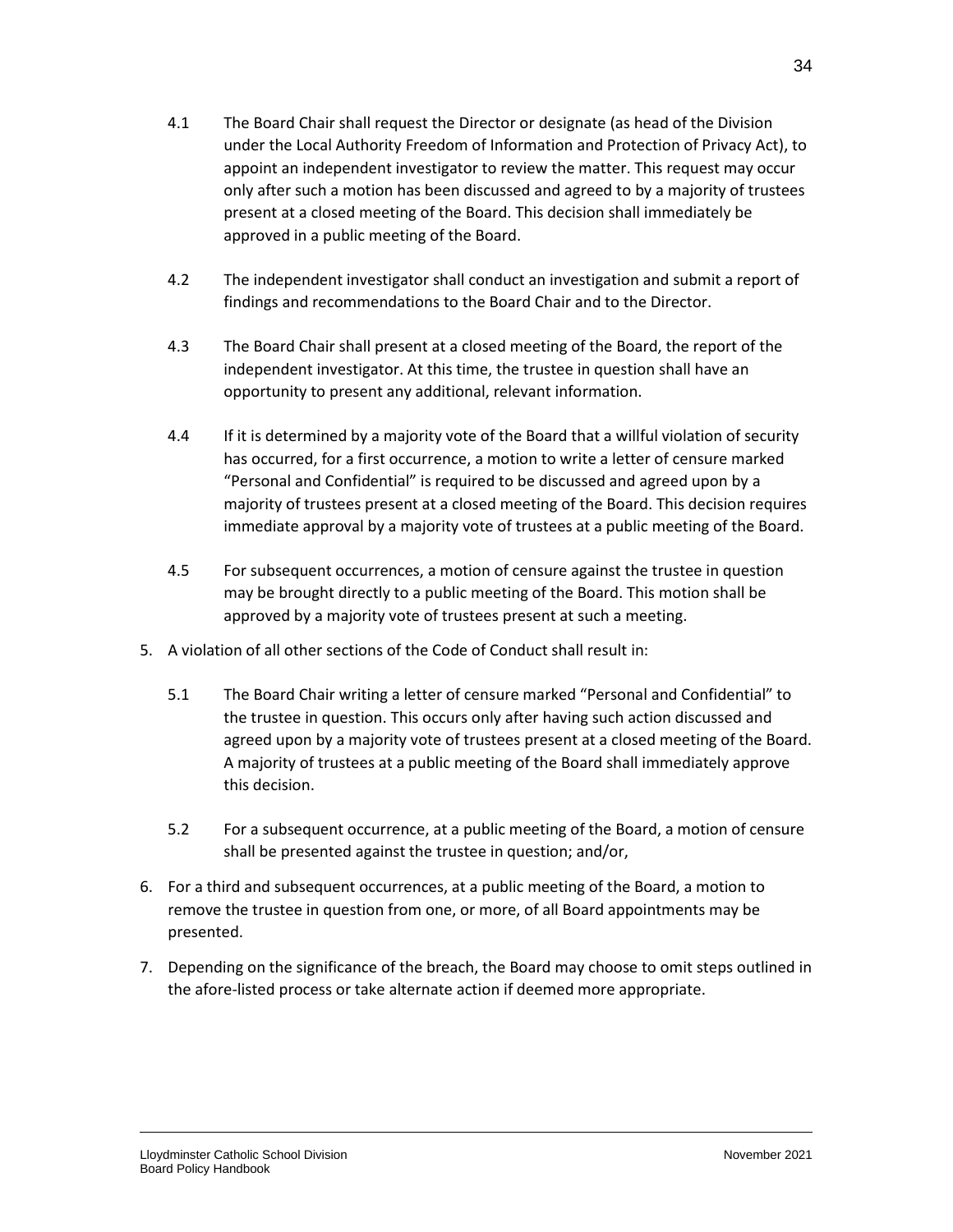# **Trustee Code of Ethics**

#### **Purpose**

The commitment of each Board member to high ethical standards is required to ensure that the school board can responsibly fulfill its obligations and discharge its duties.

#### Accordingly

- 1. I will be motivated by an earnest desire to serve my Division to the best of my ability to meet the educational needs of all students.
- 2. I will recognize that the expenditure of school funds is a public trust, and I will endeavour to see that the funds are expended efficiently, in the best interests of the students.
- 3. I will not use my position for personal advantage or to the advantage of any other individual apart from the total interest of the Division, and I will resist outside pressure to so use my position.
- 4. I will act with integrity, and do everything possible to maintain the dignity of the office of a school board member.
- 5. I will carry out my duties objectively, and I will consider all information and opinions presented to the board in making my decisions, without bias.
- 6. I will work with other Board members in a spirit of respect, openness, co-operation and proper decorum, in spite of differences of opinion that arise during debate.
- 7. I will accept that authority rests with the Board and that I have no individual authority outside the Board, and I will abide by the majority decisions of the Board once they are made. I will honour the Board's decision to have the Director and/or Chairperson communicate with the media or "public at large" regarding Board decisions, positions, etc.
- 8. I will express any contrary opinion respectfully and honestly, and without making disparaging remarks, in or outside Board meetings, about other Board members or their opinions.
- 9. I will communicate, and conduct my relationship with staff, the community, other school boards and the media in a manner that focuses on facts.
- 10. I will not divulge confidential information, which I obtain in my capacity as a Board member, and I will not discuss those matters outside the meetings of the Board or the Board's committees.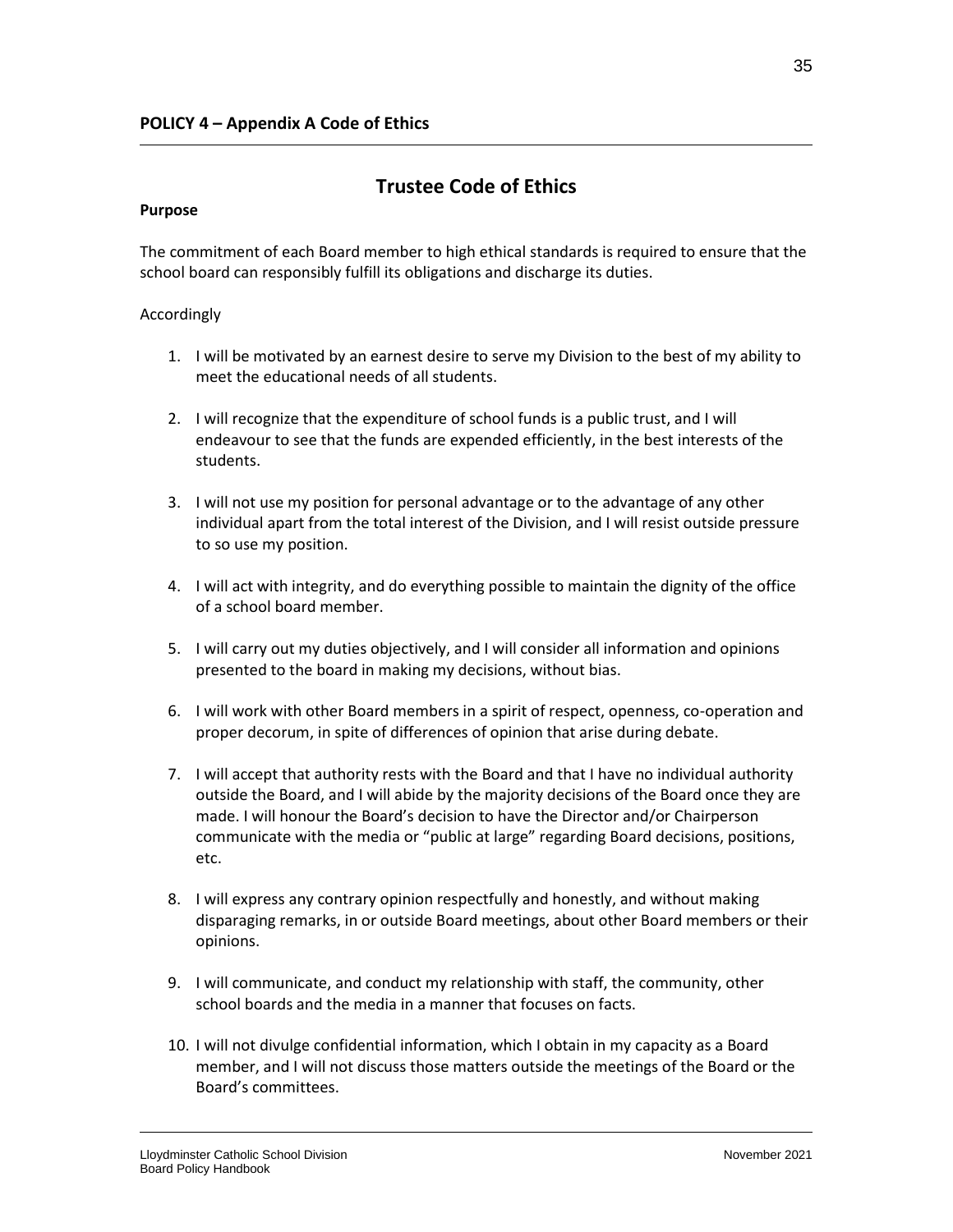- 11. I will endeavour to participate in trustee development opportunities to enhance my ability to fulfill my obligations as a school board member.
- 12. I will not conduct myself in a manner that is intended to be to the detriment of another school board.
- 13. I will support the value of public education, and will endeavour to participate, and encourage my Board to participate, in activities that support or promote public education in Saskatchewan.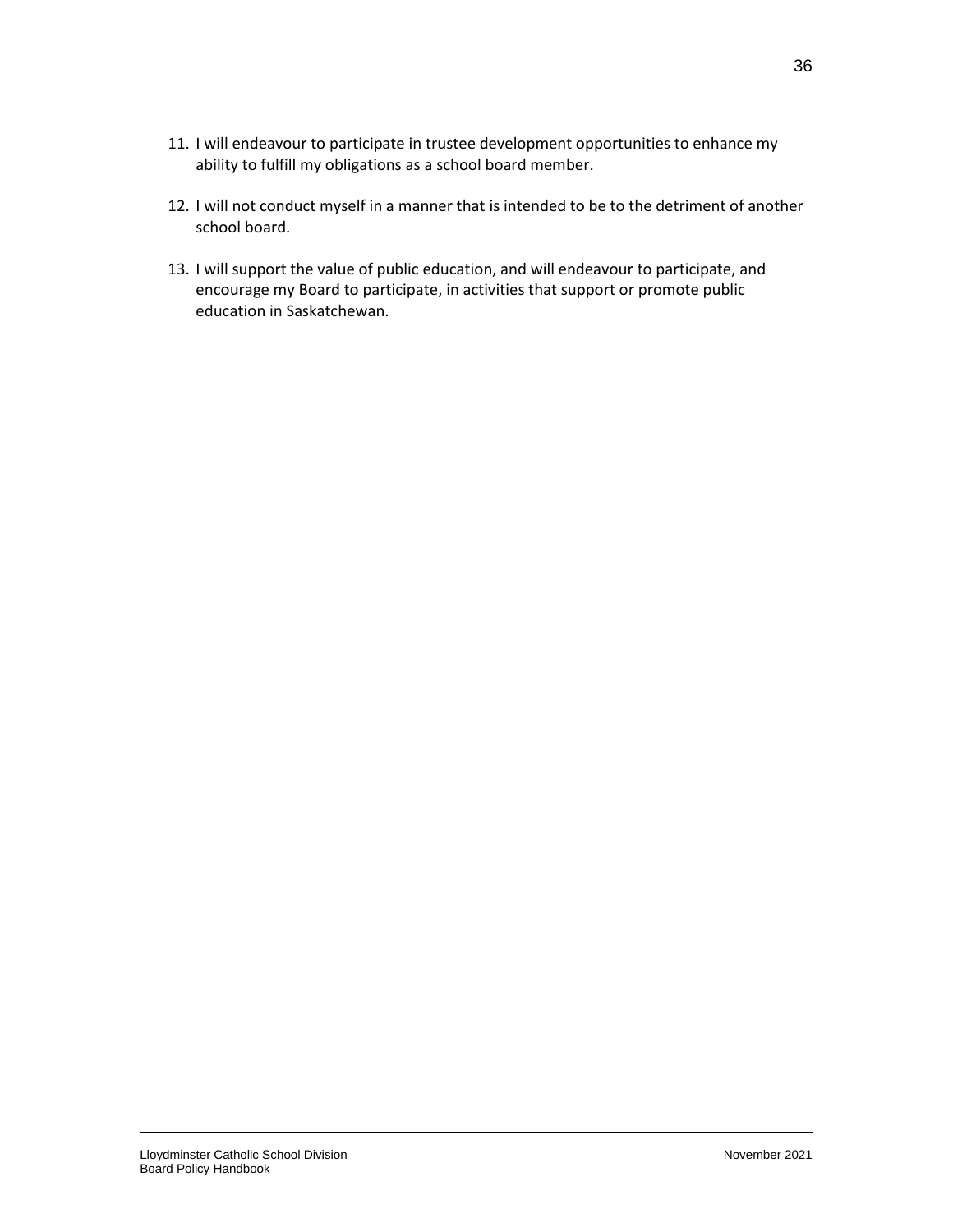# **Code of Ethics for Catholic School Trustees**

Whereas the aim of Catholic Education is the development of each student towards personal fulfillment and responsible citizenship motivated by the Spirit of the Gospel and modeled on the example of Jesus Christ, the Catholic School Board Member shall, within the duties prescribed in Acts and Regulations and reflecting a ministry within the Church:

- 1. Acknowledge that, Catholic Schools are an expression of the teaching mission of the Church.
- 2. Provide an example to the Catholic Community by active participation in the communal life of a parish, and by a personal lifestyle that reflects the teachings of the Church.
- 3. Provide the best possible Catholic education according to the program approved by the Canadian Conference of Catholic bishops and the provincial Minister of Education.
- 4. Affirm a strong sense of Christian Community.
- 5. Recognize and defend the democratic and corporate authority of the Board.
- 6. Respect the confidentiality of the Board.
- 7. Strictly support all Board policies.
- 8. Ensure the affairs of the Board are conducted with openness, justice and compassion.
- 9. Work to improve personal knowledge of current Catholic education research and practices.
- 10. Provide support, encouragement and prayer for the efforts of all persons engaged in the ministry of Catholic Education in Canada.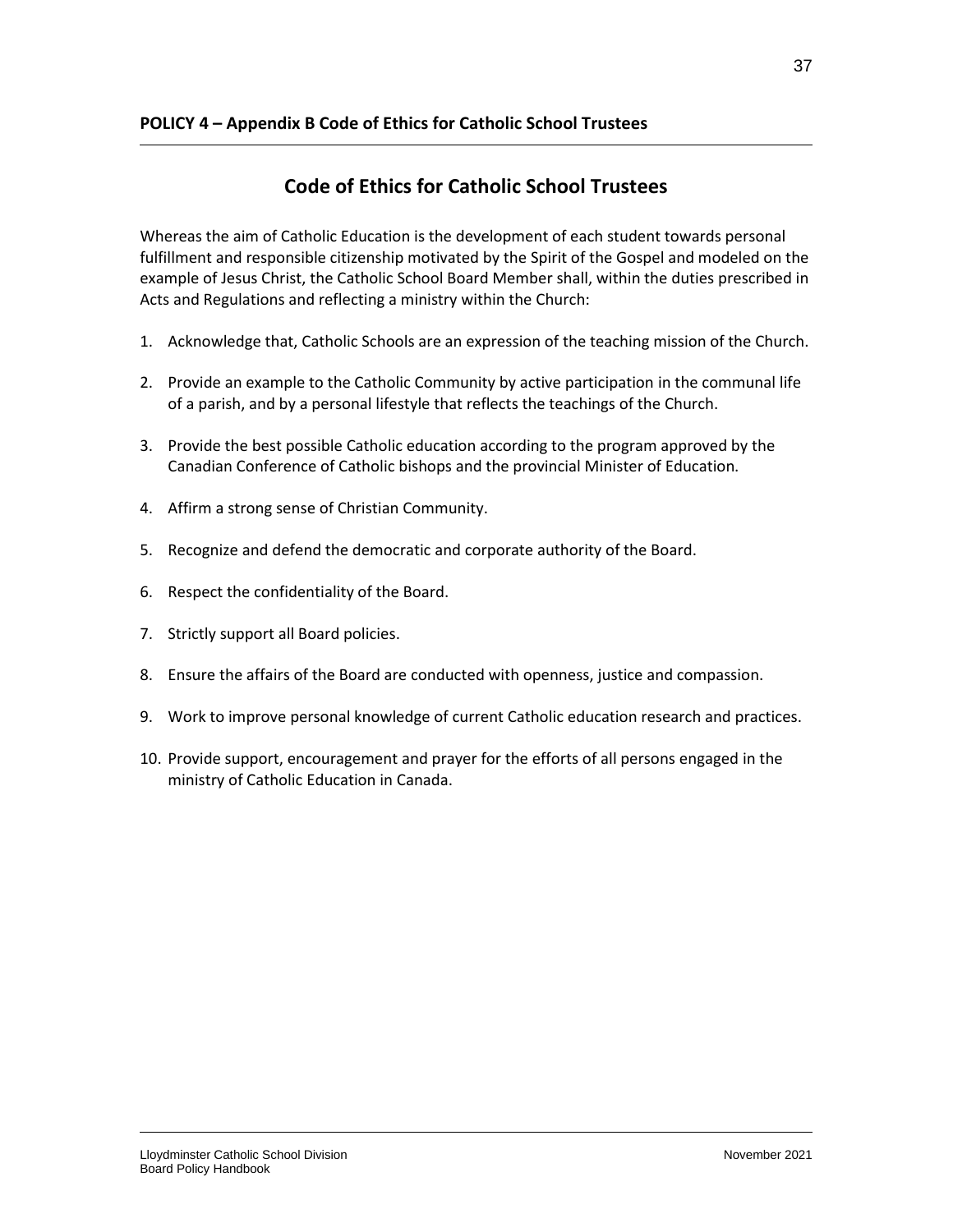# **Trustee Code of Conduct Sanctions**

- 1. The Trustee Code of Conduct requires that the Board commit itself and its members to ethical and appropriate conduct. This includes proper use of authority, appropriate decorum and mutual respect when acting as members of the Board.
- 2. Trustees shall conduct themselves in an ethical and prudent manner in compliance with the Trustee Code of Conduct, Policy 4. The failure by trustees to conduct themselves in compliance with this policy may result in the Board instituting sanctions.
- 3. In particular, the Trustee Code of Conduct requires that trustees shall respect the confidentiality appropriate to issues of a sensitive nature.
- 4. Failure to comply with this requirement constitutes a failure of security. An individual trustee may bring a suspected breach of security to the attention of the Board, at a closed meeting of the Board. If by majority vote the Board agrees that a failure has occurred, the failure shall be recorded by the Board and the following procedure shall be invoked:
	- 4.1. The Board Chair shall request that the Director or designate (as head of the Division under the Local Authority Freedom of Information and Protection of Privacy Act), appoint an independent investigator to review this matter. This request may occur only after such a motion has been discussed and agreed to by a majority of trustees present at a closed meeting of the Board. This decision shall immediately be approved in a public meeting of the Board.
	- 4.2. The independent investigator shall conduct an investigation and submit a report of findings and recommendations to the Board Chair and to the Director.
	- 4.3. The Board Chair shall present at a closed meeting of the Board, the report of the independent investigator. At this time, the trustee in question shall have an opportunity to present any additional, relevant information.
	- 4.4. If it is determined by a majority vote of the Board that a willful violation of security has occurred, for a first occurrence, a motion to write a letter of censure marked "Personal and Confidential" is required to be discussed and agreed upon by a majority of trustees present at a closed meeting of the Board. This decision requires immediate approval by a majority vote of trustees at a public meeting of the Board.
	- 4.5. For subsequent occurrences, a motion of censure against the trustee in question may be brought directly to a public meeting of the Board. This motion shall be approved by a majority vote of trustees present at such a meeting.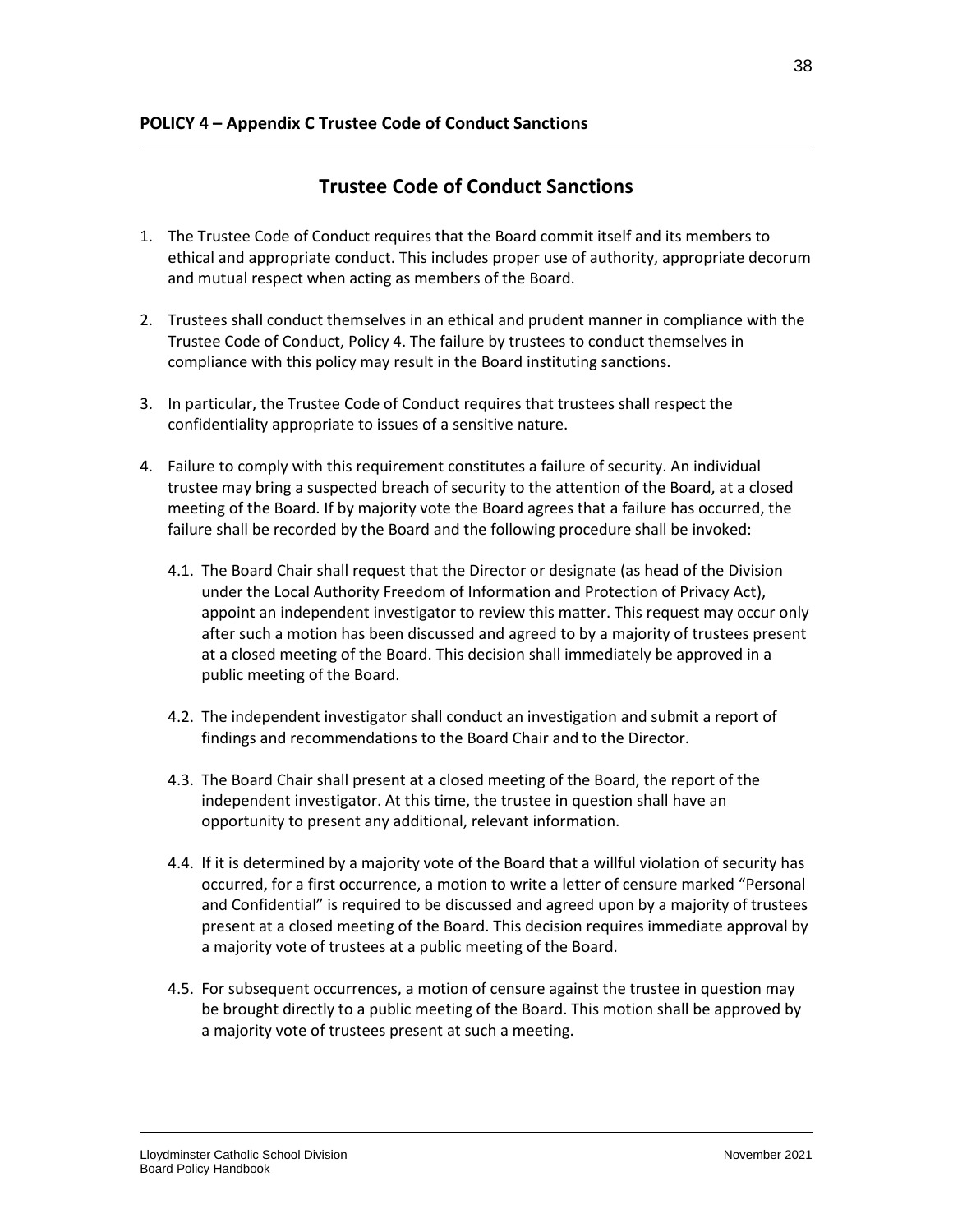- 5. A violation of all other sections of the Code of Conduct shall result in:
	- 5.1. The Board Chair writing a letter of censure marked "Personal and Confidential" to the trustee in question. This occurs only after having such action discussed and agreed upon by a majority vote of trustees present at a closed meeting of the Board. A majority of trustees at a public meeting of the Board shall immediately approve this decision.
	- 5.2. For a subsequent occurrence, at a public meeting of the Board, a motion of censure shall be presented against the trustee in question; and/or,
- 6. For a third and subsequent occurrences, at a public meeting of the Board, a motion to remove the trustee in question from one, or more, of all Board appointments may be presented.
- 7. Depending on the significance of the breach, the Board may choose to omit steps outlined in the afore-listed process or take alternate action if deemed more appropriate.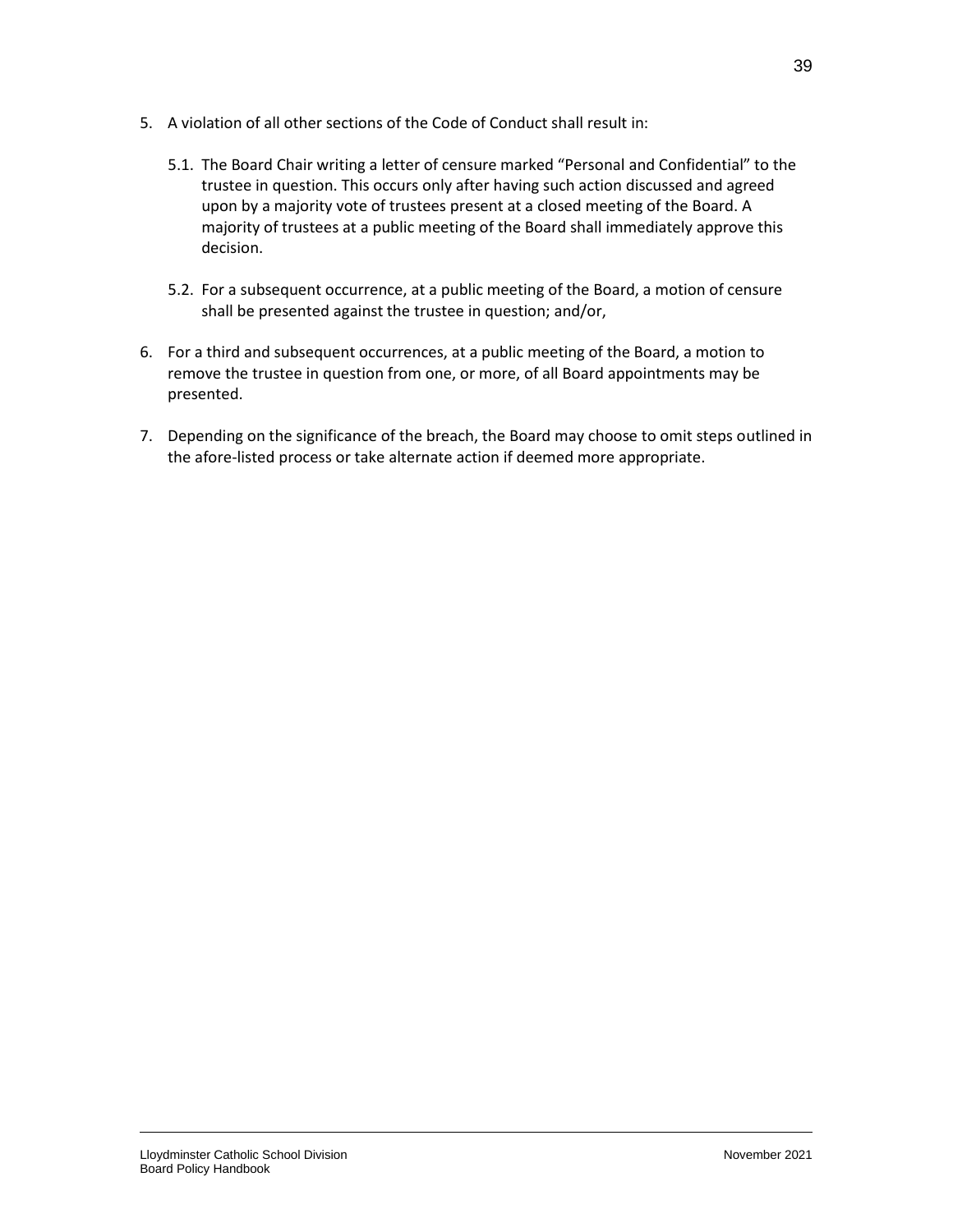| Lloydminster Catholic School Division<br><b>Board of Education Policy Handbook</b> |                                                                                               |                               |
|------------------------------------------------------------------------------------|-----------------------------------------------------------------------------------------------|-------------------------------|
| <b>Policy 5: Role of the Board Chair</b>                                           |                                                                                               |                               |
| Appendices:                                                                        | References:<br>The School Division Administration Regulations,<br>2018 Sections 14-23, 25, 39 | Approved:<br>October 28, 2020 |

The Board believes that its ability to discharge its obligation is enhanced when leadership and guidance is forthcoming from its membership.

The Board Chair shall be elected at the organizational meeting, shall hold office at the pleasure of a majority of the Board until the next organizational meeting, and shall be eligible for reelection. In the event of the office becoming vacant during the year, a new Board Chair shall be elected in a manner similar to that followed in the election of the Board Chair at the organizational meeting.

The Board delegates to the Chair the following powers and duties:

- 1. Preside over all Board meetings and ensure that such meetings are both conducted in accordance with The School Division Administration Regulations and the policies and procedures as established by the Board and where those are silent, Robert's Rules of Order.
- 2. Prior to each Board meeting, confer with the Director, and where applicable, the Vice-Chair on the items to be included on the agenda, the order of these items and become thoroughly familiar with them.
- 3. Perform the following duties during Board meetings:
	- 3.1 Maintain the order and proper conduct and decorum of the meeting so that motions may be formally debated.
	- 3.2 Ensure that all issues before the Board are well-stated and clearly expressed.
	- 3.3 Display firmness, courtesy, tact, impartiality, and willingness to give everyone an opportunity to speak on the subject under consideration in order that collective opinion can be developed and a corporate decision reached.
	- 3.4 Ensure that debate is relevant. The Chair, in keeping with his/her responsibility to ensure that debate must be relevant to the question, shall, when she/he is of the opinion that the discussion is not relevant to the question, remind members that they must speak to the question.
	- 3.5 Decide questions of order and procedure, subject to an appeal to the rest of the Board. The Chair may speak to points of order in preference to other members.
	- 3.6 Submit motions or other proposals to the final decision of the meeting by a formal show of hands.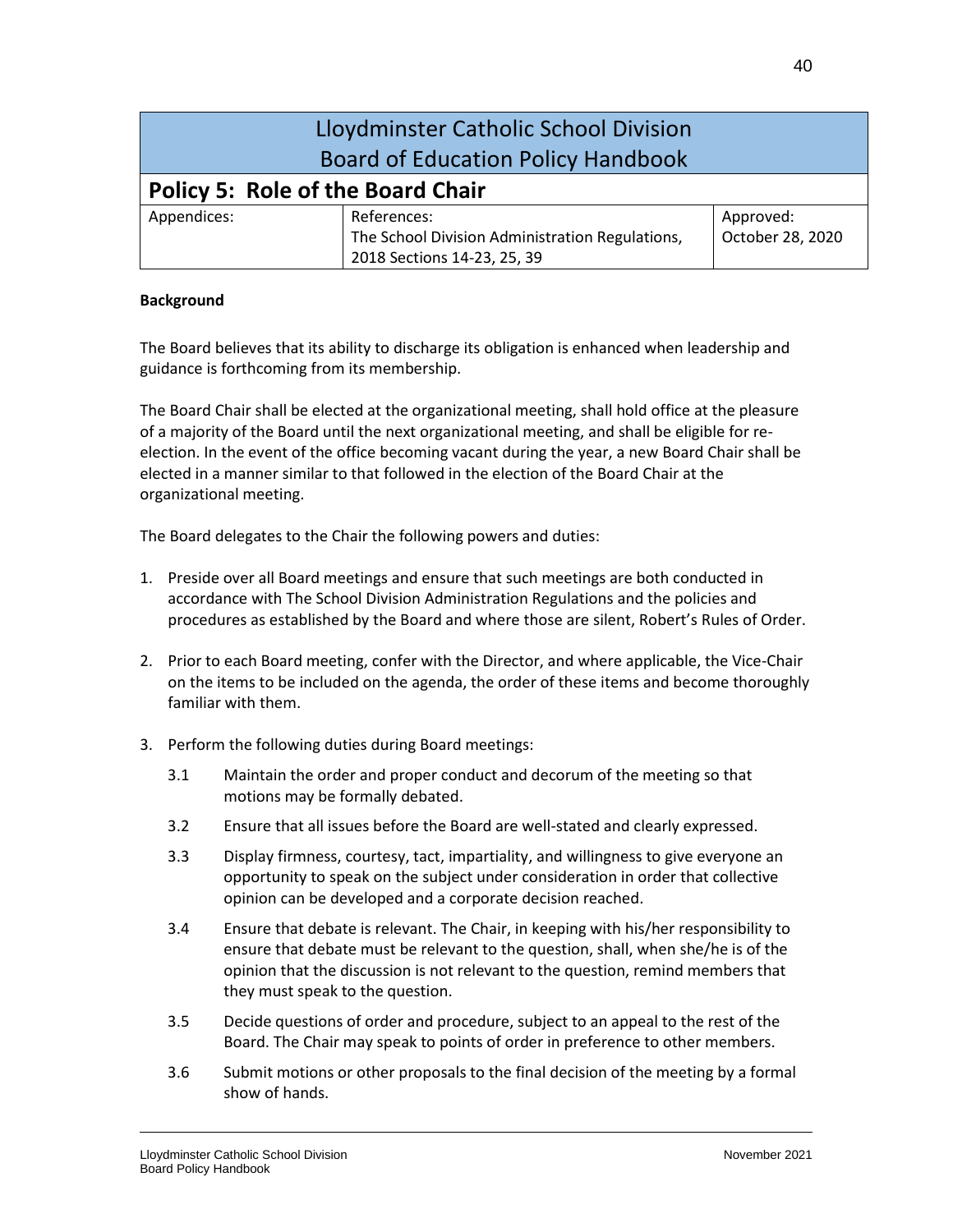41

- 3.7 Extend hospitality to other trustees, officials of the Board, the press, and members of the public.
- 3.8 Exclude from attendance individuals displaying improper conduct as determined by the Chair.
- 4. Keep informed of significant developments within the Division.
- 5. Keep the Board and the Director informed in a timely manner of all matters coming to his/her attention that might affect the operations of, and educational opportunities in the Division.
- 6. Be in regular contact with the Director to maintain a working knowledge of current issues and events.
- 7. Convey directly to the Director such concerns as are related to him/her by trustees, parents, students or employees which may affect the administration of the Division.
- 8. Provide counsel to the Director.
- 9. Bring to the Board all matters requiring a decision of the Board.
- 10. Act as the chief spokesperson for the Board except for those instances where the Board has delegated this role to another individual or group.
- 11. Act as an ex-officio member of all committees appointed by the Board.
- 12. Act as a signing officer for the Division.
- 13. Act as the Board representative at the City Planning Meeting.
- 14. Represent the Board, or arrange alternative representation, at official meetings or other public functions.
- 15. Address inappropriate behaviour on the part of a trustee.
- 16. Ensure that the Board engages in regular assessments of its effectiveness as a Board.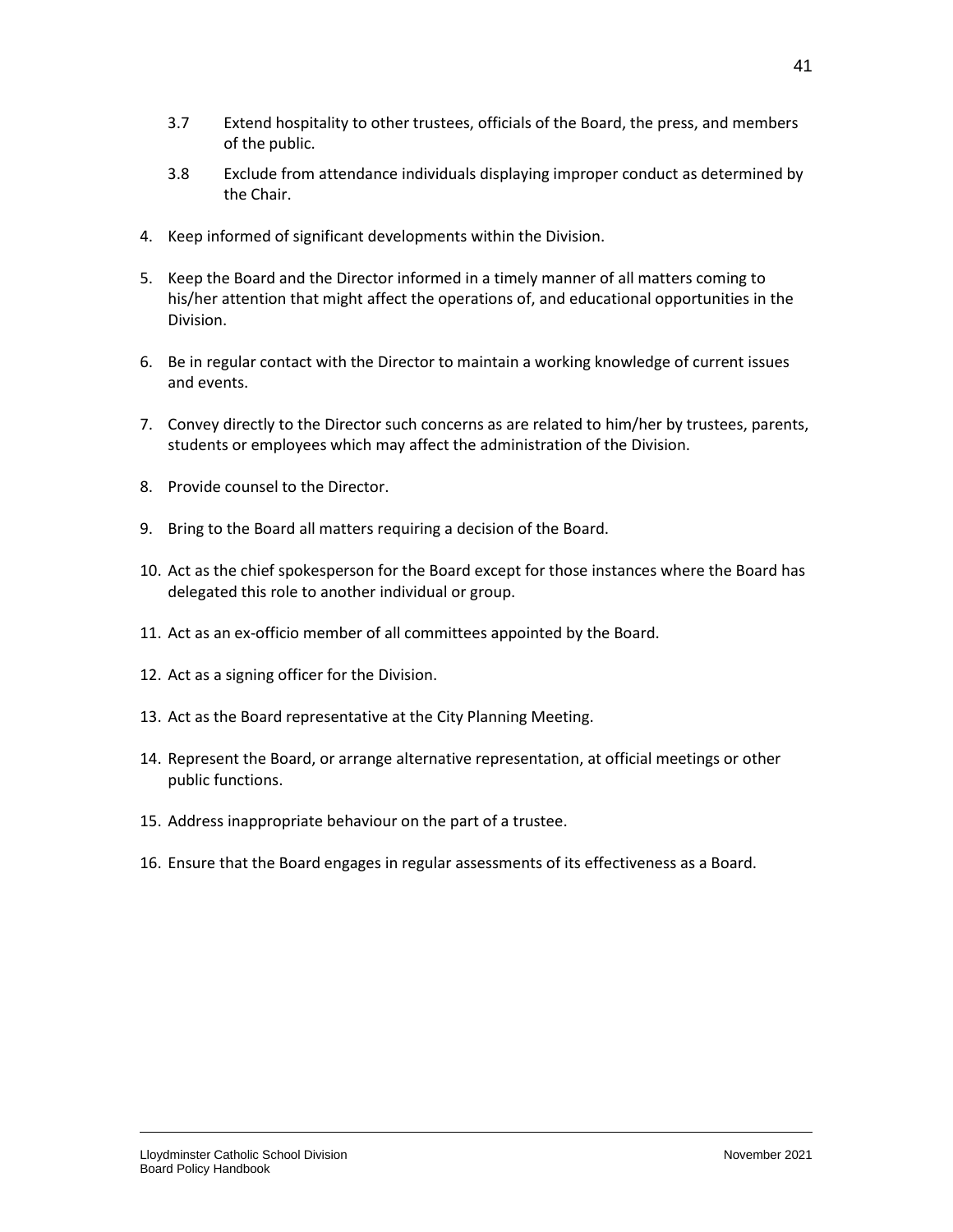| Lloydminster Catholic School Division<br><b>Board of Education Policy Handbook</b> |                                                                                               |                               |
|------------------------------------------------------------------------------------|-----------------------------------------------------------------------------------------------|-------------------------------|
| Policy 6: Role of the Vice-Chair                                                   |                                                                                               |                               |
| Appendices:                                                                        | References:<br>The School Division Administration Regulations,<br>2018 Sections 14-23, 25, 39 | Approved:<br>October 28, 2020 |

The Vice-Chair shall be elected at the organizational meeting of the Board each year and shall take office immediately. The Vice-Chair shall hold office at the pleasure of the majority of the Board until the next organizational meeting and shall be eligible for reelection.

### **Specific Responsibilities**

- 1. The Vice-Chair shall act on behalf of the Board Chair, in the latter's absence or at the Chair's request and shall have all the duties and responsibilities of the Board Chair.
- 2. The Vice-Chair shall assist the Board Chair in ensuring that the Board operates in accordance with its own policies and procedures and in providing leadership and guidance to the Board.
- 3. The Vice-Chair may be assigned other duties and responsibilities by the Board Chair.
- 4. The Vice-Chair shall attend Committee of the Whole and Board meeting planning sessions with the Chair and the Director.
- 5. The Vice-Chair, when possible, will accompany the Chair to meetings with other elected officials including: MPs, MLAs, the Mayor and city council.
- 6. The Vice-Chair will represent the Board with the Chair as deemed necessary by the Chair person to fulfill the support role.
- 7. The Vice-Chair will chair a minimum of one Committee of the Whole meeting per elected year.
- 8. The Vice-Chair role may be expanded as deemed necessary to facilitate growth towards the role of Chair.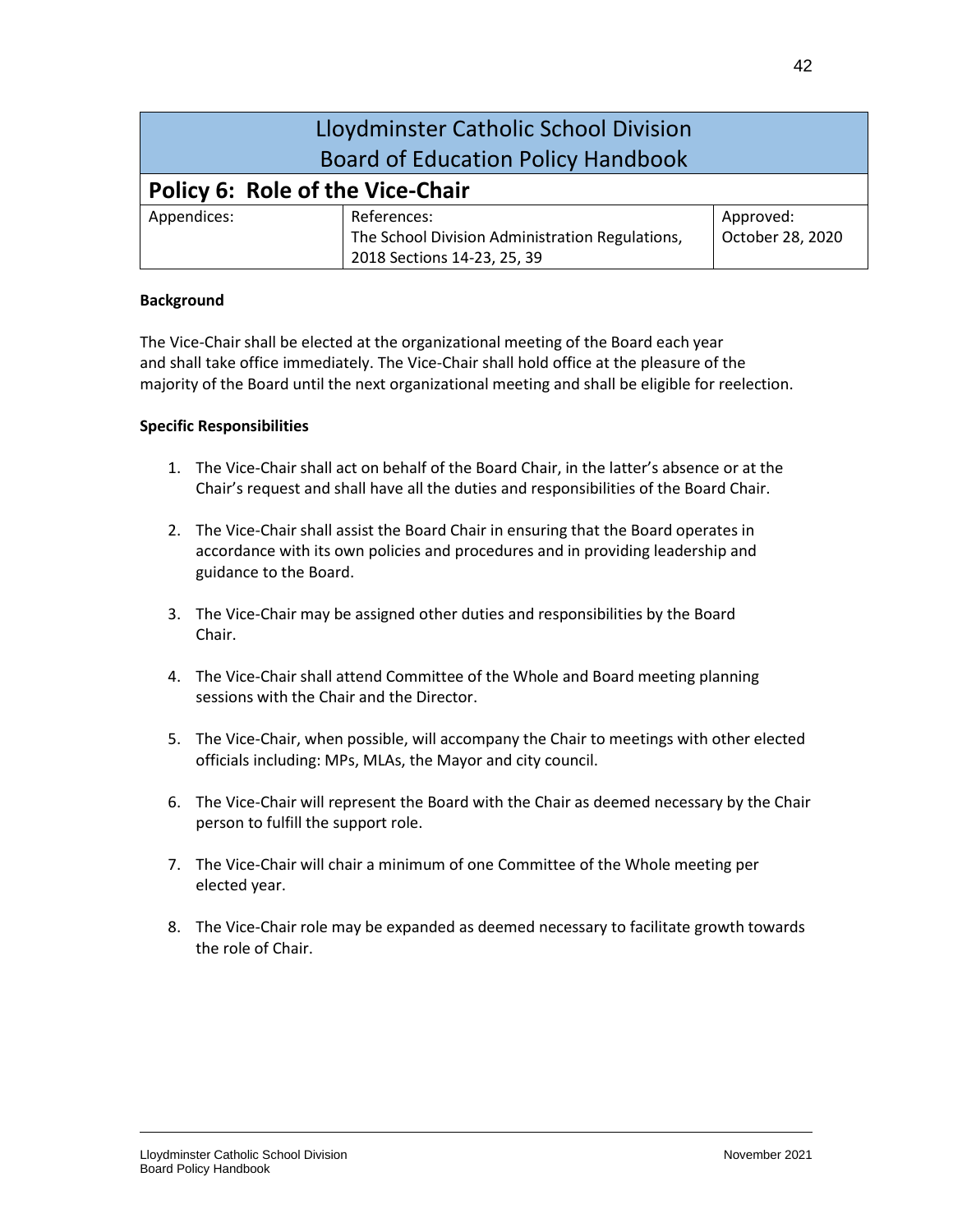| Lloydminster Catholic School Division<br><b>Board of Education Policy Handbook</b> |                                                                                                                                                                                                                                                                                                                          |                               |
|------------------------------------------------------------------------------------|--------------------------------------------------------------------------------------------------------------------------------------------------------------------------------------------------------------------------------------------------------------------------------------------------------------------------|-------------------------------|
| <b>Policy 7: Board Operations</b>                                                  |                                                                                                                                                                                                                                                                                                                          |                               |
| Appendices:                                                                        | References:<br>The Education Act, 1995 Sections 80, 80(1), 367<br>The School Division Administration Regulations,<br>2018 Sections 9, 11, 14-25, 38, 39, 41<br>Local Authorities Freedom of Information and<br>Protection of Privacy Act, 2018<br>Local Government Elections Act, 2015<br>The Lloydminster Charter, 2012 | Approved:<br>October 28, 2020 |

The Board believes that its ability to discharge its obligations in an efficient and effective manner is dependent upon the development and implementation of a sound organization design. In order to discharge its responsibilities to the electorate of the Division, the Board shall hold meetings as often as is necessary. A quorum, which is a simple majority of the number of trustees, must be present for every duly constituted meeting. No act, proceeding or policy of the Board shall be deemed valid unless adopted at a duly constituted meeting. The Board has adopted policies so that the business of the Board can be conducted in an orderly and efficient manner.

The Board believes that its fundamental obligation is to preserve and enhance the public trust in education, generally, and in the affairs of its operations in particular. Consistent with its objective to encourage the Catholic community to contribute to the educational process, Board meetings will be open to the public. Towards this end, the Board believes its affairs should be conducted in public to the greatest extent possible.

The Board believes there are times when public interest is best served by private discussion of specific issues in closed sessions. The Board believes it is necessary to protect individual privacy and the Board's own position in negotiating either collective agreements or contracts and therefore expects to go into closed session for issues dealing with individual students, individual employees, individual trustees, land, labour, litigation or negotiation.

The Board further believes public interest can be enhanced by having members of the public make presentations at Board meetings. The process for delegations to the Board.

The Board also believes that public forums dealing with specific educational topics can enhance communications and effectiveness of the Board.

Cellular telephone calls will not be initiated or accepted at Board or Committee meetings unless the Board approves such use in exceptional circumstances.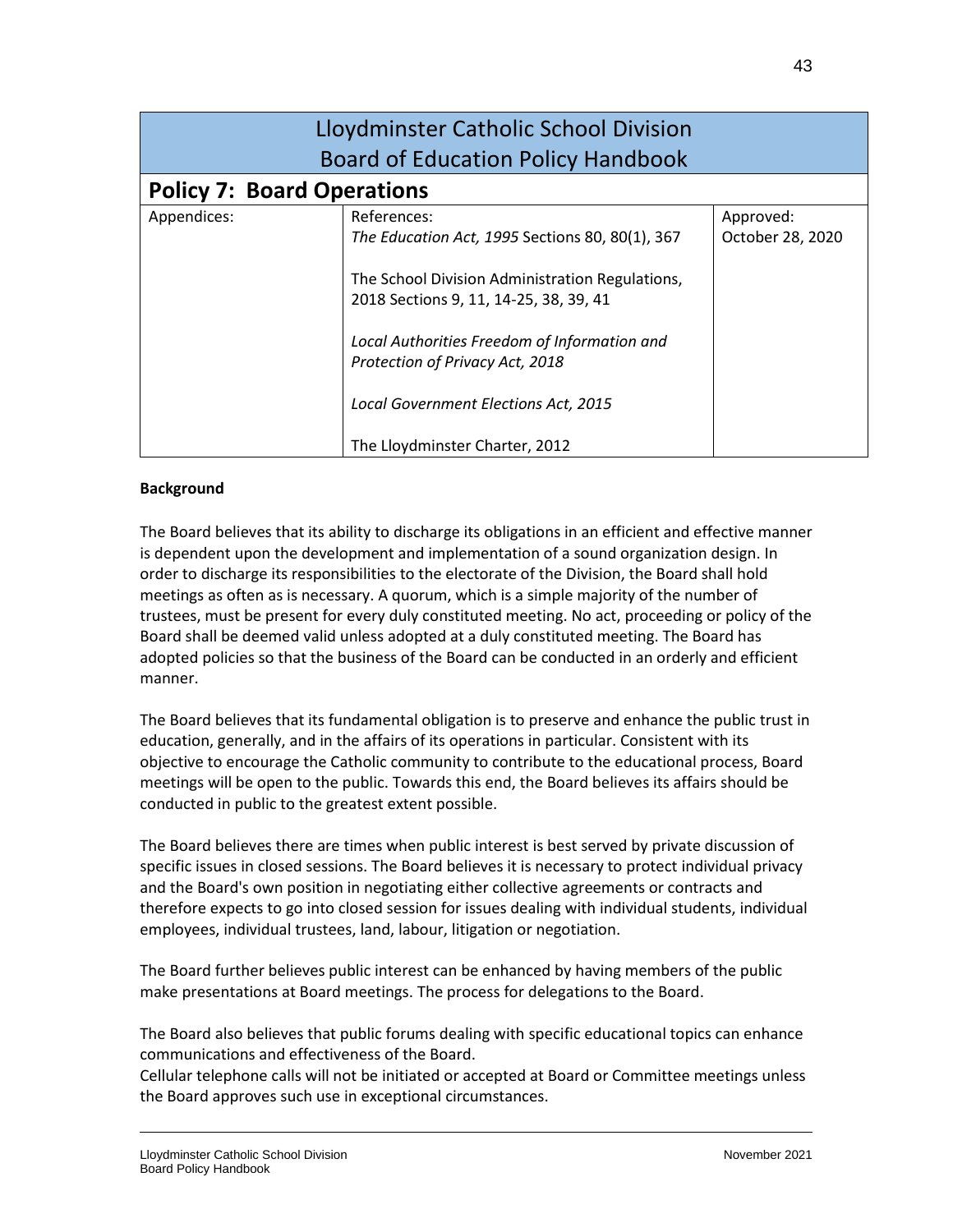#### 1. Elections

- 1.1 Seven (7) trustees are elected at Large.
- 1.2 Trustees may not have been employed by the school division for 2 years prior to any election or by-election.
- 1.3 Trustees removed from office pursuant to section 12 (8) of The School Division Administration Regulations are not eligible to stand in an election for 4 years after the date of removal.
- 2. Organizational Meeting
	- 2.1 The organizational meeting of the Board in each calendar year shall be held in the Division Office Board Room not later than November 30 and in an election year no later than 30 days after the date of election, in accordance with Section 14 (1) of The School Division Administration Regulations.
	- 2.2 The Director or designate will give notice of the organizational meeting to each trustee as if it were a special meeting.
	- 2.3 The Director or designate shall call the meeting to order, and in an election year, read the return from the Elections Clerk certifying the election of members.
	- 2.4 In an election year, the Director or designate shall call for and receive the duly signed Declarations of Office and corresponding Endorsement Certificates by Commissioners for Oaths from each trustee, in accordance with Section 9 of The School Division Administration Regulations.
	- 2.5 The Director or designate shall proceed to conduct the election of the Board Chair. Nominations shall be made by the trustees for the office of the Chair and need not be seconded. A vote upon the nominees shall be taken by secret ballot. The nominee who receives the majority of votes of the member's present shall therefore be declared elected. Where, on the addition of the votes, two (2) or more candidates for the position of Board Chair have an equal number of votes, the returning officer shall follow the tie vote procedure specified in Section 111(1) of the Local Government Elections Act.
	- 2.6 In the event that only one (1) member has indicated willingness to serve as Board Chair, that member shall be declared elected by acclamation.
	- 2.7 The Board Chair shall assume office and shall immediately proceed with the election of the Vice-Chair.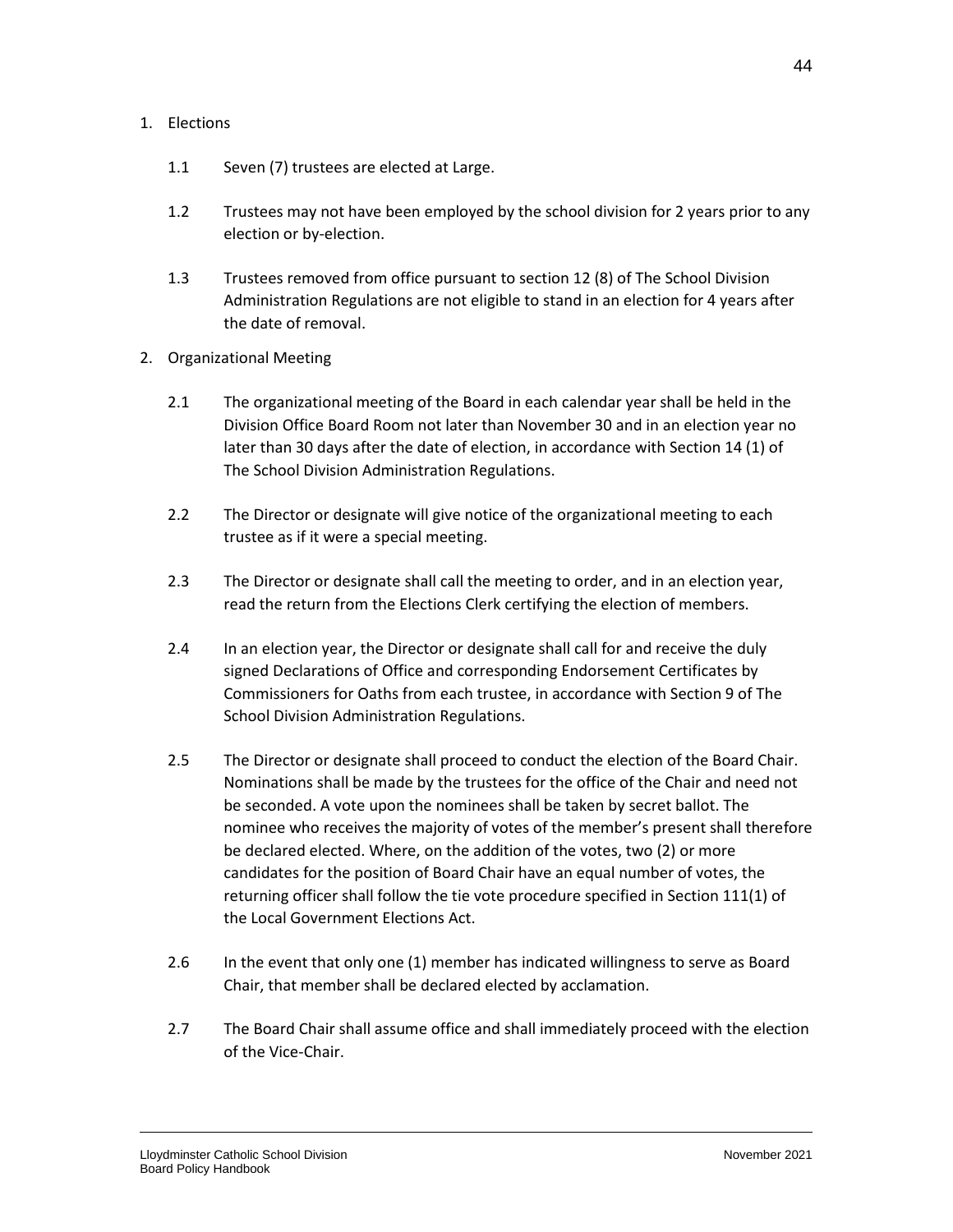- 2.8 The newly elected Board Chair shall then proceed with the agenda as presented by the Director or designate and adopted by the Board.
- 2.9 In addition, the organizational meeting shall include, but not be restricted to the following:
	- 2.9.1 Appoint the Division's Attendance Counsellor;
	- 2.9.2 Appoint Board representatives to the various Boards or committees of organizations or agencies where the Board has regular representation, as appropriate;
	- 2.9.3 Appoint the Division's signing authorities;
	- 2.9.4 Appoint an auditor;
	- 2.9.5 Establish a schedule (date, time and place) for regular meetings and any additional required meetings;
	- 2.9.6 Establish Board Indemnity and Expense rates;
	- 2.9.7 Approve establishment of a line of credit; and
	- 2.9.8 Other organizational items as required.
- 3. Regular Meetings
	- 3.1 Regular Board meetings (minimum 6) shall be as established at the annual organizational meeting.
		- 3.1.1 All meetings will ordinarily be held at the Division Office Board Room.
		- 3.1.2 Notwithstanding the schedule noted above, the Board may, by resolution, alter the schedule in such manner as it deems appropriate.
	- 3.2 All trustees shall notify the Board Chair or the Director if they are unable to attend a Board meeting.
	- 3.3 All trustees who are absent from three (3) consecutive regular meetings shall:
		- 3.3.1 Obtain authorization by resolution of the Board to do so; or
		- 3.3.2 Provide to the Board Chair evidence of illness in the form of a medical certificate respecting the period of absence.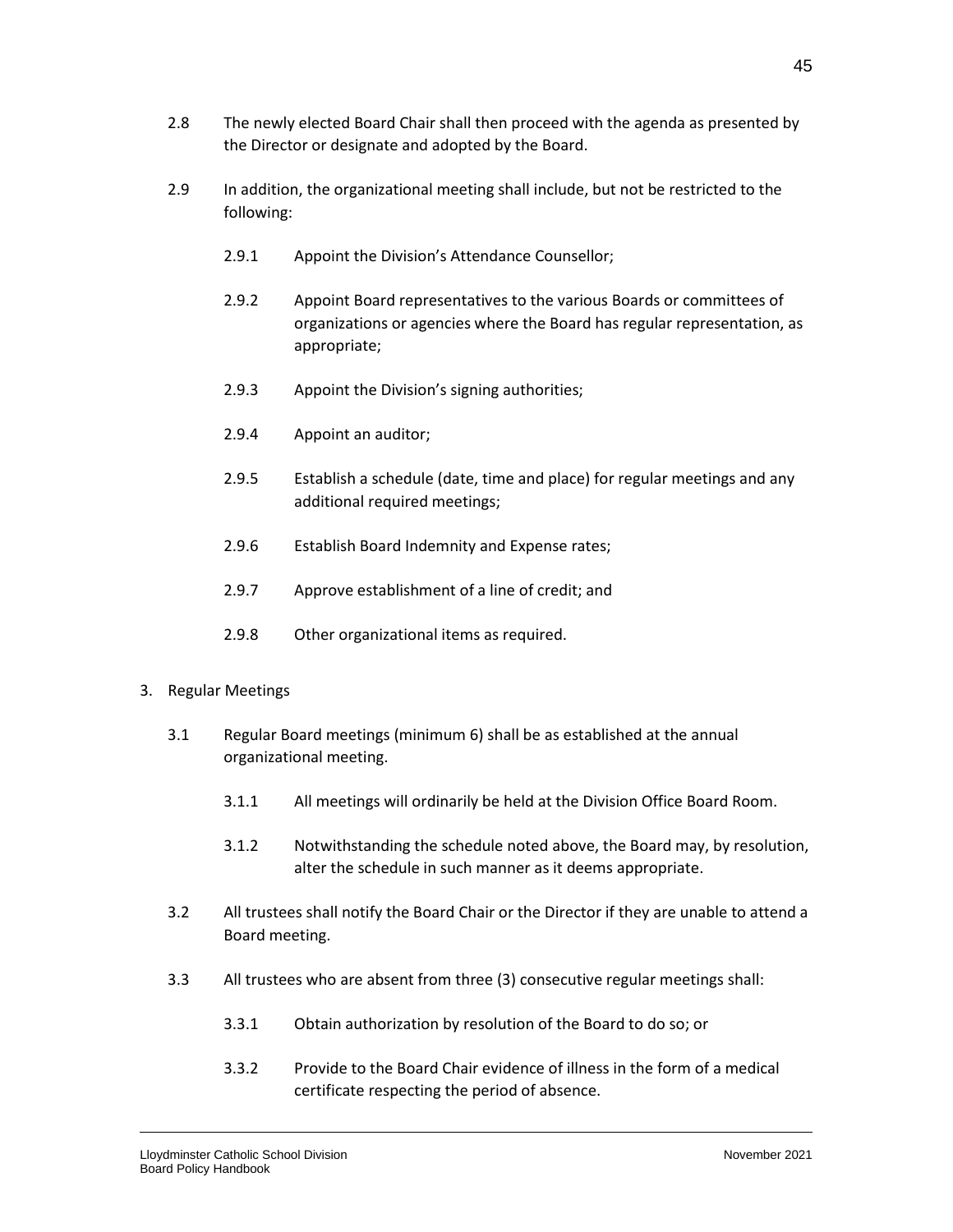Failure to attend may result in disqualification.

- 3.4 If both the Chair or Vice-Chair through illness or other cause are unable to perform the duties of the office or are absent, the Board shall appoint from among its members an acting Chair, who on being so appointed has all the powers and shall perform all the duties of the Chair during the Chair's and Vice-Chair's inability to act or absence.
- 3.5 Regular meetings of the Board will not be held without the Director and/or designate(s) in attendance, unless the Director's contract or performance is being reviewed. The Director shall be advised, in writing, of meetings pertaining to contract or performance review a minimum of fourteen (14) days in advance.
- 4. Special Meetings

Occasionally, unanticipated or emergent issues require immediate Board attention and/or action.

- 4.1 Special meetings of the Board may be called by the Board Chair at any time, or upon receipt of a written request signed by any three (3) trustees who shall state explicitly the reason therefore. Subject to the paragraph below, if an additional meeting of the Board is to be held, the Director shall send a written notice of such a meeting as prescribed by The School Division Administration Regulations and shall set forth therein the business to be transacted or to be considered thereat, and no other business shall be considered unless all trustees are present and there is unanimous agreement that the agenda previously arranged shall be changed.
- 4.2 The Board may, by unanimous consent in accordance with Section 16(3) of The School Division Administration Regulations, waive notice of meeting and hold a meeting at any time and that consent shall be subscribed to in writing by each trustee and shall be recorded in the minutes of the meeting in the form required by that section.
- 4.3 Special meetings of the Board will not be held without the Director and/or designate(s) in attendance.
- 5. Remote Attendance at Meetings
	- 5.1 The Board may hold a meeting using any Remote means of attendance. The means used must enable each trustee participating in the meeting and any members of the public attending the meeting to hear all the other trustees and follow any votes taken.
	- 5.2 At least one (1) of the following persons must be present at the Division Office during the meeting: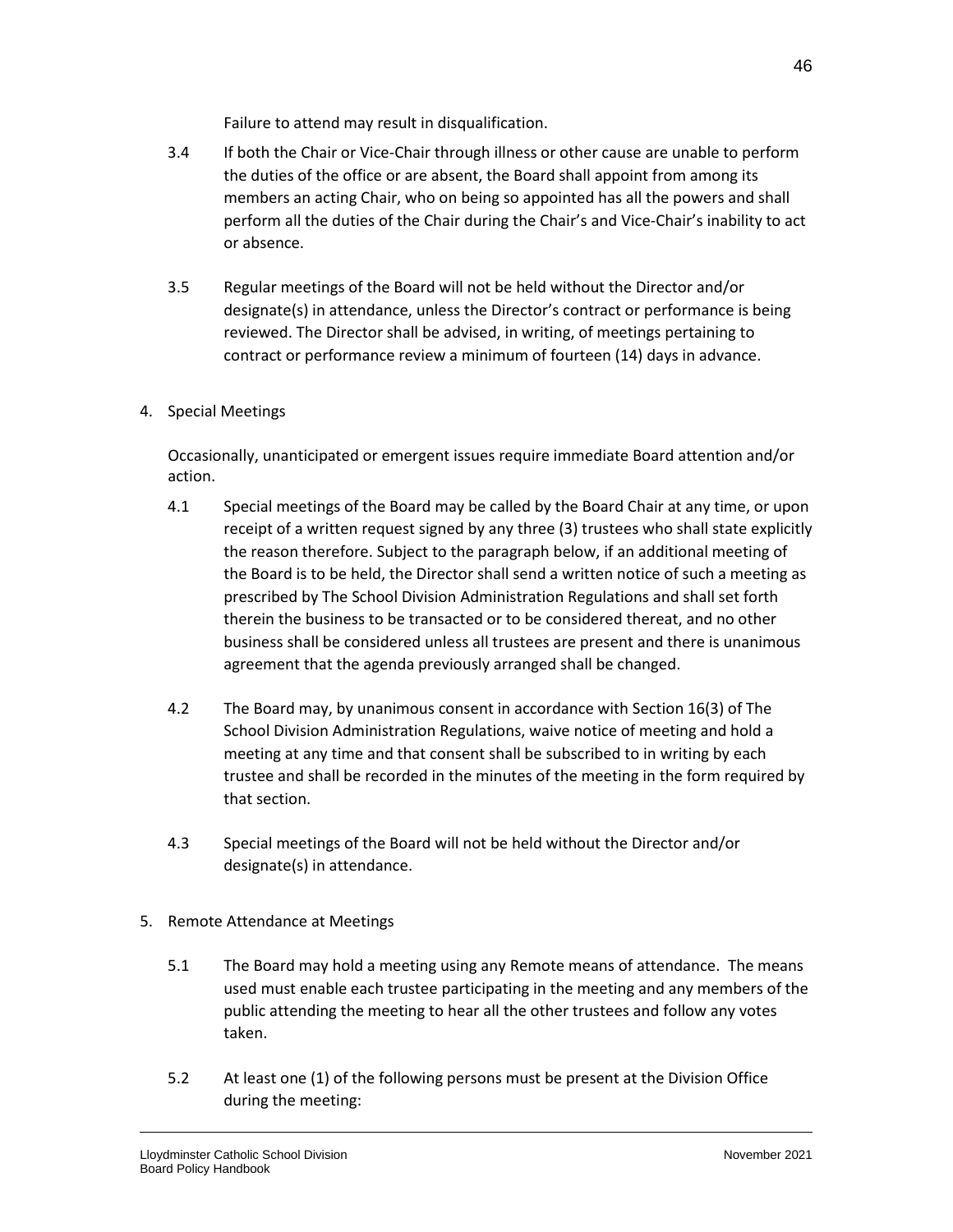- 5.2.1 A member of the Board.
- 5.2.2 The Director or designate.
- 5.3 Reasonable steps must be taken to notify the public of locations from which members of the public may participate.
- 5.4 A trustee may participate from a location to which the public does not have access.
- 6. Closed Sessions

The Board may, by resolution, schedule a closed meeting at a time or place agreeable to the Board or recess a meeting in progress for the purpose of meeting in closed session. Such resolutions shall be recorded in the minutes of the Board and shall specify those individuals eligible to attend in addition to the trustees and the Director. The reason for the closed session shall be stated prior to its approval and shall be limited to discussion pertaining to the following stated reasons:

- 6.1 Individual students;
- 6.2 Individual employees;
- 6.3 Individual trustees;
- 6.4 Collective bargaining issues;
- 6.5 Litigation issues;
- 6.6 Acquisition/disposal of property; and
- 6.7 Other topics that a majority of the trustees present feel should be held in private, in the public interest.

Such sessions shall be closed to the public and press. The Board shall only discuss the matter(s) that gave rise to the closed meeting. Trustees and other persons attending the session shall maintain confidentiality and not disclose the substance of deliberations at such sessions.

The Board shall, during the closed session, adopt only a resolution to rise and report to the open public Board meeting.

7. Agenda for Regular Meetings

The Board believes that a properly prepared agenda creates a meeting atmosphere formal enough for orderly procedure, but informal enough to encourage free discussion, problem identification, problem solving and the generation of ideas.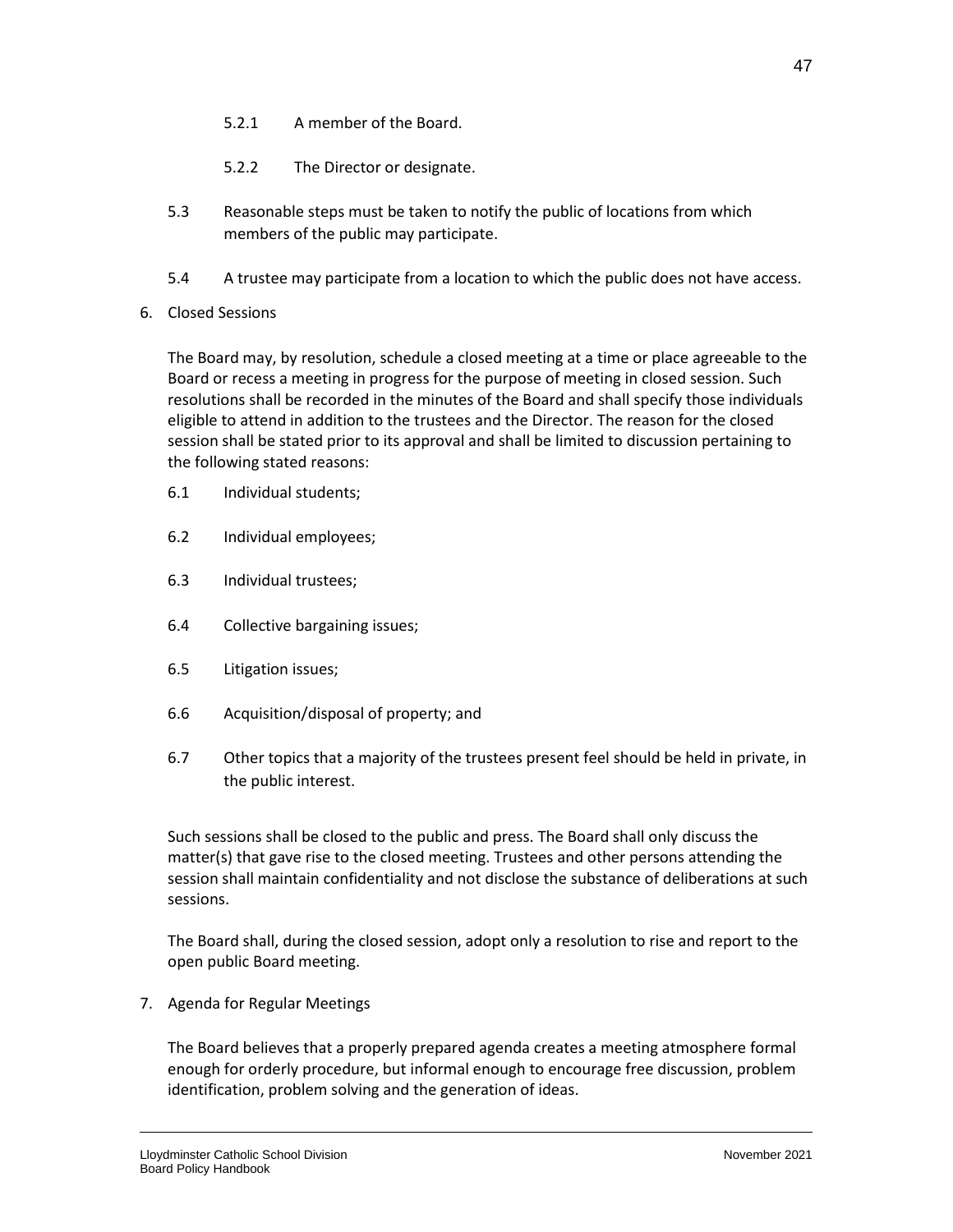The Board Chair is responsible for establishing the agenda for Board Meetings in consultation with the Director, in accordance with legislation and Board policy.

Agendas shall include all the data and back-up information so that the Board is able to make sound and objective decisions consistent with established goals.

The order of business at a regular meeting shall be as follows:

- 7.1.1 Opening Prayer
- 7.1.2 Call to Order
- 7.1.3 Adoption of Agenda
- 7.1.4 Approval of Minutes of Previous Meeting(s)
- 7.1.5 Delegation and Special Presentations
- 7.1.6 Action Items
- 7.1.7 Information Items
	- Correspondence
	- Division Information
- 7.1.8 Round Table
- 7.1.9 Identification of Emergent Items for Next Agenda
- 7.1.10 Adjournment
- 7.1.11 Closing Prayer
- 7.2 Where appropriate, action items will be supported by a briefing note, with copies of letters, reports, contracts and other materials as are pertinent to the business which will come before the Board and will be of value to the Board in the performance of its duties. Each action item will include a clear recommendation.
- 7.3 Items may be placed on the agenda in one of the following ways:
	- 7.3.1 By notifying the Board Chair or Director one (1) week prior to a regular meeting.
	- 7.3.2 By notice of motion at a previous meeting of the Board.
	- 7.3.3 As a request from a committee of the Board.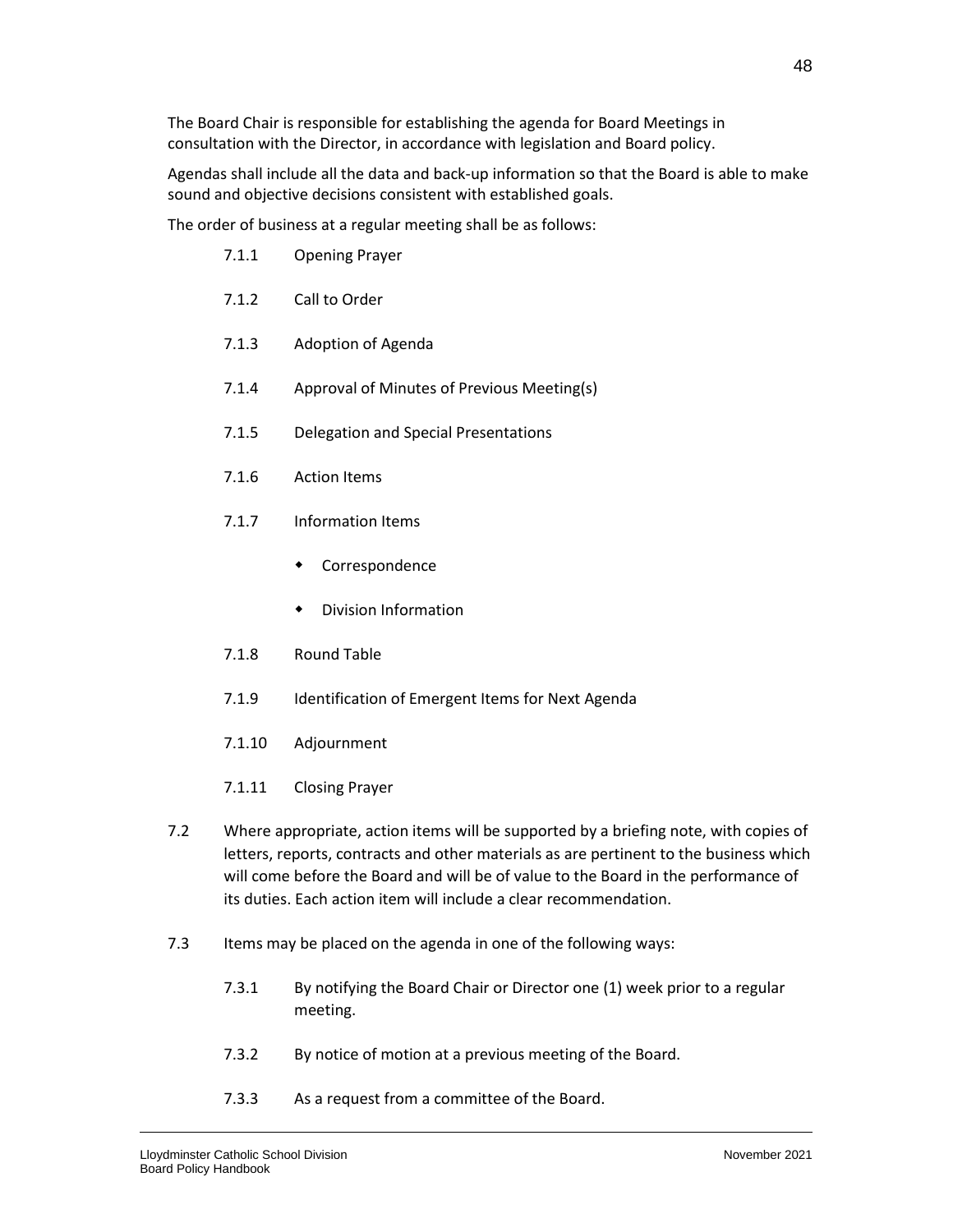- 7.3.4 Issues that require Board action may arise after the agenda has been prepared. The Board Chair, at the beginning of the meeting, shall ask for additions to and/or deletions from the agenda prior to agenda approval. Changes to the agenda may be made by a majority of those present.
- 7.4 Materials for Board meetings will be distributed to each trustee and the Director and designates at least three (3) calendar days prior to the meeting. Agenda packages, minus any confidential materials, will be provided to members of the press and the general public attending the meeting. The Director or designate is responsible for distribution and posting.
- 7.5 The Board will follow the order of business set by the agenda unless the order is altered or new items are added by agreement of the Board.
- 8. Minutes for Regular or Special Meetings

The Board shall maintain and preserve by means of minutes a record of its proceedings and resolutions.

- 8.1 The minutes shall record:
	- 8.1.1 Date, time and place of meeting;
	- 8.1.2 Type of meeting;
	- 8.1.3 Name of presiding officer;
	- 8.1.4 Names of those trustees and administration in attendance, including times of arrival and any departure;
	- 8.1.5 Approval of preceding minutes;
	- 8.1.6 All resolutions, including the Board's disposition of the same, placed before the Board, are to be entered in full;
	- 8.1.7 Names of trustees making the motion;
	- 8.1.8 Points of order and appeals;
	- 8.1.9 Appointments;
	- 8.1.10 Summarized reports of task forces/committees;
	- 8.1.11 Recording of the vote on a motion (when requested pursuant to The School Division Administration Regulations; and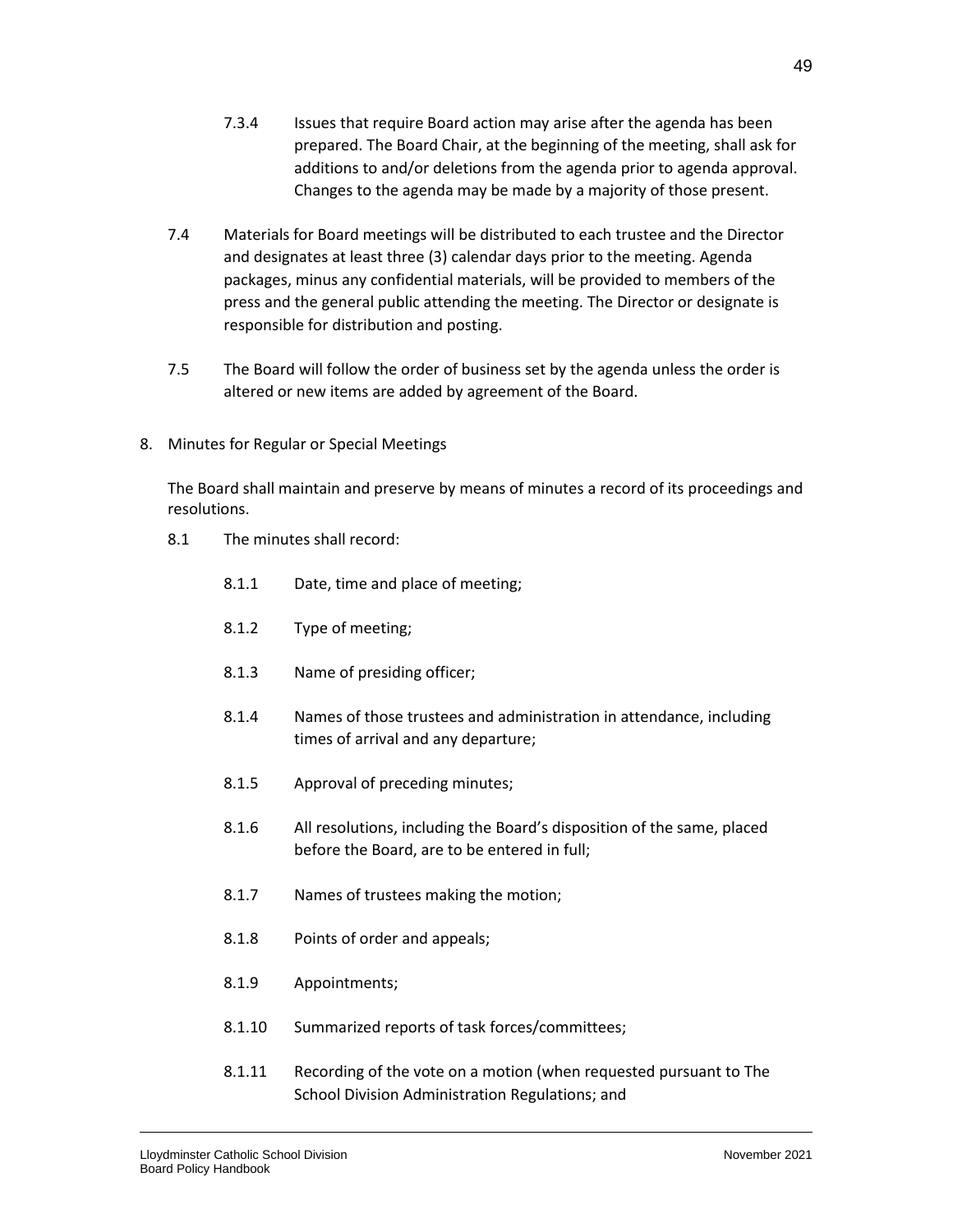- 8.1.12 Trustee declaration of conflict of interest pursuant to The School Division Administration Regulations.
- 8.2 The minutes shall:
	- 8.2.1 Be prepared as directed by the Director;
	- 8.2.2 Be reviewed by the Director prior to submission to the Board;
	- 8.2.3 Be considered an unofficial record of proceedings until such time as adopted by a resolution of the Board; and
	- 8.2.4 Upon adoption by the Board, be deemed to be the official and sole record of the Board's business.
- 8.3 The Director or designate shall ensure, upon acceptance by the Board, that appropriate initials are appended to each page of the minutes, and that appropriate signatures of the Division are affixed to the concluding page of the minutes.
- 8.4 The Director or designate shall establish a codification system for resolutions determined by the Board which will:
	- 8.4.1 Provide for ready identification as to the meeting at which it was considered;
	- 8.4.2 Provide for cross-referencing with resolutions of similar nature adopted by the Board at previous meetings; and
	- 8.4.3 Establish and maintain a file of all Board minutes.
- 8.5 As part of its ongoing effort to keep staff and the public fully informed concerning its affairs and actions, the Board expects the Director to institute and maintain effective and appropriate procedures for the prompt dissemination of information about decisions made at all Board meetings.
- 8.6 The approved minutes of a regular or special meeting shall be posted to the website as soon as possible following approval. The Director or designate is responsible to distribute and post the approved minutes.
- 8.7 Each committee will appoint a recording secretary to take and distribute the record of the proceedings, which will be presented for approval at their next meeting.
- 8.8 All committees of the Board, unless otherwise directed, shall prepare and submit minutes or a report to the Board.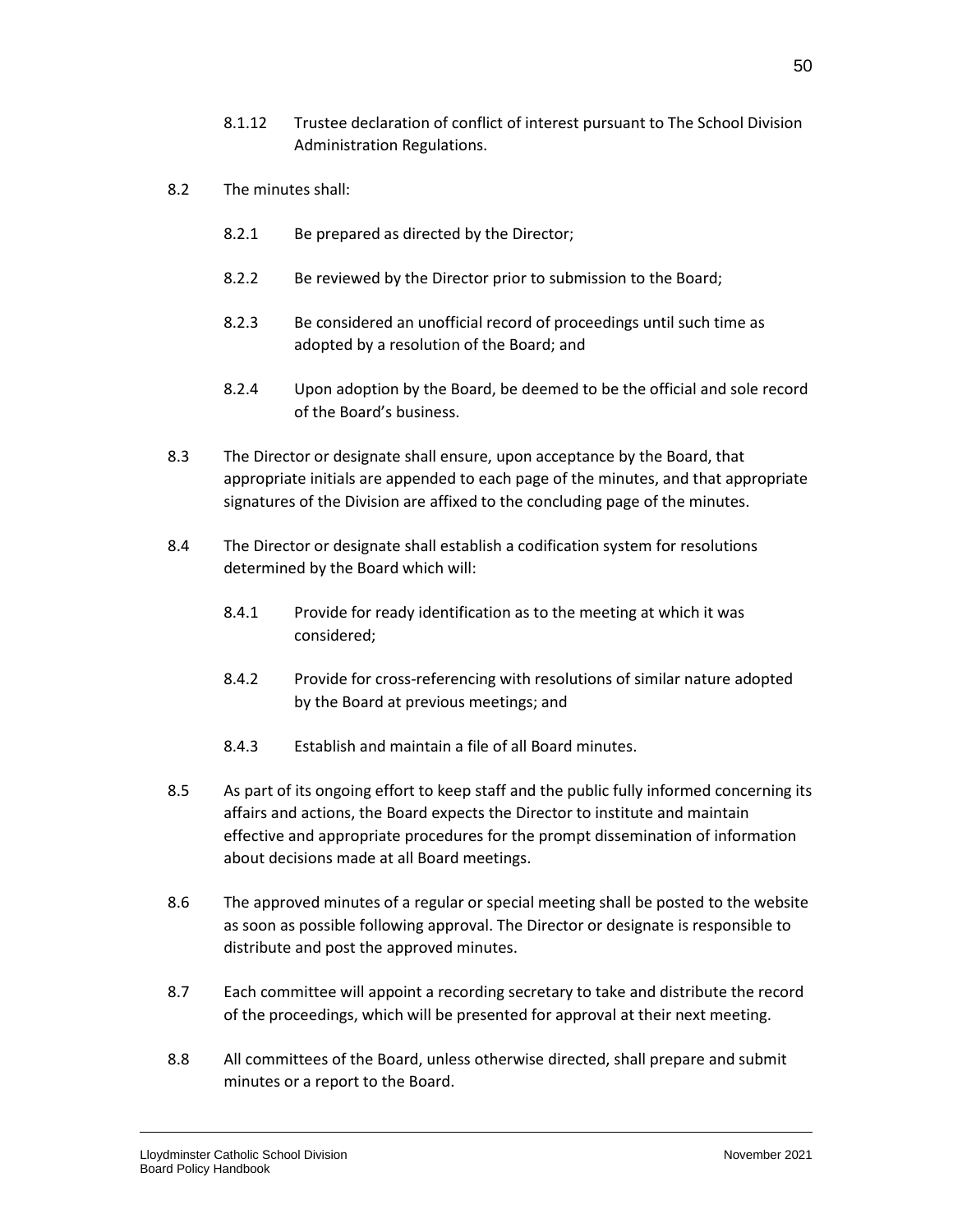#### 9. Motions

Motions do not require a seconder.

### 9.1 Notice of Motion

The notice of motion serves the purpose of officially putting an item on the agenda of the next or future regular meeting and gives notice to all trustees of the item to be discussed. A notice of motion must be presented in writing, is not debatable and may not be voted on.

## 9.2 Discussion on Motions

The custom of addressing comments to the Board Chair is to be followed by all persons in attendance.

A Board motion or a recommendation from administration is normally placed before the Board prior to any discussion taking place on an issue. Once a motion is before the Board and until it is passed or defeated, all speakers shall confine their remarks to the motion or to the information pertinent to the motion. Motions may be submitted by the Board Chair or any trustee.

#### 9.3 Speaking to the Motion

The mover of a motion first and every trustee shall have an opportunity to speak to the motion before any trustee is allowed to speak a second time.

A trustee may speak to a motion only twice, unless replying to a question, in which case the trustee may speak a third time. The mover of a motion may speak a third time and thereby close the debate on the question. The Board may, by majority vote, approve extended discussion of any subject.

If the Board Chair wishes to speak on a motion, she/he is to vacate his/her seat as Chair and ask the Vice-Chair to preside. The Chair will normally speak just prior to the last speaker who will be the mover of the motion.

As a general guide, a trustee should not speak longer than five (5) minutes on any motion. The Board Chair has the responsibility to limit the discussion by a trustee when such a discussion is repetitive or digresses from the topic at hand, or where discussion takes place prior to the acceptance of a motion.

No one shall interrupt a speaker, unless it is to ask for important clarification of the speaker's remarks, and any such interruption shall not be permitted without permission of the Board Chair.

Amendments to the motion may be proposed at any time during discussion. No more than two (2) amendments may be before the meeting at one (1) time. Discussion and voting on motions and amendments takes place in reverse order of their proposal.

Motions or amendments may be withdrawn only with the unanimous consent of the trustees present.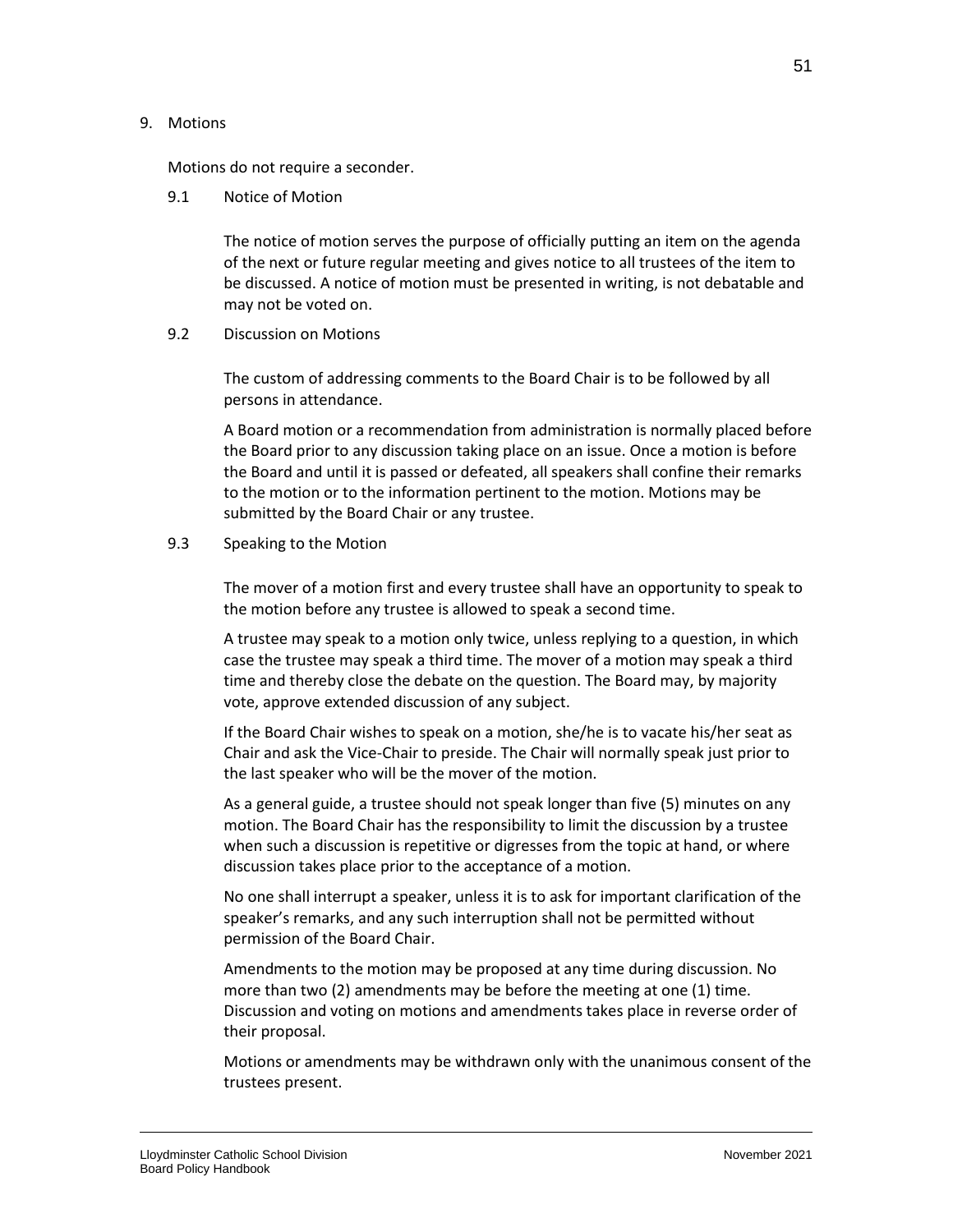Should a trustee arrive at the meeting after a motion has been made and prior to taking a vote, the trustee may request further discussion prior to the vote. The Board Chair shall rule on further discussion.

9.4 Reading of the Motion

A trustee may require the motion under discussion to be read at any time during the debate, except when a trustee is speaking.

9.5 Entitled Votes

All members, including the Board Chair, are entitled to vote on all motions, as defined Section 20 of The School Division Administration Regulations.

While all trustees are encouraged to vote on all motions, except in the case of conflict of interest, a member has the right to abstain from voting. An abstention shall not be considered a vote for or against.

9.6 Recorded Vote

Whenever a recorded vote is requested by a trustee, before the vote is taken, the minutes shall record the names of the trustees who voted for or against the matter, or abstained. Immediately after a vote is taken and on the request of a trustee, the minutes shall record the name of that trustee and whether that trustee voted for or against the matter, or abstained.

9.7 Required Votes

Each question shall be decided by a majority of the votes of those trustees present. A simple majority of a quorum of the Board will decide in favour of the question. In the case of an equality of votes, the question is defeated. The Board Chair announces the result of the vote.

A vote on a question shall be taken by open vote, expressed by show of hands, except the vote to elect the Board Chair or Vice-Chair, which is by secret ballot.

9.8 Debate

In all debate, any matter of procedure in dispute shall be settled, if possible, by reference to Robert's Rules of Order. If this reference is inadequate, procedure may be determined by motion supported by the majority of trustees in attendance.

A 'point of order' may be called by any trustee at any time. The 'point of order' must be stated definitively and conclusively. The Board Chair decides, without debate, whether the 'point' is well taken.

Any trustee may appeal a ruling of the Chair. The trustee states the reasons for the appeal; the Board Chair states the reason for the ruling. There is no debate. The Board Chair then asks, "Shall the decision of the Chair be sustained?" A simple majority decides the issue.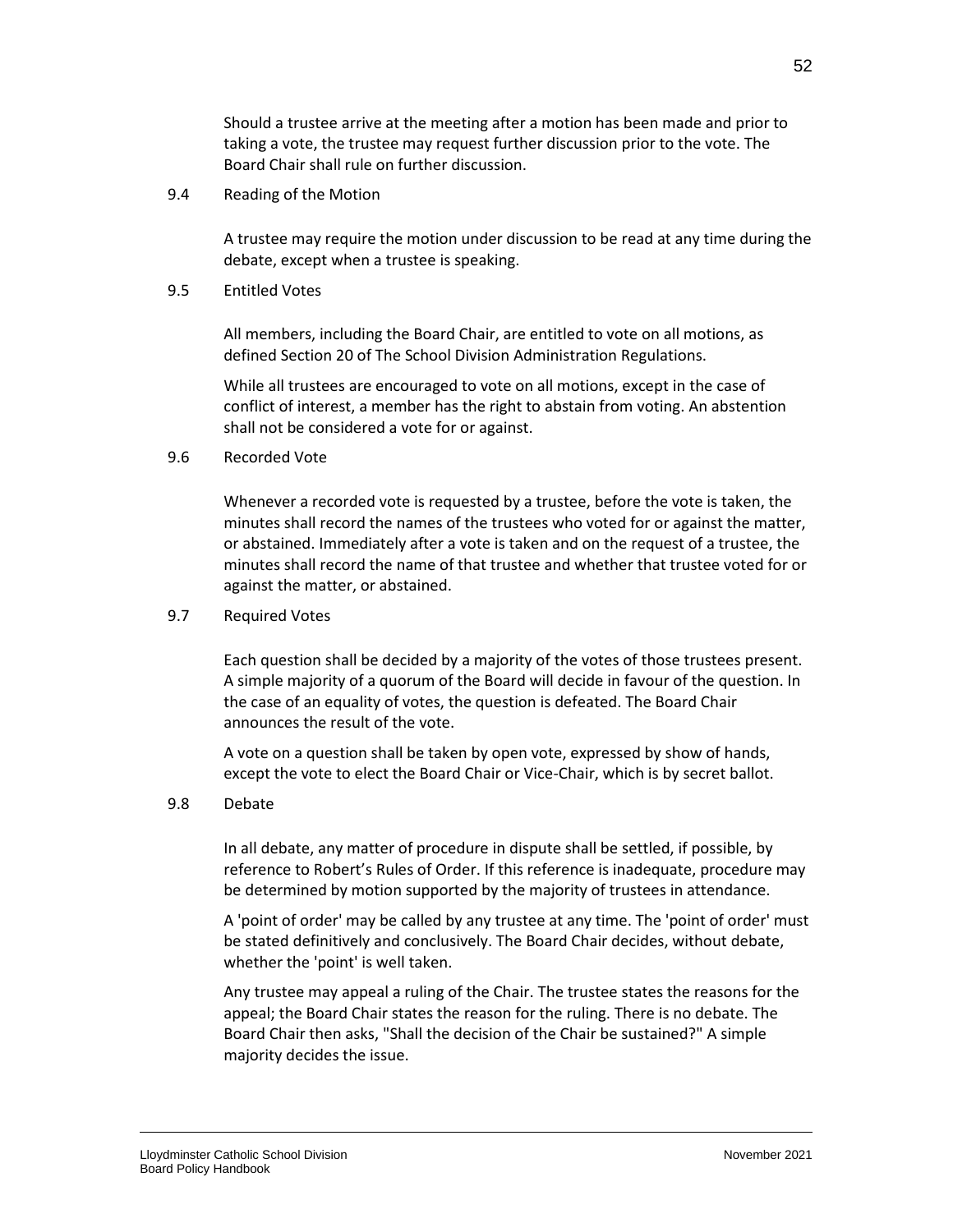A rejected motion is not to be re-introduced during the same meeting unless at least a majority of the trustees present approve a motion "That the question be reconsidered". This motion is not debatable and calls for an immediate vote.

A motion to lay a question on the table shall not be subject to debate, but the question may be debated when it is lifted from the table.

10. Audio/Video Recording Devices

The Board expects that anyone wanting to use an audio and/or video recording device at a public Board meeting shall obtain prior approval of the Chair.

11. Indemnity and Expense Rates

Trustees while on the performance of their duties shall be entitled to such indemnity and expense reimbursement as per Section 23 of The School Division Administration Regulations. One-third of the total indemnity shall be designated as general expenses, and thus be exempt from income tax.

- 11.1 Taxable allowances provide compensation for:
	- 11.1.1 Attendance at Board and committee meetings.
	- 11.1.2 Attendance at meetings of External Committees, other boards, etc., where appointed by the Board.
	- 11.1.3 Other meetings as required (i.e., meetings with the Minister, politicians; Board Retreats, Division, School, School Council or Church meetings, social events, etc.).
- 11.2 The Board annually approves indemnity and expense rates.
- 12. Trustee Conflict of Interest

The Board is of the firm conviction that its ability to discharge its obligations is dependent upon the confidence the residents of the Division place in the Board and in its trustee members.

- 12.1 The trustee is expected to be conversant with Sections 11, 12, 13 and 27 of The School Division Administration Regulations and with Policy 4 – Trustee Code of Conduct.
- 12.2 The trustee is responsible for declaring him/herself to be in possible conflict of interest.
	- 12.2.1 The trustee shall make such declaration in open meeting prior to Board discussion of the subject matter which may place the trustee in conflict of interest.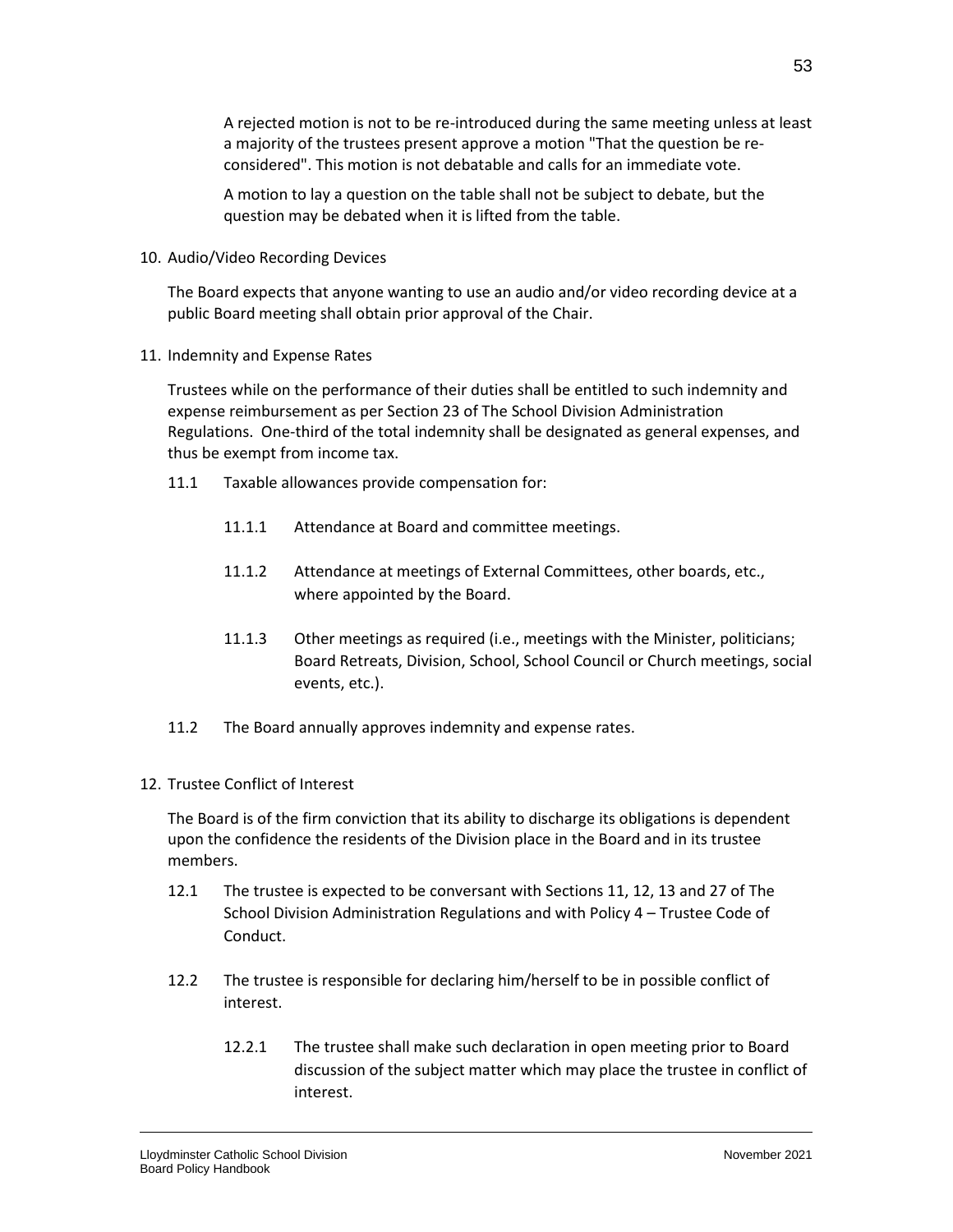- 12.3 It shall be the responsibility of the trustee in conflict to absent him/herself from the meeting in accordance with the requirements of The School Division Administration Regulations, and ensure that he/her declaration and absence is properly recorded within the minutes.
- 12.4 The recording secretary will record in the minutes:
	- 12.4.1 The trustee's declaration;
	- 12.4.2 The trustee's abstention from the debate and the vote; and
	- 12.4.3 That the trustee left the room in which the meeting was held.

#### 13. Board Self-Evaluation

- 13.1 The annual facilitated Board self-evaluation process will complement the Director evaluation process described in the document entitled Director Evaluation Process, Criteria and Timelines.
- 13.2 The purpose of the Board self-evaluation is to answer the following questions:
	- 13.2.1 How well have we fulfilled each of our defined roles in relation to our mission, goals and objectives as a Board this past year?
	- 13.2.2 How do we perceive our interpersonal working relationships?
	- 13.2.3 How well do we receive input and how well do we communicate?
	- 13.2.4 How well have we adhered to our annual work plan?
	- 13.2.5 How would we rate our Board-Director relations?
	- 13.2.6 How well have we adhered to our governance policies?
	- 13.2.7 What have we accomplished this past year? How do we know?
- 13.3 The principles upon which the Board self-evaluation is based are as follows:
	- 13.3.1 A learning organization or a professional learning community is focused on the improvement of practice.
	- 13.3.2 A pre-determined process for evaluation strengthens the governance functions and builds credibility for the Board.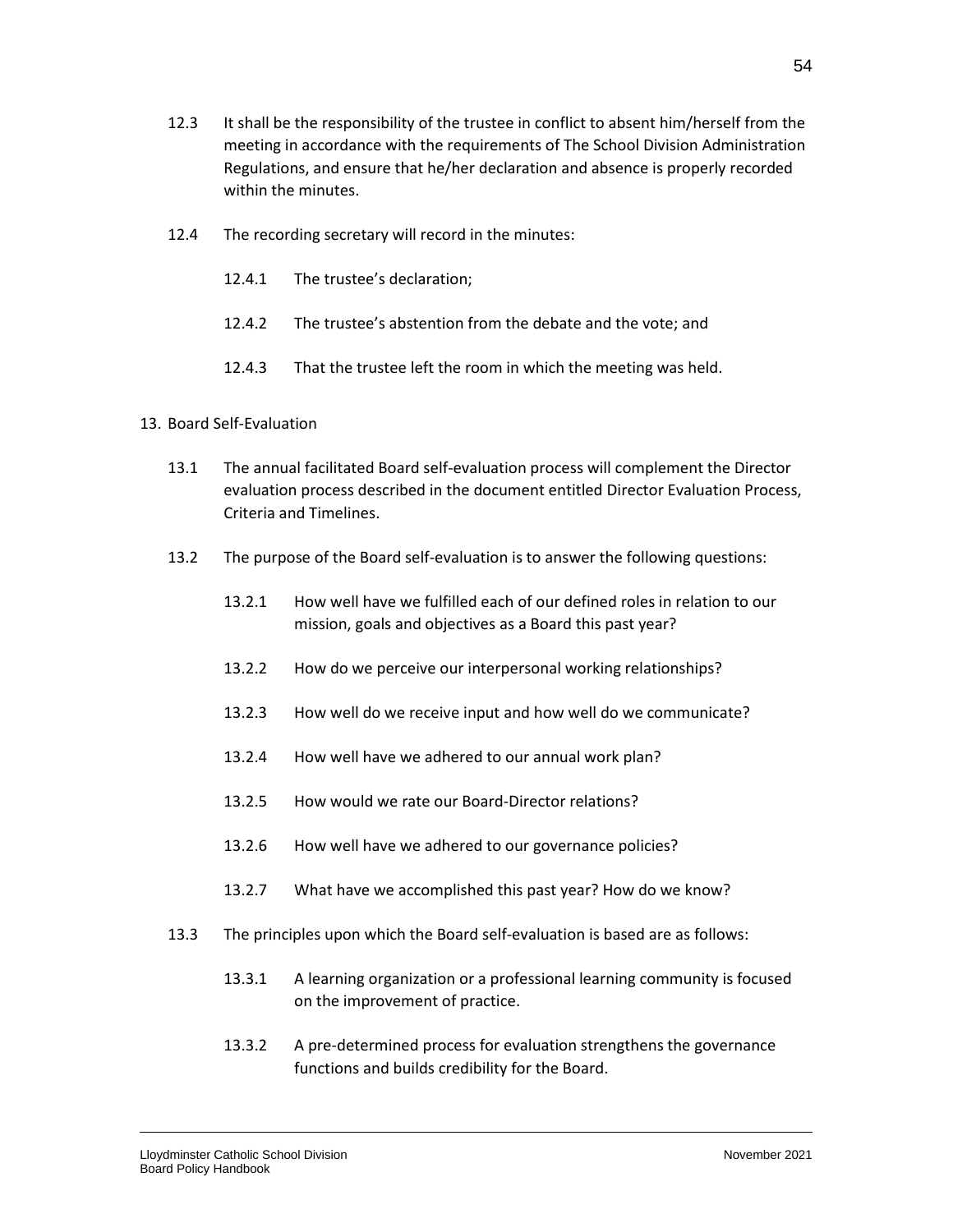- 13.3.3 An evidence-based approach provides objectivity.
- 13.4 The components of the Board self-evaluation are:
	- 13.4.1 Review of Board Role Performance.
	- 13.4.2 Monitoring Interpersonal Working Relationships.
	- 13.4.3 Monitoring Board Representation/Communication.
	- 13.4.4 Review of Completed Annual Work Plan.
	- 13.4.5 Monitoring Board-Director Relations.
	- 13.4.6 Review of Board Motions.
	- 13.4.7 Creating a Positive Path Forward.
- 14. Board Memberships

The Board shall obtain membership in the Saskatchewan School Boards Association (SSBA), Saskatchewan Catholic School Boards Association (SCSBA), Alberta School Boards Association (ASBA), Alberta Catholic School Trustees Association (ACSTA) and Canadian Catholic School Trustees Association (CCSTA) and approve the payment of membership fees and other levies coincident with such membership.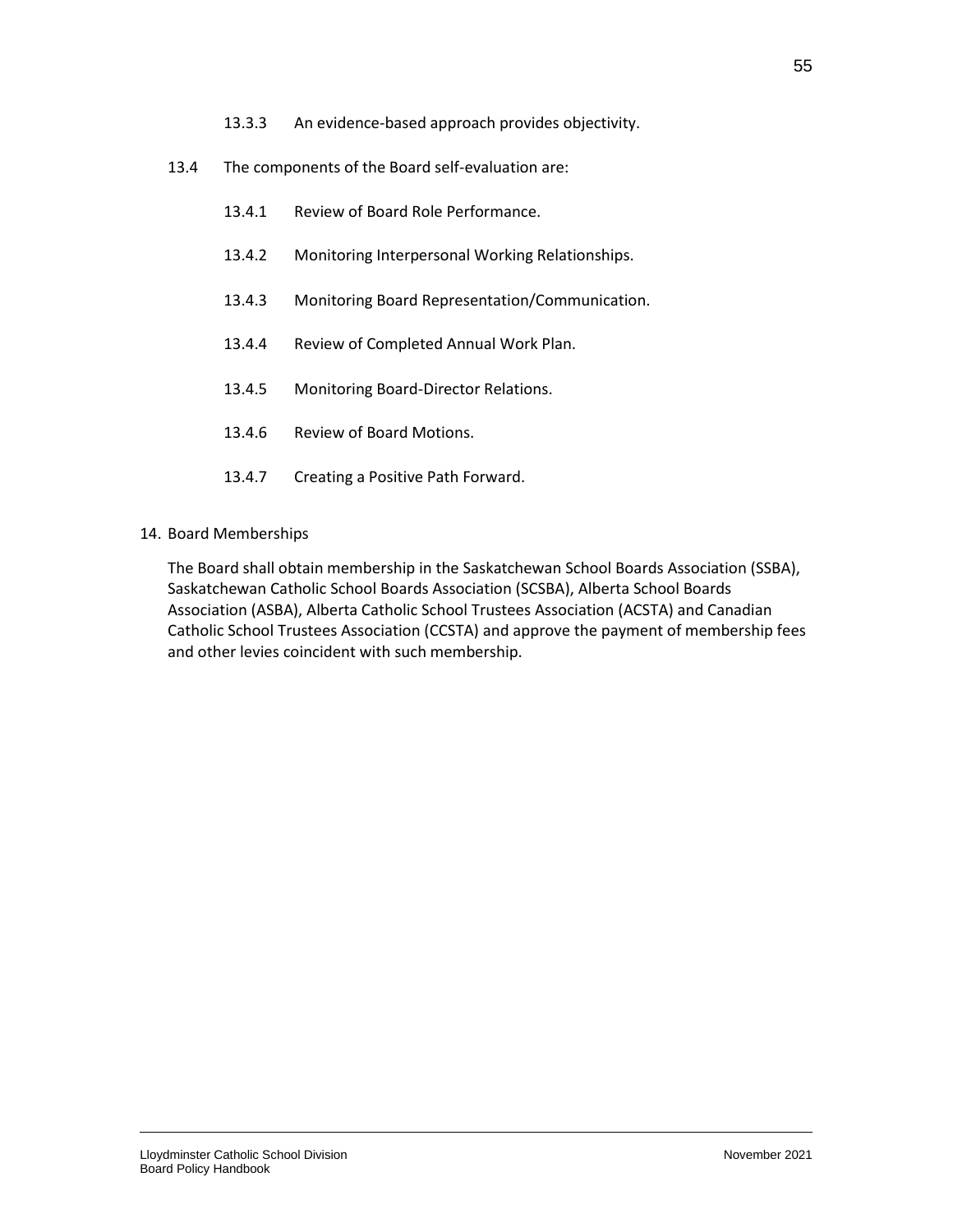|                                          | Lloydminster Catholic School Division           |                  |
|------------------------------------------|-------------------------------------------------|------------------|
|                                          | <b>Board of Education Policy Handbook</b>       |                  |
| <b>Policy 8: Committees of the Board</b> |                                                 |                  |
| Appendices:                              | References:                                     | Approved:        |
|                                          | The Education Act, 1995 Sections 85, 87         | October 28, 2020 |
|                                          | The School Division Administration Regulations, |                  |
|                                          | 2018 Section 18, 41                             |                  |

The Board may establish committees to assist with its work. Committees may be standing or Ad Hoc in nature.

At its annual organizational meeting, the Board shall establish such standing committees, and terms of reference for each, as it deems necessary. At any duly constituted meeting, the Board may establish standing or Ad Hoc committees, and terms of reference for each.

Subsequent to the establishment of committees, the Board Chair will nominate trustees to standing and Ad Hoc committees. Trustees nominated may accept the nomination. On the date of the next regular meeting following the organizational meeting, the Board Chair will call for further nominations. Appointment of members to committees will be by majority vote of the Board.

The committee members will select committee Chairs unless specified by Board motion.

Any or all Board members not named to a committee may attend meetings of that committee without the privilege of voting.

All committees of the Board, unless otherwise directed, shall prepare and submit minutes or a report to the Board. It is expected that reports will be included in the agenda package.

1. Standing Committees

Standing committees are established to assist the Board with work of an on-going or recurring nature.

- 1.1 The Committee of the Whole is established as a standing committee of the Board. The usual rules of procedure shall be observed in meetings of Committee of the Whole, with responsibility for work as detailed below. Nonetheless:
	- 1.1.1 Meetings shall be characterized by relaxed atmosphere, which allows free and open dialogue.
	- 1.1.2 Trustees shall enjoy much greater latitude in terms of breadth of issues and their comments as well as greater latitude in terms of direct response and number of times an individual may speak to an issue.
	- 1.1.3 Purpose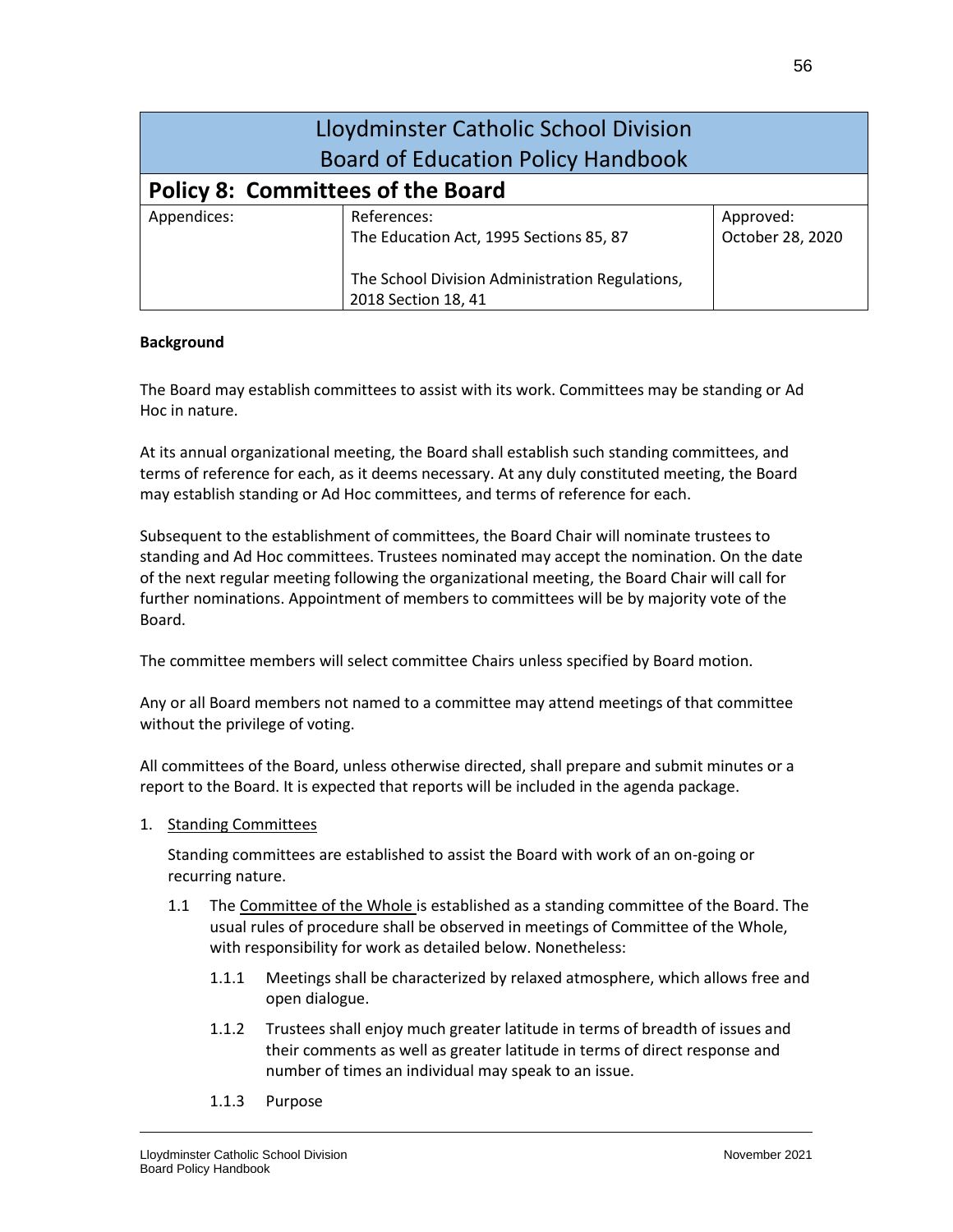- To explore issues in greater depth than can be accomplished by the Board in a regular business meeting.
- 1.1.4 Powers and Duties
	- Receive information and seek clarification.
	- Make recommendations to the Board for decisions.
- 1.1.5 Membership
	- All trustees
- 1.1.6 Meetings
	- As determined by the Board.
	- Some portions of the meetings may be closed session.

## 2. Ad Hoc Committees

Ad Hoc committees are established to assist the Board on a specific project for a specific period of time. The terms of reference for each ad hoc committee will be established at the time of formation.

### 3. Resource Personnel

The Director may appoint resource personnel to work with committees, and shall determine the roles, responsibilities, and reporting requirements of the resource personnel.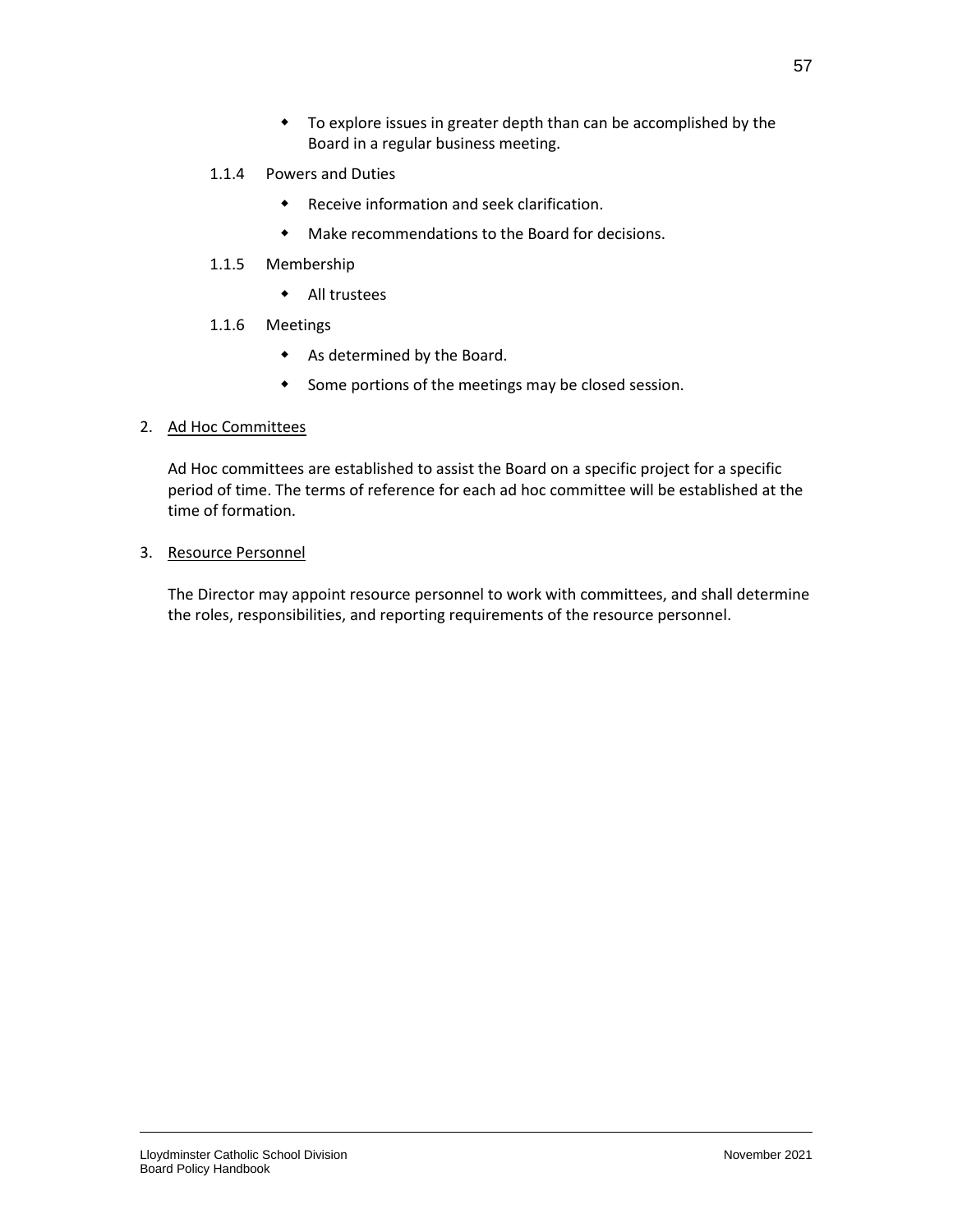| Lloydminster Catholic School Division<br><b>Board of Education Policy Handbook</b> |                                                 |                  |
|------------------------------------------------------------------------------------|-------------------------------------------------|------------------|
| <b>Policy 9: Board Representatives</b>                                             |                                                 |                  |
| Appendices:                                                                        | References:                                     | Approved:        |
|                                                                                    | The Education Act, 1995 Sections 85             | October 28, 2020 |
|                                                                                    | The School Division Administration Regulations, |                  |
|                                                                                    | 2018, Section 41                                |                  |

The Board will give consideration to naming representatives to various external committees, agencies and organizations. Such representation is established at the discretion of the Board to facilitate the exchange of information on matters of mutual concern and/or to discuss possible agreements between the Division and other organizations.

The following guidelines shall apply to such representation:

- Where appropriate, the trustee shall reflect the current formal position of the Board;
- On other issues of significant importance, the trustee shall consult with the Board to determine the formal view of the Board;
- The trustee may give a personal opinion as long as the trustee makes it clear that the opinion does not represent the formal view of the Board;
- The Board expects that important issues shall be brought to its attention. Therefore, if an issue has policy implications it shall be verbally reported at meetings of the Board and may be supplemented by a written report, along with all other reports that may be written and included with the meeting agenda; and
- All expenses of this activity shall be covered in accordance with the Indemnity and Expense Rates section of Policy 7.

The Director may appoint resource personnel to work with the representative and shall determine the roles, responsibilities and reporting requirements of resource personnel.

The following committees/organizations will have a Board representative as identified at the annual organization meeting:

#### 1. Alberta School Boards Association (ASBA) Zone 2/3

- 1.1 Purpose
	- Attend ASBA Zone 23 meetings
	- Represent the Board's positions and interests at the Zone level
	- Communicate to the Board at the next regular meeting the work of ASBA Zone 2/3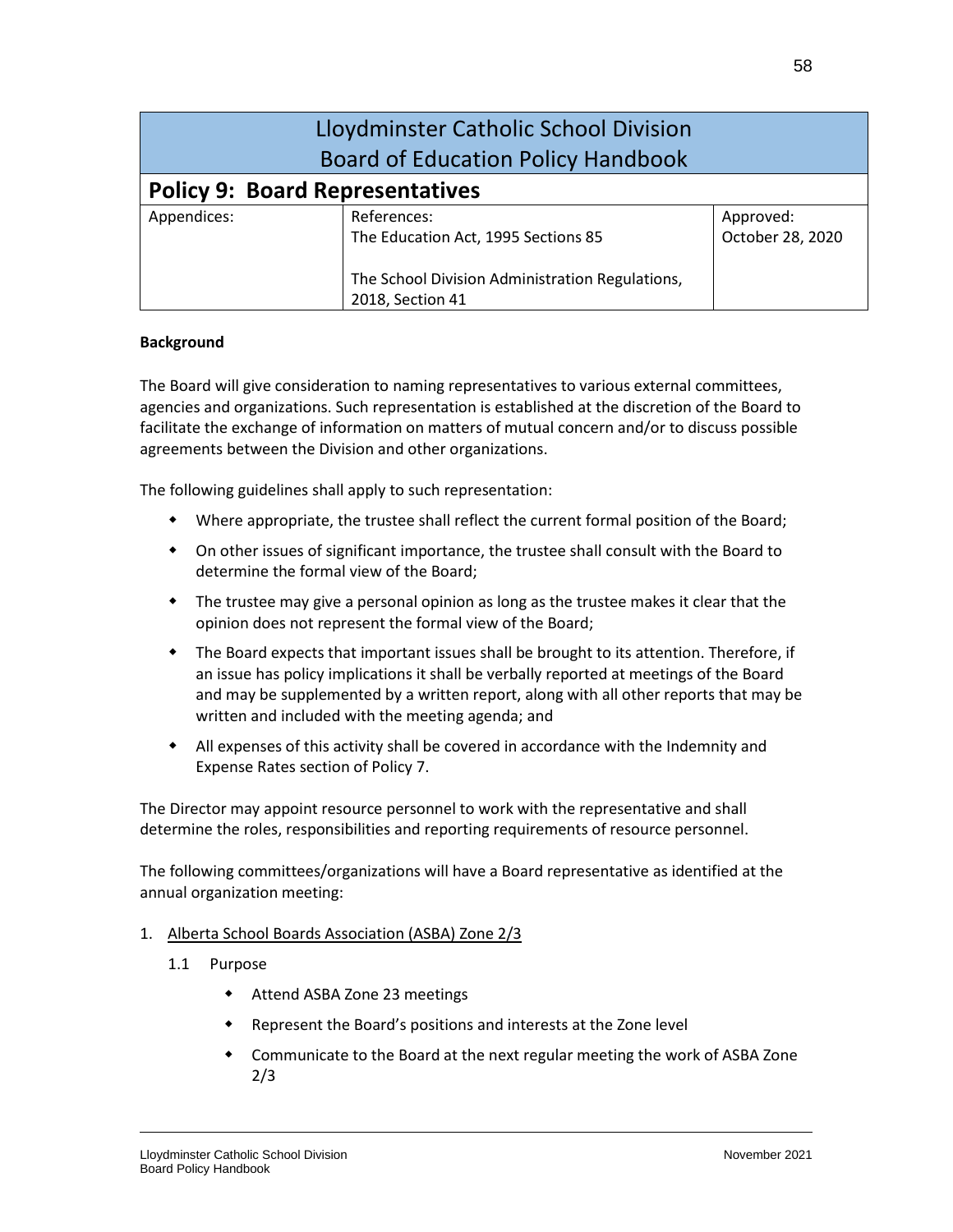- 1.2 Membership
	- One (1) trustee
- 2. Saskatchewan Catholic School Boards Association (SCSBA) Executive
	- 2.1 Purpose
		- Attend meetings of the SCSBA Board Executive
		- Represent the Board's positions and interests in matters under consideration by the SCSBA Executive
		- Keep the Board informed on matters which may affect Board operations
	- 2.2 Membership
		- ◆ One (1) trustee
	- 2.3 Meetings
		- As determined by the SCSBA Executive
- 3. Saskatchewan School Boards Association (Regional Representative)
	- 3.1 Purpose
		- Attend Regional meetings of the SSBA
		- Provide feedback to specific items identified by the SSBA Executive
		- Keep the Board informed on matters which may affect Board operations
	- 3.2 Membership
		- One (1) trustee to be appointed by the Board
	- 3.3 Meetings
		- As determined and scheduled by the SSBA
- 4. Saskatchewan School Boards Association (Members Council)
	- 4.1 Purpose
		- Attend meetings of the SSBA Members Council
	- 4.2 Membership
		- One (1) trustee
	- 4.3 Meetings
		- As determined and scheduled by the SSBA Executive
- 5. Alberta Catholic School Trustees Association (ACSTA)
	- 5.1 Purpose
		- Attend meetings of the ACSTA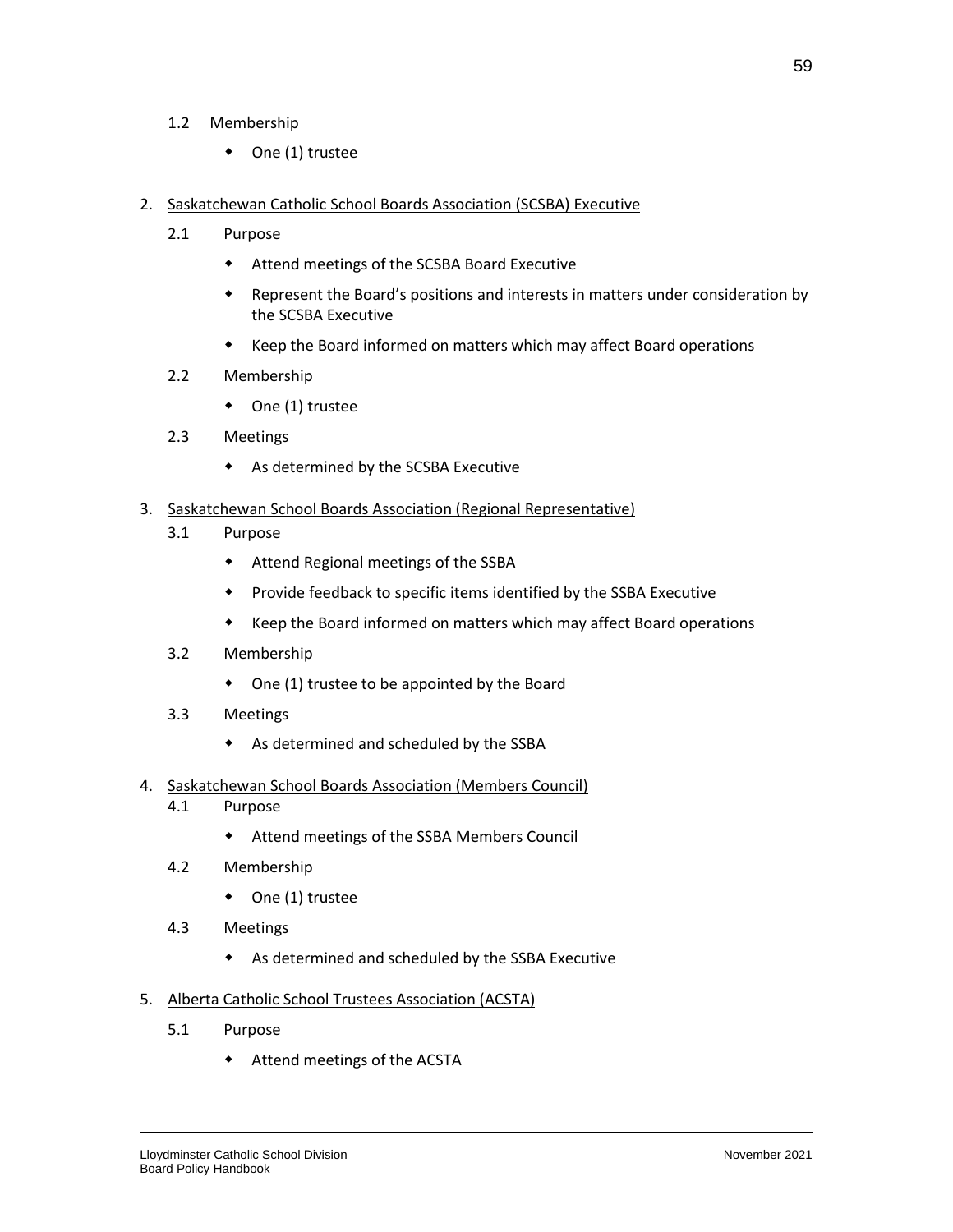- Keep the Board informed on matters which may affect Board operations
- 5.2 Membership
	- One (1) trustee

### 6. LINC Committee

- 6.1 Purpose
	- To conclude a LINC agreement as per provincial legislation
- 6.2 Powers and Duties
	- Attend meetings of the LINC committee
	- Represent the Board's positions and interests in matters under consideration by the committee
	- Keep the Board informed on matters which may affect Board operations
- 6.3 Membership
	- Three (3) trustees
- 6.4 Meetings
	- As determined by the committee

# 7. City/School Board Planning Committee

- 7.1 Purpose
	- To plan for and identify future school sites
- 7.2 Powers and Duties
	- Represent Division interests in matters under consideration by the committee
	- Bring recommendations to the Board
- 7.3 Membership
	- Chair
	- Vice-Chair
- 7.4 Meetings
	- $\bullet$  Two (2) per year
- 8. School Community Council Board Liaison
	- 8.1 Purpose
		- To provide liaison services between each School Community Council and the Board of Education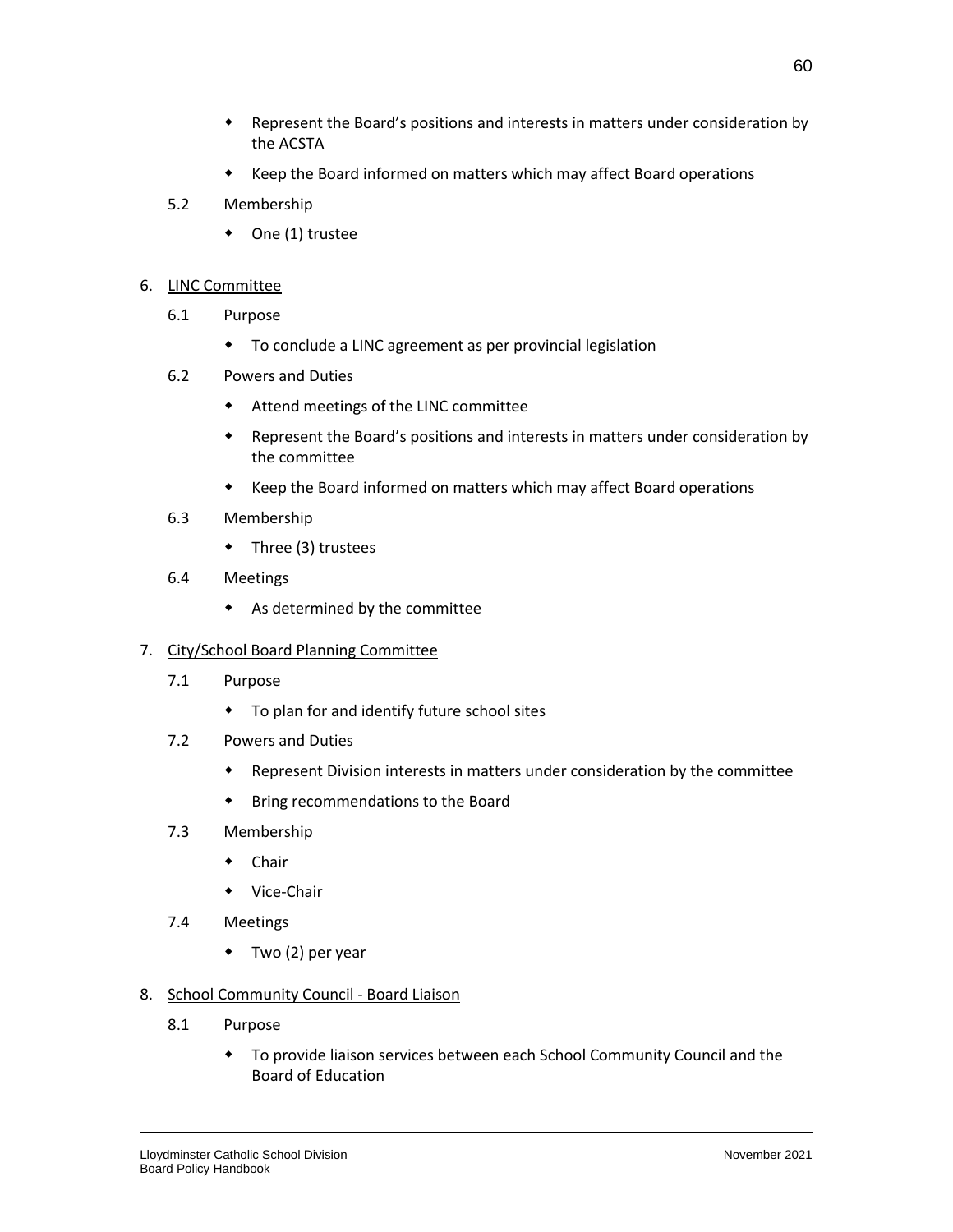- 8.2 Powers and Duties
	- Represent Division interests in matters under consideration by School Community Councils
	- Bring recommendations to the Board
	- Work in consultation with the Community Development Coordinator to provide recommendations to the Director of Education.
- 8.3 Membership
	- One trustee representative identified during the annual Board Organizational Meeting.

### 8.4 Meetings

 Attend at least (1) School Community Council per school per year or as deemed necessary and appropriate.

#### 9. First Nations

- 9.1 Purpose
	- To provide liaison services between First Nations Governors, Elders and the Board of Education.

### 9.2 Powers and Duties

- Represent Division Interests
- Bring recommendations to the Board

#### 9.3 Membership

 One trustee representative identified during the annual Board Organizational Meeting.

## 9.4 Meetings

Attend as deemed necessary and/or appropriate.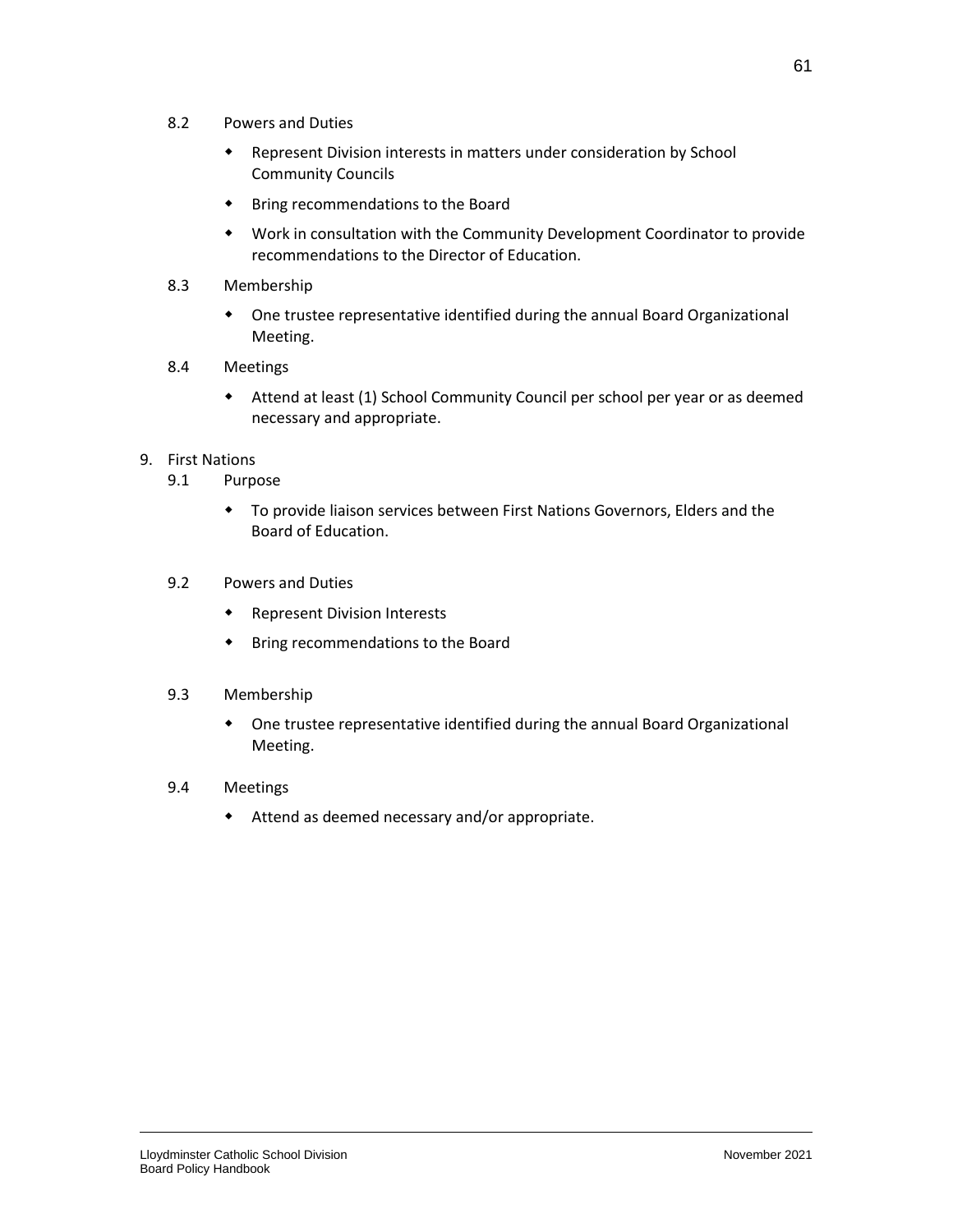|                                           | Lloydminster Catholic School Division           |                  |
|-------------------------------------------|-------------------------------------------------|------------------|
| <b>Board of Education Policy Handbook</b> |                                                 |                  |
| <b>Policy 10: Policy Making</b>           |                                                 |                  |
| Appendices:                               | References:                                     | Approved:        |
|                                           | The Education Act, 1995 Sections 85, 87         | October 28, 2020 |
|                                           | The School Division Administration Regulations, |                  |
|                                           | 2018 Sections 18, 38                            |                  |

The Board is responsible for the development of policies in keeping with the requirements of government legislation and the values of the electorate. In order to meet its responsibility, the Board shall establish and maintain written policies which express its philosophical beliefs in support of public education and provide effective direction and guidelines for the action of the Board, the Director, staff, students, electors and other agencies. Board policies constitute the will of the Board in determining how the Division will be operated.

The Board shall be guided in its approach to policy making by ensuring adherence to the requirements necessary to provide a Catholic education and compliance with The School Division Administration Regulations and provincial legislation.

Board policies shall provide an appropriate balance between the responsibility of the Board to develop the broad guidelines to guide the Division and to provide the opportunity for the Director to exercise professional training and experience in the administration of the Division.

The Board shall adhere to the following stages in its approach to policy making:

### **Planning**

The Board, in cooperation with the Director, shall assess the need for a policy, as a result of its own monitoring activities or on the suggestion of others, and identify the critical attributes of each policy to be developed.

### **Development**

The Board may develop the policy or can delegate the responsibility for development.

#### **Implementation**

The Board is responsible for the implementation of policies governing its own processes. The Board and Director share the responsibility for implementation of policies relating to the Board-Director relationship. The Director is responsible for the implementation of all other policies.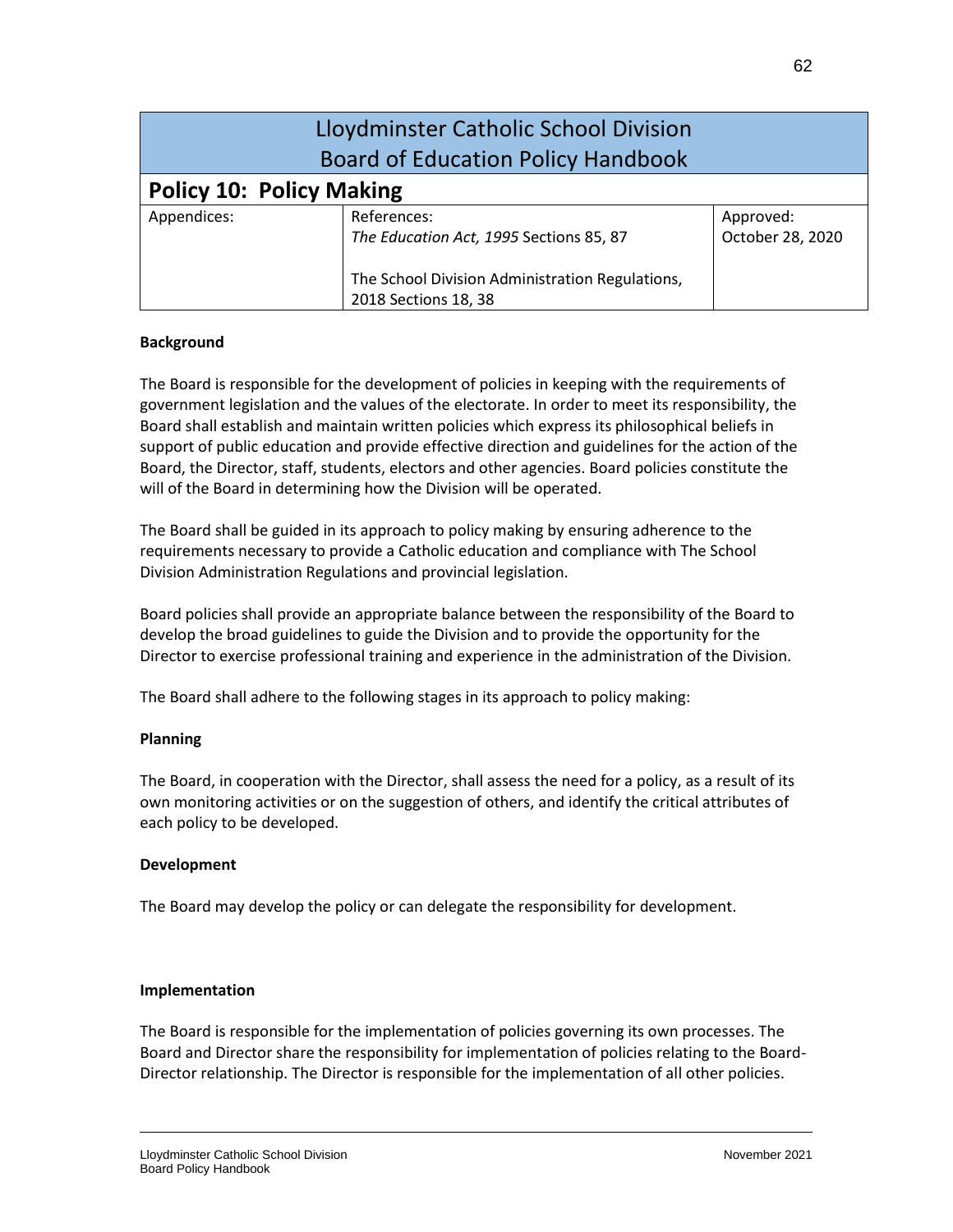#### **Evaluation**

The Board, in cooperation with the Director, shall evaluate each policy in a timely manner in order to determine whether or not it is meeting its intended purpose.

#### **Specifically**

- 1. Parent groups, teachers, administrators, student councils, trustees and others interested in the educational system, are invited to submit suggestions or recommendations in regard to new or existing policy at any time. Such suggestions or recommendations shall be submitted in writing to the Director and include a brief statement of purpose or rationale.
- 2. Normally, requests for new policy or amendments to existing policy originating from schools will be directed through the Principal to the Director.
- 3. Policy development or revision may also be initiated by the results of a public consultation, survey, needs assessment, or policy evaluation.
- 4. The Director shall be responsible to prepare a proposal.
	- 4.1 If the Board requests that a new policy be drafted or an existing policy be reviewed for possible amendment, the Director shall implement procedures to develop a draft proposal.
	- 4.2 Draft proposals may be developed in consultation with advisory committees, various employee groups, senior administrative staff, or outside agencies and consultants.
	- 4.3 The engagement of outside agencies or consultants to assist in policy development shall require prior approval of the Board if total anticipated costs will exceed approved budget allocations.
- 5. When appropriate, the Director shall seek legal advice on the intent and wording of the policy.
- 6. The Board may seek additional input into proposed changes in policy, or drafts, whenever it is deemed appropriate.
- 7. The final draft of the policy or amendments shall be presented to the Board for its consideration and approval.
- 8. Only those policies which are adopted and recorded in the minutes constitute the official policies of the Board.
- 9. In the absence of existing policy, the Board may make decisions, by resolution, on matters affecting the administration, management, and operation of the Division. Such decisions carry the weight of policy until such time as specific written policy is developed.
- 10. The Board may request the Director to change an administrative procedure to a draft Board policy. In so doing, the Board will provide rationale.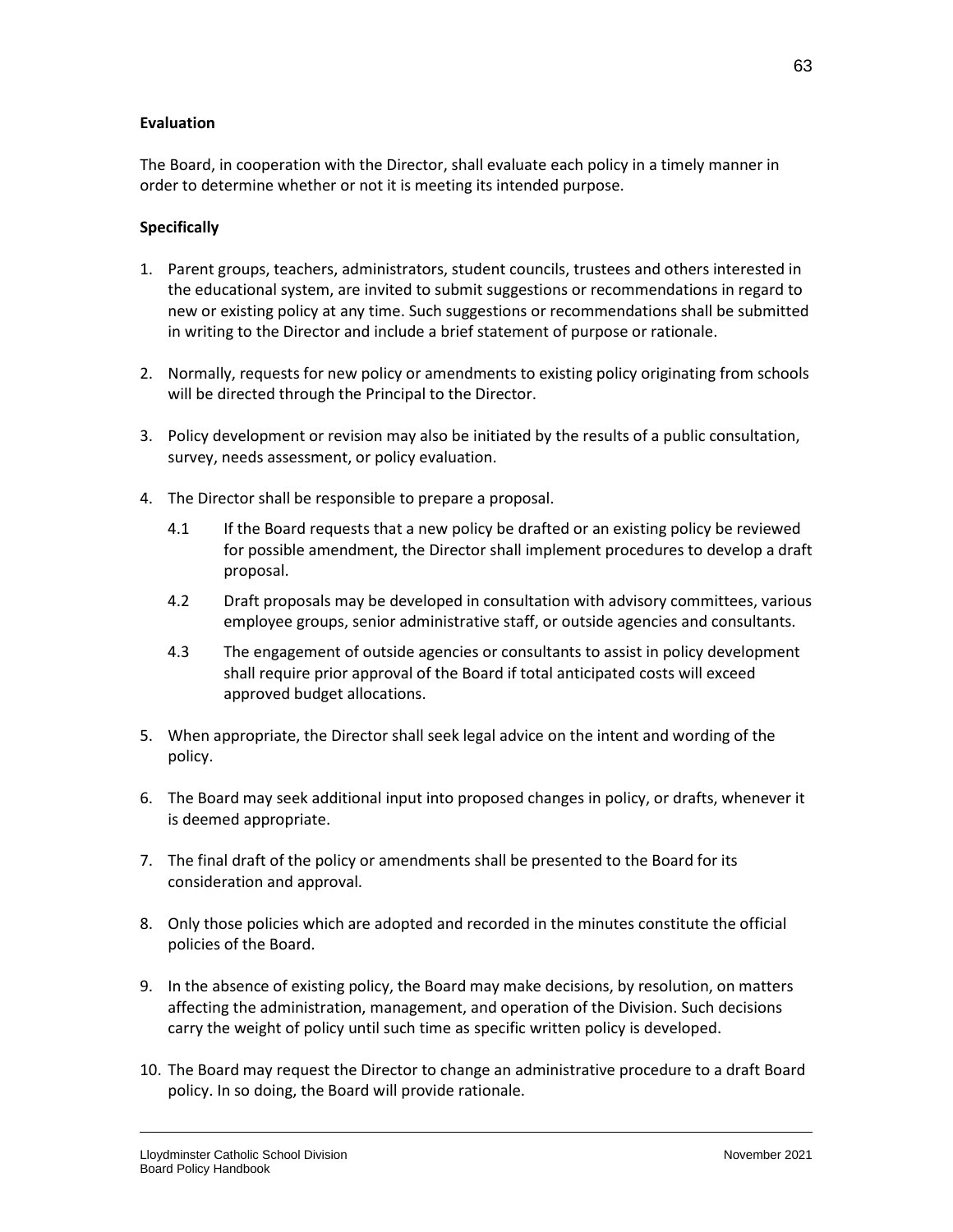- 11. The Director must develop administrative procedures as specified in Policy 11 and may develop such other procedures as deemed necessary for the effective operation of the Division; these must be in accordance with Board policies.
- 12. The Board may also delete a policy and subsequently delegate the Director authority over this area. The Director may choose to then develop an administrative procedure relative to this matter.
- 13. The Director must inform the Board of any changes to administrative procedures.
- 14. The Director shall arrange for all Board policies and administrative procedures and subsequent revisions to be posted on the Division's website, in a timely manner, for staff and public access.
- 15. The Board shall review each policy annually.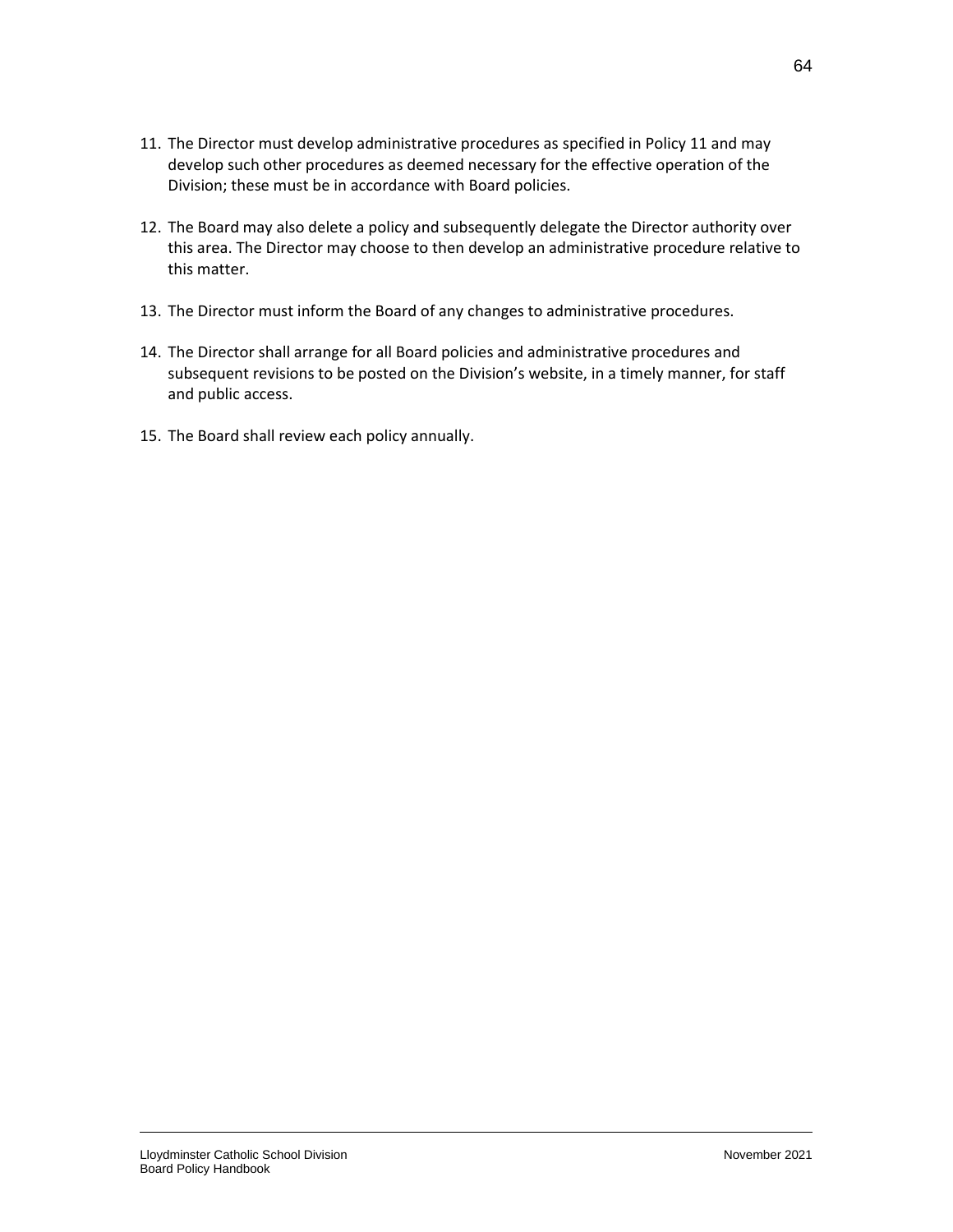|                                                 | Lloydminster Catholic School Division           |                  |
|-------------------------------------------------|-------------------------------------------------|------------------|
|                                                 | <b>Board of Education Policy Handbook</b>       |                  |
| <b>Policy 11: Board Delegation of Authority</b> |                                                 |                  |
| Appendices:                                     | References:                                     | Approved:        |
|                                                 | The Education Act, 1995 Sections 85, 87, 201    | October 28, 2020 |
|                                                 | The School Division Administration Regulations, |                  |

The Board authorizes the Director to do any act or thing or exercise any power that the Board may do, or is required to do, or may exercise, except those matters which, in accordance with provincial legislation, cannot be delegated. This delegation of authority to the Director specifically:

2018 Sections 18(1), 38

- Includes any authority or responsibility set out in The School Division Administration Regulations and Education Act and regulations as well as authority or responsibility set out in other legislation or regulations;
- Includes the ability to enact Administrative Procedures, regulations or practices required to carry out this authority; and also
- Includes the ability to sub-delegate this authority and responsibility as required.
- Includes the ability to suspend or terminate the employment of a teacher or member of staff.

Notwithstanding the above, the Board reserves to itself the authority to make decisions on specific matters requiring Board approval. This reserved authority of the Board is set out in Board policies, as amended from time to time.

Further, the Board requires that any new provincial, regional or local obligations must be initially brought to the Board for discussion, and determination of decision-making authority.

### **Specifically**

- 1. The Director is directed to develop an Administrative Procedure to fulfill Board obligations created by any federal, provincial or local legislation which are not covered through Board policy.
- 2. The Director is delegated authority to conduct support staff and paraprofessional negotiations with the exception of final ratification.
- 3. The Board authorizes the payment of accounts for expenditures incurred within the approved budget and in accordance with Board Policy and Generally Accepted Accounting Principles.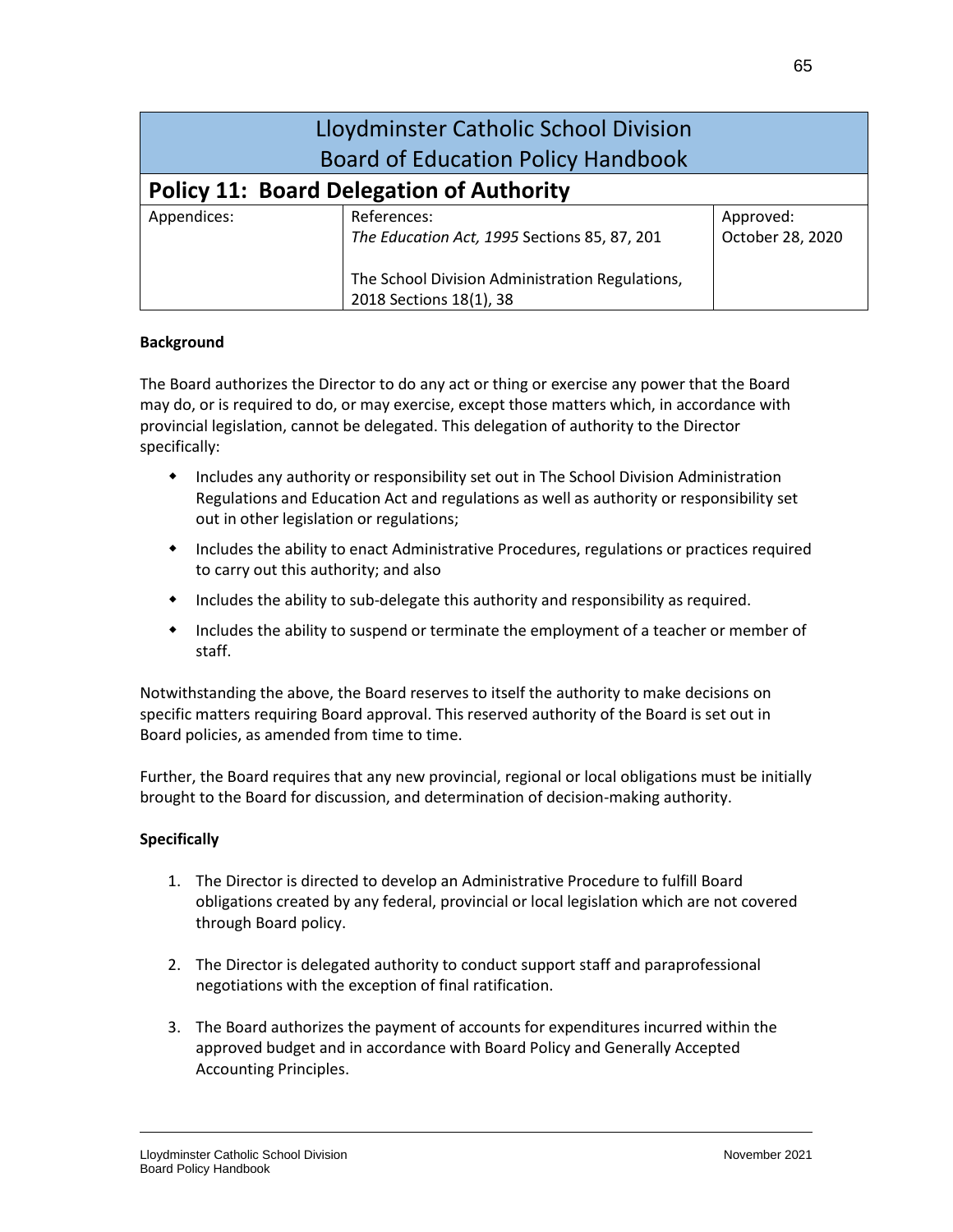| Lloydminster Catholic School Division<br><b>Board of Education Policy Handbook</b> |                                                                                                                                 |                               |
|------------------------------------------------------------------------------------|---------------------------------------------------------------------------------------------------------------------------------|-------------------------------|
| <b>Policy 12: Role of the Director</b>                                             |                                                                                                                                 |                               |
| Appendices:                                                                        | References:<br>The Education Act, 1995 Sections 201<br>The School Division Administration Regulations<br>Section 45, 51, 52, 53 | Approved:<br>October 28, 2020 |
|                                                                                    | Local Authority Freedom of Information and<br>Protection of Privacy Act, 2018                                                   |                               |

The Director is the Chief Executive Officer of the Board and of the Division. The Director reports directly to the corporate Board and is accountable to the Board for the conduct and operation of the Division. All Board authority delegated to the staff of the Division is delegated through the Director.

### **Specific Areas of Responsibility**

- 1. Faith Leadership
	- 1.1 Models involvement in a Catholic faith community and ensures students and staff are provided opportunities for spiritual development within the Division.
	- 1.2 Encourages staff to participate in and support Catholic functions in the parish where they reside.
	- 1.3 Promotes collaboration and communication between the schools, the parish and the diocese.
	- 1.4 Seeks to strengthen the Catholic schools' identity in the community and province.
- 2. Student Welfare
	- 2.1 Ensures that each student is provided with a safe and caring environment that fosters and maintains respectful and responsible behaviors.
	- 2.2 Ensures the safety and welfare of students while participating in school programs or while being transported to or from school programs on transportation provided by the Division.
	- 2.3 Ensures the facilities adequately accommodate Division students.
	- 2.4 Acts as, or designates, the attendance counsellor(s) for the Division.
- 3. Educational Leadership
	- 3.1 Provides leadership in all matters relating to education in the Division.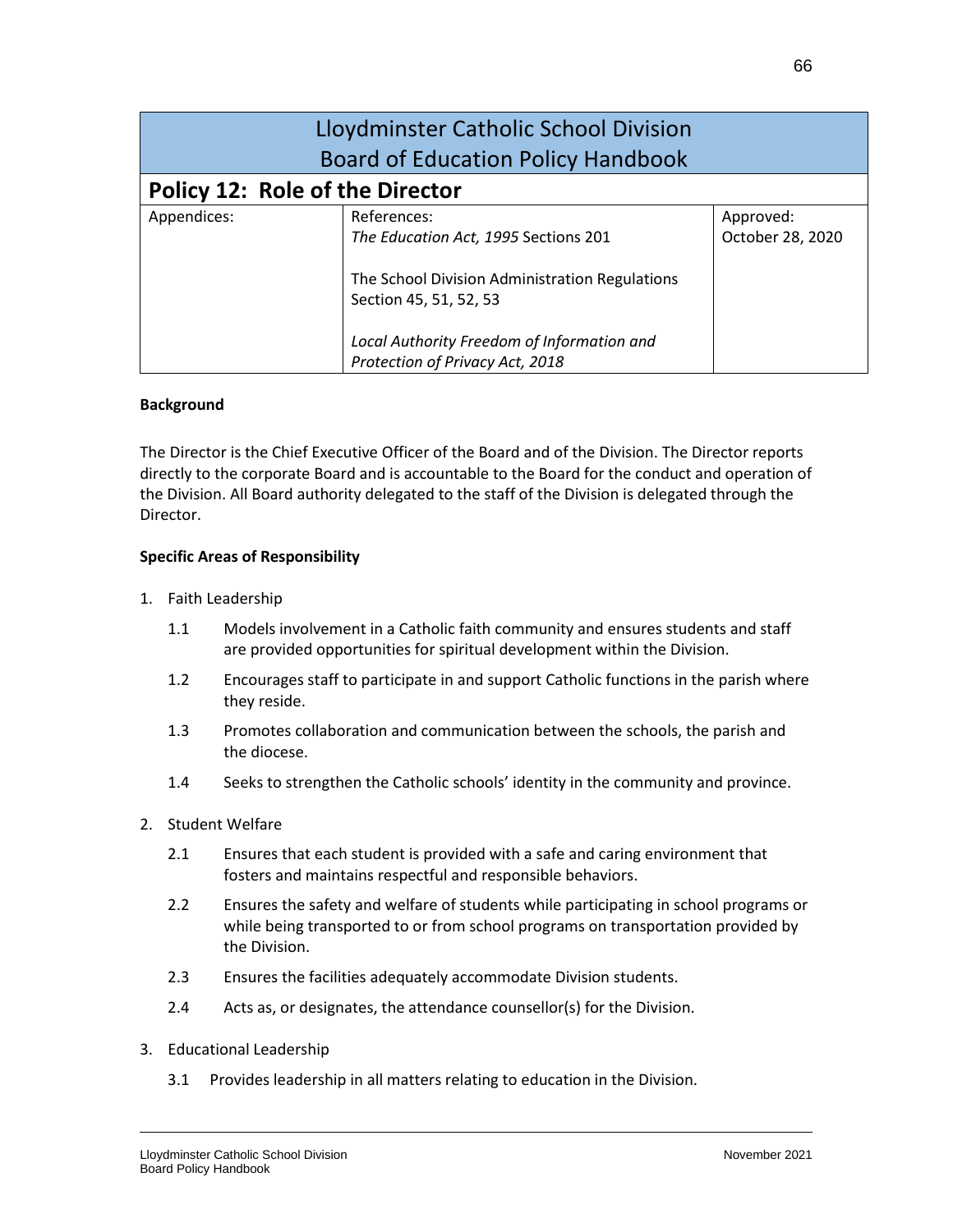- 3.2 Ensures students in the Division have the opportunity to meet the standards of education set by the Minister.
- 3.3 Implements education policies established by the Minister and the Board.
- 4. Reputation Management
	- 4.1 Manage legal and administrative issues arising to ensure continued positive school identity of the School Division.
	- 4.2 Publically celebrate success in academic, faith domains with student and staff.
	- 4.3 Ensure positive media relations and dissemination of positive information in electronic social and traditional media.
	- 4.4 Plan corporate identity recognition at the local and provincial level.
- 5. Fiscal Responsibility
	- 5.1 Ensures the fiscal management of the Division by the Chief Financial Officer is in accordance with the terms or conditions of any funding received by the Board under the Education Act or any other applicable Act or regulation.
	- 5.2 Ensures the Division operates in a fiscally responsible manner, including adherence to recognized accounting procedures.
	- 5.3 Monitors and reviews expenditures to ensure continuous improvement in terms of value for money.
- 6. Personnel Management
	- 6.1 Has overall authority and responsibility for all personnel-related issues, except the development of mandates for collective bargaining and those personnel matters precluded by legislation, collective agreements or Board policy.
	- 6.2 Annually reports to the Board of Education changes to out-of-scope contracts.
	- 6.3 Monitors and improves the performance of all staff.
	- 6.4 Staffs and supervises in a manner that preserves a distinctly Catholic environment in the Division.
- 7. Director/Board Relations
	- 7.1 Establishes and maintains positive, professional working relations with the Board.
	- 7.2 Respects and honours the Board's role and responsibilities and facilitates the implementation of that role as defined in Board policy.
	- 7.3 Provides the information which the Board requires to perform its role.
- 8. Board of Education's Strategic Plan
	- 8.1 Leads a Strategic Planning process including the development of Division goals, budget, facilities, and transportation plans and implements plans as approved.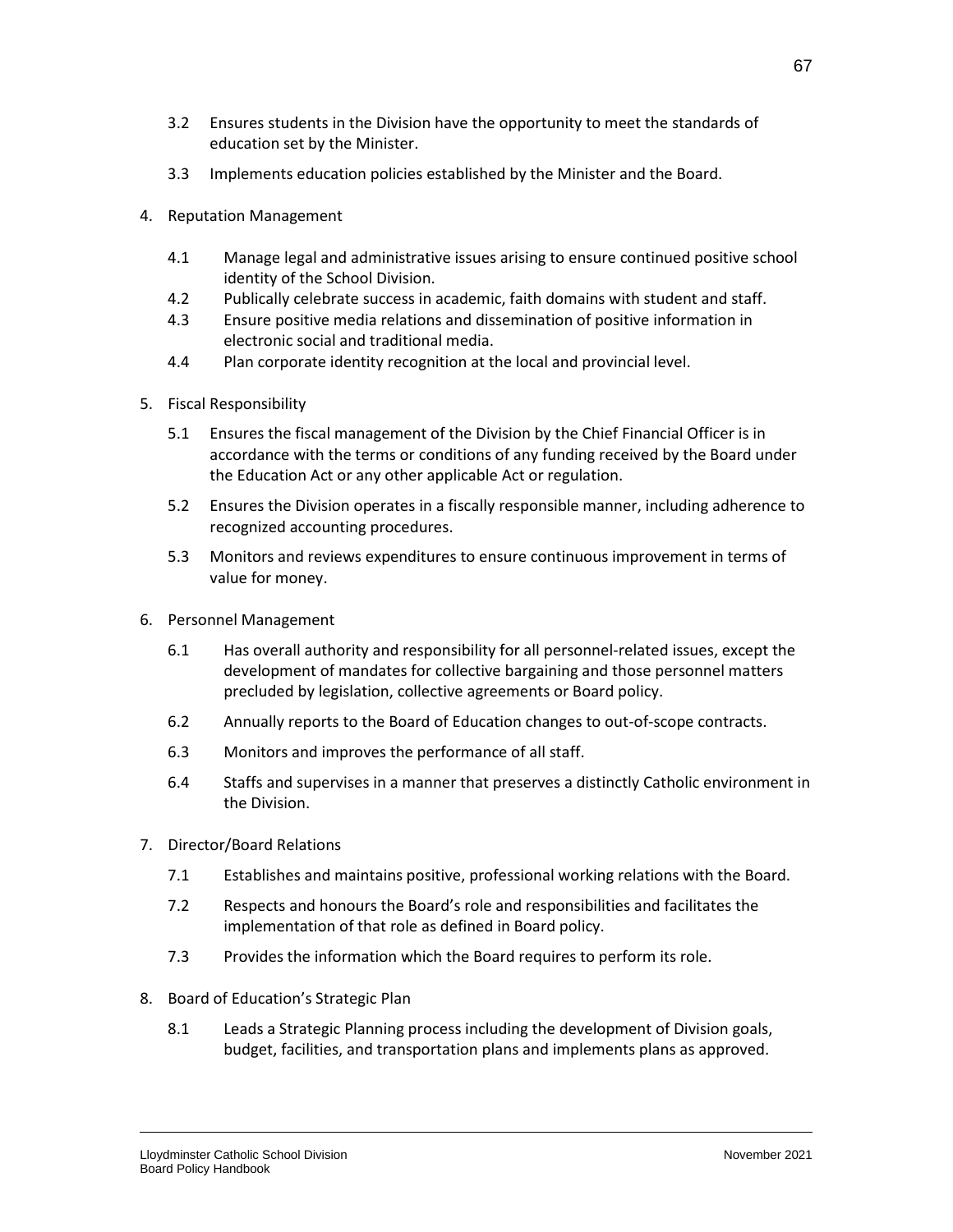- 8.2 Involves the Board appropriately (Board approval of process and timelines; opportunity for Board establishment of strategic priorities and early in the process; final Board approval).
- 8.3 Reports regularly on results achieved.
- 9. Organizational Management
	- 9.1 Demonstrates effective organization skills resulting in Division compliance with all legal, Ministerial and Board mandates and timelines.
	- 9.2 Reports to the Minister with respect to matters identified in and required by the Education Act or any other applicable Act or regulation.
	- 9.3 Acts as, or designates, the Head of the organization for the purposes of the Local Authority Freedom of Information and Privacy (LAFOIP) Act.
- 10. Leadership Practices
	- 10.1 Practices leadership in a manner that is viewed positively and has the support of those with whom the Director works most directly in carrying out the directives of the Board and the Minister.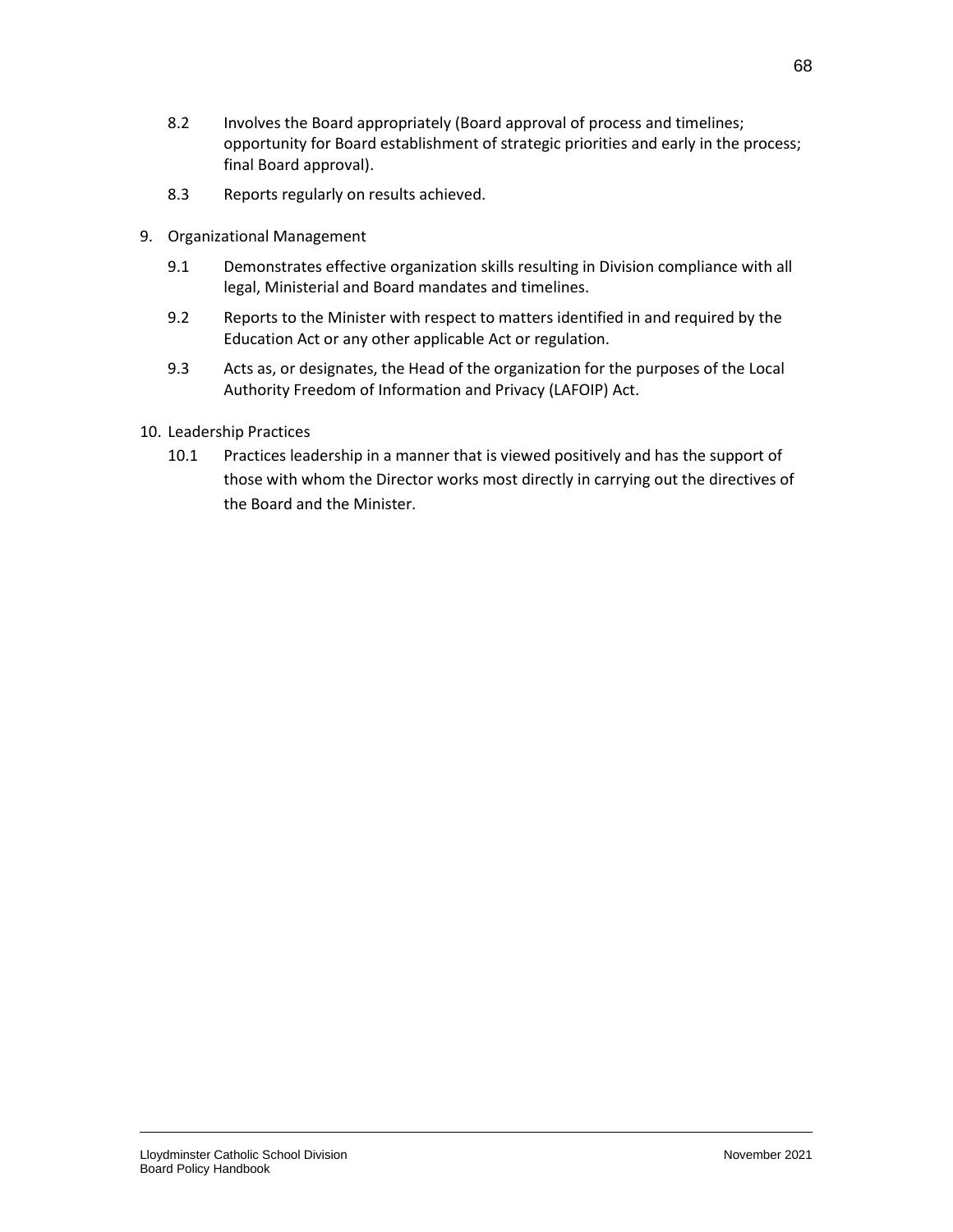# **DIRECTOR EVALUATION PROCESS, CRITERIA AND TIMELINES**

# **Background**

The evaluation process, criteria and timelines:

- 1. Recognizes that the Director is the Chief Executive Officer. The Director is held accountable for work performed primarily by other senior administrators, e.g., fiscal management.
- 2. Provides for both growth and accountability, and the strengthening of the relationship between the Board and the Director. The written report will affirm specific accomplishments and will identify growth areas. Some growth goals will address areas of weakness while others will identify areas where greater emphasis is required due to changes in the environment.
- 3. Emphasizes the need for and requires the use of evidence for evaluation purposes. Evaluations are most helpful when the evaluator provides concrete evidence of strengths and/or weaknesses. The Performance Assessment Guide identifies the source of the evidence in advance, while the quality indicators describe expectations in regard to that evidence.
- 4. Is aligned with and based upon the Director's roles and responsibilities. The Roles and Responsibilities document is aligned with this evaluation document.
- 5. Is linked to the Division's priorities. The Board of Education's Strategic Plan directly links the Director's performance.
- 6. Sets out standards of performance. The quality indicators in Appendix B Role Expectations set out initial standards. When growth goals are identified, additional standards will need to be set to provide clarity of expectations and a means of assessing performance.
- 7. Is also a performance-based assessment system. Such an evaluation focuses on improvement over time. The second and subsequent evaluations take into consideration the previous evaluation and an assessment of the Director's success in addressing identified growth areas.
- 8. Uses multiple data sources. Objective data such as audit reports, Alberta Education and Saskatchewan Ministry of Education monitoring reports, and student achievement data are augmented with subjective data.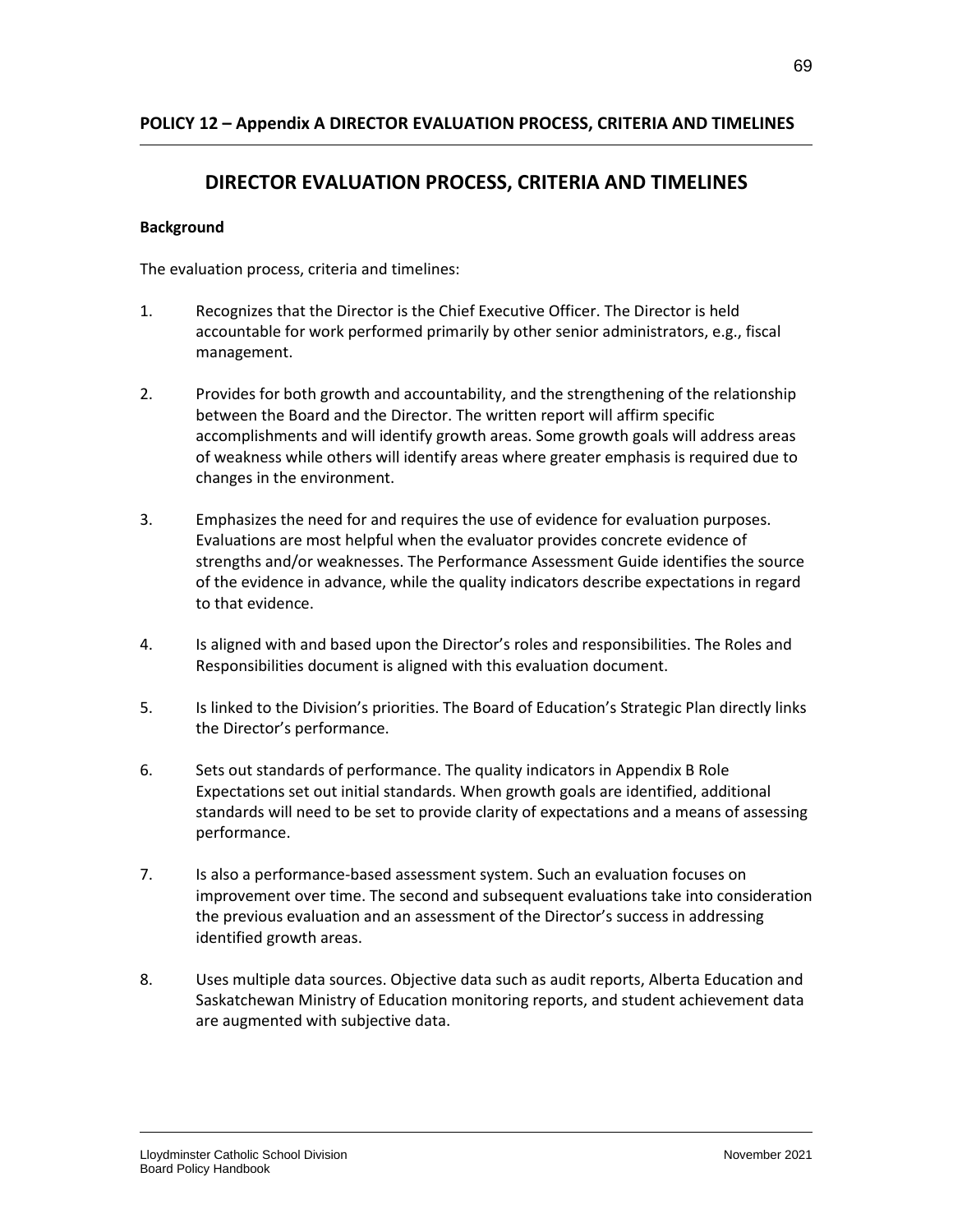- 9. Elicits evidence to support subjective assessments. This must be the case when the Board provides feedback regarding Board agendas, committees and Board meetings, etc.
- 10. Ensures Board feedback is provided regularly. Such feedback will be timely, supported by specific examples, and will focus on areas over which the Director has authority.

## **Timelines for evaluations**

Evaluations will be conducted by September  $30<sup>th</sup>$  of each year. A report will be provided to the Director no later than October  $15<sup>th</sup>$  of the same year.

## **Criteria for Evaluations**

The criteria for the first evaluation will be those set out in Appendix B, the Role Expectations and Quality Indicators. In subsequent evaluations, the criteria will be those defined by the Performance Assessment Guide as listed or revised after the first evaluation, plus any growth goals provided by the Board in its written evaluation report(s). Such growth goals may be areas requiring remediation or actions which must be taken to address trends, issues or external realities such as an increased emphasis on capital construction due to an increased number of approvals.

Appendix B is the Role Expectations and Quality Indicators, which is intended to clarify for the Director performance expectations that are held by the corporate Board. This guide is also intended to be used by the Board to evaluate the performance of the Director in regard to each job expectation. The Board will review the indicated evidence and will determine whether, or to what extent, the quality indicators have been achieved.

"Leadership Practices will be addressed once in a 4 year Trustee elected term or more frequently if the Board provides the Director with notification following approval of any evaluation report or if mutually agreed by the Board and Director. Evidence regarding the Director's leadership practices shall be collected by an external consultant conducting telephone interviews utilizing Appendix C. The Board and Director shall receive from the consultant a written report containing the responses provided during these interviews and a proposed leadership practices insert based on these responses at least one week in advance of the Director evaluation workshop.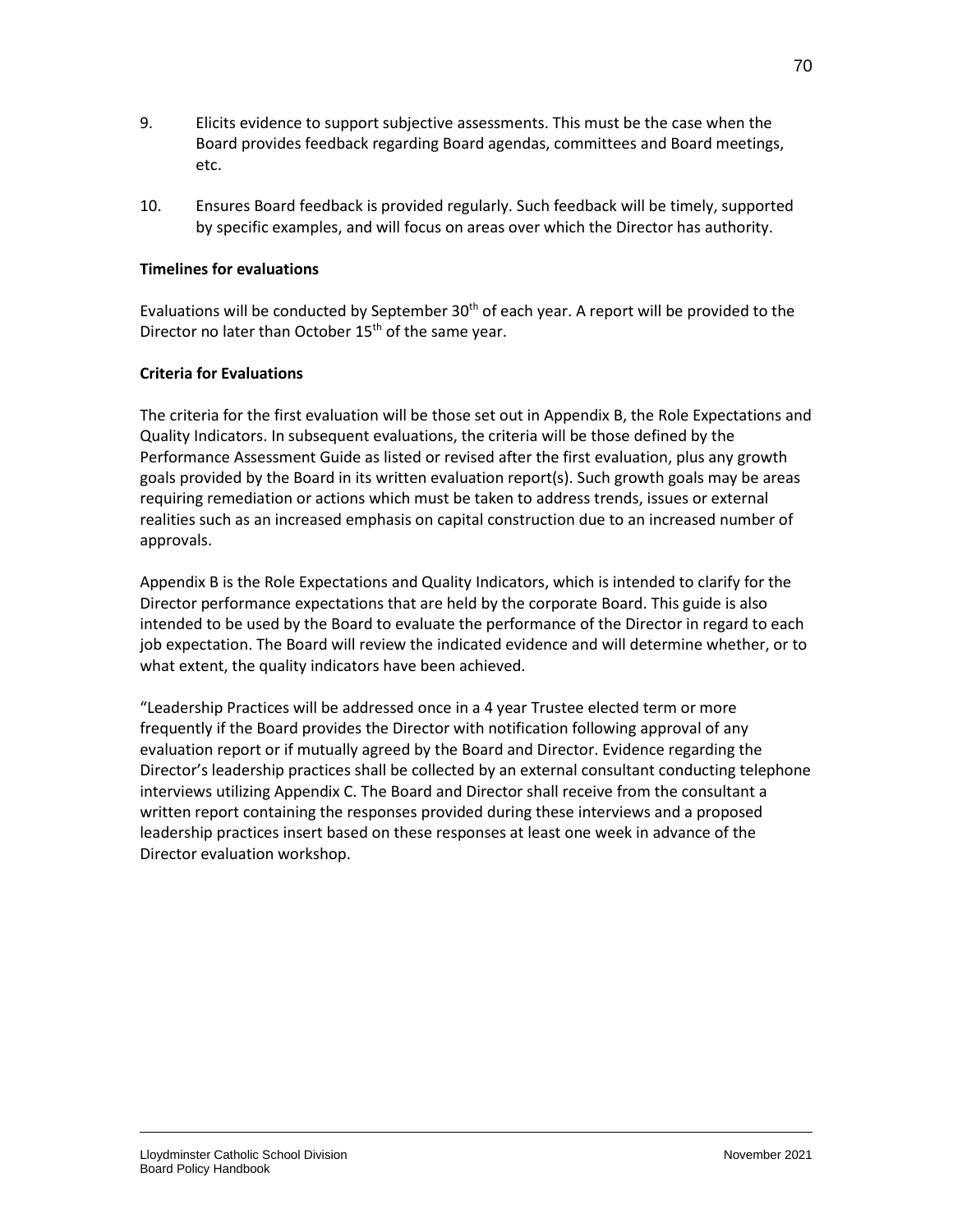## **ROLE EXPECTATIONS CEO Evaluation: "Quality Indicators**"

## **1. Faith Leadership**

- $\bullet$  Identifying trends and issues related faith development.
- Making recommendations regarding means to improve the effectiveness of the Division's faith development program.
- Developing a liturgical calendar and ensuring a comprehensive set of related classroom activities are provided to students.
- Ensuring religious celebrations are organized by schools.
- Facilitating cooperative religious initiatives involving school, home and parish.
- Providing staff with a program of activities which reinforces and forms personal faith development and professional growth in effectively teaching religious education programs.

## **2. Student Welfare**

- Developing measurements and monitoring progress relative to providing a safe and caring environment.
- Providing analysis of incident reports.
- Implementing the requirements of Occupational Health and Safety legislation, including required staff professional development.
- Complying with legislative requirements to appoint attendance counselor(s) for the Division.

## **3. Educational Leadership**

- Conducting an analysis of student success and ensuring principals develop action plans to address concerns.
- Identifying trends and issues related to student achievement to inform the Board of Education's Strategic Plan.
- Maintain high levels of achievement in a growing School Division.
- Ensuring the Division's academic results are communicated.
- School Improvement Plans are aligned with School Division Strategic Plan and annually reviewed with Principals.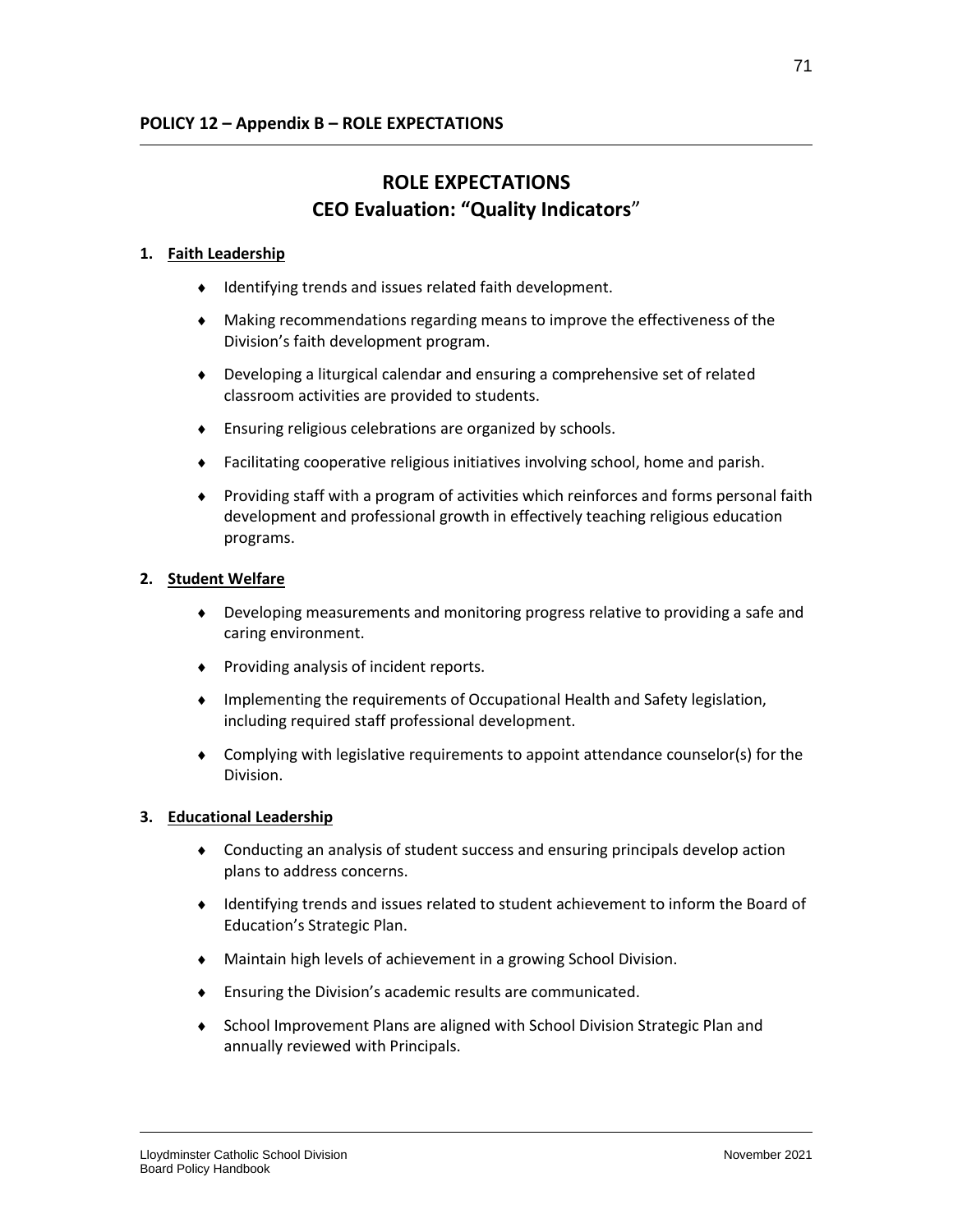## **4. Reputation Management**

- Positive identity of the school division and individual school's success is maintained in academics, athletics, and faith domains are celebrated.
- Contribute and actively participate in faith, academic and athletic events.
- ◆ Positive stories are continually disseminated.

## **5. Fiscal Accountability**

- Accounting practices are being followed which are in accordance with the Education Act, using accounting principles generally accepted for Divisions as prescribed by Saskatchewan Education.
- Adequate internal financial controls exist and are consistently being followed.
- All collective agreements and contracts are being administered and interpreted so staff and contracted personnel are being paid appropriately and appropriate deductions are being made.
- ◆ Funds are expended as per approved budgets.
- The Board is informed immediately regarding potential litigation.
- The Board is informed annually about incurred liabilities.
- Monitors and reviews expenditures to ensure continuous improvement in terms of value for money.
- Review and implementation of Auditor's recommendations.

## **6. Personnel Management**

- Developing and effectively implementing quality recruitment, orientation, staff development, disciplinary, evaluation and supervisory processes.
- Modeling and expecting commitment to personal and professional growth.
- Fostering and expecting high standards of instruction and professional improvement.
- Provide training of administrators and the development of leadership capacity with the Division.
- Following Board personnel policies.
- Modeling and expecting high ethical standards of conduct.
- Employing, in administrative positions, practicing Catholics.
- Ensuring all new teachers complete the faith mentorship program.
- Providing opportunities for non-Catholic staff to complete the RCIA program.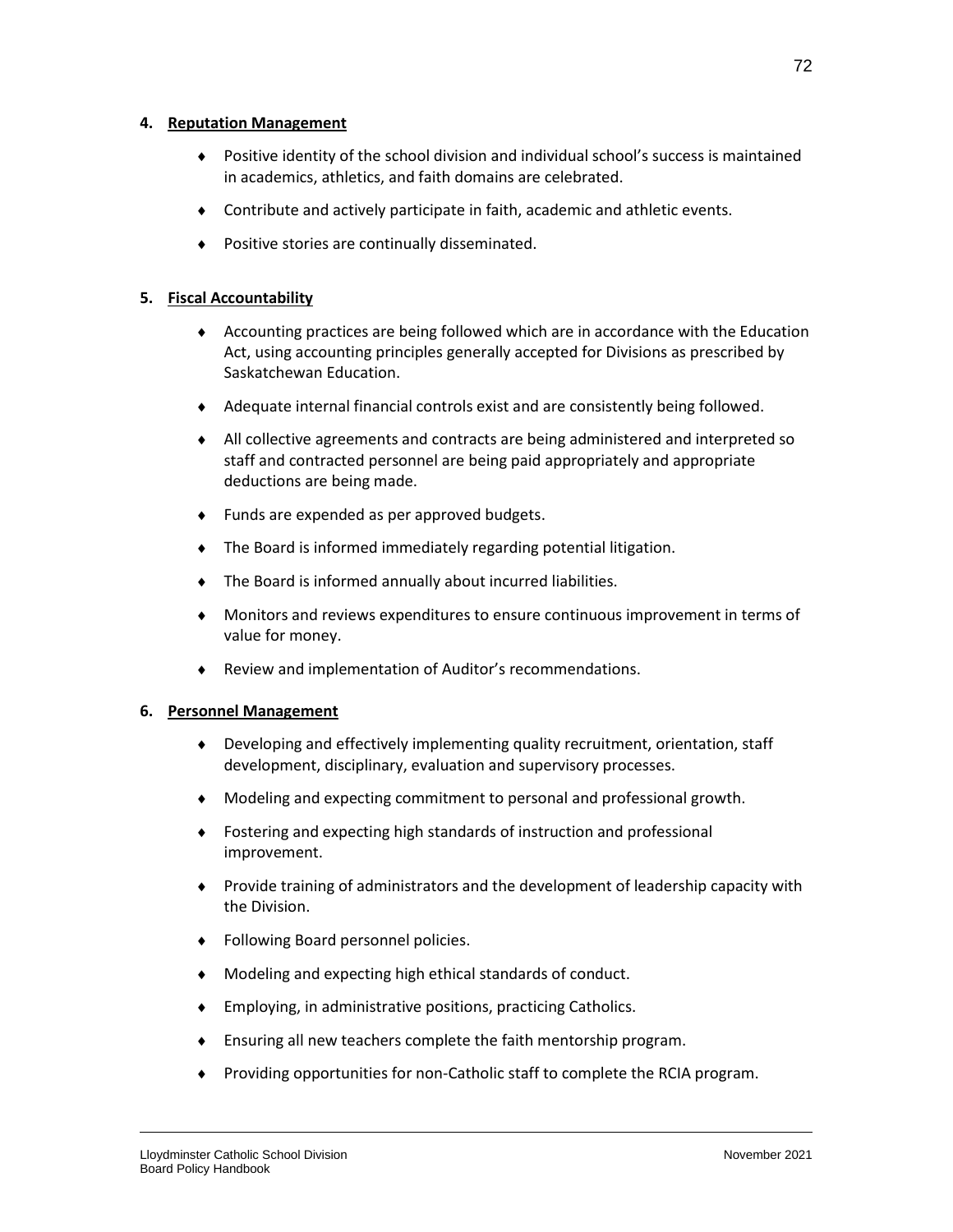- Ensure all principals receive an evidence-based evaluation on continuous growth.
- Ensure that qualification requirements from SPTRB are met in timely manner for all teachers on a probationary certificate.
- Implement annual to do list for principals to ensure task completion.

## **7. Director / Board Relations**

- Implementing Board directions with integrity in a timely fashion.
- Providing support to the Board re: lobby efforts on behalf of the Division.
- Board agendas prepared in consultation with the Chair and distributed to trustees in sufficient time to allow for appropriate trustee preparation for the meeting.
- ◆ Keeping the Board informed about Division operations.
- Providing the Board with balanced, sufficient, concise information and clear recommendations in agendas.
- Interacting with the Board in an open, honest, pro-active and professional manner.
- Ensuring high quality management services are provided to the Board.
- Provides the Board with correspondence directed to the Board or trustees.

## **8. Strategic Planning & Reporting**

- The Strategic Planning process involves appropriate stakeholder input.
- Facility project budgets and construction schedules are followed or timely variance reports are provided to the Board.
- The Strategic Plan is developed to meet the needs of the Division and provide for continuous improvement.
- Strategies are implemented to achieve strategic priorities identified by the Board.
- Report on achievement of strategic priorities identified by the Board.
- The budget and Strategic Plan are developed according to a timeline that ensures the Board's ability to provide direction and revise priorities.

## **9. Organizational Management**

 Ensuring Divisional compliance with provincial Ministries of Education and Board mandates (timelines and quality).

## **10. Leadership Practices**

- ◆ Provides clear direction.
- Provides effective educational leadership.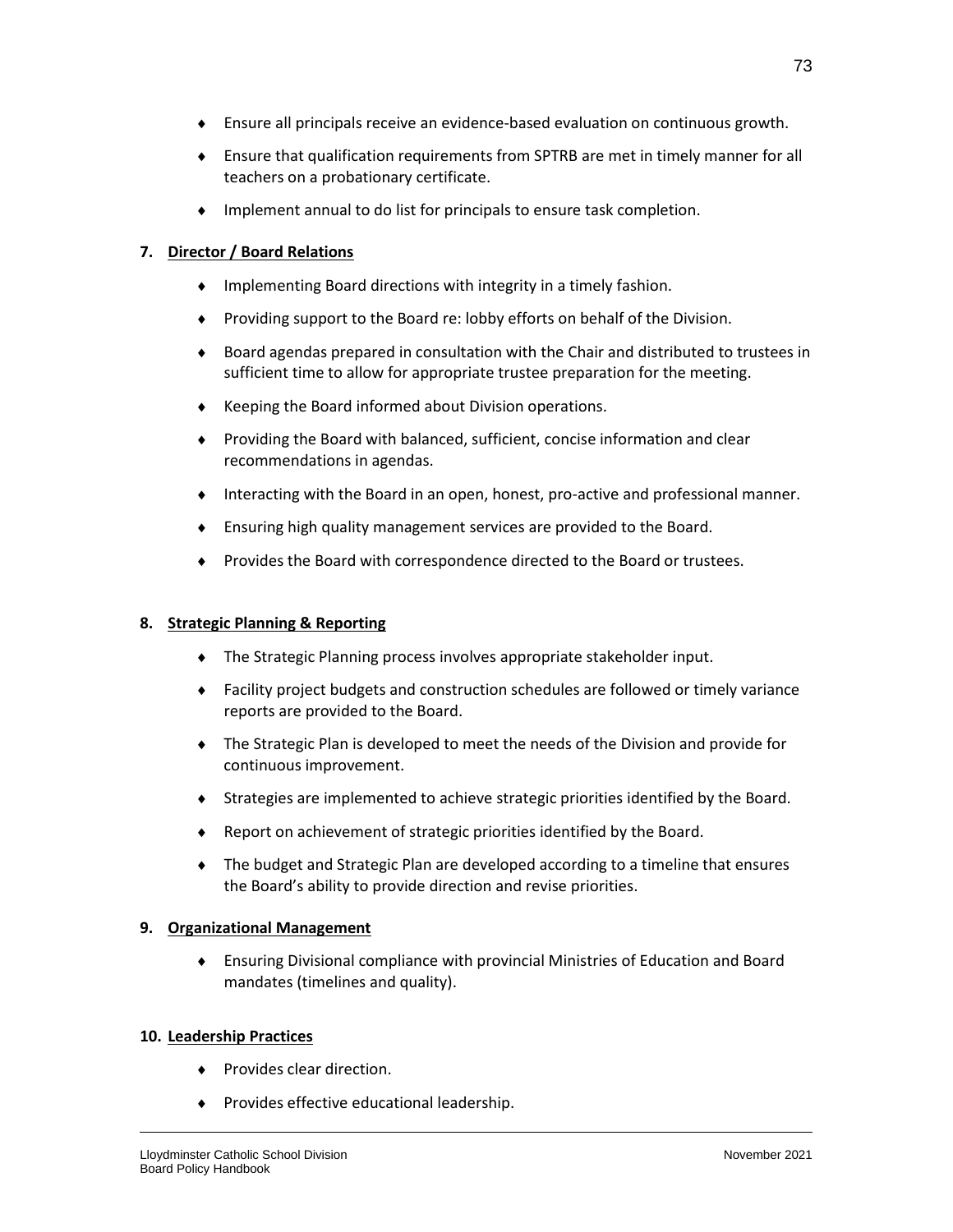- Provides effective faith leadership.
- Establishes and maintains positive, professional working relationships with staff.
- Demonstrates a high commitment to meeting student needs.
- $\bullet$  Is trusted by principals and senior staff
- Empowers others.
- **+** Effectively solves problems.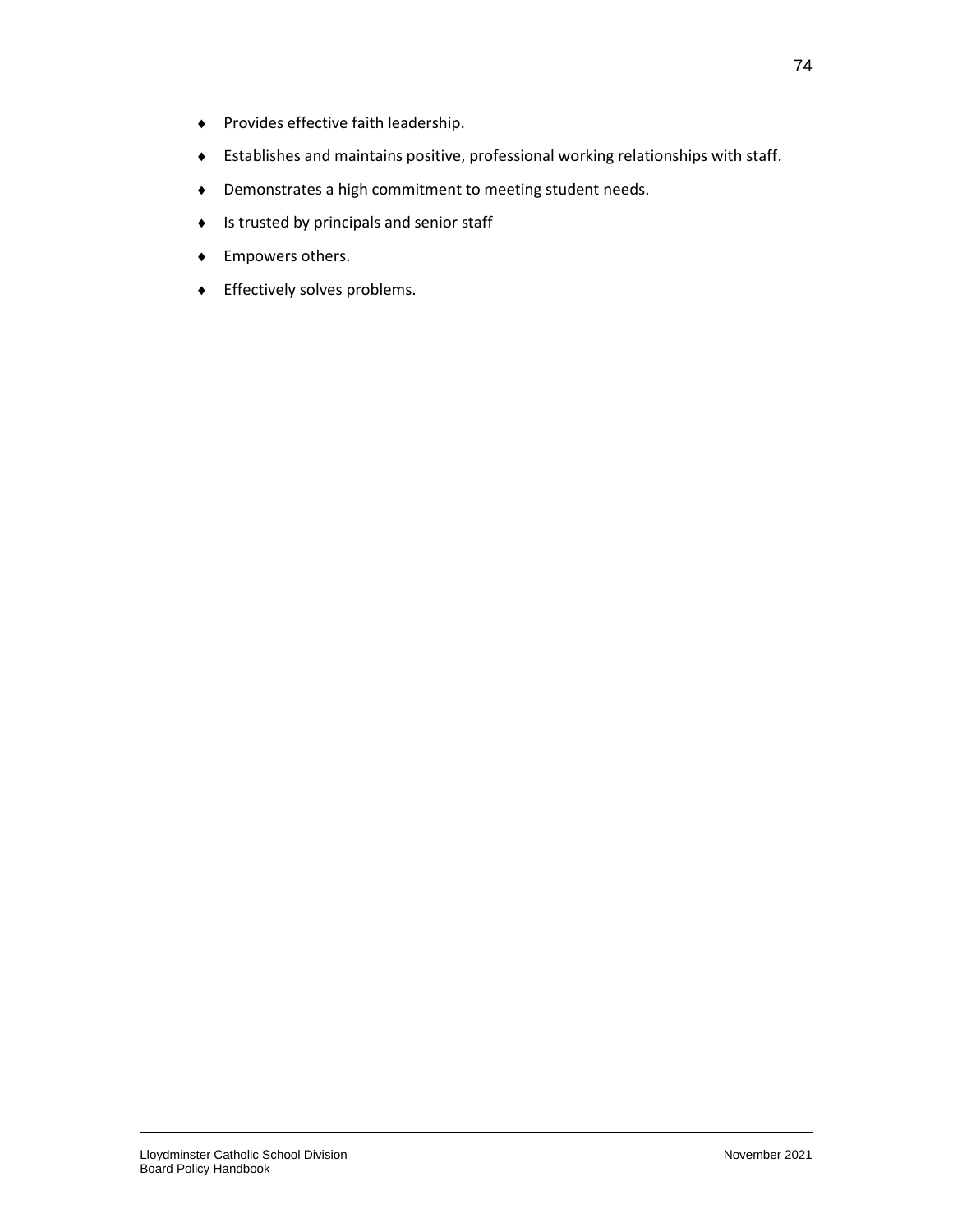| Lloydminster Catholic School Division<br><b>Board of Education Policy Handbook</b> |                                                                                                                                                                                                                                                                                            |                            |
|------------------------------------------------------------------------------------|--------------------------------------------------------------------------------------------------------------------------------------------------------------------------------------------------------------------------------------------------------------------------------------------|----------------------------|
| <b>Policy 13: Appeals and Hearing Regarding Student Matters</b>                    |                                                                                                                                                                                                                                                                                            |                            |
| Appendices:                                                                        | References:<br>The Education Act, 1995 Sections 141, 142, 146,<br>148, 150, 151, 152, 153, 154, 155, 158, 175, 178.1,<br>187, 231<br>The School Division Administration Regulations,<br>2018 Sections 49<br>The Saskatchewan Human Rights Code, 2018<br>The Alberta Human Rights Act, 2018 | Approved:<br>June 22, 2020 |

#### **A. Student Suspension or Expulsion**

The Board makes provisions under which disciplinary actions ensure expeditious investigation and treatment of problems.

#### **Specifically**

- 1. Where the Director or designate confirms or modifies a student suspension of four to ten (4 to 10) days duration, the Director shall forthwith report such suspensions to the Board in writing.
- 2. The Board may investigate the circumstances of the suspension submitted to it through its own involvement or that of a committee and, where it does investigate, the investigation shall conclude before the end of the period of suspension ordered.
- 3. Where the Principal recommends, and Director confirms, an extension of the suspension beyond ten (10) days, the Board authorizes the Director to refer the matter to an Ad hoc Discipline Committee composed of:
	- 3.1 Director or designate;
	- 3.2 Board Chair or designate;
	- 3.3 Board Chair, Vice-Chair or designate;
	- 3.4 Principal.

The Parent of the suspended students shall not be eligible to serve on the Discipline Committee.

The Director may refer the matter to the Board if circumstances and time appear to make this advisable.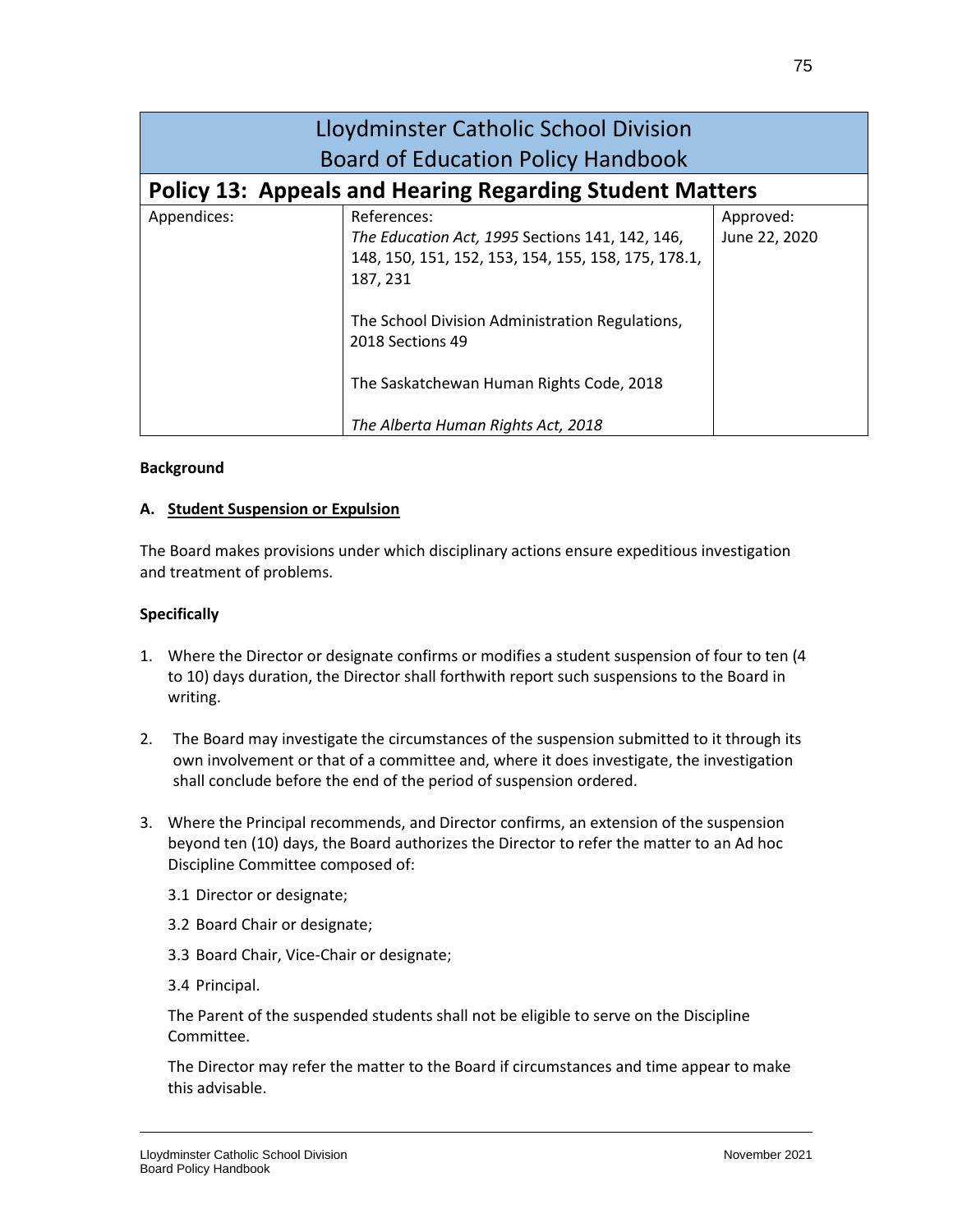- 4. The Discipline Committee shall:
	- 4.1 Investigate the suspension, on behalf of the Board;
	- 4.2 Be authorized to suspend a student for up to one (1) year;
	- 4.3 Give notice of every investigation to the student and his or her parent or guardian;

Provide an opportunity for the student and his or her parent or guardian to appear and make representations before the Committee.

Where the Committee makes a decision to expel a student, that decision:

- 4.4 Shall be made before the expiration of the suspension;
- 4.5 Shall be deemed to be a decision of the Board and shall have the same force and effect as if it were made by the Board;
- 4.6 Shall be reported immediately to the Board.
- 5. Further to Section 4, the Board, where it deems necessary, may by resolution expel a student from any or all of the schools in the Division for a period greater than one (1) year provided the decision is based on:
	- 5.1 An investigation conducted under the provisions of Section 4 and where a unanimous decision to this effect is forthcoming from the Committee; or
	- 5.2 An investigation into the circumstances of the expulsion conducted by the Board and approved by a majority vote.
- 6. On the request of either the student or his or her parent(s)/ guardian(s) pursuant to Section 4, at the expiration of one (1) year, the Board will review and reconsider the expulsion of the student; the Board may:
	- 6.1 Rescind the expulsion of the student;
	- 6.2 Admit the student to a school on those terms and conditions that the Board considers appropriate.
- 7. Throughout the above steps, the Director and designates shall be cognizant of the rights of the student and parent/guardian as provided for in legislation.

## **B. Special Education Review**

The Board recognizes the right of a student with exceptional needs or the parents/guardians of that student to request a review of a decision related to designation, placement and program in accordance with provisions outlined in the Education Act and the Regulations applicable thereto.

## **Specifically**

1. An independent student, or the parents/guardians of a student with a disability, shall have access to a review process in the event he/she disagrees with: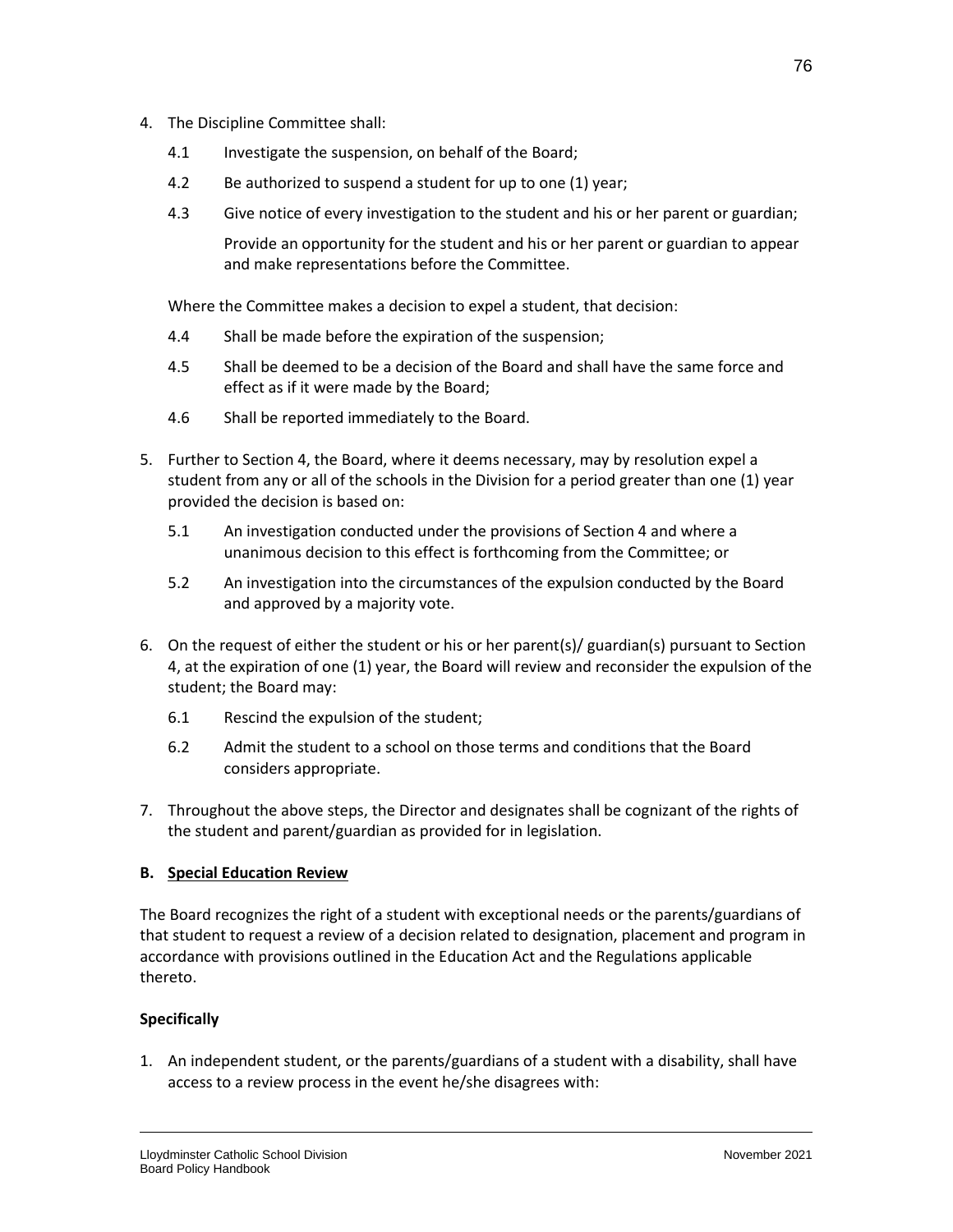- 1.1 The designation of the student or the failure to designate the student as having a disability;
- 1.2 The placement of the student;
- 1.3 The program provided to the student.
- 2. The right to a review is limited to decisions with educational or developmental implications for the student. The right for review does not apply where the disagreement with respect to the placement of the student is based on:
	- 2.1 Parental preference as to the location of the delivery of the program;
	- 2.2 Parental convenience;
	- 2.3 Other factors unrelated to the impact of the location of the educational instruction on the student's education and development;
	- 2.4 Location within an educational institution;
	- 2.5 Any other reason that relates to or is similar in nature to those listed in clauses 2.1 to 2.4; or
	- 2.6 An allegation of discrimination pursuant to the Human Rights Code or the Canadian Charter of Rights and Freedoms.
- 3. At any stage of the review the student or the parents/guardians of the student may choose to be accompanied by a friend, or other person of their choice.
- 4. The Director or designate may make any interim decision he/she considers necessary pending the decision of the review. During the appeal and review period, the parents have the right to either have their child exempted from school or have him/her remain in the initial placement until the dispute is settled.
- 5. The Division will attempt to make every effort to resolve a designation, placement and/or program decision in a manner amicable to the student, parents/guardians and the Division. The following steps outline the initial action that is required prior to requesting a formal review process:
	- 5.1 The student or parents/guardians shall discuss the decision in question with the teacher(s) and the in-school administration;
	- 5.2 If there is no resolution, the student or parents/guardians shall request that the Director review the designation, placement or program decision;
	- 5.3 If there is no resolution, prior to initiating a review, the Director will invite the Ministry official responsible for Children's Services to facilitate a resolution.
	- 5.4 If there is no resolution, the Director shall inform the student or parents/guardians of the procedures necessary for initiating a formal review process.
- 6. The following steps outline the process required to initiate a formal review process:
	- 6.1 The request for a formal review shall be in writing directed to the Director, and shall set out the reasons for disagreement with a designation, placement or program decision.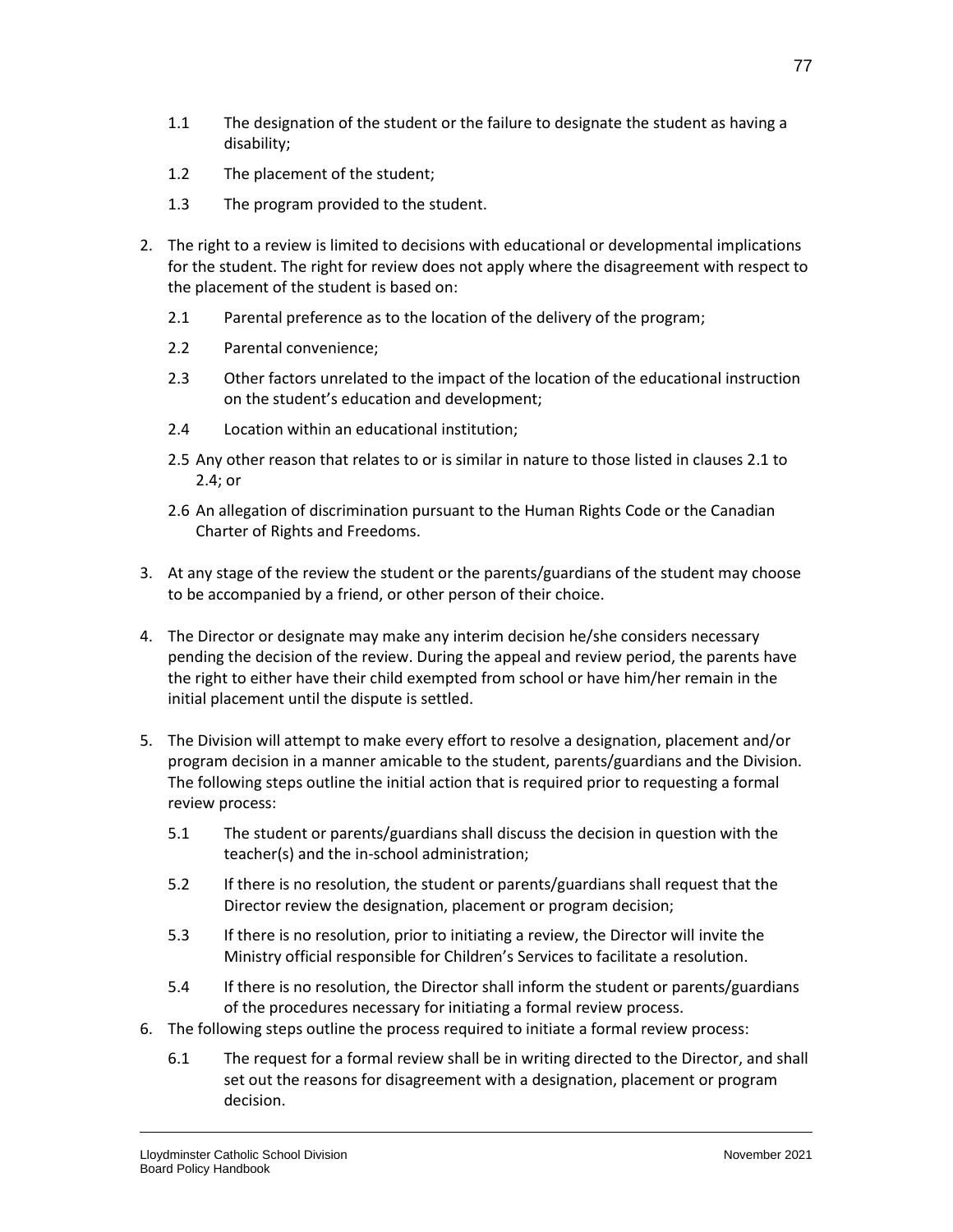- 6.2 Within ten (10) school days of receiving the request for a formal review of a decision, the Director shall respond in writing to the individual(s) outlining:
	- 6.2.1 The steps in the formal review process;
	- 6.2.2 The procedure used to establish the neutral third party;
	- 6.2.3 The expenses the Board will cover; and
	- 6.2.4 The anticipated timeline of the formal review process.
- 6.3 The Director shall notify the Division personnel involved in the decision of the request for review and shall provide them with information concerning the circumstances of the review, including a copy of the written request for review.
- 7. A review of the original decision will be conducted by a person not involved in that decision, i.e., a neutral third party. The neutral third party precludes the appointment of student/parent(s)/guardian or an employee/trustee of the Division to that position.
	- 7.1 Within ten (10) school days of receiving the request for a review, the Director will arrange a meeting date with the individual requesting the review to determine the neutral third party. Note: The neutral third party must be a person acceptable to both parties.
	- 7.2 To select a neutral third party, the following process will be used:
		- 7.1.1 The Director will nominate three persons to the student/parent(s)/guardian. The student/parent(s)/guardian will review the listing and determine if one of the persons from the Director's listing is a suitable choice as a third party representative;
		- 7.1.2 If none of the three (3) persons selected by the Director is acceptable to the student/parent(s)/guardian, the student/parent(s)/guardian will suggest three (3) different candidates to the Director. The Director will review the suggested list and determine if a selection can be made;
		- 7.1.3 In the event that no agreement on the selection of a neutral third party can be reached, the review process is deemed to be frustrated and the student/parent(s)/guardian will be heard by the Board.
- 8. Within thirty (30) school days of his/her appointment, the neutral third party will conduct the review and submit his/her report.
	- 8.1 Conducting the Review
		- 8.1.1 The neutral third party will receive submissions from the student, the student's parent(s)/guardian and Division officials. These submissions may be supplemented by representations from other individuals called to the process by either the parents or the Director or designates.
		- 8.1.2 All written information gathered will be shared with all parties.
		- 8.1.3 As part of the procedure, the neutral third party may call upon any person who has participated in the educational planning/decision-making process to clarify the issues around the original decision.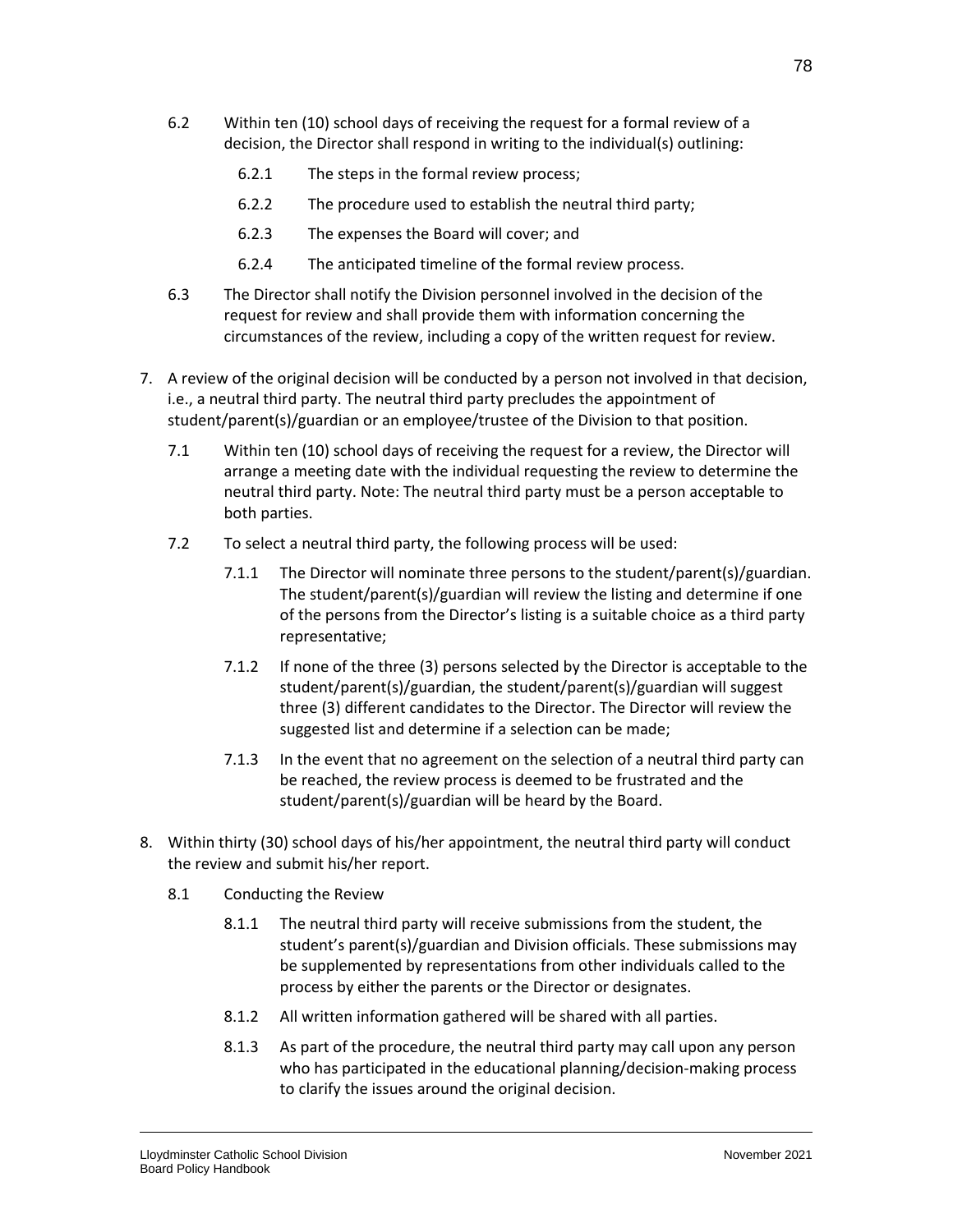The neutral third party will submit report copies to the Board, the individual requesting the review, and the Director. The report will include an analysis of the situation under review and will make appropriate recommendations.

8.3 Submitting Counter Views

Either interested party upon receiving the neutral third party's report may submit a written response to that report to the Board prior to the next regular meeting of the Board.

- 8.4 Board Decision
	- 8.4.1 The Board will receive the neutral third party's report and any counter view written by either of the interested parties at the next regular meeting of the Board;
	- 8.4.2 After due consideration of all information presented, the Board will render its decision;
	- 8.4.3 The decision, with reasons, will be forwarded in writing to the individual requesting the review with copies to the Director and designates;
	- 8.4.4 The final decision rests with the Board.
- 9. Other Considerations
	- 9.1 Costs
		- 9.1.1 The Division will assume the costs of the neutral third party, for costs associated with persons appearing on behalf of the Division and for research and presentations on its behalf.
		- 9.1.2 Parent(s)/guardian will pay for costs associated with persons appearing at their request and for research and presentations they gather or commission.
	- 9.2 School Attendance

During the review period, following consultation with the parent(s)/guardian, the Director may exempt the child in question from school attendance or may have the child remain with the initial designation, placement or program until the dispute is settled.

9.3 Board Hearing

In the event the third party review process is frustrated the following procedure will follow:

9.3.1 Within thirty(30) school days of the process being frustrated, the Board will make provisions for both interested parties to present, in closed session, written and/or oral briefs to the Board at a regular meeting. The student/parent(s)/guardian may present their case first with clarifying questions being asked by trustees. Division personnel will present their case second with clarifying questions being asked by trustees. Although not intended to be a debate, the student/parent(s)/guardian may have the last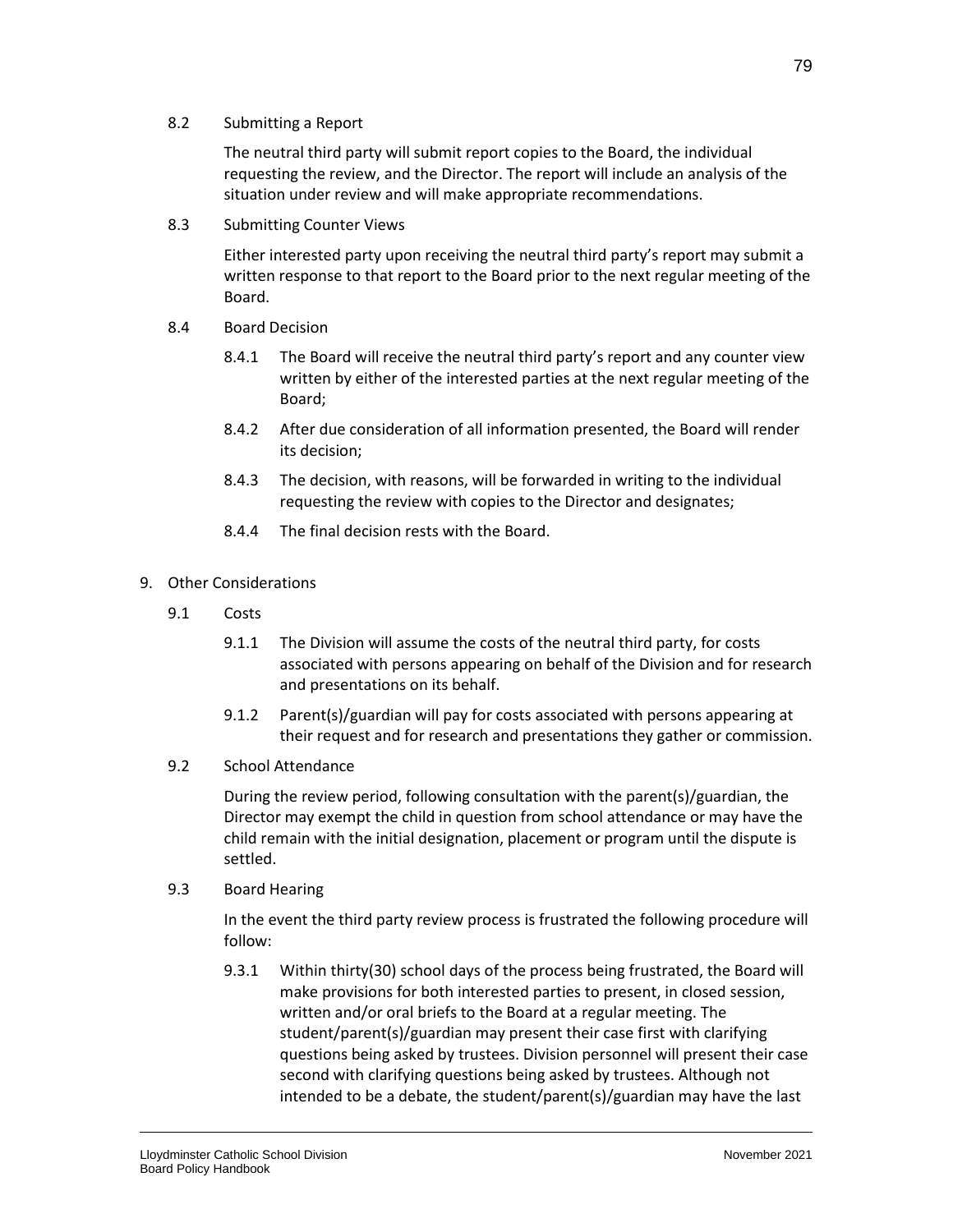word prior to the Board deliberating in isolation from both interested parties. If the Board requires further clarification or elaboration from either interested party, such undertakings will take place with both interested parties in attendance.

9.3.2 After duly considering all information presented, the Board will communicate its decision and supporting reasons to both interested parties. This may occur orally, if possible, followed with a written response to both parties outlining the decision with reasons. The decision of the Board is final.

## **C. Appeal Hearings**

An Ad hoc Appeal Committee of the Board, delegated to the Disciplinary Committee of the Board, will hear appeals on other administrative decisions that significantly affect the education of a student following the completion of each element defined in AP140. All requests to the Board failing to complete AP140 will be referred back to the Director of education who will facilitate the requirements defined in AP140. The Board will determine the terms of reference and membership of the Committee including the appointment of the committee Chair.

The principles of natural justice shall apply to the entire appeal process.

- 1. Prior to a decision being appealed to the Appeal Committee, it must be appealed to the Director.
- 2. Parents of students, and independent students, have the right to appeal to the Appeal Committee a decision of the Director. The Director must advise parents and students of this right of appeal.
- 3. The appeal to the Appeal Committee must be made within five (5) days from the date that the individual was informed of the Director's decision. The appeal must be filed in writing and must contain the name of the party filing the appeal, the date, the matter at hand, and the reason for the appeal.
- 4. Parents or students, as above, when appealing a decision to the Appeal Committee, have the right to be assisted by a resource person(s) of their choosing. The responsibility for engaging and paying for such assistance rests with the parents or students.
- 5. The hearing of the appeal must be scheduled so as to ensure that the person making the appeal and the Director, or designate, whose decision is being appealed, has sufficient notice and time to prepare for the presentation.
- 6. The appeal will be heard in-camera, with specified individuals in attendance.
- 7. The appeal hearing will be conducted in accordance with the following guidelines:
	- 7.1 The Chair will outline the purpose of the hearing, which is to provide: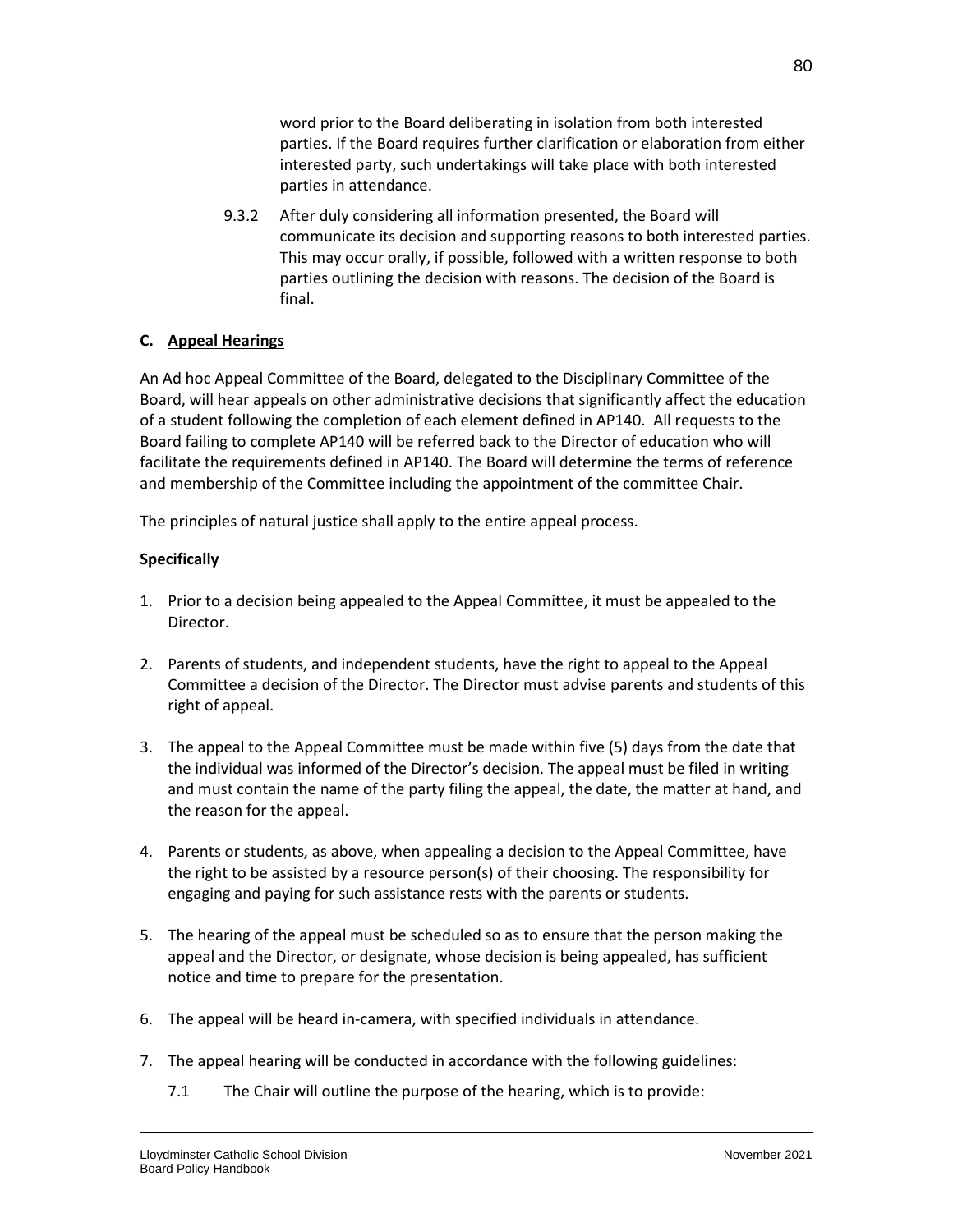- 7.1.1 An opportunity for the parties to make representation in support of their respective positions to the Appeal Committee. This information may include expert medical, psychological and educational data and may be presented by witnesses;
- 7.1.2 The Committee with the means to receive information and to review the facts of the dispute;
- 7.1.3 A process through which the Committee can reach a fair and impartial decision.
- 7.2 Notes of the proceedings will be recorded for the purpose of the Board's records.
- 7.3 The Director and/or staff will explain the decision and give reasons for the decision.
- 7.4 The appellant will present the appeal and the reasons for the appeal and will have an opportunity to respond to information provided by the Director and/or staff.
- 7.5 The Director and/or staff will have an opportunity to respond to information presented by the appellant.
- 7.6 Committee members will have the opportunity to ask questions or clarification from both parties.
- 7.7 No cross-examination of the parties shall be allowed, unless the Chair deems it advisable under the circumstances.
- 7.8 The Committee will meet without the respective parties to the appeal in attendance to arrive at a decision regarding the appeal. The recording secretary will remain in attendance. The Committee may have legal counsel in attendance.
- 7.9 If the Committee requires additional information or clarification in order to make its decision, both parties to the appeal will be requested to return to the hearing for the required additional information.
- 7.10 The Committee decision and the rationale for that decision will be communicated to the appellant by telephone and by registered letter within three (3) days of the hearing.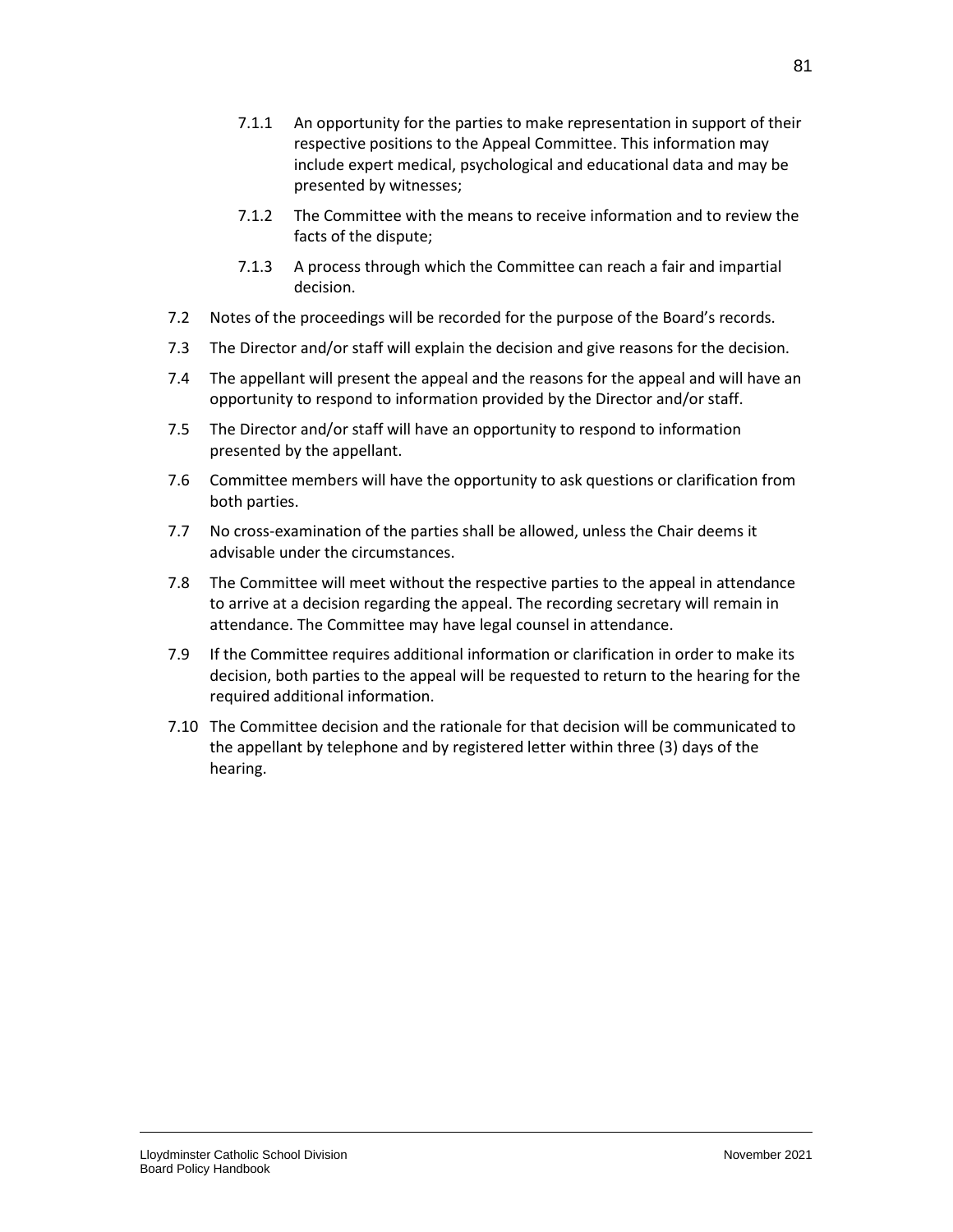| Lloydminster Catholic School Division<br><b>Board of Education Policy Handbook</b> |                                                 |                  |
|------------------------------------------------------------------------------------|-------------------------------------------------|------------------|
| <b>Policy 14: Recruitment and Selection of Personnel</b>                           |                                                 |                  |
| Appendices:                                                                        | References:                                     | Approved:        |
|                                                                                    | The Education Act, 1995 Sections 85, 87, 201    | October 28, 2020 |
|                                                                                    | The School Division Administration Regulations, |                  |
|                                                                                    | 2018 Sections 43, 44                            |                  |

The Board believes that the recruitment and selection of Director of Education is paramount to interests and operations of the Board of Education.

The Board also believes strong central leadership and administration at the Division level is essential to the effective and efficient operation of the school system.

The Board further believes in the clarity of the "Roles, Responsibility, and Accountability" governance framework model where the Board of Education is directly responsible for the actions of the Director; and, delegates full responsibility to the Director for all personnel hiring and management to part of the annual Directors' performance review.

- 1. The Board has the sole authority to recruit and select an individual for the position of Director of Education, while adhering to the requirements of Sections 43 and 44 of The School Division Administration Regulations.
- 2. The Board shall determine the hiring process, including but not limited to:
	- 2.1 Initiating the advertising process and make every reasonable effort to ensure that all current Division employees are aware of the vacancy.
	- 2.2 Inviting the Saskatchewan Catholic School Boards Association Executive Director as an external Catholic Education consultant.
	- 2.3 Hiring an external person or agency to assist in the promotion of the position and to identify potential candidates.
	- 2.4 The Table Officers shall be responsible for the creation of a short list of candidates for the position.
	- 2.5 All members of the Board are required to constitute the selection committee.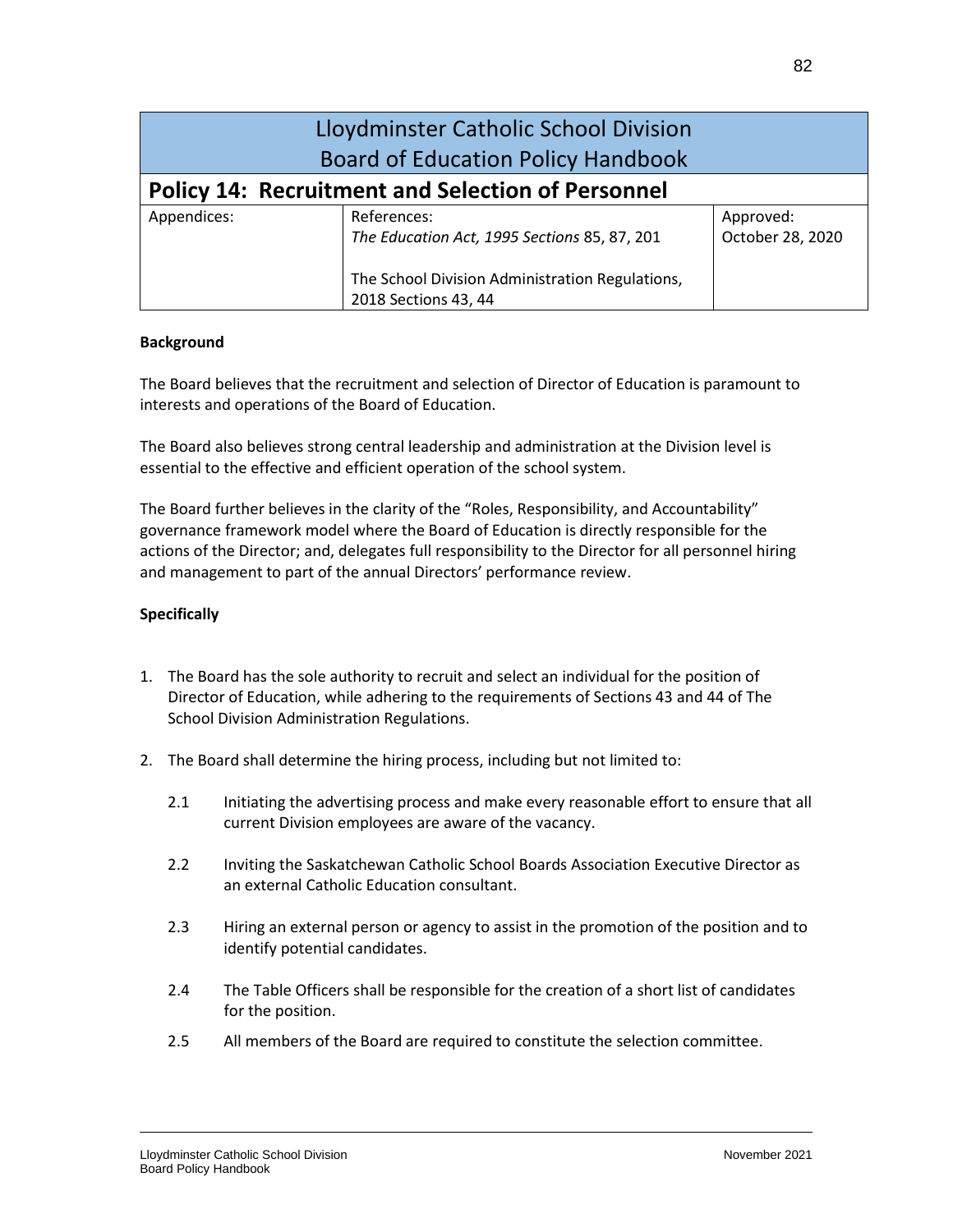- 2.6 The selection committee will attempt to achieve consensus. In the event this is not possible, the successful candidate must be supported by a clear majority of the selection committee.
- 2.7 The position shall have a detailed role and responsibilities description.
- 2.8 The person shall have a written contract of employment.
- 3. In the event of an unexpected or short-term vacancy, the Board may appoint an "Acting Director" without going through a formal selection process.
- 4. All offers of employment shall be conditional on the successful applicant providing a faith reference and criminal record check.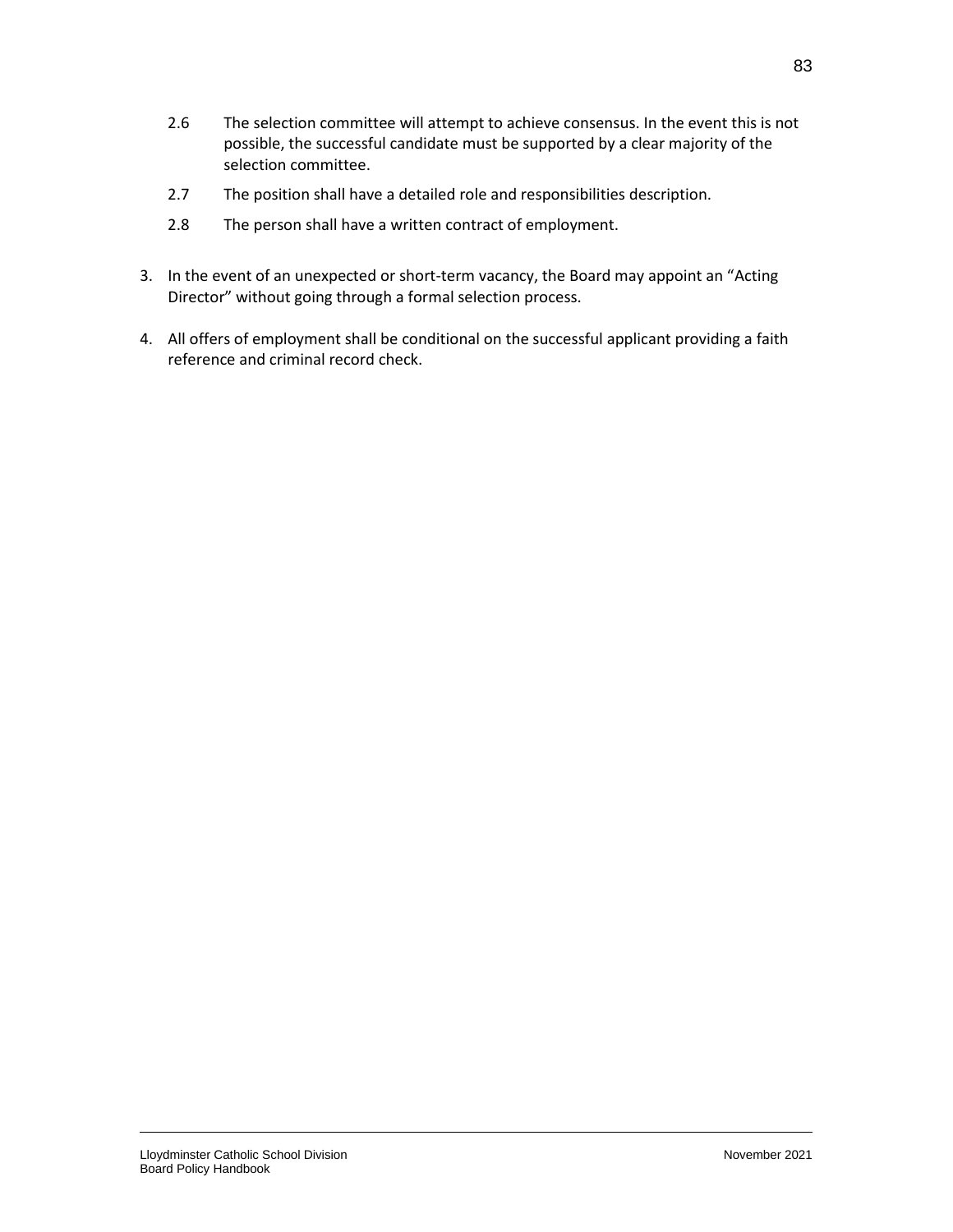| Lloydminster Catholic School Division       |                                                                                                                                       |                               |
|---------------------------------------------|---------------------------------------------------------------------------------------------------------------------------------------|-------------------------------|
| <b>Board of Education Policy Handbook</b>   |                                                                                                                                       |                               |
| <b>Policy 15: School Community Councils</b> |                                                                                                                                       |                               |
| Appendices:                                 | References:<br>The Education Act, 1995 Sections 140.1, 140.2,<br>140.3, 140.4, 140.5<br>The Education Regulations, 2019 Sections 5-14 | Approved:<br>October 28, 2020 |

Pursuant to the provisions of Section 140.1 of the Education Act, the Education Regulations, and subject to Board Policy, School Community Councils will be established at each school in the Division.

## **Definition**

*Community Member* – is an elector who resides within the attendance area for that School Community Council's school and does not include parents or guardians of students who attend that school.

- 1. A School Community Council (SCC) will be established within the attendance area(s) of school(s) operated by the Board. There will cease to be a Local School Board Association for that school when a SCC is established.
- 2. Each SCC Executive is to consist of:
	- 2.1 No fewer than five (5) and no more than nine (9) members elected at the Annual General Meeting to represent parents/guardians of students and community members. Parents/guardians must form the majority of the elected Council. At least half of the elected members must be of Catholic faith.
	- 2.2 Appointed members consisting of:
		- 2.2.1 Principal (non-voting);
		- 2.2.2 Teaching staff member appointed by the staff (non-voting);
		- 2.2.3 St. Anthony's Parish member appointed by the Priest (voting);
		- 2.2.4 One (1) or two (2) student representatives in schools with Grades ten to twelve appointed by the school's Student Representative Council (SRC) (voting);
		- 2.2.5 Any other person deemed necessary by the SCC based on school demographics and the focus of the Council. Additional appointments require Board approval.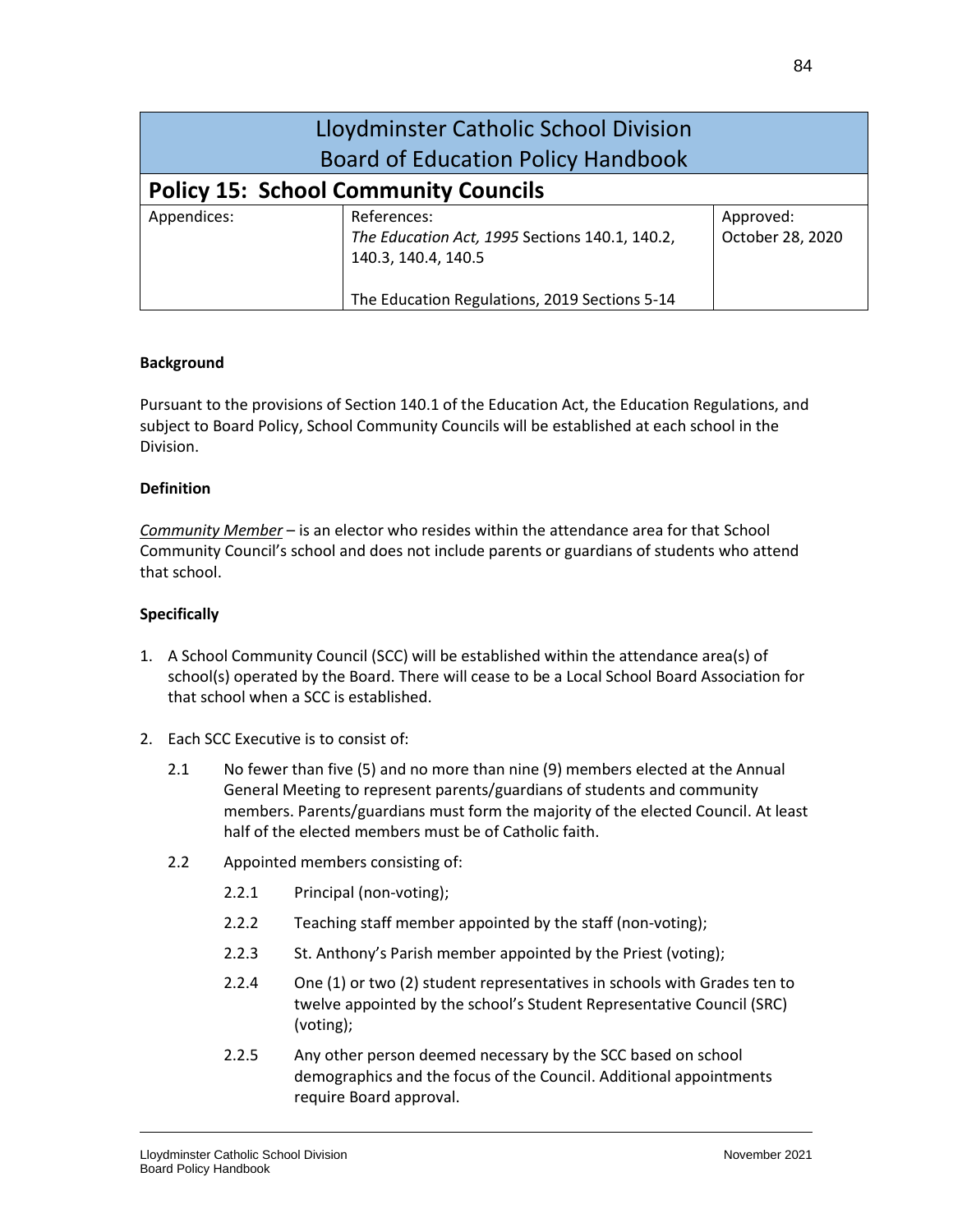- 3. In the event of a vacancy in an elected member's position the Board may appoint an individual to that position, following a recommendation from the Council.
- 4. Members appointed as part of 2.2, are appointed annually.
- 5. The roles of SCCs are defined in the Education Act.
- 6. The Council is to prepare and submit to the Director a Constitution and Bylaws that will govern the operations of the Council. The Constitution and Bylaws must conform to all relevant sections of The Education Act, Education Regulations and Board policy.
- 7. Call for Nominations
	- 7.1 The Notice of Call for Nominations will be advertised in the school newsletter and in the local newspaper four (4) weeks prior to the date of the SCC's annual meeting.
	- 7.2 The Notice of Call for Nominations will specify who may let their name stand for the SCC, the deadline for close of nominations, and the place where nomination forms can be picked up and dropped off.
- 8. Nominations
	- 8.1 Individuals who qualify to run in the election can be nominated by another individual or can volunteer to stand for election, but must be in attendance at the annual meeting to be eligible for election.
	- 8.2 All nominees must identify whether they are standing for election as a parent or as a community member; also indicating whether they are of the Catholic faith. In the event that the nominations received do not meet with the requirements as outlined in Section 2.1 regarding elected members, a second call for nominations will occur. If a void in representation remains after the second call, the SCC will operate with the current membership and apply to the Board to make a third call for nominations.
- 9. Election
	- 9.1 The Returning Officer, an appointed employee of the Board, who is not a current member of the SCC, will facilitate the selection of an individual to chair the elections portion of the Annual Meeting.
	- 9.2 Parent and community members will be elected at the SCC's annual meeting.
	- 9.3 One half of the parent and community members of each SCC will be elected each year in order to ensure retention of some experienced council members at all times.
	- 9.4 During an election, the Returning Officer will:
		- 9.4.1 Announce who is eligible to vote. Parents of students who are enrolled in the school (including parents who do not reside within the attendance/bussing area of the school); and electors that reside within the school attendance/bussing area.
		- 9.4.2 Invite each candidate to speak to the group.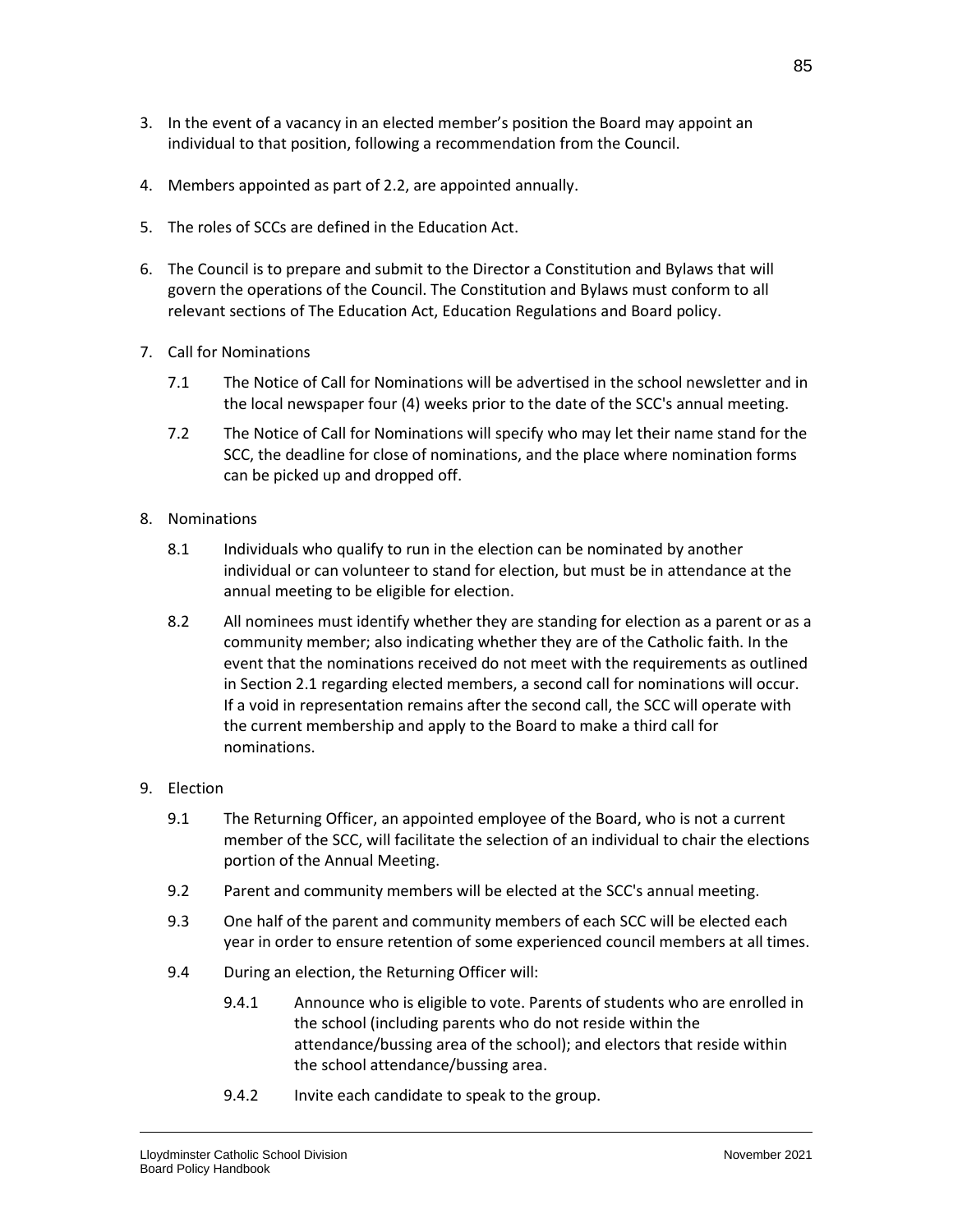- 9.4.3 Distribute and collect ballots.
- 9.4.4 Count ballots with the Chair of the annual meeting in attendance.
	- Since parents must make up the majority of the elected parent and community members, the Returning Officer must ensure that the majority of members are parents. For example, if there are five (5) positions, the first three (3) parents with the greatest number of votes will be elected, even though a community member may be in the top three (3) according to the vote. The remaining two (2) positions will be filled by individuals with the next highest vote count.
	- Since the majority of the elected parent and community members must be of the Catholic faith, the Returning Officer must ensure that the majority of the members are Catholic.
	- If there is a tie between nominees, the Returning Officer will break the tie by flipping a coin.
- 9.4.5 Announce the outcome of the election.
- 9.4.6 Determine if there is a contestation of the election.
- 9.5 Election results can be contested, by a nominated individual, voicing "specific concern(s)" to the Chair of the Annual Meeting within thirty (30) minutes of the election results being announced.
- 9.6 If there is a dispute about the outcome of the election, the ballots will be held in safekeeping by the Returning Officer, and the matter will be referred to the Director or designate by the Principal. The Director or designate will investigate the election process and make a ruling.
- 9.7 If no contestation has been made, the Chair of the Annual Meeting will ask for a motion to have the Returning Officer destroy the ballots.
- 10. Annual General Meeting
	- 10.1 The Annual General Meeting will be held in September of each year.
	- 10.2 The Annual General Meeting will be advertised in the school newsletter and in the local newspaper. The notice will set out the time, place and purpose of the meeting.
	- 10.3 Schools will give notice to the public in June of the upcoming elections in September.
	- 10.4 Sample Agenda for Annual General Meeting
		- 10.4.1 Opening Prayer
		- 10.4.2 Annual Report
			- The Annual Report will outline the SCC's activities and a financial report as outlined in these procedures.
		- 10.4.3 Elections
		- 10.4.4 Other Business as established by the SCC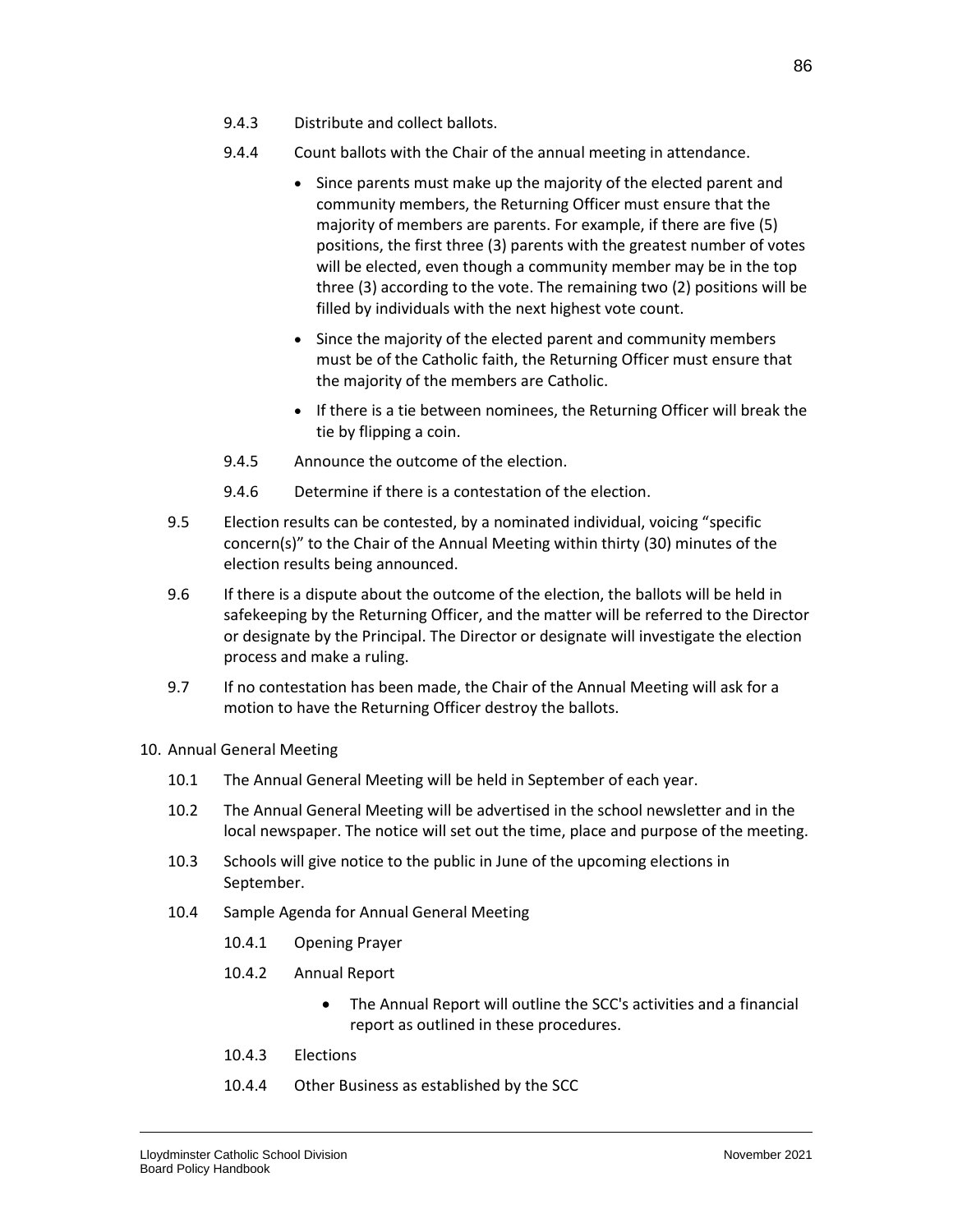- 10.4.5 Discussion
- 10.4.6 Adjournment
- 10.5 At the Annual General Meeting, the SCC Executive will set a date to host an organizational meeting to select officers.
- 11. Responsibilities of the SCC Executive
	- 11.1 The primary responsibility of the SCC Executive is supporting school personnel to provide quality educational programming. Serving in an advisory role the SCC will assist in the development of the School Strategic Plan and support the implementation of that plan through direct communication/ involvement of the parents.
	- 11.2 The SCC will facilitate continuing communication and promote mutual understanding between the school and the community.
	- 11.3 The SCC will be responsible for encouraging and facilitating parent and community engagement in school planning and improvement processes.
	- 11.4 The SCC will provide advice to the school and the Board by reflecting the opinions, concerns and proposals of the electors and parents/guardians.
	- 11.5 The SCC Executive will develop annual goals and objectives that are aligned with the school's goals and objectives.
	- 11.6 The SCC Executive will receive and consider information and recommendations from the school staff and the general membership.
	- 11.7 The SCC Executive will approve an annual SCC budget.
	- 11.8 Changes to the constitution can be brought forward and discussed at any time during the year; however, they can be voted on and ratified only once a year, at the January meeting. Following ratification of the Constitution, at the January meeting, it will be submitted to the Board for approval.
- 12. Table Officers
	- 12.1 The following table officers will be decided at a separate SCC Executive meeting. Table officers will be chosen from the elected Executive members.
	- 12.2 The Chairperson's responsibilities shall include:
		- 12.2.1 Planning the SCC meeting agenda in consultation with SCC Executive;
		- 12.2.2 Attending and conducting regular and executive meetings;
		- 12.2.3 Being aware of the needs and concerns of the community; and
		- 12.2.4 Providing leadership in developing and supporting the school plan.
	- 12.3 The Vice-Chairperson's responsibilities shall include:
		- 12.3.1 Assuming the duties of the chairperson in his/her absence;
		- 12.3.2 Attending regular and executive meetings to provide guidance and input; and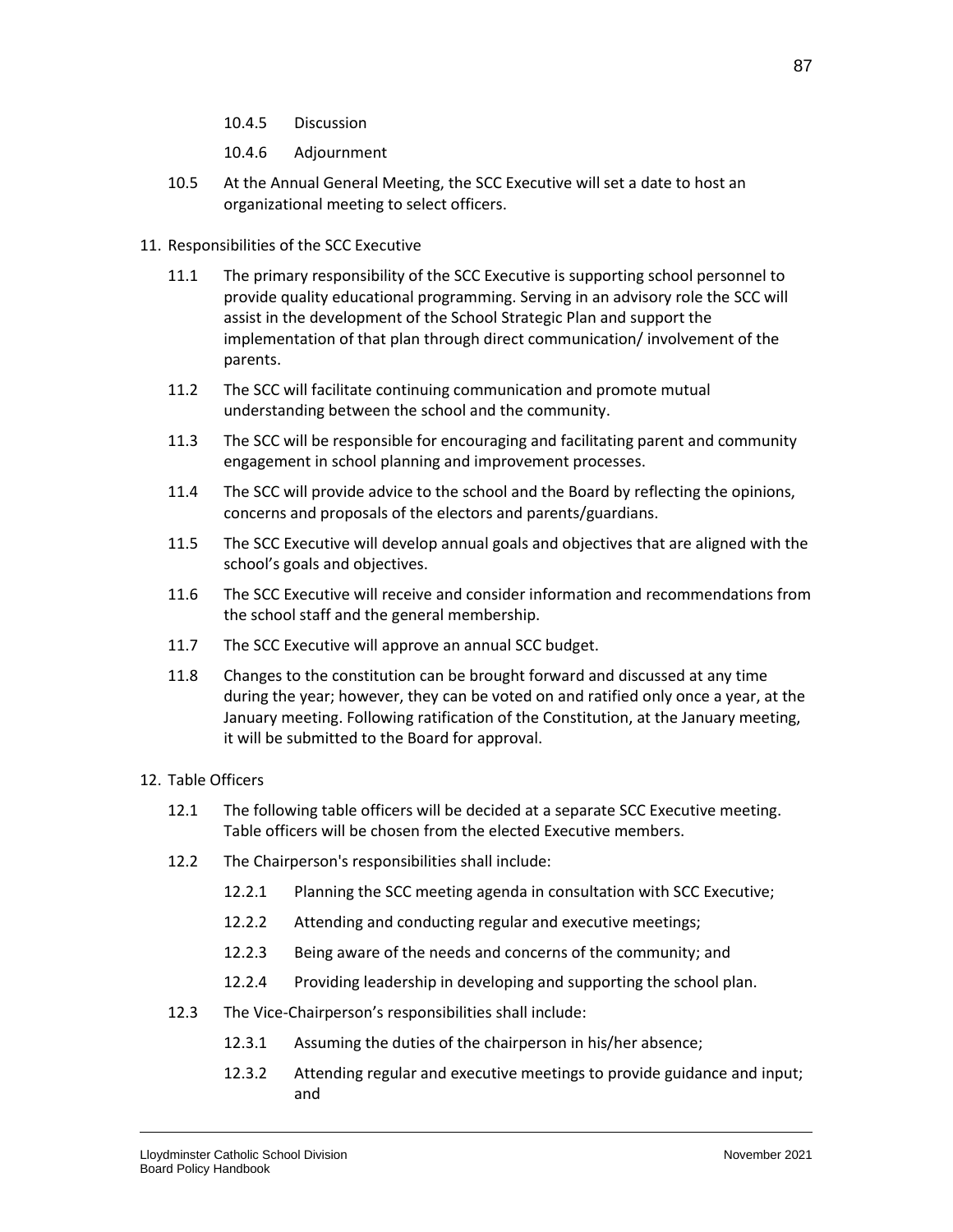- 12.3.3 Lending support and leadership to the council and to the community.
- 12.4 The Secretary's responsibilities shall include:
	- 12.4.1 Keeping accurate minutes of all SCC meetings;
	- 12.4.2 Providing minutes to SCC Executive for approval one (1) week following the meeting. Approved minutes will be made available at the school office no later than one (1) week following approval of the minutes.
- 12.5 The Treasurer's responsibilities shall include:
	- 12.5.1 Collecting money after fundraising events;
	- 12.5.2 Rolling it;
	- 12.5.3 Keeping accurate accounting summary of the council's funds;
	- 12.5.4 Taking deposits to the Principal;
	- 12.5.5 Requesting financial statements or purchase orders from the school secretary for council meetings (at least three (3) days in advance);
	- 12.5.6 Leading the preparation of an annual budget (Form 16-1). The Treasurer shall submit records for audit by the Chief Financial Officer.
- 12.6 One (1) of the executive table officers will be appointed as the spokesperson of the SCC.

#### 13. Meetings

- 13.1 Meetings will take place monthly or bimonthly. The meeting day will be chosen by the new SCC Executive.
- 13.2 SCCs will have a minimum of five (5) meetings per year.
- 13.3 Special meetings may be called by the chairperson to deal with issues deemed necessary by the SCC Executive.
- 13.4 Quorum for SCC decisions shall consist of the majority of the SCC Executive.
- 13.5 In determining the process employed to make a decision, the SCC Executive may:
	- 13.5.1 Call a special meeting of the executive and make decisions regarding issues that are urgent in nature and requiring immediate action.
	- 13.5.2 Delegate a committee of volunteers from the SCC. Committees may be established at each school as the need arises. All committees will report back to the SCC Executive at a future meeting, depending upon the scope of the assigned responsibilities. For all decisions delegated to committee, the following procedure must be employed. The SCC chairperson shall call a vote of SCC members of electors and majority decision is required to delegate committee authority (as defined in 13.5.2.1, 13.5.2.2 and 13.5.2.3) before any committee is struck. The SCC will establish committees using one (1) of the following models: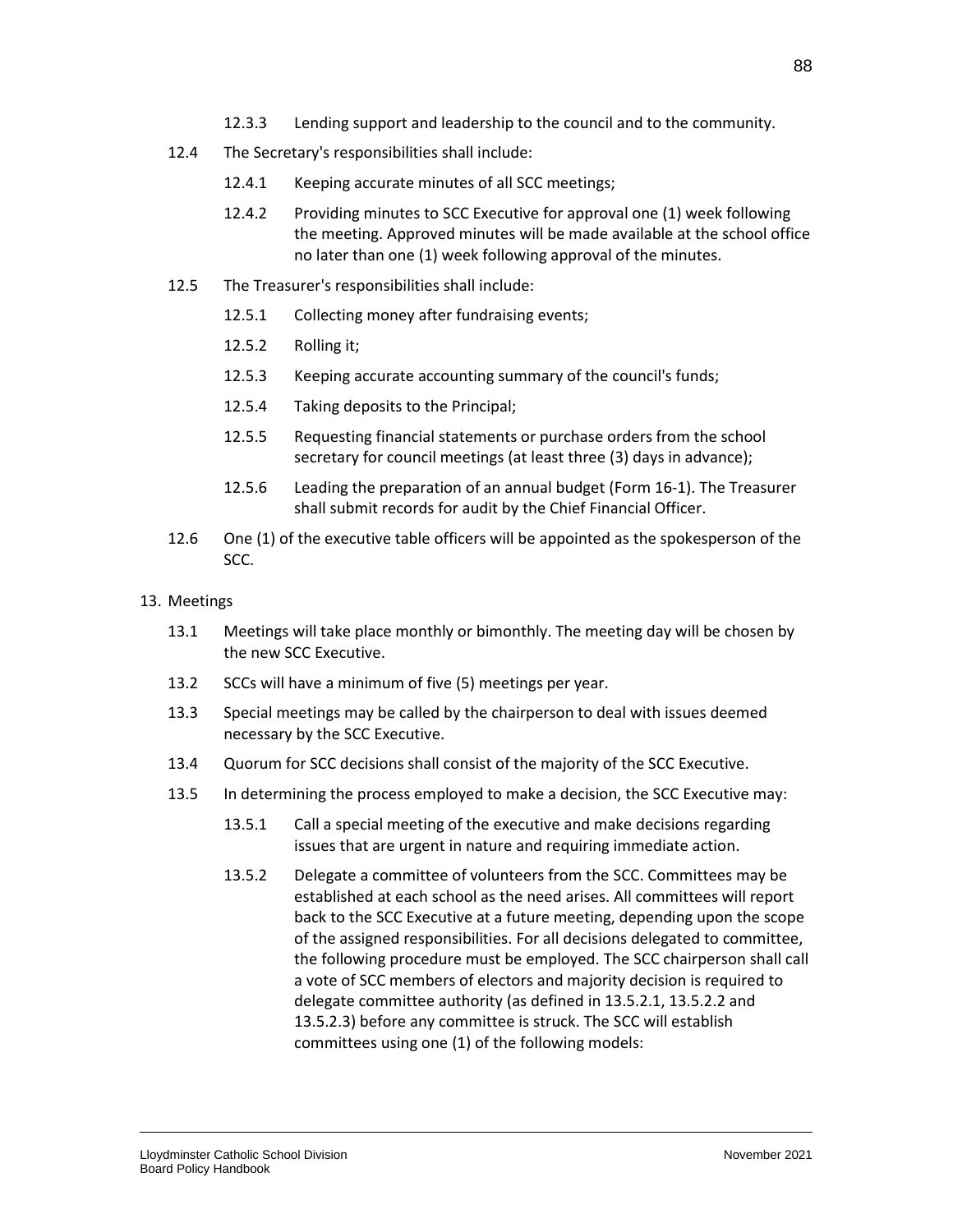- 13.5.2.1 Democratic: Draft recommendations for consideration of the SCC with final approval of the SCC required before action is taken (majority vote).
- 13.5.2.2 Consultative: Draft recommendations/policy or plans for consultation with the SCC at large. The final decision would remain the responsibility of the committee and executive members (majority decision required to take action).
- 13.5.2.3 Collaborative: Draft recommendations/policy or plans in collaboration with the stakeholders most directly involved, incorporating their ideas or suggestions. This committee is authorized to make decisions by "consensus".

#### 14. Code of Conduct

The Division's SCC will adopt a code of conduct that meets or exceeds the following:

- 14.1 The Division's SCCs will not act as forum for the discussion of individual school personnel, students, parents, or other individual members of the SCC.
- 14.2 A member of the SCC Executive who is approached by a person with a concern relating to an individual is in a privileged position and must treat such discussion with discretion, protecting the confidentiality of the people involved.
- 14.3 Any member of a SCC Executive shall:
	- 14.3.1 Support Catholic education.
	- 14.3.2 Uphold the constitution and bylaws, policies and procedures of the SCC Executive;
	- 14.3.3 Perform his/her duties with honesty and integrity;
	- 14.3.4 Respect the rights of all individuals;
	- 14.3.5 Take direction from the members, ensuring that the representation processes are in place;
	- 14.3.6 Encourage and support parents and students with individual concerns to act on their own behalf and provide information on the process for taking forward concerns;
	- 14.3.7 Work to ensure that issues are resolved through due process;
	- 14.3.8 Strive to be informed and only pass on information that is reliable and correct;
	- 14.3.9 Respect all confidential information; and
- 15. Handling Complaints or Concerns
	- 15.1 Complaints or Concern about an Individual Student or Staff Member
		- 15.1.1 Any matter concerning an individual student or staff member must be directed to the staff member or Principal.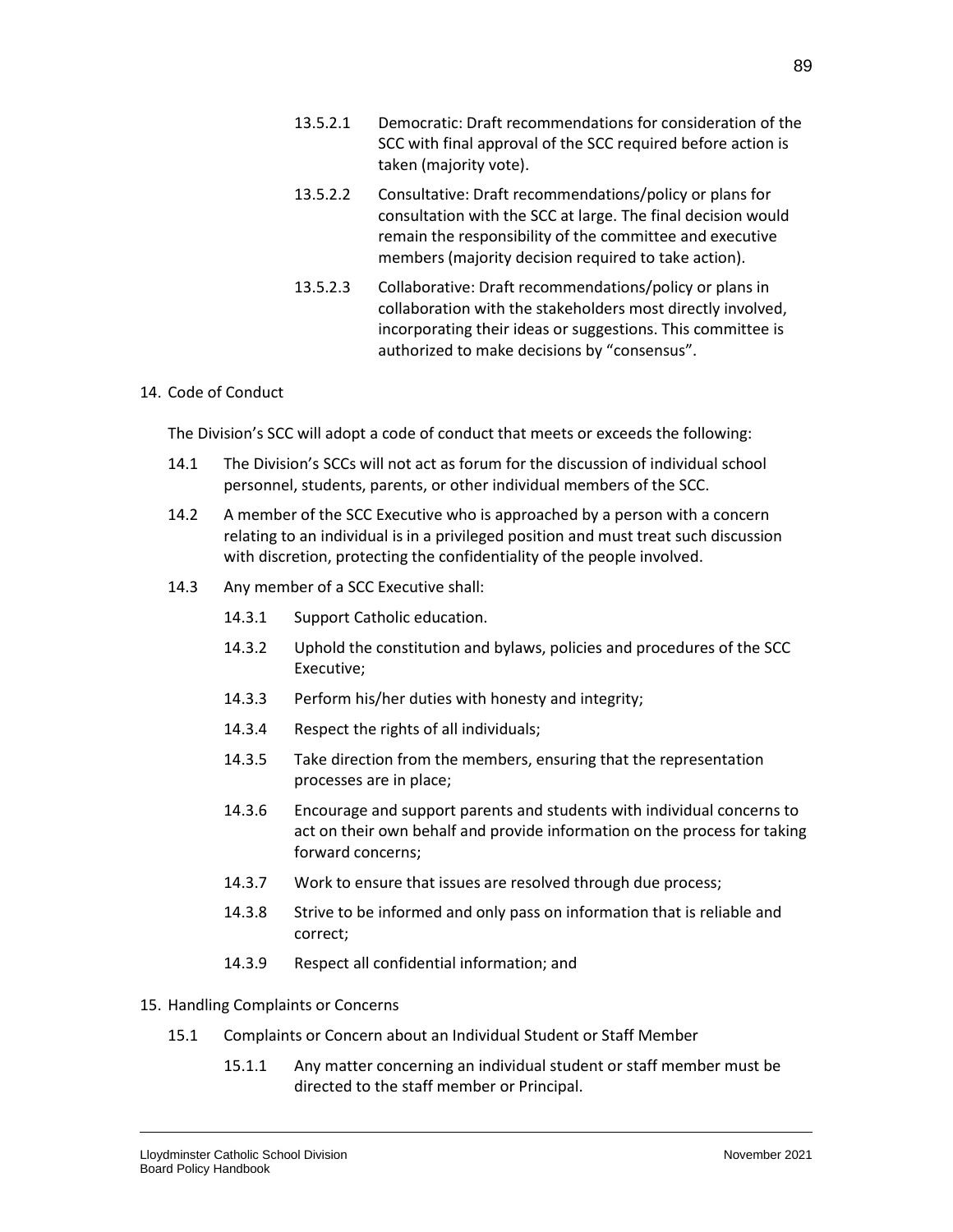- 15.1.2 It is not the responsibility of the SCC to deal with concerns or complaints about individuals other than to direct the concern to the appropriate individual.
- 15.2 Complaints or Concerns about SCC Initiatives or Activities
	- 15.2.1 Provided SCC are comfortable in their knowledge and feel at ease expressing themselves, concerns or questions about SCC initiatives or activities expressed informally to members of the SCC Executive may be addressed immediately by the member. If a member is unsure of the appropriate response, she/he should say so but indicate that she/he will check and get back to the individual.
	- 15.2.2 If such a commitment is made the member must follow through with the SCC Executive and ensure the individual who raised the concern/complaint receives a response. If the concern is not resolved in this manner, the individual should be encouraged to contact the SCC chairperson to have the issue included on the agenda of a future SCC meeting.
	- 15.2.3 The chairperson shall determine whether to include the item on the agenda, or to respond to the issue based upon previous discussion at a SCC meeting in alignment with the SCC constitution of the specific school.
		- 15.2.3.1 After responding to the complaint or concern the member should always ask if their response is satisfactory.
		- 15.2.3.2 If the individual is not satisfied with the response, the member should explain how the concern or complaint could be brought to the attention of the SCC in a more formal manner.
	- 15.2.4 Concerns or complaints can be brought to the attention of the SCC Executive by addressing the concern in writing to the Chairperson.
		- 15.2.4.1 The SCC Executive will provide a written response regarding how they have or will address the concern or complaint.
		- 15.2.4.2 The chairperson may provide the individual with an opportunity to meet with the SCC Executive.
		- 15.2.4.3 In the event of the individual not being satisfied with the response, the individual will be informed by the chairperson that she/he does have the recourse to submit their concern, in writing, to the Director.
	- 15.2.5 Complaints or concerns regarding school initiatives activities or policies must be directed to the Principal before the issue is brought forward for discussion at a SCC meeting. The Principal, in consultation with staff, will determine whether or not the current practice is open for consideration and recommendation of the SCC.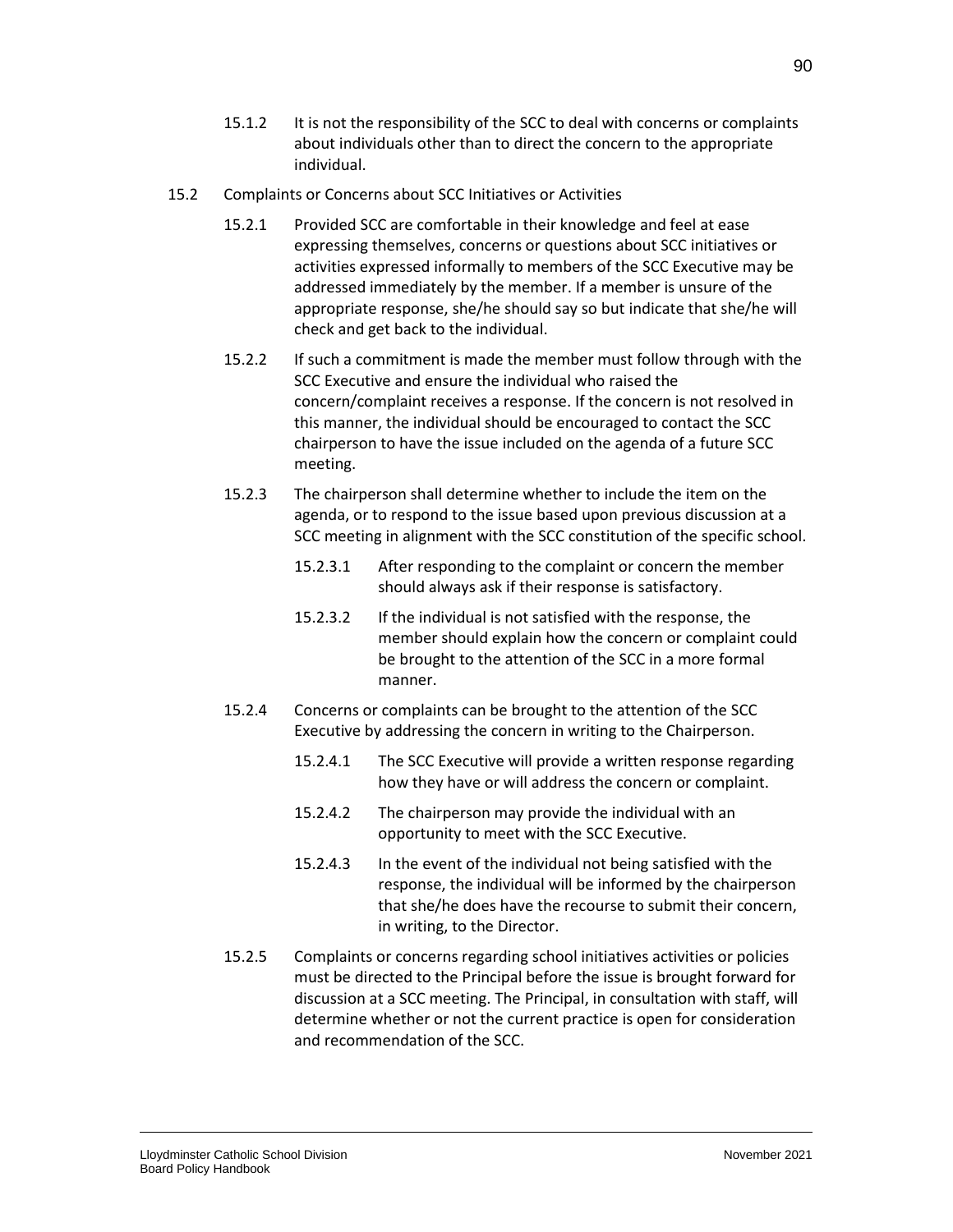- 15.2.5.1 In the event consultation is deemed warranted, the issue shall be placed on the SCC agenda for discussion, recommendation and or suggested revisions (alternatives).
- 15.2.5.2 If school administration perceives the decision must remain the responsibility of professional personnel the complainant will be advised to communicate the concern in writing to the Director. The Director will take the necessary action to resolve the issue.
- 16. SCCs will develop a strategy to communicate with and consult the public. Examples include: school surveys, newsletters, school website, open houses, bulletin boards, phone contact, etc.
- 17. SCC Funds
	- 17.1 A special fund will be set for each SCC in the Division's accounts. Copies of all financial reports of transactions to these accounts will be sent to the schools on a timely basis. The school will then ensure the SCC treasurer gets copies of reports.
	- 17.2 The Board will contribute funds on an annual basis as determined in the Division's budget. The Division's contribution will be used to support student learning as per Strategic Plan document.
	- 17.3 The SCC will create an annual budget by October 1 of each year. A comparative actual budget for the previous year shall be completed for the AGM. (Form 15-1)
	- 17.4 All spending will be for the betterment of student learning and student well in order to support the initiatives of the SCC.
	- 17.5 Purchasing is to be approved by SCC through their executive. Purchases will generally be made with purchase cards or school generated Purchase Orders authorized by the Principal and Director or designate. For purchases and reimbursement of under twenty-five dollars (\$25) the school's petty cash is to be used. Each school's petty cash will be increased to allow for the additional transactions.
- 18. All articles purchased by the SCCs are the property of the Division.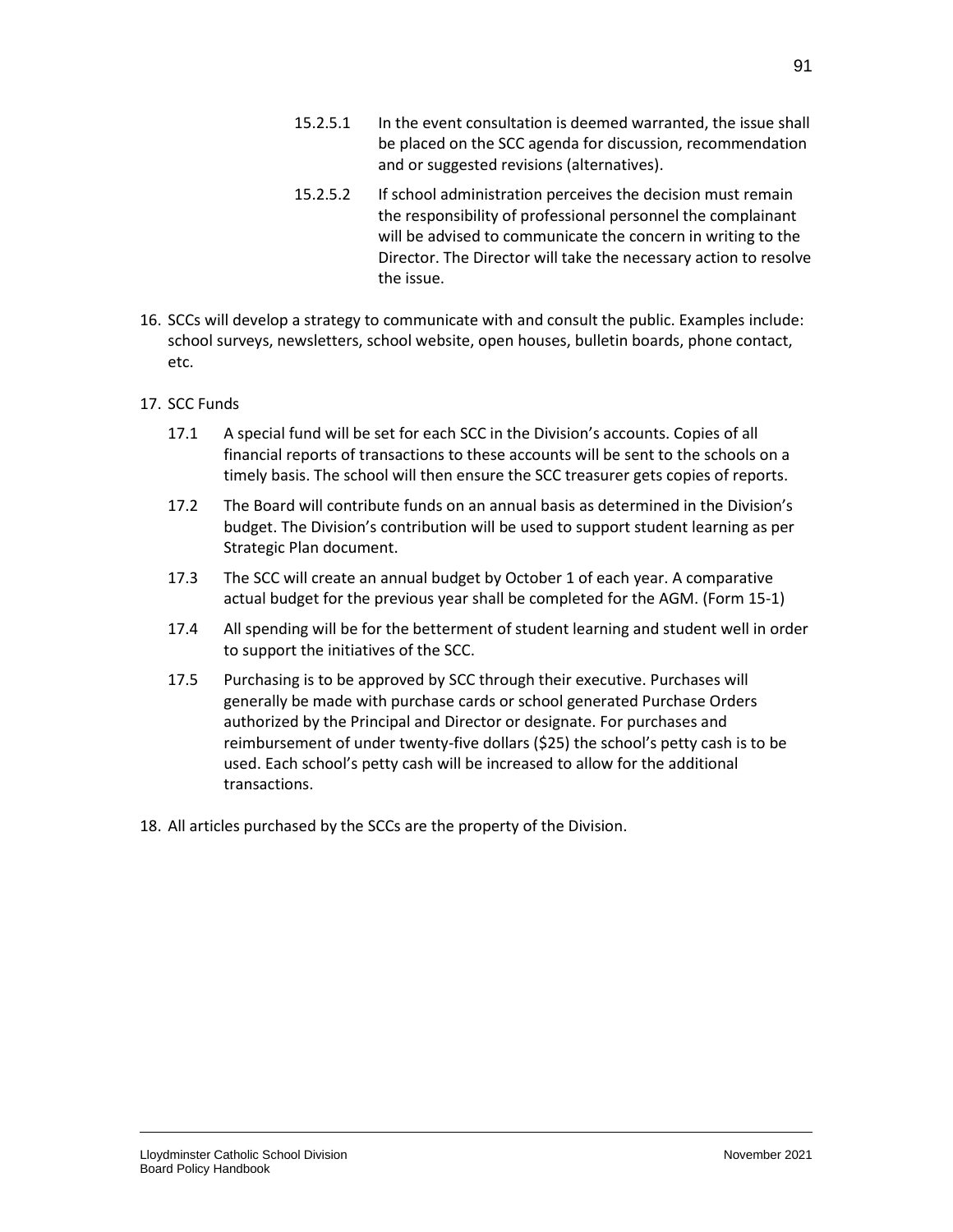| Lloydminster Catholic School Division     |                                                    |                  |
|-------------------------------------------|----------------------------------------------------|------------------|
| <b>Board of Education Policy Handbook</b> |                                                    |                  |
| <b>Policy 16: Safe and Caring Schools</b> |                                                    |                  |
| Appendices:                               | References:                                        | Approved:        |
|                                           | The Education Act, 1995 Sections 85, 87, 150, 151, | October 28, 2020 |
|                                           | 154, 155, 175, 190, 191, 192, 193, 194             |                  |

The Board believes that schools are purposeful places where students and staff must be able to work, learn and play without the threat of physical or psychological harm. They are characterized by sensitivity and respect for all individuals, an environment of non-violence, clear student behavioral expectations and disciplinary policies that are enforced consistently and fairly. The Board acknowledges its responsibility to ensure schools provide secure learning environments which are safe from any form of threat, violence or intimidation.

The intent of the Board is to provide a school environment free of violence, intimidation, and weapons by:

- 1. Setting standards which demonstrate to students that acts of violence or intimidation will not be tolerated and will result in appropriate and effective consequences;
- 2. Prohibiting students from possessing weapons or engaging in violent acts on school property, and at school events, through the use of appropriate and effective consequences;
- 3. Providing positive school discipline programs that encourage students to act responsibly;
- 4. Providing effective curriculum programs that teach appropriate behaviour and social skills.
- 5. Providing service and supports that respond to personal needs of sexual orientation and gender identity.

The Board considers any act of violence, intimidation or the possession or use of a weapon by anyone on school property and at school events to be a serious threat to both students and staff. It authorizes the Director or designate(s) to impose appropriate consequences upon any individual threatening the safety and welfare of students and/or staff.

- 1. The possession by students of weapons\*, potentially dangerous articles, alcohol or illegal drugs is prohibited on all school property during school activities and while travelling to and from school or during school sanctioned activities.
- 2. Serious breaches of conduct that threaten the safety and welfare of students and staff will be referred directly to the Director or designate(s).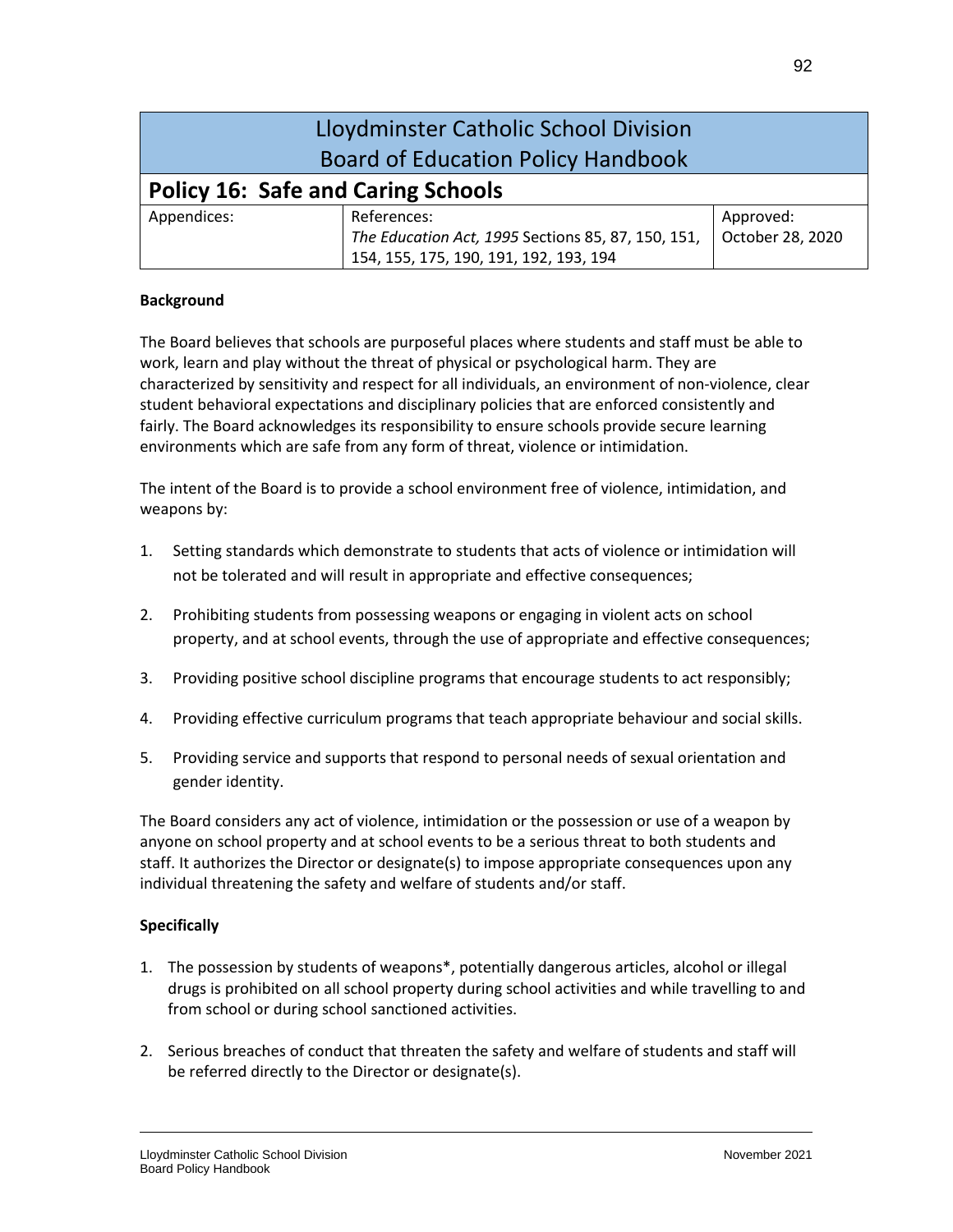- 3. Principals may invoke Section 175 of the Education Act to remove from school property any person who disturbs or interrupts the proceedings of the school or any official school function.
- 4. School administrators may involve the RCMP when criminal acts occur.
- 5. Within the resources of the Division, every effort shall be made to support the needs of victims of violence and/or intimidation.

\*Weapons are defined as any instrument which can be used to injure, harm or intimidate another person.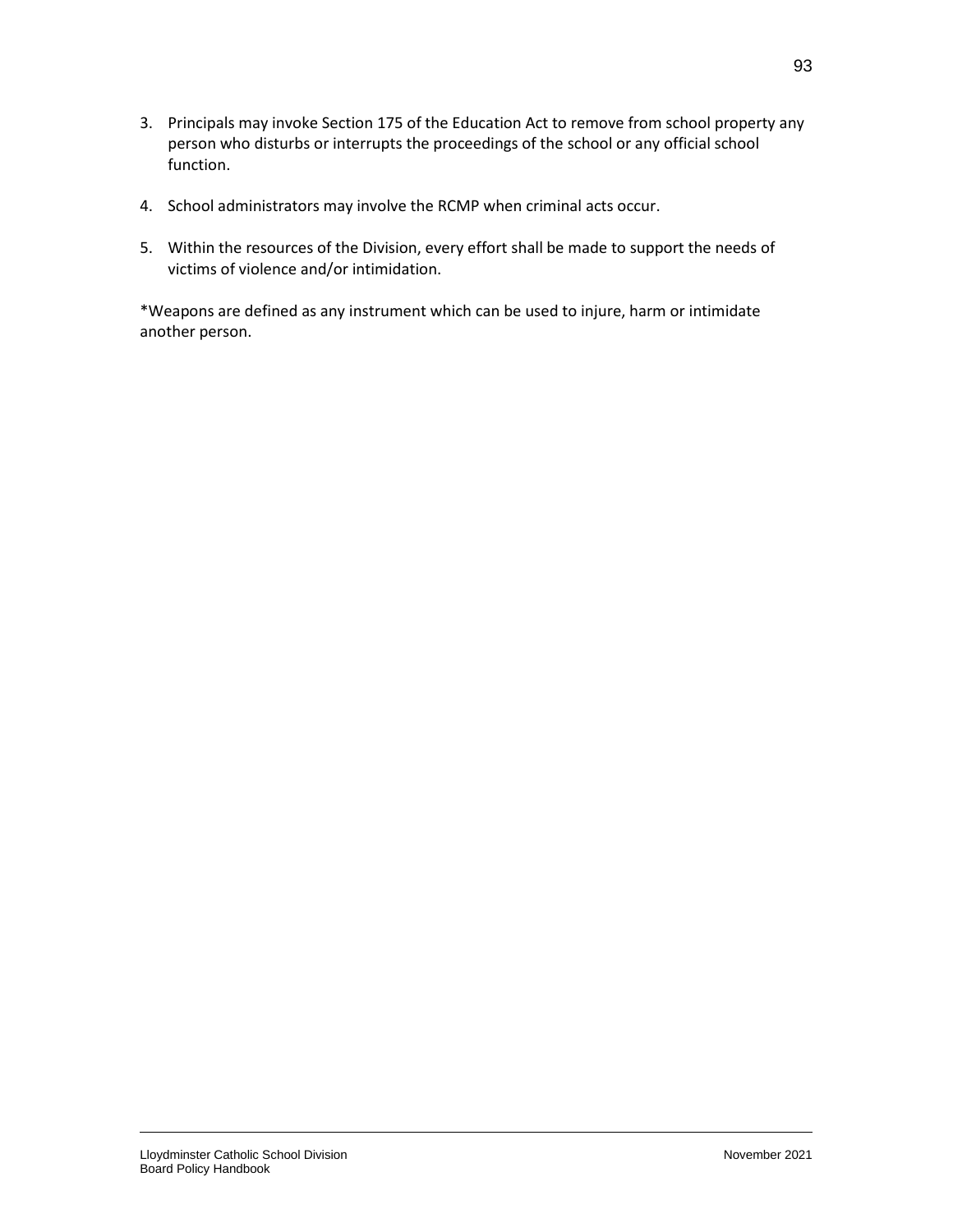| Lloydminster Catholic School Division<br><b>Board of Education Policy Handbook</b> |                                                                          |                  |
|------------------------------------------------------------------------------------|--------------------------------------------------------------------------|------------------|
| <b>Policy 17: Delegations</b>                                                      |                                                                          |                  |
| Appendices:                                                                        | References:                                                              | Approved:        |
|                                                                                    | The Education Act, 1995 Sections 85, 87, 148, 150,<br>151, 154, 155, 367 | October 28, 2020 |

The Board has the responsibility to hear matters of concern regarding the education of students and may make provision for a delegation to make a presentation at a regular Board meeting in the interest of improving the education provided in Division schools on matters regarding noninstructional or operational matters. Parents, electors and organizations may make requests for audiences with the Board.

- 1. All delegations wishing to appear before the Board shall be required to give notice thereof, in writing, to the Board; and further, in giving such notice, the delegations shall state the nature of the subject matter they intend to bring before the Board and shall identify the spokesperson(s).
- 2. The Board Chair and Vice Chair will determine if the subject matter is pertinent to the business of the Board, rule on the request, and in consultation with the Director, determine the placement of the item on a Board agenda. The Director or designate shall notify the individual or organization.
- 3. In the case of presentations by an employee or employee group, a request to present will only be received after the subject matter(s) have been discussed with the Director of Education at the established discussion tables.
- 4. All delegations are required to submit their presentation in writing for inclusion in the Board agenda package ten days prior to the scheduled Board meeting. In an emergency, the Director of Education, with the approval of the Chair of the Board, shall have authority to waive the requirement of ten days' notice, provided there is time before the meeting to acquaint the Board members with the purpose of the delegation.
- 5. Matters deemed to be of a sensitive and/or confidential nature shall be heard at a closed session of the Board.
- 6. Fifteen (15) minutes is allowed for the presentation by the delegation. The Board Chair will introduce the individual(s) or group(s) and reserves the right to limit and control the discussion.

94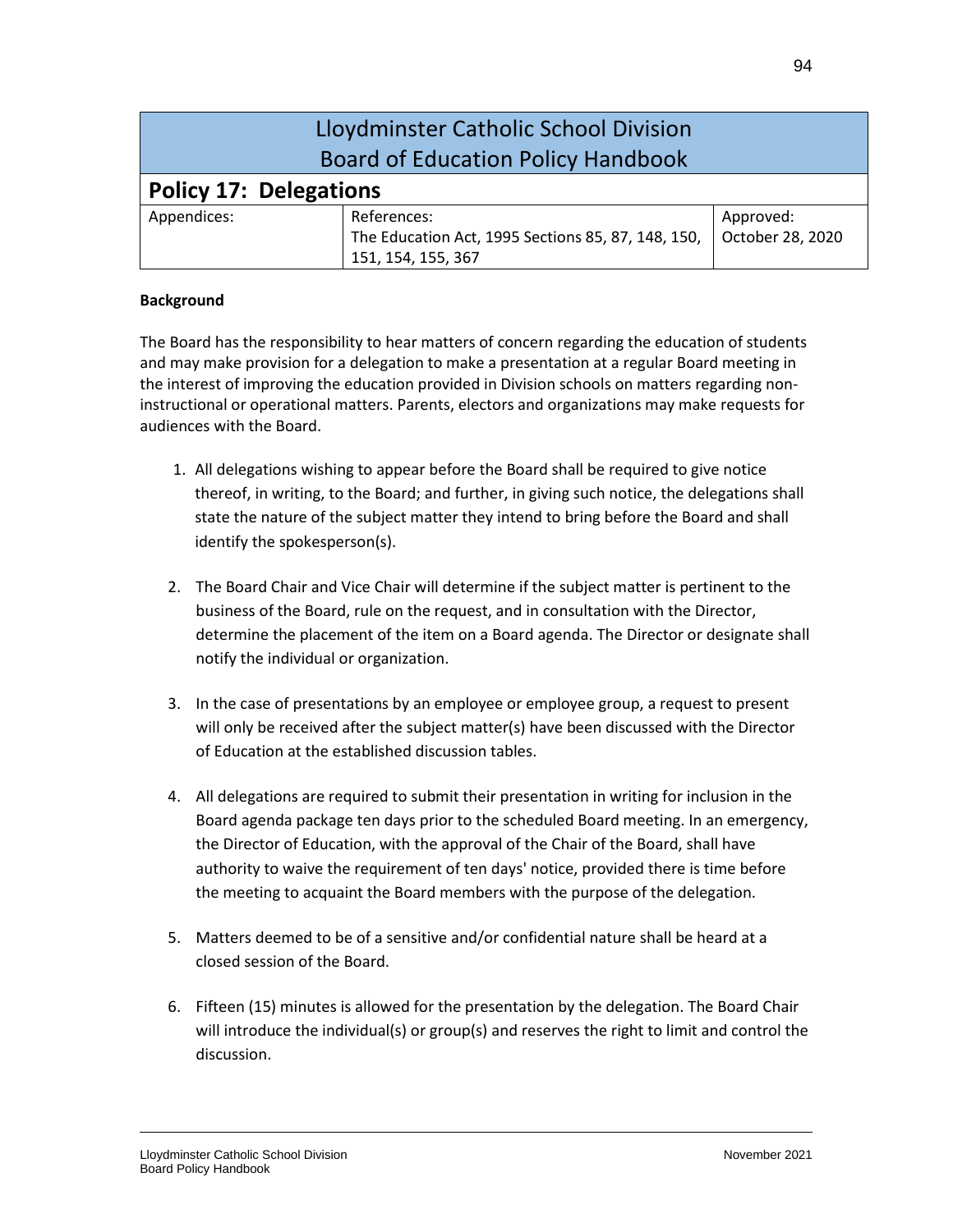- 7. Delegations will be given a copy of this Policy prior to their presentation. Delegations may be asked to leave if they do not abide by the procedures as set out.
- 8. At the time of presentation, the delegation shall confine its discussion to the purpose stated in the notice. It is understood that the delegation shall have a spokesperson.
- 9. In discussing matters with a delegation, the Board Chair shall act as spokesperson for the Board. It must be remembered that delegations come to express problems, make suggestions and requests, and give information thereon. For this reason, individual trustees may seek only clarification of items presented by the delegation. At no time during the presentation shall any trustee voice her/his opinion thereon; nor shall he/she, by any statement, commit the Board to any specific course of action.
- 10. Except in an emergency, the Board shall refer any action relative to the delegation's presentation until the next regular Board meeting. Such tabling shall be used to give individual trustees sufficient time to consider the information supplied by the delegation. If the time between the delegation's presentation and the next Board meeting is deemed insufficient for the trustees to gain the necessary information to make an informed decision, the Board may respond by delaying the response to the delegation until another specified, appropriate time.
- 11. Upon completion of the presentation, the Board Chair shall inform the delegation when the decision will be made. When a decision is reached, it will be communicated in writing to the spokesperson.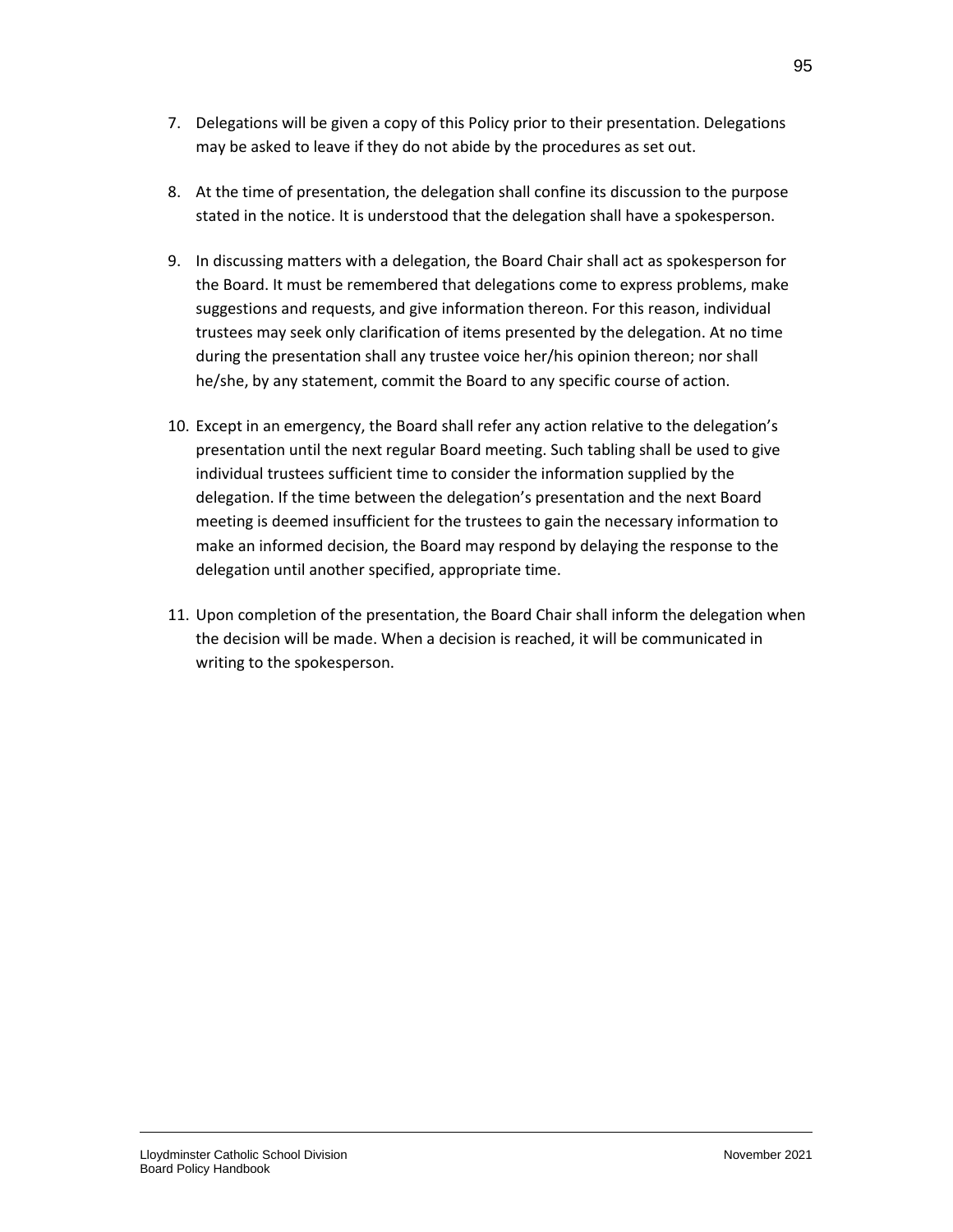## Lloydminster Catholic School Division Board of Education Policy Handbook

# **Policy 18: Acknowledging Territories of Indigenous Communities Within Division Events**

| Appendices: | References: | Approved:        |
|-------------|-------------|------------------|
|             |             | October 28, 2020 |

## **Background**

Catholic social teaching explains that every human being is created in the image and likeness of God and, therefore, has inherent dignity. No human being should experience one's personal dignity or freedom compromised. Since oppression and injustice make it impossible to live a life commensurate with dignity it is important for our educational communities to pay full respect to the historical circumstances, traditional and existing lands, and cultural values of our First Nations and Metis people. Therefore, this policy addresses processes through which our School Division will rightfully acknowledge First Nations and Metis territory within our Division.

## **Procedures**

- 1. Distinctions need to be made regarding the case for welcoming and acknowledging First Nations, Metis and Inuit people. Unless a First Nations or Metis representative of the District is bringing greeting on behalf of the Board, all formal recognition will take the form of an acknowledgement of territory.
- 2. At the beginning of the meeting, we sing the National Anthem, followed by acknowledgement of territory and then prayer. Schools will be expected to make an acknowledgement of territory at any public awards or school celebration gathering where the student and parent community has been invited. (Specifics regarding acknowledgement at the school level will be address in AP155 Event Protocol)
- 3. The Board Chair or designate for the purpose of chairing a Board meeting, will acknowledge territory and will not ask a public member to acknowledge territory as the meeting is the Board's responsibility on behalf of the public that the Board represents. It is not necessary for the Board to reply upon a First Nations or Metis person to bring a territorial acknowledgment to public meetings.
- 4. In the event at the Board is travelling and conducting a meeting in another traditional territory other than its own, the Board will make its best effort to seek out the name of the territory specific to the meeting place, and incorporate that territory into the acknowledgement.
- 5. The generally accepted acknowledgement for meetings will be as follows: